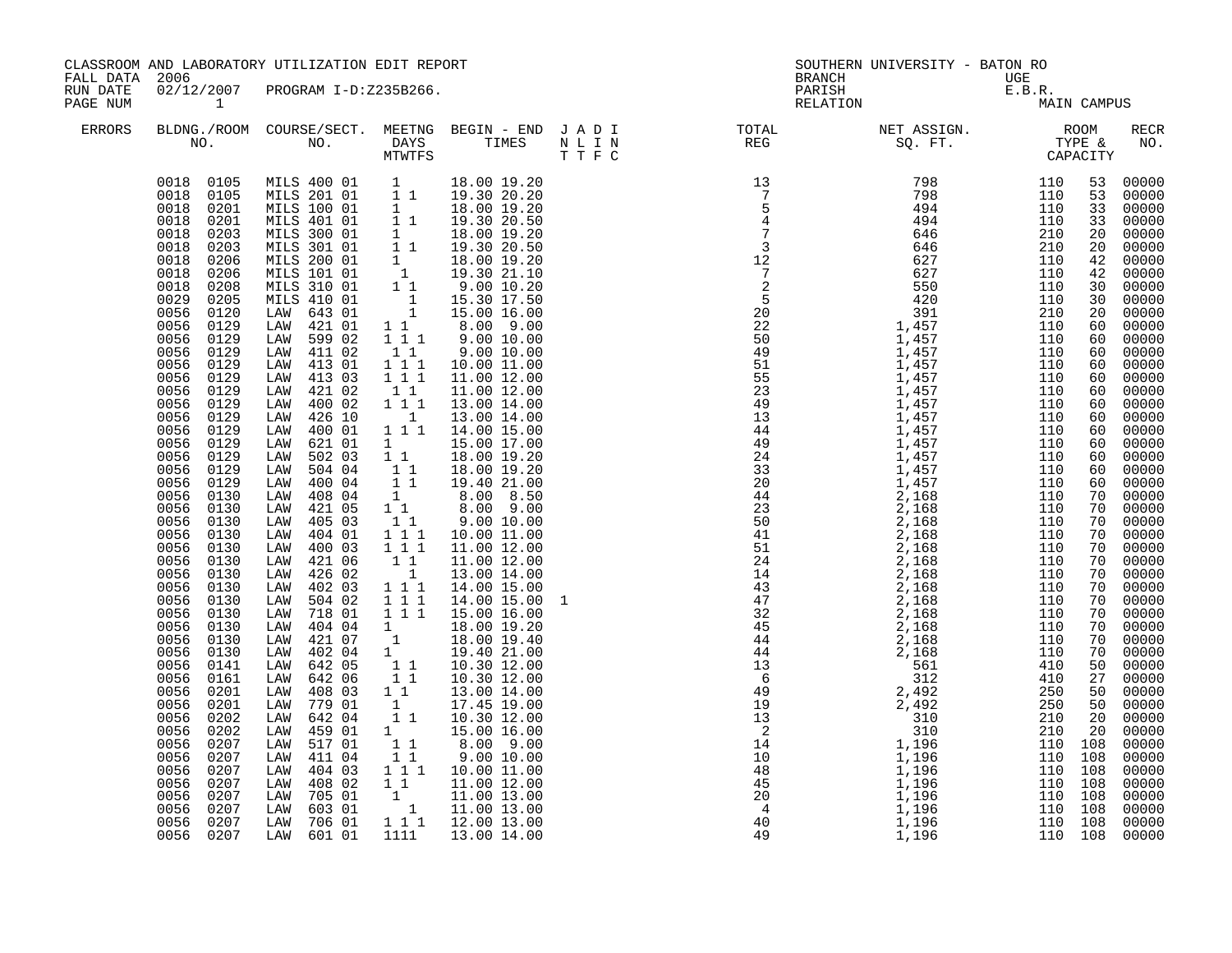| FALL DATA            | 2006                                                                                                                                                                                                                                                                                                                                                                                                                                                                                                                                                                                                                                                                                                                                                                                                                                | CLASSROOM AND LABORATORY UTILIZATION EDIT REPORT                                                                                                                                                                                                                                                                                                                                                                                                                                                                                                                                                                                                                                                                                                                                                                                                                                                        |                                                                                                                                                                                                                                                                                                                                                                                                                                                                                                                                                                                                   |                                                                                                                                                                                                                                                                                                                                                                                                                                                                                                                                                                                                                                                                                                                                                                                                                             | <b>BRANCH</b>      | SOUTHERN UNIVERSITY - BATON RO                                                                                                                                                                                                                                            |             |                                                                                                                                                                                                                                                                                                                                                                                                                                     |
|----------------------|-------------------------------------------------------------------------------------------------------------------------------------------------------------------------------------------------------------------------------------------------------------------------------------------------------------------------------------------------------------------------------------------------------------------------------------------------------------------------------------------------------------------------------------------------------------------------------------------------------------------------------------------------------------------------------------------------------------------------------------------------------------------------------------------------------------------------------------|---------------------------------------------------------------------------------------------------------------------------------------------------------------------------------------------------------------------------------------------------------------------------------------------------------------------------------------------------------------------------------------------------------------------------------------------------------------------------------------------------------------------------------------------------------------------------------------------------------------------------------------------------------------------------------------------------------------------------------------------------------------------------------------------------------------------------------------------------------------------------------------------------------|---------------------------------------------------------------------------------------------------------------------------------------------------------------------------------------------------------------------------------------------------------------------------------------------------------------------------------------------------------------------------------------------------------------------------------------------------------------------------------------------------------------------------------------------------------------------------------------------------|-----------------------------------------------------------------------------------------------------------------------------------------------------------------------------------------------------------------------------------------------------------------------------------------------------------------------------------------------------------------------------------------------------------------------------------------------------------------------------------------------------------------------------------------------------------------------------------------------------------------------------------------------------------------------------------------------------------------------------------------------------------------------------------------------------------------------------|--------------------|---------------------------------------------------------------------------------------------------------------------------------------------------------------------------------------------------------------------------------------------------------------------------|-------------|-------------------------------------------------------------------------------------------------------------------------------------------------------------------------------------------------------------------------------------------------------------------------------------------------------------------------------------------------------------------------------------------------------------------------------------|
| RUN DATE<br>PAGE NUM | 02/12/2007<br>2                                                                                                                                                                                                                                                                                                                                                                                                                                                                                                                                                                                                                                                                                                                                                                                                                     | PROGRAM I-D:Z235B266.                                                                                                                                                                                                                                                                                                                                                                                                                                                                                                                                                                                                                                                                                                                                                                                                                                                                                   |                                                                                                                                                                                                                                                                                                                                                                                                                                                                                                                                                                                                   |                                                                                                                                                                                                                                                                                                                                                                                                                                                                                                                                                                                                                                                                                                                                                                                                                             | PARISH<br>RELATION | UGE<br>E.B.R.<br>MA                                                                                                                                                                                                                                                       | MAIN CAMPUS |                                                                                                                                                                                                                                                                                                                                                                                                                                     |
| <b>ERRORS</b>        |                                                                                                                                                                                                                                                                                                                                                                                                                                                                                                                                                                                                                                                                                                                                                                                                                                     |                                                                                                                                                                                                                                                                                                                                                                                                                                                                                                                                                                                                                                                                                                                                                                                                                                                                                                         |                                                                                                                                                                                                                                                                                                                                                                                                                                                                                                                                                                                                   |                                                                                                                                                                                                                                                                                                                                                                                                                                                                                                                                                                                                                                                                                                                                                                                                                             |                    | BLDNG./ROOM COURSE/SECT. MEETNG BEGIN – END JADI TOTAL TOTAL NET ASSIGN. RECOM ROOM NO. DAYS TIMES NLIN REG SQ.FT. TYPE &                                                                                                                                                 |             | <b>RECR</b><br>NO.                                                                                                                                                                                                                                                                                                                                                                                                                  |
|                      | 0056 0207<br>0056 0207<br>0056<br>0207<br>0056<br>0207<br>0056<br>0210<br>0056<br>0210<br>0056<br>0214<br>0214<br>0056<br>0056<br>0214<br>0056<br>0216<br>0056<br>0216<br>0056<br>0216<br>0056<br>0216<br>0056<br>0216<br>0056<br>0216<br>0056<br>0216<br>0056<br>0216<br>0056<br>0216<br>0056<br>0216<br>0056<br>0216<br>0056<br>0216<br>0056<br>0225<br>0056<br>0225<br>0056<br>0225<br>0056<br>0225<br>0056<br>0225<br>0056<br>0225<br>0056<br>0225<br>0056<br>0225<br>0225<br>0056<br>0056<br>0225<br>0056<br>0225<br>0225<br>0056<br>0056<br>0225<br>0056<br>0225<br>0056<br>0225<br>0056<br>0225<br>0056<br>0225<br>0056<br>0225<br>0056<br>0225<br>0056<br>0227<br>0056<br>0227<br>0056<br>0227<br>0056<br>0227<br>0056<br>0227<br>0056<br>0227<br>0056<br>0227<br>0056<br>0227<br>0056<br>0227<br>0056<br>0227<br>0056 0227 | LAW 509 01 1 1 1 1 14.00 15.00<br>679 01<br>LAW<br>768 01<br>LAW<br>LAW<br>519 01<br>642 03<br>LAW<br>426 09<br>LAW<br>635 01<br>LAW<br>683 01<br>LAW<br>642 02<br>LAW<br>506 01<br>LAW<br>636 01<br>LAW<br>502 01<br>LAW<br>413 02<br>LAW<br>LAW<br>642 01<br>402 01<br>LAW<br>LAW<br>408 01<br>426 03<br>LAW<br>426 01<br>LAW<br>633 01<br>LAW<br>644 01<br>LAW<br>659 01<br>LAW<br>421 03<br>LAW<br>623 01<br>LAW<br>502 02<br>LAW<br>411 01<br>LAW<br>402 02<br>LAW<br>515 01<br>LAW<br>421 04<br>LAW<br>504 01<br>LAW<br>405 01<br>LAW<br>404 02<br>LAW<br>LAW<br>564 01<br>LAW<br>710 01<br>703 01<br>LAW<br>426 07<br>LAW<br>509 03<br>LAW<br>411 03<br>LAW<br>713 01<br>LAW<br>LAW<br>426 11<br>515 03<br>LAW<br>605 01<br>LAW<br>599 01<br>LAW<br>LAW<br>405 02<br>599 03<br>LAW<br>426 06<br>LAW<br>426 08<br>LAW<br>LAW<br>515 02<br>700 01<br>LAW<br>LAW 509 02<br>LAW 426 04<br>LAW 504 03 | $\mathbf{1}$<br>1 1 1<br>$\overline{1}$<br>$1\quad1$<br>$\overline{1}$<br>$1 1 1$<br>1 1 1<br>$1\quad1$<br>111<br>11<br>$1\ 1\ 1$<br>111<br>1 1<br>$1\hspace{0.1cm} 1\hspace{0.1cm} 1$<br>$1\quad1$<br>1<br>11<br>$1\quad1$<br>111<br>$1\quad1$<br>111<br>$1 1 1$<br>$1\quad1$<br>111<br>11<br>111<br>11<br>$\begin{smallmatrix}1&&\&1\end{smallmatrix}$<br>1<br>$1^-1$<br>$\begin{smallmatrix}1&&\\&1\end{smallmatrix}$<br>$1 \quad \blacksquare$<br>11<br>111<br>$1 1 1$<br>1 1<br>111<br>$\begin{smallmatrix}1&&\\&1\end{smallmatrix}$<br>1 1 1<br>$1\quad1$<br>111<br>$\overline{1}$<br>1 1 1 | 14.00 16.00<br>15.00 16.00<br>15.00 17.00<br>10.30 12.00<br>13.00 14.00<br>8.00 9.00<br>8.00 9.00<br>10.30 12.00<br>8.00 9.00<br>8.00 9.00<br>$9.00\ 10.00$<br>10.00 11.00<br>10.30 12.00<br>11.00 12.00<br>13.00 14.00<br>13.00 14.00<br>$\begin{array}{rrrr} 1 & 13.00 & 14.00 \ 1 & 14.00 & 16.00 \ 1 & 15.00 & 16.00 \ 1 & 15.00 & 17.00 \end{array}$<br>$8.00$ $9.00$<br>8.00 9.00<br>$9.00\ 10.00$<br>9.00 10.00<br>10.00 11.00<br>11.00 12.00<br>11.00 12.00<br>13.00 14.00<br>13.00 14.00<br>14.00 15.00<br>14.00 15.00<br>15.00 17.00<br>15.00 17.00<br>17.00 18.00<br>18.00 19.20<br>18.00 19.40<br>18.00 19.40<br>19.40 20.30<br>19.40 21.00<br>8.00 9.00<br>$9.00\ 10.00$<br>9.00 10.00<br>10.00 11.00<br>10.00 11.00<br>10.00 11.00<br>11.00 12.00<br>11.00 12.30<br>13.00 14.00<br>13.00 14.00<br>14.00 15.00 |                    | $\begin{smallmatrix}1.1111 & 11111 & 11111 & 11111 & 11111 & 11111 & 11111 & 11111 & 11111 & 11111 & 11111 & 11111 & 11111 & 11111 & 11111 & 11111 & 11111 & 11111 & 11111 & 11111 & 11111 & 11111 & 11111 & 11111 & 11111 & 11111 & 11111 & 11111 & 11111 & 11111 & 111$ |             | 00000<br>00000<br>00000<br>00000<br>00000<br>00000<br>00000<br>00000<br>00000<br>00000<br>00000<br>00000<br>00000<br>00000<br>00000<br>00000<br>00000<br>00000<br>00000<br>00000<br>00000<br>00000<br>00000<br>00000<br>00000<br>00000<br>00000<br>00000<br>00000<br>00000<br>00000<br>00000<br>00000<br>00000<br>00000<br>00000<br>00000<br>00000<br>00000<br>00000<br>00000<br>00000<br>00000<br>00000<br>00000<br>00000<br>00000 |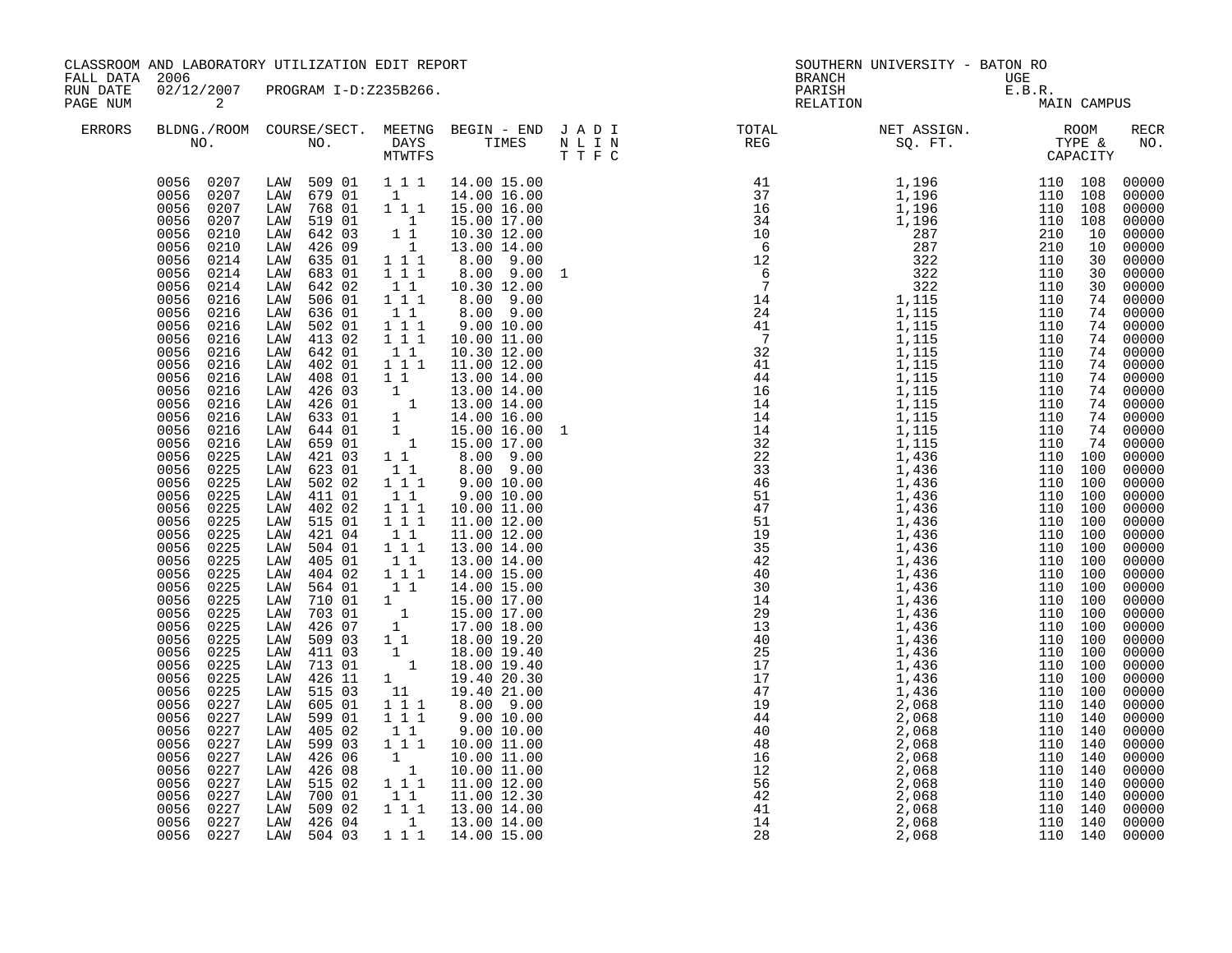| FALL DATA 2006       |                                                                                                                                                                                                                                                                                                                                                                                                                                                                                                                                                                                                                                                                                                                                                                                                                     | CLASSROOM AND LABORATORY UTILIZATION EDIT REPORT                                                                                                                                                                                                                                                                                                                                                                                                                                                                                                                                                                                                                                                                                                                                                                                             |                                                                                                                                                                                                                                                                                                                                                                                                                                                     |                                                                                                                                                                                                                                                                                                                                                                                                                                                                                                                                                                                                                                                                                                                                                                                                                                                                                                                                                                                                                   |                                                                                                                         | SOUTHERN UNIVERSITY - BATON RO              |             |                                                                                                                                                                                                                                                                                                                                                                                                                                                                         |
|----------------------|---------------------------------------------------------------------------------------------------------------------------------------------------------------------------------------------------------------------------------------------------------------------------------------------------------------------------------------------------------------------------------------------------------------------------------------------------------------------------------------------------------------------------------------------------------------------------------------------------------------------------------------------------------------------------------------------------------------------------------------------------------------------------------------------------------------------|----------------------------------------------------------------------------------------------------------------------------------------------------------------------------------------------------------------------------------------------------------------------------------------------------------------------------------------------------------------------------------------------------------------------------------------------------------------------------------------------------------------------------------------------------------------------------------------------------------------------------------------------------------------------------------------------------------------------------------------------------------------------------------------------------------------------------------------------|-----------------------------------------------------------------------------------------------------------------------------------------------------------------------------------------------------------------------------------------------------------------------------------------------------------------------------------------------------------------------------------------------------------------------------------------------------|-------------------------------------------------------------------------------------------------------------------------------------------------------------------------------------------------------------------------------------------------------------------------------------------------------------------------------------------------------------------------------------------------------------------------------------------------------------------------------------------------------------------------------------------------------------------------------------------------------------------------------------------------------------------------------------------------------------------------------------------------------------------------------------------------------------------------------------------------------------------------------------------------------------------------------------------------------------------------------------------------------------------|-------------------------------------------------------------------------------------------------------------------------|---------------------------------------------|-------------|-------------------------------------------------------------------------------------------------------------------------------------------------------------------------------------------------------------------------------------------------------------------------------------------------------------------------------------------------------------------------------------------------------------------------------------------------------------------------|
| RUN DATE<br>PAGE NUM | 02/12/2007<br>$\sim$ 3                                                                                                                                                                                                                                                                                                                                                                                                                                                                                                                                                                                                                                                                                                                                                                                              | PROGRAM I-D:Z235B266.                                                                                                                                                                                                                                                                                                                                                                                                                                                                                                                                                                                                                                                                                                                                                                                                                        |                                                                                                                                                                                                                                                                                                                                                                                                                                                     |                                                                                                                                                                                                                                                                                                                                                                                                                                                                                                                                                                                                                                                                                                                                                                                                                                                                                                                                                                                                                   |                                                                                                                         | BRANCH UGE<br>PARISH E.B.R.<br>RELATION MA: | MAIN CAMPUS |                                                                                                                                                                                                                                                                                                                                                                                                                                                                         |
| <b>ERRORS</b>        |                                                                                                                                                                                                                                                                                                                                                                                                                                                                                                                                                                                                                                                                                                                                                                                                                     |                                                                                                                                                                                                                                                                                                                                                                                                                                                                                                                                                                                                                                                                                                                                                                                                                                              |                                                                                                                                                                                                                                                                                                                                                                                                                                                     |                                                                                                                                                                                                                                                                                                                                                                                                                                                                                                                                                                                                                                                                                                                                                                                                                                                                                                                                                                                                                   | BLDNG./ROOM COURSE/SECT. MEETNG BEGIN – END JADI TOTAL TOTAL NET ASSIGN. REG ROOM NO. DAYS TIMES NLIN REG SQ.FT. TYPE & |                                             |             | <b>RECR</b><br>NO.                                                                                                                                                                                                                                                                                                                                                                                                                                                      |
|                      | 0085 0100<br>0085 0100<br>0085<br>0100<br>0085<br>0100<br>0085<br>0100<br>0085<br>0100<br>0085<br>0100<br>0085<br>0113<br>0085<br>0130<br>0085<br>0130<br>0085<br>0136<br>0085<br>0136<br>0085<br>0136<br>0085<br>0136<br>0085<br>0136<br>0085<br>0136<br>0085<br>0136<br>0085<br>0136<br>0085<br>0137<br>0085<br>0137<br>0085<br>0137<br>0085<br>0137<br>0085<br>0138<br>0085<br>0138<br>0085<br>0138<br>0085<br>0138<br>0085<br>0138<br>0085<br>0138<br>0085<br>0138<br>0085<br>0138<br>0085<br>0138<br>0085<br>0138<br>0085<br>0138<br>0085<br>0138<br>0085<br>0138<br>0085<br>0143<br>0085<br>0143<br>0085<br>0143<br>0085<br>0143<br>0085<br>0143<br>0085<br>0143<br>0085<br>0143<br>0085<br>0143<br>0085<br>0143<br>0085<br>0143<br>0085<br>0143<br>0085<br>0150<br>0085<br>0150<br>0085<br>0150<br>0085 0150 | 0056 0227 LAW 534 01 1 18.00 19.40<br>HPRE 131 01 11<br>HPRE 122 02 1 1<br>HPRE 122 04 1 1<br>HPRE $122$ 01 1 1<br>HPRE 122 03 1 1<br>HPRE 124 01 1 1<br>HPRE 445 01<br>POLI 435 01<br>HPRE 110 01<br>TRLS 304 02<br>TRLS 304 01<br>HPRE 131 02<br>HPRE 110 04<br>HPRE 362 01<br>HPRE 216 01<br>HPRE 101 01 11<br>TRLS 504 01<br>TRLS 502 01<br>TRLS 200 01<br>HPRE 202 01<br>HPRE 381 01<br>HPRE 110 11<br>HPRE 110 09<br>HPRE 304 01<br>HPRE 110 02<br>HPRE 100 01<br>TRLS 300 02<br>TRLS 200 02<br>HPRE 110 06<br>HPRE 110 08<br>HPRE 110 13<br>HPRE 110 14<br>HPRE 210 03<br>HPRE 200 02<br>HPRE 470 01<br>TRLS 200 04<br>TRLS 402 02<br>TRLS 202 01<br>TRLS 403 03<br>HPRE 110 07<br>HPRE 443 01<br>HPRE 110 12<br>TRLS 513 01<br>TRLS 516 01<br>TRLS 524 01<br>TRLS 512 01<br>HPRE 210 01<br>HPRE 310 01<br>HPRE 210 02<br>HPRE 200 01 | $\begin{smallmatrix}&&1\\1&1&1\end{smallmatrix}$<br>$\begin{array}{cccc} 1 & 1 & \\ 1 & 1 & 1 \\ 1 & 1 & 1 \end{array}$<br>$1\quad1$<br>$1\quad1$<br>$1\quad1$<br>$\begin{smallmatrix}1\cr-1\end{smallmatrix}$<br>11<br>$1 1 1$<br>$1 1 1$<br>$\begin{array}{rr} & 1 & 1 \\ & 1 & 1 \end{array}$<br>111<br>$1\quad1$<br>11<br>11<br>1 1<br>$\begin{smallmatrix}1&1\\1&1\end{smallmatrix}$<br>11<br>$1 1 1$<br>111<br>11<br>$1\quad1$<br>1 1 1<br>11 | $9.00$ $9.50$<br>11.00 11.50<br>12.00 13.50<br>13.00 13.50<br>14.00 14.50<br>14.00 15.50<br>18.00 20.50<br>11.00 11.50<br>9.00 9.50<br>10.00 10.50<br>$9.00$ $9.50$<br>10.00 10.50<br>11.00 11.50<br>1 1 1 1 13.00 13.50<br>13.00 14.00<br>14.00 14.50<br>18.00 20.50<br>18.00 20.50<br>$8.00$ 9.20<br>9.00 9.50<br>11.00 11.50<br>11.00 11.50<br>8.00 8.50<br>$9.00$ $9.50$<br>10.00 10.50<br>10.00 10.50<br>1 1 1 11.00 11.50<br>11.00 12.20<br>12.00 12.50<br>13.00 13.50<br>13.00 13.50<br>$\begin{bmatrix} 1 & 18.00 & 20.30 \ 1 & 18.00 & 20.30 \ 1 & 18.00 & 20.30 \ 1 & 18.00 & 20.30 \ 1 & 18.00 & 20.50 \end{bmatrix}$<br>9.30 10.50<br>10.00 10.50<br>11.00 11.50<br>11.00 12.20<br>12.00 12.50<br>13.00 13.50<br>13.00 13.50<br>$\begin{array}{rrrr} 1 & 1 & 1.5 \ 1 & 15 \ 1 & 15 \ 0 & 17 \ 50 & 1.50 \ 1 & 18 \ 0 & 20 \ 50 & 1 & 18 \ 0 & 20 \ 50 & 1 & 1 \end{array}$<br>$\begin{array}{cccc} 1 & 1 & 9.00 & 9.50 \ 1 & 1 & 9.00 & 10.20 \ 1 & 1 & 10.00 & 10.50 \end{array}$<br>1 1 11.00 12.20 |                                                                                                                         |                                             |             | 00000<br>00000<br>00000<br>00000<br>00000<br>00000<br>00000<br>00000<br>00000<br>00000<br>00000<br>00000<br>00000<br>00000<br>00000<br>00000<br>00000<br>00000<br>00000<br>00000<br>00000<br>00000<br>00000<br>00000<br>00000<br>00000<br>00000<br>00000<br>00000<br>00000<br>00000<br>00000<br>00000<br>00000<br>00000<br>00000<br>00000<br>00000<br>00000<br>00000<br>00000<br>00000<br>00000<br>00000<br>00000<br>00000<br>00000<br>00000<br>00000<br>00000<br>00000 |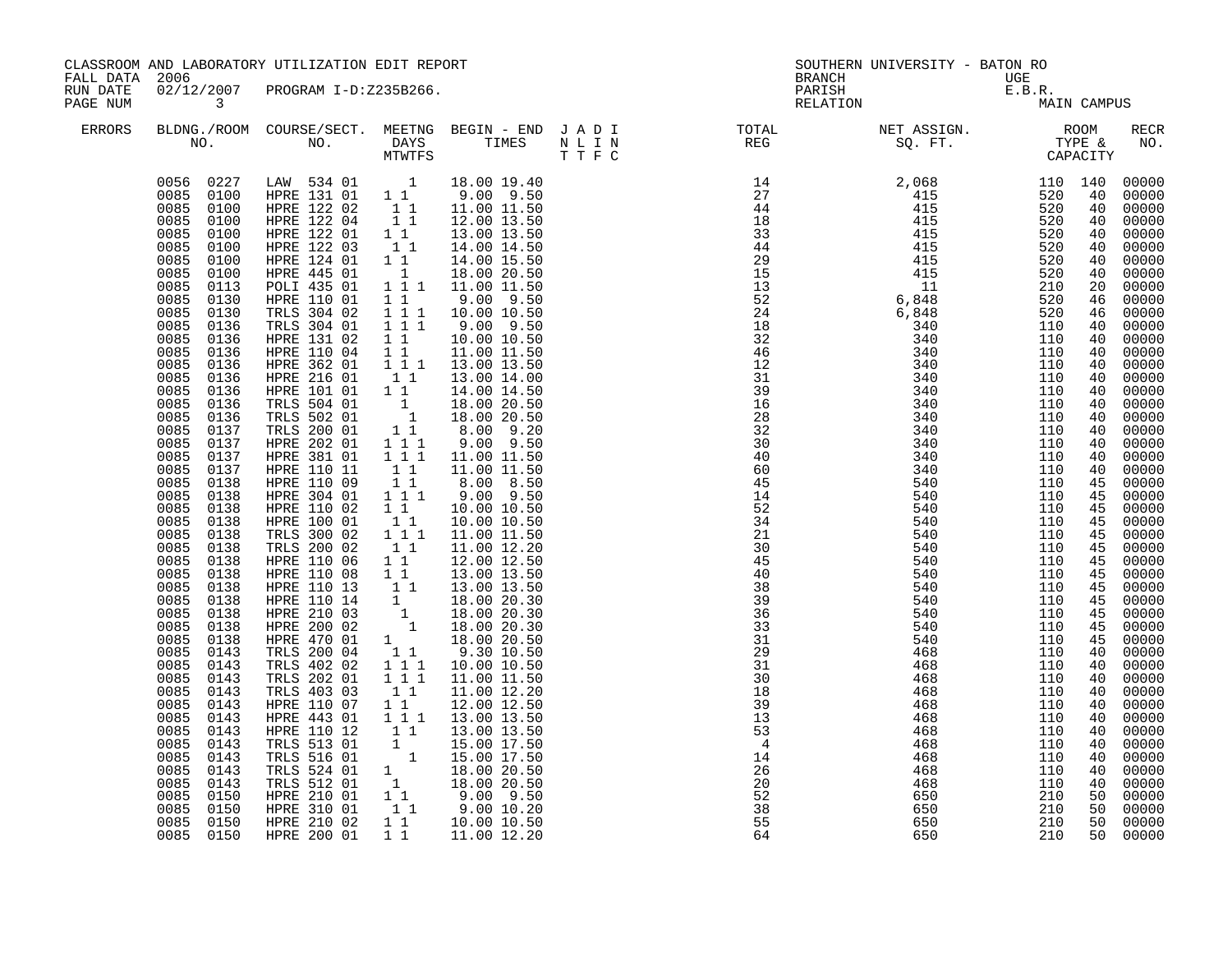| FALL DATA 2006       |                                                                                                                                                                                                                                                                                                                                                                                                                                                                                                                                                                                                                                                                                                                                                                                                                                  | CLASSROOM AND LABORATORY UTILIZATION EDIT REPORT                                                                                                                                                                                                                                                                                                                                                                                                                                                                                                                                                                                                                                                                                                                                                                                                                                                                                                                                                                                |                                                                                                                                                                                                                                                                                                    |                                                                                                                                                                                                                                                                                                                                                                                                                                                                                                                                                                                                                                                                                                                                                                                                                                                                                                                  |                                                                                                      | SOUTHERN UNIVERSITY - BATON RO                                                                                                                                                                                                                                                                                                                                                                                                                                                               |                                                             |                                                                                                                                                                                                                                                                                                                |                                                                                                                                                                                                                                                                                                                                                                                                                                                                             |
|----------------------|----------------------------------------------------------------------------------------------------------------------------------------------------------------------------------------------------------------------------------------------------------------------------------------------------------------------------------------------------------------------------------------------------------------------------------------------------------------------------------------------------------------------------------------------------------------------------------------------------------------------------------------------------------------------------------------------------------------------------------------------------------------------------------------------------------------------------------|---------------------------------------------------------------------------------------------------------------------------------------------------------------------------------------------------------------------------------------------------------------------------------------------------------------------------------------------------------------------------------------------------------------------------------------------------------------------------------------------------------------------------------------------------------------------------------------------------------------------------------------------------------------------------------------------------------------------------------------------------------------------------------------------------------------------------------------------------------------------------------------------------------------------------------------------------------------------------------------------------------------------------------|----------------------------------------------------------------------------------------------------------------------------------------------------------------------------------------------------------------------------------------------------------------------------------------------------|------------------------------------------------------------------------------------------------------------------------------------------------------------------------------------------------------------------------------------------------------------------------------------------------------------------------------------------------------------------------------------------------------------------------------------------------------------------------------------------------------------------------------------------------------------------------------------------------------------------------------------------------------------------------------------------------------------------------------------------------------------------------------------------------------------------------------------------------------------------------------------------------------------------|------------------------------------------------------------------------------------------------------|----------------------------------------------------------------------------------------------------------------------------------------------------------------------------------------------------------------------------------------------------------------------------------------------------------------------------------------------------------------------------------------------------------------------------------------------------------------------------------------------|-------------------------------------------------------------|----------------------------------------------------------------------------------------------------------------------------------------------------------------------------------------------------------------------------------------------------------------------------------------------------------------|-----------------------------------------------------------------------------------------------------------------------------------------------------------------------------------------------------------------------------------------------------------------------------------------------------------------------------------------------------------------------------------------------------------------------------------------------------------------------------|
| RUN DATE<br>PAGE NUM | 02/12/2007<br>$\overline{4}$                                                                                                                                                                                                                                                                                                                                                                                                                                                                                                                                                                                                                                                                                                                                                                                                     | PROGRAM I-D:Z235B266.                                                                                                                                                                                                                                                                                                                                                                                                                                                                                                                                                                                                                                                                                                                                                                                                                                                                                                                                                                                                           |                                                                                                                                                                                                                                                                                                    |                                                                                                                                                                                                                                                                                                                                                                                                                                                                                                                                                                                                                                                                                                                                                                                                                                                                                                                  |                                                                                                      | BRANCH UGE<br>PARISH E.B.R.<br>RELATION MA:                                                                                                                                                                                                                                                                                                                                                                                                                                                  | MAIN CAMPUS                                                 |                                                                                                                                                                                                                                                                                                                |                                                                                                                                                                                                                                                                                                                                                                                                                                                                             |
| <b>ERRORS</b>        |                                                                                                                                                                                                                                                                                                                                                                                                                                                                                                                                                                                                                                                                                                                                                                                                                                  |                                                                                                                                                                                                                                                                                                                                                                                                                                                                                                                                                                                                                                                                                                                                                                                                                                                                                                                                                                                                                                 |                                                                                                                                                                                                                                                                                                    |                                                                                                                                                                                                                                                                                                                                                                                                                                                                                                                                                                                                                                                                                                                                                                                                                                                                                                                  |                                                                                                      | BLDNG./ROOM COURSE/SECT. MEETNG BEGIN – END JADI TOTAL TOTAL NET ASSIGN. ROOM ROOM NO. DAYS TIMES NLIN REG SQ.FT. TYPE &                                                                                                                                                                                                                                                                                                                                                                     |                                                             |                                                                                                                                                                                                                                                                                                                | <b>RECR</b><br>NO.                                                                                                                                                                                                                                                                                                                                                                                                                                                          |
| 8                    | 0085 0150<br>0085 0220<br>0085 0220<br>0085<br>0220<br>0220<br>0085<br>0085<br>0220<br>0085<br>0220<br>0085<br>0220<br>0085<br>0220<br>0090<br>0104<br>0090<br>0104<br>0090<br>0104<br>0090<br>0104<br>0090<br>0104<br>0090<br>0104<br>0090<br>0104<br>0090<br>0104<br>0090<br>0106<br>0090<br>0106<br>0090<br>0106<br>0090<br>0106<br>0090<br>0106<br>0090<br>0106<br>0090<br>0106<br>0090<br>0106<br>0090<br>0106<br>0090<br>0111<br>0090<br>0111<br>0090<br>0111<br>0090<br>0111<br>0090<br>0111<br>0090<br>0111<br>0090<br>0111<br>0090<br>0111<br>0090<br>0111<br>0090<br>0111<br>0090<br>0201<br>0090<br>0201<br>0090<br>0201<br>0090<br>0201<br>0090<br>0206<br>0090<br>0206<br>0090<br>0206<br>0090<br>0206<br>0090<br>0206<br>0090<br>0206<br>0090<br>0206<br>0090<br>0206<br>0090<br>0206<br>0090<br>0206<br>0090 0206 | HPRE 322 01 1 1 16.00 17.20<br>HPRE 152 01 1 1 9.00 9.50<br>HPRE 114 01 1 1 9.00 9.50<br>HPRE 113 01 11<br>HPRE 154 01<br>HPRE 100 02<br>HPRE 151 01<br>HPRE 141 01<br>HPRE 113 02<br>AGSC 404 01<br>AGSC 203 01<br>AGSC 302 01<br>AGSC 342 01<br>AGSC 311 01<br>SMED 705 01<br>SMED 739 01<br>SMED 716 01<br>AGSC 110 01<br>AGSC 121 01<br>BIOL 201 01<br>PHYS 101 03<br>BIOL 239 01<br>BIOL 300 01<br>SMED 800 02<br>SMED 800 03<br>SMED 760 01<br>AGSC 410 01<br>SMED 799 02<br>AGSC 440 01<br>AGEC 212 01<br>AGEC 333 01<br>AGEC 422 01<br>AGEC 470 01<br>AGEC 412 01<br>AGEC 462 01<br>SMED 750 01<br>BIOL 108 02<br>BIOL 108 05<br>BIOL 108 03<br>BIOL 108 07<br>BIOL 106 01<br>BIOL 106 17<br>BIOL 106 28<br>BIOL 106 04 1<br>BIOL 106 19<br>BIOL 106 19<br>1 10.00 11.50<br>BIOL 106 30<br>1 10.00 11.50<br>BIOL 106 44<br>1 10.00 11.50<br>BIOL 106 44<br>1 12.00 13.50<br>BIOL 106 23<br>1 12.00 13.50<br>BIOL 106 35<br>BIOL 106 35<br>1 12.00 13.50<br>BIOL 106 35<br>BIOL 106 35<br>1<br>BIOL 106 14 1 14.00 15.50 | $1\quad1$<br>$\mathbf{1}$<br>$1\quad1$<br>$1\quad1$<br>$1\overline{1}1$<br>11<br>$1\quad1$<br>$1\quad1$<br>111<br>1 1 1<br>11<br>$1\quad1$<br>$1\quad1$<br>$\begin{smallmatrix}1&&\\&1\\&&1\end{smallmatrix}$<br>$1\quad1$<br>11<br>$1\quad1$<br>11<br>$\begin{bmatrix} 1 \\ 1 \\ 1 \end{bmatrix}$ | 10.00 10.50<br>1 1 10.00 10.50<br>$1 \t 1 \t 10.00 \t 11.30$<br>1 1 11.00 11.50<br>$\begin{array}{cc} 1 & 15.00 & 15.50 \\ 1 & 15.00 & 17.00 \end{array}$<br>15.00 17.00 1<br>$\begin{array}{cccc} 1 & 8.00 & 9.50 \\ 1 & 1 & 9.00 & 9.50 \\ 1 & 10.00 & 11.50 \end{array}$<br>13.00 13.50<br>13.00 14.50<br>$1 \t 18.30 \t 21.00$<br>$\begin{bmatrix} 1 & 18.30 & 21.00 \\ 1 & 18.30 & 21.00 \end{bmatrix}$<br>9.30 10.20<br>1 1 11.00 11.50<br>13.00 13.50<br>14.00 14.50<br>16.00 17.20<br>17.00 17.50<br>$\begin{array}{rrrr} 1 & 17.00 & 19.30 \ 1 & 17.00 & 19.30 \ 1 & 17.00 & 19.30 \ 1 & 18.30 & 21.00 \ 1 & 1 & 8.00 & 8.50 \ \end{array}$<br>1 8.00 10.30<br>$9.00$ $9.50$<br>10.00 10.50<br>11.00 11.50<br>11.00 12.20<br>12.00 13.20<br>13.30 15.00<br>17.00 19.30<br>18.30 21.00<br>10.00 11.50<br>10.00 11.50<br>12.00 13.50<br>14.00 15.50<br>8.00 9.50<br>8.00 9.50<br>8.00 9.50<br>10.00 11.50 | $25$<br>$24$<br>$24$<br>$24$<br>$25$<br>$24$<br>$25$<br>$24$<br>$23$<br>$24$<br>$24$<br>$24$<br>$24$ | $\begin{array}{cccc} \texttt{N} & \texttt{R} & \texttt{R} & \texttt{SQ} & \texttt{P} \texttt{T} & \texttt{TP} \\ \texttt{N} & \texttt{R} & \texttt{SQ} & \texttt{SQ} & \texttt{P} \texttt{T} & \texttt{TP} \\ \texttt{SQ} & \texttt{SQ} & \texttt{SQ} & \texttt{SQ} & \texttt{SQ} & \texttt{SQ} & \texttt{SQ} \\ \texttt{SQ} & \texttt{SQ} & \texttt{SQ} & \texttt{SQ} & \texttt{SQ} & \texttt{SQ} & \texttt{SQ} \\ \texttt{$<br>821<br>821<br>821<br>821<br>821<br>821<br>821<br>821<br>821 | 210<br>210<br>210<br>210<br>210<br>210<br>210<br>210<br>210 | 50<br>50<br>50<br>50<br>50<br>50<br>50<br>50<br>50<br>20<br>20<br>20<br>20<br>20<br>20<br>20<br>20<br>85<br>85<br>85<br>85<br>85<br>85<br>85<br>85<br>85<br>50<br>50<br>50<br>50<br>50<br>50<br>50<br>50<br>50<br>50<br>25<br>25<br>25<br>25<br>25<br>25<br>25<br>25<br>25<br>25<br>25<br>25<br>25<br>25<br>25 | 00000<br>00000<br>00000<br>00000<br>00000<br>$00000$<br>00000<br>00000<br>00000<br>00000<br>00000<br>00000<br>00000<br>00000<br>00000<br>00000<br>00000<br>00000<br>00000<br>00000<br>00000<br>00000<br>00000<br>00000<br>00000<br>$00000$<br>00000<br>00000<br>00000<br>00000<br>00000<br>00000<br>00000<br>00000<br>00000<br>00000<br>00000<br>00000<br>00000<br>00000<br>00000<br>00000<br>00000<br>00000<br>00000<br>00000<br>00000<br>00000<br>00000<br>00000<br>00000 |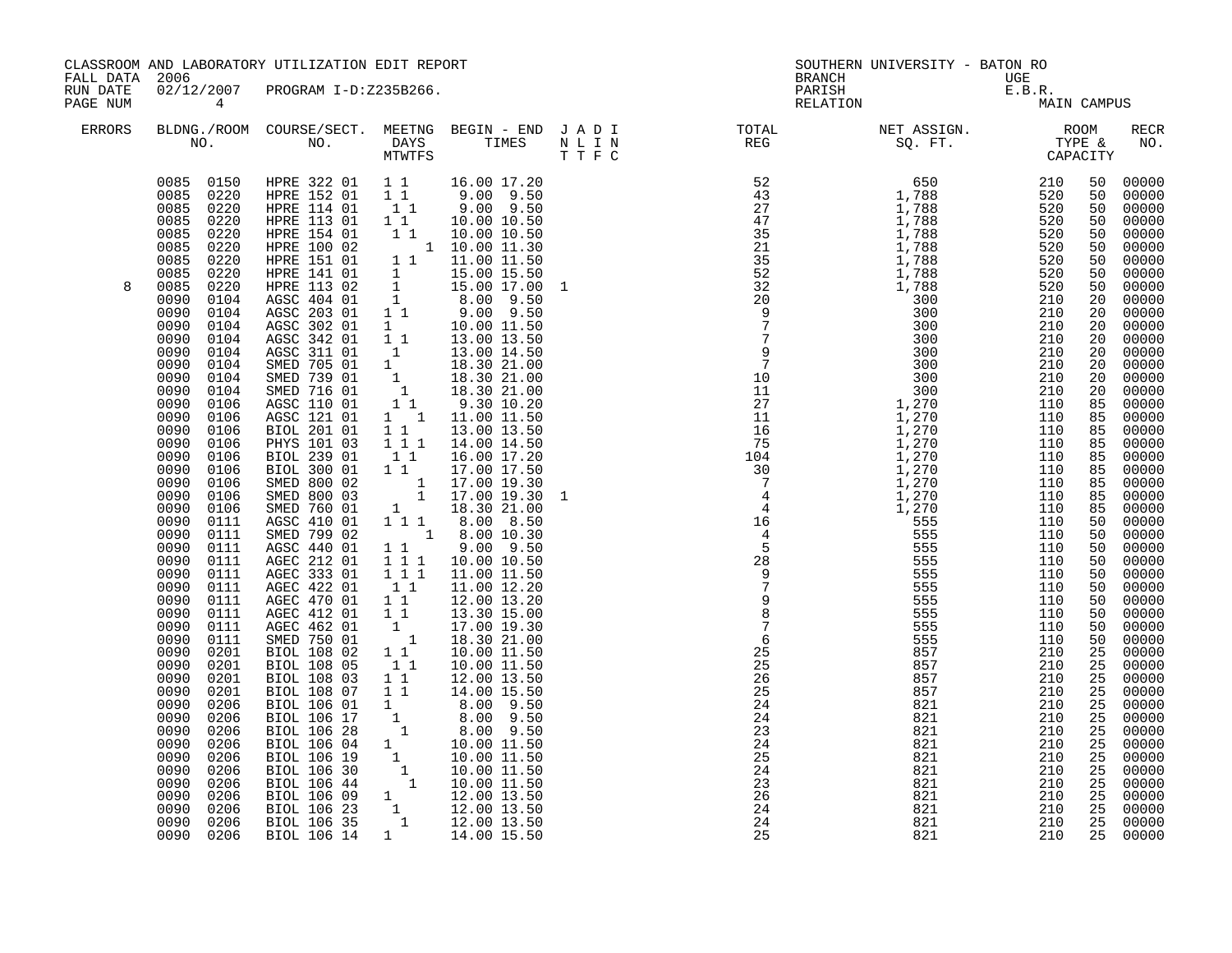| FALL DATA 2006       |                                                                                                                                                                                                                                                                                                                                                                                                                                                                                                                                                                                                                                                                                                                                                                                                                                        | CLASSROOM AND LABORATORY UTILIZATION EDIT REPORT                                                                                                                                                                                                                                                                                                                                                                                                                                                                                                                                                                                                                                                     |                                                                                                                                                                                                                                                                                                                                                                                                             |                                                                                                                                                                                                                                                                                                                                                                                                                                                                                                                                      |         |                                                                                                                           | SOUTHERN UNIVERSITY - BATON RO<br><b>BRANCH</b>                                  |                                                                                  |                                                                                                                                                                                                                                                                                                                |                                                                                                                                                                                                                                                                                                                                                                                                                                                                                   |
|----------------------|----------------------------------------------------------------------------------------------------------------------------------------------------------------------------------------------------------------------------------------------------------------------------------------------------------------------------------------------------------------------------------------------------------------------------------------------------------------------------------------------------------------------------------------------------------------------------------------------------------------------------------------------------------------------------------------------------------------------------------------------------------------------------------------------------------------------------------------|------------------------------------------------------------------------------------------------------------------------------------------------------------------------------------------------------------------------------------------------------------------------------------------------------------------------------------------------------------------------------------------------------------------------------------------------------------------------------------------------------------------------------------------------------------------------------------------------------------------------------------------------------------------------------------------------------|-------------------------------------------------------------------------------------------------------------------------------------------------------------------------------------------------------------------------------------------------------------------------------------------------------------------------------------------------------------------------------------------------------------|--------------------------------------------------------------------------------------------------------------------------------------------------------------------------------------------------------------------------------------------------------------------------------------------------------------------------------------------------------------------------------------------------------------------------------------------------------------------------------------------------------------------------------------|---------|---------------------------------------------------------------------------------------------------------------------------|----------------------------------------------------------------------------------|----------------------------------------------------------------------------------|----------------------------------------------------------------------------------------------------------------------------------------------------------------------------------------------------------------------------------------------------------------------------------------------------------------|-----------------------------------------------------------------------------------------------------------------------------------------------------------------------------------------------------------------------------------------------------------------------------------------------------------------------------------------------------------------------------------------------------------------------------------------------------------------------------------|
| RUN DATE<br>PAGE NUM | $5^{\circ}$                                                                                                                                                                                                                                                                                                                                                                                                                                                                                                                                                                                                                                                                                                                                                                                                                            | 02/12/2007 PROGRAM I-D:Z235B266.                                                                                                                                                                                                                                                                                                                                                                                                                                                                                                                                                                                                                                                                     |                                                                                                                                                                                                                                                                                                                                                                                                             |                                                                                                                                                                                                                                                                                                                                                                                                                                                                                                                                      |         |                                                                                                                           | UGE<br>E.B.R.<br>MA:<br>PARISH<br>RELATION                                       | MAIN CAMPUS                                                                      |                                                                                                                                                                                                                                                                                                                |                                                                                                                                                                                                                                                                                                                                                                                                                                                                                   |
| <b>ERRORS</b>        |                                                                                                                                                                                                                                                                                                                                                                                                                                                                                                                                                                                                                                                                                                                                                                                                                                        |                                                                                                                                                                                                                                                                                                                                                                                                                                                                                                                                                                                                                                                                                                      | MTWTFS                                                                                                                                                                                                                                                                                                                                                                                                      |                                                                                                                                                                                                                                                                                                                                                                                                                                                                                                                                      | T T F C |                                                                                                                           |                                                                                  |                                                                                  |                                                                                                                                                                                                                                                                                                                | RECR<br>NO.                                                                                                                                                                                                                                                                                                                                                                                                                                                                       |
| 8<br>8<br>8<br>8     | 0090 0206<br>0090<br>0206<br>0090<br>0207<br>0090<br>0207<br>0090<br>0207<br>0090<br>0207<br>0090<br>0207<br>0090<br>0208<br>0090<br>0209<br>0090<br>0209<br>0090<br>0209<br>0090<br>0209<br>0090<br>0209<br>0090<br>0209<br>0090<br>0209<br>0090<br>0209<br>0090<br>0209<br>0090<br>0211<br>0090<br>0211<br>0090<br>0211<br>0090<br>0212<br>0090<br>0217<br>0090<br>0217<br>0090<br>0217<br>0090<br>0217<br>0090<br>0217<br>0090<br>0217<br>0090<br>0218<br>0090<br>0219<br>0090<br>0219<br>0219<br>0090<br>0090<br>0219<br>0090<br>0220<br>0090<br>0220<br>0090<br>0220<br>0090<br>0220<br>0090<br>0220<br>0090<br>0220<br>0090<br>0221<br>0090<br>0224<br>0091<br>0102<br>0091<br>0102<br>0091<br>0102<br>0091<br>0102<br>0091<br>0102<br>0091<br>0102<br>0091<br>0106<br>0091<br>0106<br>0091<br>0106<br>0091<br>0106<br>0091 0106 | BIOL 106 26 1<br>BIOL 107 01 1<br>BIOL 106 02 1<br>BIOL 106 05 1<br>BIOL 106 31<br>BIOL 106 36<br>BIOL 106 36<br>BIOL 106 39<br>BIOL 106 39<br>1 14.00 15.50<br>BIOL 238 03<br>1 12.00 13.50<br>BIOL 238 03<br>1 9.00 11.50<br>238 03<br>1 9.00 11.50<br>BIOL 239 04 1<br>BIOL 238 02<br>BIOL 238 04<br>BIOL 238 05<br>BIOL 239 02<br>BIOL 239 03<br>BIOL 238 07<br>BIOL 238 08<br>BIOL 106 25<br>BIOL 106 48<br>BIOL 107 02<br>BIOL 201 02<br>CHEM 220 01<br>CHEM 220 03<br>CHEM 220 02<br>CHEM 220 04<br>BIOL 106 49<br>MUS 200 01<br>200 02<br>MUS<br>MUS<br>353 01<br>200 06<br>MUS<br>SPTH 210 05<br>302 01<br>MUS<br>202 01<br>MUS<br>204 01<br>MUS<br>MUS 203 01<br>MUS 205 01<br>SPTH 120 01 | $\mathbf{1}$<br>$\mathbf{1}$<br>$\overline{1}$<br>$\begin{smallmatrix}1&&1\\&1\end{smallmatrix}$<br>$\begin{smallmatrix}1\\1\\1\end{smallmatrix}$<br>$1^{\circ}$<br>$1\quad1$<br>$\begin{smallmatrix}1&&\\&1\end{smallmatrix}$<br>$\begin{smallmatrix} 1\\1\\1 \end{smallmatrix}$<br>$\overline{1}$<br>1 1 1<br>$1 1 1$<br>1 1 1<br>$1\quad1$<br>1 1 1<br>$1\quad1$<br>$1 1 1$<br>11<br>$1 1 1$<br>11<br>11 | 14.00 15.50<br>18.00 19.50<br>8.00 9.50<br>10.00 11.50<br>13.00 15.50<br>13.00 15.50<br>$\begin{bmatrix} 1 & 13.00 & 15.50 \\ 1 & 13.00 & 15.50 \end{bmatrix}$<br>17.30 20.20<br>17.30 20.20<br>19.00 21.50<br>19.00 21.50<br>12.00 13.50<br>12.00 13.50<br>18.00 19.50<br>14.00 15.50<br>8.00 10.50<br>8.00 10.50<br>11.00 13.50<br>11.00 13.50<br>18.00 19.50<br>8.00 8.50<br>$9.00$ $9.50$<br>10.00 10.50<br>10.00 11.20<br>13.00 13.50<br>13.00 13.50<br>10.00 10.50<br>10.00 10.50<br>11.00 11.50<br>11.00 11.50<br>12.30 13.50 |         | $\overline{\phantom{a}}$<br>19<br>42<br>47<br>20<br>39<br>25<br>11<br>14<br>10<br>$\overline{7}$<br>$7\phantom{.0}$<br>24 | 745<br>230<br>230<br>230<br>230<br>230<br>230<br>600<br>600<br>600<br>600<br>600 | 210<br>110<br>110<br>110<br>110<br>110<br>110<br>110<br>110<br>110<br>110<br>110 | 25<br>25<br>25<br>25<br>25<br>25<br>25<br>18<br>25<br>25<br>25<br>25<br>25<br>25<br>25<br>25<br>25<br>25<br>25<br>25<br>25<br>25<br>25<br>25<br>25<br>25<br>25<br>25<br>25<br>25<br>25<br>25<br>19<br>19<br>19<br>19<br>19<br>19<br>25<br>25<br>15<br>15<br>15<br>15<br>15<br>15<br>40<br>40<br>40<br>40<br>40 | 00000<br>00000<br>00000<br>00000<br>00000<br>00000<br>00000<br>00000<br>00000<br>00000<br>00000<br>00000<br>$00000$<br>$00000$<br>00000<br>$00000$<br>$00000$<br>$00000$<br>00000<br>00000<br>00000<br>00000<br>00000<br>00000<br>00000<br>00000<br>00000<br>00000<br>00000<br>00000<br>00000<br>00000<br>00000<br>00000<br>00000<br>00000<br>00000<br>00000<br>00000<br>00000<br>00000<br>00000<br>00000<br>00000<br>00000<br>00000<br>00000<br>00000<br>00000<br>00000<br>00000 |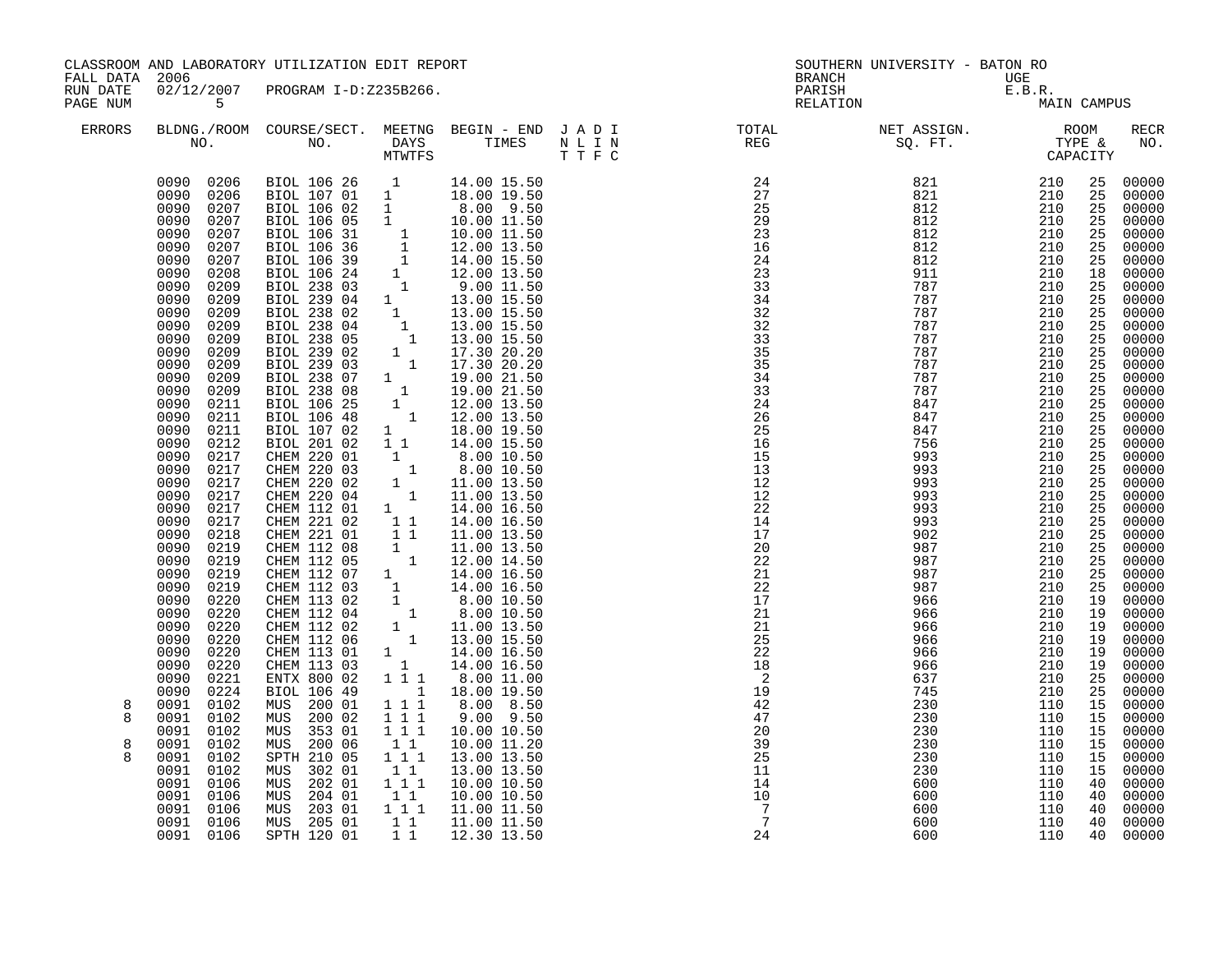| FALL DATA            | 2006                                                                                                                                                                                                                                                                                                                                                                                                                                                                                                                                                                                                                                                                                                                                                                                                                                   | CLASSROOM AND LABORATORY UTILIZATION EDIT REPORT                                                                                                                                                                                                                                                                                                                                                                                                                                                                                                                                                                                                                                                                                                                                                                                                            |                                                                                                                                                                                                                                                                                                                                                                                                                                                                                       |                                                                                                                                                                                                                                                                                                                                                                                                                                                                                                                                                                                                                                                                                                                                                                                                                                                                                                                        |                              | <b>BRANCH</b>                                                                                                                                                                                                                                                                                                                                                                                                                                                                                                                                                                                                                                                                                         | SOUTHERN UNIVERSITY - BATON RO                                                                                                                                                                                                                                    |                                                                                                                                                                                                                                                                        |                                                                                                                                                                                                                                                                                                                    |                                                                                                                                                                                                                                                                                                                                                                                                                                                                         |
|----------------------|----------------------------------------------------------------------------------------------------------------------------------------------------------------------------------------------------------------------------------------------------------------------------------------------------------------------------------------------------------------------------------------------------------------------------------------------------------------------------------------------------------------------------------------------------------------------------------------------------------------------------------------------------------------------------------------------------------------------------------------------------------------------------------------------------------------------------------------|-------------------------------------------------------------------------------------------------------------------------------------------------------------------------------------------------------------------------------------------------------------------------------------------------------------------------------------------------------------------------------------------------------------------------------------------------------------------------------------------------------------------------------------------------------------------------------------------------------------------------------------------------------------------------------------------------------------------------------------------------------------------------------------------------------------------------------------------------------------|---------------------------------------------------------------------------------------------------------------------------------------------------------------------------------------------------------------------------------------------------------------------------------------------------------------------------------------------------------------------------------------------------------------------------------------------------------------------------------------|------------------------------------------------------------------------------------------------------------------------------------------------------------------------------------------------------------------------------------------------------------------------------------------------------------------------------------------------------------------------------------------------------------------------------------------------------------------------------------------------------------------------------------------------------------------------------------------------------------------------------------------------------------------------------------------------------------------------------------------------------------------------------------------------------------------------------------------------------------------------------------------------------------------------|------------------------------|-------------------------------------------------------------------------------------------------------------------------------------------------------------------------------------------------------------------------------------------------------------------------------------------------------------------------------------------------------------------------------------------------------------------------------------------------------------------------------------------------------------------------------------------------------------------------------------------------------------------------------------------------------------------------------------------------------|-------------------------------------------------------------------------------------------------------------------------------------------------------------------------------------------------------------------------------------------------------------------|------------------------------------------------------------------------------------------------------------------------------------------------------------------------------------------------------------------------------------------------------------------------|--------------------------------------------------------------------------------------------------------------------------------------------------------------------------------------------------------------------------------------------------------------------------------------------------------------------|-------------------------------------------------------------------------------------------------------------------------------------------------------------------------------------------------------------------------------------------------------------------------------------------------------------------------------------------------------------------------------------------------------------------------------------------------------------------------|
| RUN DATE<br>PAGE NUM | 02/12/2007<br>$\overline{6}$                                                                                                                                                                                                                                                                                                                                                                                                                                                                                                                                                                                                                                                                                                                                                                                                           | PROGRAM I-D:Z235B266.                                                                                                                                                                                                                                                                                                                                                                                                                                                                                                                                                                                                                                                                                                                                                                                                                                       |                                                                                                                                                                                                                                                                                                                                                                                                                                                                                       |                                                                                                                                                                                                                                                                                                                                                                                                                                                                                                                                                                                                                                                                                                                                                                                                                                                                                                                        |                              | PARISH<br>RELATION                                                                                                                                                                                                                                                                                                                                                                                                                                                                                                                                                                                                                                                                                    | UGE<br>E.B.R.<br>MA:                                                                                                                                                                                                                                              | MAIN CAMPUS                                                                                                                                                                                                                                                            |                                                                                                                                                                                                                                                                                                                    |                                                                                                                                                                                                                                                                                                                                                                                                                                                                         |
| <b>ERRORS</b>        |                                                                                                                                                                                                                                                                                                                                                                                                                                                                                                                                                                                                                                                                                                                                                                                                                                        |                                                                                                                                                                                                                                                                                                                                                                                                                                                                                                                                                                                                                                                                                                                                                                                                                                                             |                                                                                                                                                                                                                                                                                                                                                                                                                                                                                       |                                                                                                                                                                                                                                                                                                                                                                                                                                                                                                                                                                                                                                                                                                                                                                                                                                                                                                                        |                              |                                                                                                                                                                                                                                                                                                                                                                                                                                                                                                                                                                                                                                                                                                       |                                                                                                                                                                                                                                                                   |                                                                                                                                                                                                                                                                        |                                                                                                                                                                                                                                                                                                                    | RECR<br>NO.                                                                                                                                                                                                                                                                                                                                                                                                                                                             |
|                      | 0091 0106<br>0091 0110<br>0091<br>0110<br>0091<br>0110<br>0091<br>0110<br>0091<br>0110<br>0091<br>0110<br>0091<br>0110<br>0091<br>0110<br>0091<br>0110<br>0091<br>0110<br>0091<br>0112<br>0091<br>0112<br>0091<br>0112<br>0091<br>0112<br>0091<br>0112<br>0091<br>0114<br>0091<br>0114<br>0091<br>0114<br>0091<br>0114<br>0091<br>0114<br>0091<br>0115<br>0115<br>0091<br>0091<br>0115<br>0091<br>0115<br>0091<br>0133<br>0091<br>0133<br>0091<br>0133<br>0091<br>0133<br>0091<br>0133<br>0091<br>0133<br>0091<br>0134<br>0091<br>0134<br>0091<br>0134<br>0091<br>0134<br>0091<br>0134<br>0091<br>0134<br>0091<br>0134<br>0091<br>0134<br>0091<br>0136<br>0091<br>0136<br>0091<br>0137<br>0091<br>0137<br>0091<br>0137<br>0091<br>0137<br>0091<br>0137<br>0091<br>0137<br>0091<br>0137<br>0091<br>0137<br>0091<br>0137<br>0091<br>0137 | MUS 200 07<br>MUS 102 01<br>MUS 104 01<br>103 01<br>MUS<br>MUS<br>105 01<br>200 04<br>MUS<br>304 01<br>MUS<br>314 01<br>MUS<br>125 01<br>MUS<br>200 08<br>MUS<br>200 09<br>MUS<br>327 01<br>MUS<br>MUS<br>200 03<br>327 02<br>MUS<br>200 05<br>MUS<br>250 01<br>MUS<br>MUS<br>113 01<br>MUS<br>312 01<br>MUS<br>412 01<br>213 01<br>MUS<br>112 01<br>MUS<br>112 02<br>MUS<br>312 02<br>MUS<br>313 02<br>MUS<br>124 01<br>MUS<br>MUS<br>100 01<br>MUS 134 01<br>HUMN 241 02<br>MUS 135 01<br>235 01<br>MUS<br>315 01<br>MUS<br>108 01<br>MUS<br>208 02<br>MUS<br>MUS<br>108 02<br>MUS<br>108 03<br>MUS<br>109 02<br>109 01<br>MUS<br>209 01<br>MUS<br>208 01<br>MUS<br>114 01<br>MUS<br>MUS 114 02<br>SPTH 210 02<br>MUS 432 01<br>HUMN 241 03<br>MUS<br>318 01<br>418 01<br>MUS<br>124 01<br>MUS<br>125 01<br>MUS<br>MUS 224 01<br>MUS 124 01<br>MUS 125 01 | 1 1 1<br>1 1 1<br>$1\quad1$<br>$1\overline{1}$<br>1 1<br>$1 1 1$<br>11<br>$1\quad1$<br>$1 1 1$<br>11<br>1<br>$1\hspace{0.1cm} 1\hspace{0.1cm} 1$<br>111<br>111<br>1 1<br>111<br>$1 \quad \blacksquare$<br>$1 1 1$<br>$1\quad1$<br>1 1 1<br>$1\quad1$<br>11<br>$1\quad1$<br>$\overline{1}$ $\overline{1}$<br>11<br>11<br>$1 1$<br>11<br>11<br>$1\quad1$<br>11<br>11<br>$1\quad1$<br>1 1 1<br>$1\quad1$<br>$1$ $1$ $1$<br>11<br>11<br>$1\quad1$<br>$1\quad1$<br>1 1<br>$1 1 1$<br>1 1 1 | 13.00 13.50<br>$9.00$ $9.50$<br>$9.00$ $9.50$<br>10.00 10.50<br>10.00 10.50<br>11.00 11.50<br>14.00 14.50<br>15.00 15.50<br>16.00 16.50<br>17.00 18.20<br>18.00 20.50<br>$9.00$ $9.50$<br>10.00 10.50<br>11.00 11.50<br>11.00 12.20<br>13.00 13.50<br>8.00 8.50<br>$\begin{bmatrix} 1 & 8.00 & 8.50 \\ 1 & 17.00 & 17.50 \\ 1 & 18.00 & 18.50 \\ 1 & 19.00 & 19.50 \end{bmatrix}$<br>$\begin{array}{ccc} 1 & 19.00 & 19.50 \ 1 & 8.00 & 8.50 \ 1 & 8.00 & 8.50 \ 1 & 9.00 & 9.50 \end{array}$<br>1 1 1 16.00 16.50<br>$9.00$ $9.50$<br>10.00 10.50<br>11.00 11.50<br>13.00 13.50<br>13.00 13.50<br>17.00 17.50<br>8.30 9.20<br>10.00 10.50<br>10.00 10.50<br>11.00 11.50<br>11.00 11.50<br>13.00 13.50<br>14.00 14.50<br>15.00 15.50<br>13.00 13.50<br>15.00 15.50<br>9.00 9.50<br>9.00 9.50<br>11.00 11.50<br>11.00 11.50<br>13.00 13.50<br>14.00 14.50<br>14.00 14.50<br>14.00 14.50<br>15.00 15.50<br>15.00 15.50 1 | $\mathbf{1}$<br>$\mathbf{1}$ | $\begin{array}{cccc} 42 & 600 & 110 \\ 33 & 450 & 110 \\ 31 & 450 & 110 \\ 12 & 450 & 110 \\ 16 & 450 & 110 \\ 45 & 450 & 110 \\ 11 & 450 & 110 \\ 11 & 450 & 110 \\ 1 & 450 & 110 \\ 1 & 450 & 110 \\ 39 & 450 & 110 \\ 39 & 450 & 110 \\ 32 & 450 & 110 \\ 42 & 450 & 110 \\ 42 & 450 & 110 \\ 42 & $<br>24<br>42<br>18<br>$\begin{array}{r} 18 \\ 2 \\ 1 \\ 1 \\ 3 \\ 3 \\ 2 \\ 1 \\ 2 \\ 3 \\ 5 \\ 10 \end{array}$<br>10<br>44<br>$\overline{7}$<br>$\overline{1}$<br>$\begin{array}{r} 1 \\ 11 \\ 8 \\ 6 \\ 11 \\ 4 \\ 8 \\ 5 \\ 9 \\ 4 \\ 11 \\ 6 \\ 21 \\ 5 \\ \end{array}$<br>$\frac{15}{44}$<br>$\frac{1}{7}$<br>$\frac{4}{6}$<br>$\begin{array}{c} 3 \\ 3 \\ 1 \end{array}$<br>$\mathbf{1}$ | 450<br>450<br>450<br>96<br>96<br>96<br>96<br>96<br>192<br>192<br>192<br>192<br>673<br>673<br>673<br>673<br>673<br>673<br>521<br>521<br>521<br>521<br>521<br>521<br>521<br>521<br>368<br>368<br>719<br>719<br>719<br>719<br>719<br>719<br>719<br>719<br>719<br>719 | 110<br>110<br>110<br>410<br>410<br>410<br>410<br>410<br>410<br>410<br>410<br>410<br>110<br>110<br>110<br>110<br>110<br>110<br>410<br>410<br>410<br>410<br>410<br>410<br>410<br>410<br>410<br>410<br>110<br>110<br>110<br>110<br>110<br>110<br>110<br>110<br>110<br>110 | 40<br>30<br>30<br>30<br>30<br>30<br>30<br>30<br>30<br>30<br>30<br>35<br>35<br>35<br>35<br>35<br>$\ddot{6}$<br>6<br>6<br>6<br>6<br>15<br>15<br>15<br>15<br>45<br>45<br>45<br>45<br>45<br>45<br>40<br>40<br>40<br>40<br>40<br>40<br>40<br>40<br>30<br>30<br>48<br>48<br>48<br>48<br>48<br>48<br>48<br>48<br>48<br>48 | 00000<br>00000<br>00000<br>00000<br>00000<br>00000<br>00000<br>00000<br>00000<br>00000<br>00000<br>00000<br>00000<br>00000<br>00000<br>00000<br>00000<br>00000<br>00000<br>00000<br>00000<br>00000<br>00000<br>00000<br>00000<br>00000<br>00000<br>00000<br>00000<br>00000<br>00000<br>00000<br>00000<br>00000<br>00000<br>00000<br>00000<br>00000<br>00000<br>00000<br>00000<br>00000<br>00000<br>00000<br>00000<br>00000<br>00000<br>00000<br>00000<br>00000<br>00000 |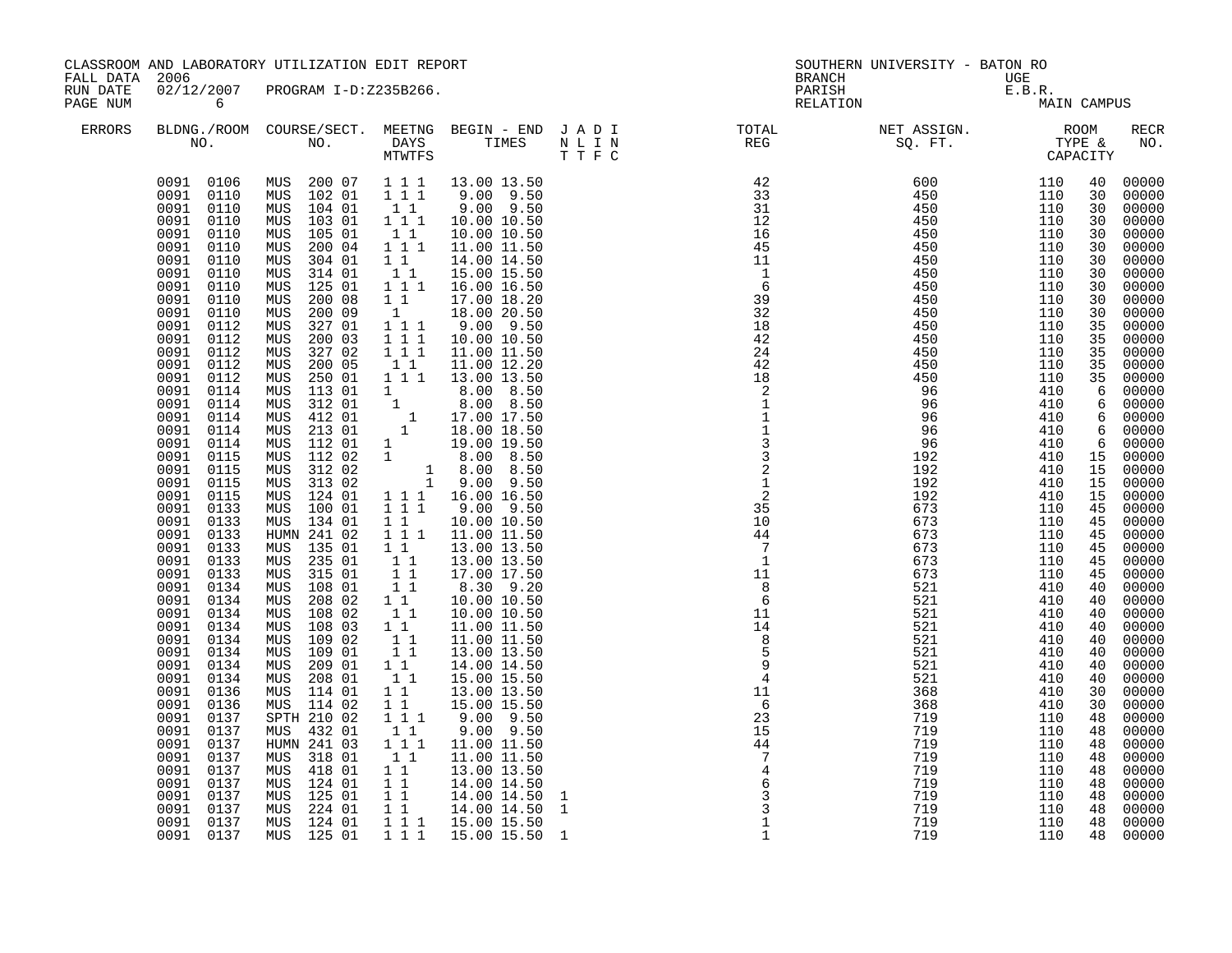| FALL DATA 2006                             |                                                                                                                                                                                                                                                                                                                                                                                                                                                                                                                                                                                                                                                                                                                                                                                                                                      | CLASSROOM AND LABORATORY UTILIZATION EDIT REPORT                                                                                                                                                                                                                                                                                                                                                                                                                                                                                                                                                                                                                                                                                                                                                              |                                                                                                                                                                                                                                                                                                                                                                                                                                                         |                                                                                                                                                                                                                                                                                                                                                                                                                                                                                                                                                                                                                                                                                                                                                                                                                                                                                                                                                                                         |                                                                                                                                                             | <b>BRANCH</b>                                                                                                                                                                                                                                                                                     | SOUTHERN UNIVERSITY - BATON RO                                                                                                                         |                                                                                                                                                        |                                                                                                                                                                                                                                                                                                                |                                                                                                                                                                                                                                                                                                                                                                                                                                                                         |
|--------------------------------------------|--------------------------------------------------------------------------------------------------------------------------------------------------------------------------------------------------------------------------------------------------------------------------------------------------------------------------------------------------------------------------------------------------------------------------------------------------------------------------------------------------------------------------------------------------------------------------------------------------------------------------------------------------------------------------------------------------------------------------------------------------------------------------------------------------------------------------------------|---------------------------------------------------------------------------------------------------------------------------------------------------------------------------------------------------------------------------------------------------------------------------------------------------------------------------------------------------------------------------------------------------------------------------------------------------------------------------------------------------------------------------------------------------------------------------------------------------------------------------------------------------------------------------------------------------------------------------------------------------------------------------------------------------------------|---------------------------------------------------------------------------------------------------------------------------------------------------------------------------------------------------------------------------------------------------------------------------------------------------------------------------------------------------------------------------------------------------------------------------------------------------------|-----------------------------------------------------------------------------------------------------------------------------------------------------------------------------------------------------------------------------------------------------------------------------------------------------------------------------------------------------------------------------------------------------------------------------------------------------------------------------------------------------------------------------------------------------------------------------------------------------------------------------------------------------------------------------------------------------------------------------------------------------------------------------------------------------------------------------------------------------------------------------------------------------------------------------------------------------------------------------------------|-------------------------------------------------------------------------------------------------------------------------------------------------------------|---------------------------------------------------------------------------------------------------------------------------------------------------------------------------------------------------------------------------------------------------------------------------------------------------|--------------------------------------------------------------------------------------------------------------------------------------------------------|--------------------------------------------------------------------------------------------------------------------------------------------------------|----------------------------------------------------------------------------------------------------------------------------------------------------------------------------------------------------------------------------------------------------------------------------------------------------------------|-------------------------------------------------------------------------------------------------------------------------------------------------------------------------------------------------------------------------------------------------------------------------------------------------------------------------------------------------------------------------------------------------------------------------------------------------------------------------|
| RUN DATE<br>PAGE NUM                       | 02/12/2007<br>$\overline{7}$                                                                                                                                                                                                                                                                                                                                                                                                                                                                                                                                                                                                                                                                                                                                                                                                         | PROGRAM I-D:Z235B266.                                                                                                                                                                                                                                                                                                                                                                                                                                                                                                                                                                                                                                                                                                                                                                                         |                                                                                                                                                                                                                                                                                                                                                                                                                                                         |                                                                                                                                                                                                                                                                                                                                                                                                                                                                                                                                                                                                                                                                                                                                                                                                                                                                                                                                                                                         |                                                                                                                                                             | PARISH<br>RELATION                                                                                                                                                                                                                                                                                | UGE<br>E.B.R.<br>MA:                                                                                                                                   | MAIN CAMPUS                                                                                                                                            |                                                                                                                                                                                                                                                                                                                |                                                                                                                                                                                                                                                                                                                                                                                                                                                                         |
| <b>ERRORS</b>                              |                                                                                                                                                                                                                                                                                                                                                                                                                                                                                                                                                                                                                                                                                                                                                                                                                                      |                                                                                                                                                                                                                                                                                                                                                                                                                                                                                                                                                                                                                                                                                                                                                                                                               |                                                                                                                                                                                                                                                                                                                                                                                                                                                         |                                                                                                                                                                                                                                                                                                                                                                                                                                                                                                                                                                                                                                                                                                                                                                                                                                                                                                                                                                                         |                                                                                                                                                             |                                                                                                                                                                                                                                                                                                   |                                                                                                                                                        |                                                                                                                                                        |                                                                                                                                                                                                                                                                                                                | RECR<br>NO.                                                                                                                                                                                                                                                                                                                                                                                                                                                             |
| 8<br>8<br>8<br>8<br>8<br>8<br>$\mathsf{R}$ | 0091 0137<br>0091 0137<br>0091<br>0137<br>0091<br>0137<br>0138A<br>0091<br>0091<br>0138A<br>0091<br>0138A<br>0091<br>0138A<br>0138A MUS<br>0091<br>0091<br>0138A<br>0091<br>0138A<br>0091<br>0138A<br>0091<br>0125<br>0108<br>0125<br>0108<br>0125<br>0108<br>0125<br>0108<br>0125<br>0108<br>0125<br>0108<br>0125<br>0108<br>0125<br>0108<br>0125<br>0108<br>0125<br>0110<br>0125<br>0110<br>0125<br>0110<br>0125<br>0110<br>0125<br>0154<br>0125<br>0157<br>0125<br>0157<br>0125<br>0159<br>0125<br>0161<br>0125<br>0202<br>0125<br>0202<br>0125<br>0202<br>0125<br>0202<br>0125<br>0202<br>0125<br>0202<br>0125<br>0202<br>0125<br>0202<br>0125<br>0204<br>0125<br>0206<br>0125<br>0208<br>0125<br>0208<br>0125<br>0215<br>0215<br>0125<br>0127<br>0101<br>0127<br>0101<br>0127<br>0104<br>0127 0104<br>0127<br>0104<br>0127 0106 | MUS 124 01 1 1<br>MUS 125 01 1 1<br>MUS 225 01<br>324 01<br>MUS<br>402 01<br>MUS<br>124 01<br>MUS<br>125 01<br>MUS<br>224 01<br>MUS<br>225 01<br>324 01<br>MUS<br>325 01<br>MUS<br>42401<br>MUS<br>0138A MUS 425 01<br>FCSC 332 01<br>FCSC 375 01<br>FCSC 470 01<br>FCSC 492 01<br>FCSC 332 02<br>FCSC 140 01<br>FCSC 483 01<br>FCSC 433 01<br>FCSC 479 01<br>FCSC 481 01<br>FCSC 478 01<br>FCSC 477 01<br>FCSC 490 01<br>FCSC 435 01<br>FCSC 220 02<br>FCSC 220 01<br>FCSC 200 01<br>FCSC 345 01<br>FCSC 351 01<br>FCSC 304 01<br>FCSC 442 01<br>FCSC 354 01<br>FCSC 309 01<br>FCSC 315 01<br>FCSC 230 01<br>FCSC 309 02<br>FCSC 340 01<br>FCSC 336 01<br>FCSC 495 01<br>FCSC 230 02<br>FCSC 501 01<br>FCSC 502 01<br>ARCH 104 01<br>ARCH 118 01<br>ARCH 316 01<br>ARCH 310 01<br>ARCH 210 01<br>ARCH 104 02 | $\begin{array}{ccc} & 1 & 1 \\ & 1 & 1 \end{array}$<br>$1\quad1$<br>11111<br>11111<br>11111<br>11111<br>11111<br>11111<br>11111<br>11111<br>1<br>$1 1 1$<br>111<br>$\overline{\phantom{a}}$<br>$\quad 1\  \  1$<br>1<br>$1^{\degree}1$<br>$1\ 1\ 1$<br>$1\quad1$<br>$1\hspace{0.1cm} 1\hspace{0.1cm} 1$<br>$1\quad1$<br>$1 1 1$<br>1 1<br>$\mathbf{1}$<br>$\begin{bmatrix} 1 \\ 1 \end{bmatrix}$<br>$1\quad1$<br>$1\quad1$<br>$1 1 1$<br>1 1 1<br>1 1 1 | 15.00 15.50<br>15.00 15.50<br>15.00 15.50<br>15.00 15.50<br>$9.00$ $9.50$<br>12.00 12.50<br>12.00 12.50<br>12.00 12.50<br>12.00 12.50<br>12.00 12.50<br>12.00 12.50<br>12.00 12.50<br>12.00 12.50<br>8.00 9.50<br>$9.00$ $9.50$<br>10.00 10.50<br>11.00 13.50<br>$\begin{bmatrix} 1 & 11.00 & 14.50 \ 1 & 13.00 & 14.50 \ 1 & 17.30 & 19.20 \ 1 & 17.30 & 20.20 \ 1 & 17.30 & 20.30 \ 1 & 17.30 & 20.30 \ 1 & 13.00 & 14.50 \end{bmatrix}$<br>15.00 15.50<br>17.00 19.50<br>17.30 20.20<br>9.0010.50<br>8.00 9.50<br>17.00 18.50<br>17.00 17.50<br>17.00 18.50<br>8.00 9.20<br>9.00 9.50<br>9.30 10.50<br>10.00 10.50<br>11.00 12.50<br>13.00 13.50<br>13.00 13.50<br>$\begin{bmatrix} 1 & 13.00 & 13.50 \\ 1 & 17.00 & 19.50 \\ 1 & 13.00 & 14.50 \end{bmatrix}$<br>$\begin{bmatrix} 1 & 9.00 & 11.50 \\ 1 & 14.00 & 17.50 \end{bmatrix}$<br>17.00 18.50<br>8.00 11.50<br>13.00 16.50<br>1 1 1 1 13.00 14.50<br>13.00 14.50<br>9.30 10.50<br>10.00 10.50<br>11.00 11.50<br>13.00 14.50 | $\mathbf{1}$<br>$\mathbf{1}$<br>$\mathbf{1}$<br>$\mathbf{1}$<br>$\mathbf{1}$<br>$\mathbf{1}$<br>$\mathbf{1}$<br>$\mathbf 1$<br>$\mathbf{1}$<br>$\mathbf{1}$ | $\begin{array}{r} 14 \\ 15 \\ 18 \\ 15 \\ 8 \\ 25 \\ 18 \\ 15 \\ 15 \\ \end{array}$<br>$\overline{5}$<br>$\begin{array}{r} 25 \\ 25 \\ 30 \\ 25 \\ 41 \\ 31 \\ 29 \\ 22 \\ 21 \\ 1 \\ 6 \end{array}$<br>6<br>$\begin{array}{r} 6 \\ 22 \\ 8 \\ 8 \\ 13 \\ 12 \\ 15 \\ 12 \\ 17 \\ 14 \end{array}$ | 700<br>700<br>720<br>720<br>720<br>720<br>720<br>720<br>720<br>720<br>540<br>720<br>720<br>720<br>336<br>336<br>899<br>899<br>403<br>403<br>403<br>806 | 110<br>110<br>110<br>110<br>110<br>110<br>110<br>110<br>110<br>110<br>110<br>110<br>110<br>110<br>110<br>110<br>210<br>210<br>310<br>310<br>310<br>110 | 48<br>48<br>48<br>48<br>15<br>15<br>15<br>15<br>15<br>15<br>15<br>15<br>15<br>40<br>40<br>40<br>40<br>40<br>40<br>40<br>40<br>40<br>20<br>20<br>20<br>20<br>10<br>25<br>25<br>15<br>10<br>35<br>35<br>35<br>35<br>35<br>35<br>35<br>35<br>25<br>15<br>25<br>25<br>10<br>10<br>26<br>26<br>22<br>22<br>22<br>44 | 00000<br>00000<br>00000<br>00000<br>00000<br>00000<br>00000<br>00000<br>00000<br>00000<br>00000<br>00000<br>00000<br>00000<br>00000<br>00000<br>00000<br>00000<br>00000<br>00000<br>00000<br>00000<br>00000<br>00000<br>00000<br>00000<br>00000<br>00000<br>00000<br>00000<br>00000<br>00000<br>00000<br>00000<br>00000<br>00000<br>00000<br>00000<br>00000<br>00000<br>00000<br>00000<br>00000<br>00000<br>00000<br>00000<br>00000<br>00000<br>00000<br>00000<br>00000 |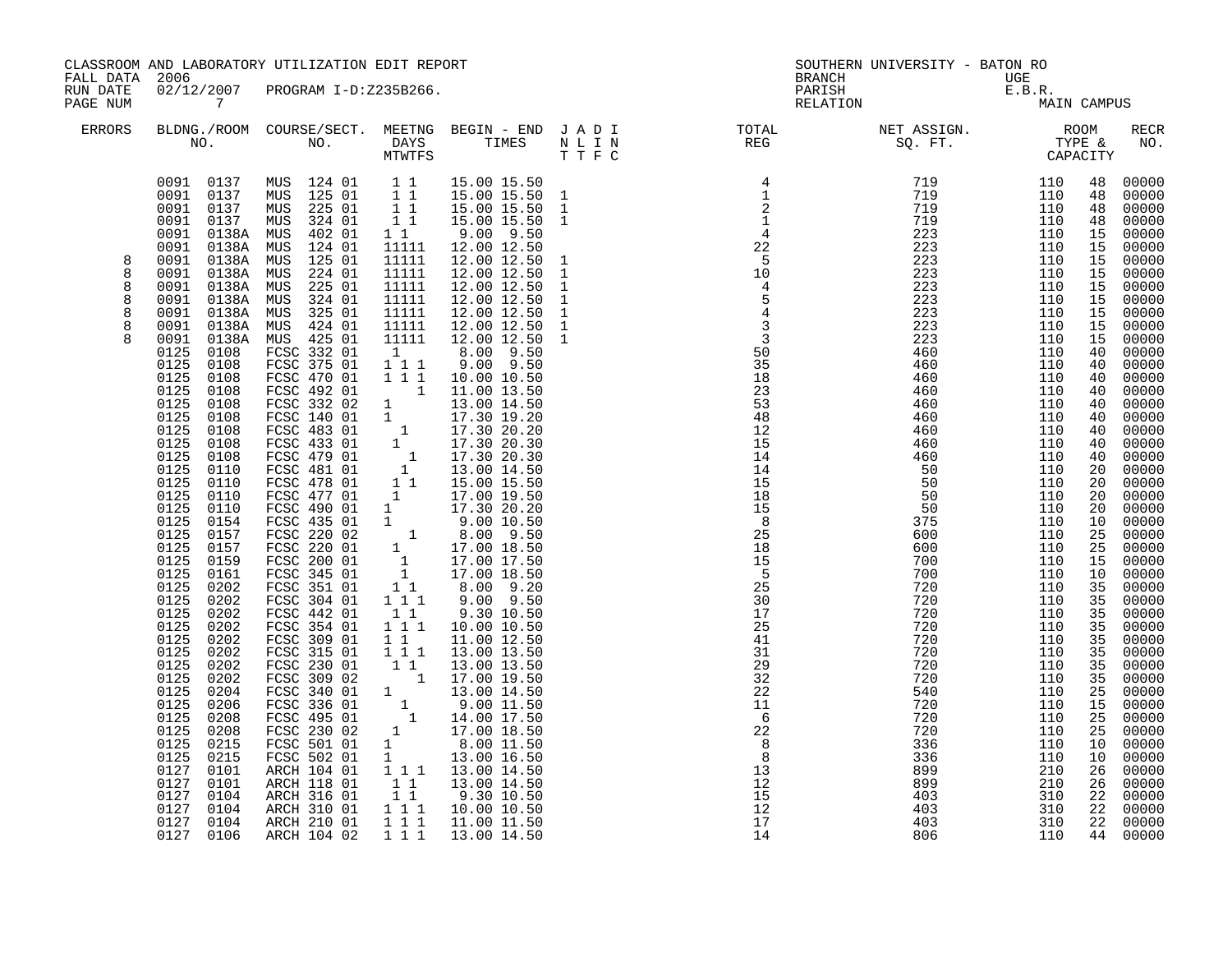| FALL DATA 2006       |                                                                                                                                                                                                                                                                                                                                                                                                                                                                                                                                                                                                                                                                                                                                                                                               | CLASSROOM AND LABORATORY UTILIZATION EDIT REPORT                                                                                                                                                                                                                                                                                                                                                                                                                                                                                                                                                                                                                                                                                                                                                                                                                                                                                                                            |                                                                                                                                                                                                                                                                                                                                                                                                                                                                                                                                                                                                                                   |                                                                                                                                                                                                                                                                                                                                                                                                                                                                                                                                                                                                                                                                                                                                                                                                           | <b>BRANCH</b>        | SOUTHERN UNIVERSITY - BATON RO                                                                                                                                                                                                                                                                       |                          |                                                                                                                                                                                                                                                                                                          |                                                                                                                                                                                                                                                                                                                                                                                                                                                                                            |
|----------------------|-----------------------------------------------------------------------------------------------------------------------------------------------------------------------------------------------------------------------------------------------------------------------------------------------------------------------------------------------------------------------------------------------------------------------------------------------------------------------------------------------------------------------------------------------------------------------------------------------------------------------------------------------------------------------------------------------------------------------------------------------------------------------------------------------|-----------------------------------------------------------------------------------------------------------------------------------------------------------------------------------------------------------------------------------------------------------------------------------------------------------------------------------------------------------------------------------------------------------------------------------------------------------------------------------------------------------------------------------------------------------------------------------------------------------------------------------------------------------------------------------------------------------------------------------------------------------------------------------------------------------------------------------------------------------------------------------------------------------------------------------------------------------------------------|-----------------------------------------------------------------------------------------------------------------------------------------------------------------------------------------------------------------------------------------------------------------------------------------------------------------------------------------------------------------------------------------------------------------------------------------------------------------------------------------------------------------------------------------------------------------------------------------------------------------------------------|-----------------------------------------------------------------------------------------------------------------------------------------------------------------------------------------------------------------------------------------------------------------------------------------------------------------------------------------------------------------------------------------------------------------------------------------------------------------------------------------------------------------------------------------------------------------------------------------------------------------------------------------------------------------------------------------------------------------------------------------------------------------------------------------------------------|----------------------|------------------------------------------------------------------------------------------------------------------------------------------------------------------------------------------------------------------------------------------------------------------------------------------------------|--------------------------|----------------------------------------------------------------------------------------------------------------------------------------------------------------------------------------------------------------------------------------------------------------------------------------------------------|--------------------------------------------------------------------------------------------------------------------------------------------------------------------------------------------------------------------------------------------------------------------------------------------------------------------------------------------------------------------------------------------------------------------------------------------------------------------------------------------|
| RUN DATE<br>PAGE NUM | 02/12/2007<br>8 <sup>8</sup>                                                                                                                                                                                                                                                                                                                                                                                                                                                                                                                                                                                                                                                                                                                                                                  | PROGRAM I-D:Z235B266.                                                                                                                                                                                                                                                                                                                                                                                                                                                                                                                                                                                                                                                                                                                                                                                                                                                                                                                                                       |                                                                                                                                                                                                                                                                                                                                                                                                                                                                                                                                                                                                                                   |                                                                                                                                                                                                                                                                                                                                                                                                                                                                                                                                                                                                                                                                                                                                                                                                           | PARISH<br>RELATION   | $\begin{array}{c}\n\text{UGE} \\ \text{E.B.R.} \\ \text{MA}\n\end{array}$                                                                                                                                                                                                                            | MAIN CAMPUS              |                                                                                                                                                                                                                                                                                                          |                                                                                                                                                                                                                                                                                                                                                                                                                                                                                            |
| ERRORS               |                                                                                                                                                                                                                                                                                                                                                                                                                                                                                                                                                                                                                                                                                                                                                                                               |                                                                                                                                                                                                                                                                                                                                                                                                                                                                                                                                                                                                                                                                                                                                                                                                                                                                                                                                                                             |                                                                                                                                                                                                                                                                                                                                                                                                                                                                                                                                                                                                                                   |                                                                                                                                                                                                                                                                                                                                                                                                                                                                                                                                                                                                                                                                                                                                                                                                           |                      |                                                                                                                                                                                                                                                                                                      |                          |                                                                                                                                                                                                                                                                                                          | RECR<br>NO.                                                                                                                                                                                                                                                                                                                                                                                                                                                                                |
|                      | 0127 0131<br>0127 0202<br>0127<br>0205<br>0128<br>0104<br>0128<br>0104<br>0128<br>0125<br>0128<br>0125<br>0128 0125<br>0128<br>0131<br>0128<br>0132<br>0128<br>0201<br>0128<br>0202<br>0128<br>0208<br>0128<br>0209<br>0132<br>0101<br>0135<br>0038<br>0135<br>0058<br>0139<br>0204<br>0139<br>0229<br>0139<br>0229<br>0139<br>0229<br>0139<br>0229<br>0139<br>0229<br>0139<br>0229<br>0139<br>0229<br>0139<br>0230<br>0139<br>0230<br>0139<br>0231<br>0139<br>0231<br>0139<br>0231<br>0139<br>0231<br>0139<br>0231<br>0139 0231<br>0139<br>0231<br>0139<br>0232<br>0139<br>0232<br>0139<br>0232<br>0139<br>0232<br>0139<br>0232<br>0139<br>0232<br>0139<br>0232<br>0139<br>0232<br>0139<br>0232<br>0139<br>0232<br>0139<br>0232<br>0139<br>0236<br>0139<br>0236<br>0236<br>0139<br>0139 0236 | $\begin{array}{cccc} 0127 & 0106 & \text{ARCH} & 118 & 02 & 1 & 1 \\ 0127 & 0131 & \text{ARCH} & 304 & 01 & 1 & 1 & 1 \end{array}$<br>ARCH 312 01<br>ARCH 320 01 1 1<br>NRCH 496 01 1 1 13.00 13.50<br>ARCH 416 01 1 8.00 8.50<br>ARCH 462 01 1 8.30 9.50<br>ARCH 212 01 1 1 13.00 14.50<br>ARCH 204 01 1 1 13.00 15.50<br>ARCH 313 01<br>ARCH 498 01<br>ARCH 204 02<br>ARCH 318 01<br>ARCH 414 01<br>ME 444 01<br>ARCH 404 01<br>AGSC 430 01<br>HPRE 136 02<br>HPRE 136 03<br>ENGL 200 01<br>ENGL 362 02<br>ENGL 362 03<br>ENGL 362 01<br>ENGL 090 10<br>ENGL 090 14<br>ENGL 090 15<br>ENGL 090 16<br>ENGL 090 02<br>ENGL 090 13<br>ENGL 090 01<br>ENGL 110 10<br>ENGL 090 06<br>ENGL 110 16<br>ENGL 110 17<br>ENGL 090 09<br>ENGL 203 04<br>ENGL 110 02<br>ENGL 110 13<br>ENGL 110 32<br>ENGL 110 01<br>ENGL 203 01<br>ENGL 111 15<br>ENGL 110 18<br>ENGL 090 12<br>ENGL 203 05<br>ENGL 110 37<br>ENGL 310 01<br>ENGL 471 01<br>ENGL 110 11<br>ENGL 110 29<br>ENGL 110 14 | 11<br>$\begin{array}{rrrr} & 1 & 1 \\ 1 & 1 & 1 \\ 1 & 1 & 1 \end{array}$<br>$1\quad1$<br>1 1 1<br>1<br>$1 1 1$<br>$\begin{array}{cc} 1 & 1 \\ 1 & 1 \end{array}$<br>11<br>$1 1 1$<br>11<br>11<br>$\begin{array}{c} 1\\ 1\\ 1 \end{array}$<br>11<br>11<br>11<br>$1 1 1$<br>$1\quad1$<br>$\begin{array}{rrrr} & 1 & 1 & 1 \\ & 1 & 1 & 1 \end{array}$<br>$\begin{array}{c} 1\\ 1\\ 1\\ 1 \end{array}$<br>$1\quad1$<br>$1 1 1$<br>$1\quad1$<br>$\begin{smallmatrix}&&1\\1&1&1\\1&1&1\end{smallmatrix}$<br>$\begin{bmatrix} 1 \\ 1 \end{bmatrix}$<br>111<br>11<br>1 1 1<br>11<br>$1 1 1$<br>11<br>$1^{\circ}1^{\circ}1$<br>$1\quad1$ | 13.00 14.50<br>13.00 15.50<br>15.00 16.50<br>13.00 14.50<br>15.00 16.50<br>13.00 16.50<br>13.00 15.50<br>9.30 10.50<br>10.00 10.50<br>14.00 16.50<br>13.00 15.50<br>$\begin{bmatrix} 1 & 1 & 1.5 & 0.0 & 15 & 50 \\ 1 & 15 & 0.0 & 16 & 50 \\ 1 & 18 & 0.0 & 19 & 50 \\ 1 & 18 & 0.0 & 19 & 50 \end{bmatrix}$<br>12.30 13.50<br>8.00 9.20<br>9.30 10.50<br>11.00 11.50<br>12.30 13.50<br>14.00 15.20<br>14.00 15.20<br>14.00 15.20<br>8.00 9.20<br>14.00 15.20<br>8.00 9.20<br>9.00 9.50<br>9.30 10.50<br>11.00 11.50<br>12.00 12.50<br>12.30 13.50<br>14.00 14.50<br>8.00 9.20<br>$9.00$ $9.50$<br>9.30 10.50<br>10.00 10.50<br>11.00 11.50<br>11.00 12.20<br>12.00 12.50<br>12.30 13.50<br>14.00 14.50<br>14.00 15.20<br>15.00 15.50<br>8.00 9.20<br>$9.00$ $9.50$<br>9.30 10.50<br>1 1 1 1 10.00 10.50 | 18<br>30<br>33<br>30 | NETING REG 50. PT. TYPE 2008<br>1110 8006 11110<br>15 8006 11110<br>115 8006 11110<br>115 15 9806 11110<br>115 15 9806 11110<br>123 1582 2110<br>1006 11110<br>123 224 2210<br>111 12528 824 2110<br>111 12528 2110<br>111 12528 1110<br>1000 11110<br>1000 11110<br>111<br>399<br>399<br>399<br>399 | 110<br>110<br>110<br>110 | 44<br>34<br>34<br>22<br>36<br>36<br>36<br>36<br>36<br>36<br>28<br>45<br>45<br>32<br>23<br>10<br>50<br>59<br>50<br>40<br>40<br>40<br>40<br>40<br>40<br>40<br>40<br>40<br>40<br>40<br>40<br>40<br>40<br>40<br>40<br>40<br>40<br>40<br>40<br>40<br>40<br>40<br>40<br>40<br>40<br>40<br>27<br>27<br>27<br>27 | 00000<br>00000<br>00000<br>14 00000<br>00000<br>00000<br>00000<br>00000<br>00000<br>00000<br>00000<br>00000<br>00000<br>00000<br>00000<br>00000<br>00000<br>$00000$<br>$00000$<br>00000<br>00000<br>00000<br>00000<br>00000<br>00000<br>00000<br>00000<br>00000<br>00000<br>$00000$<br>$00000$<br>00000<br>00000<br>$00000$<br>00000<br>00000<br>00000<br>$00000$<br>$00000$<br>00000<br>00000<br>00000<br>00000<br>00000<br>00000<br>00000<br>$00000$<br>00000<br>00000<br>00000<br>00000 |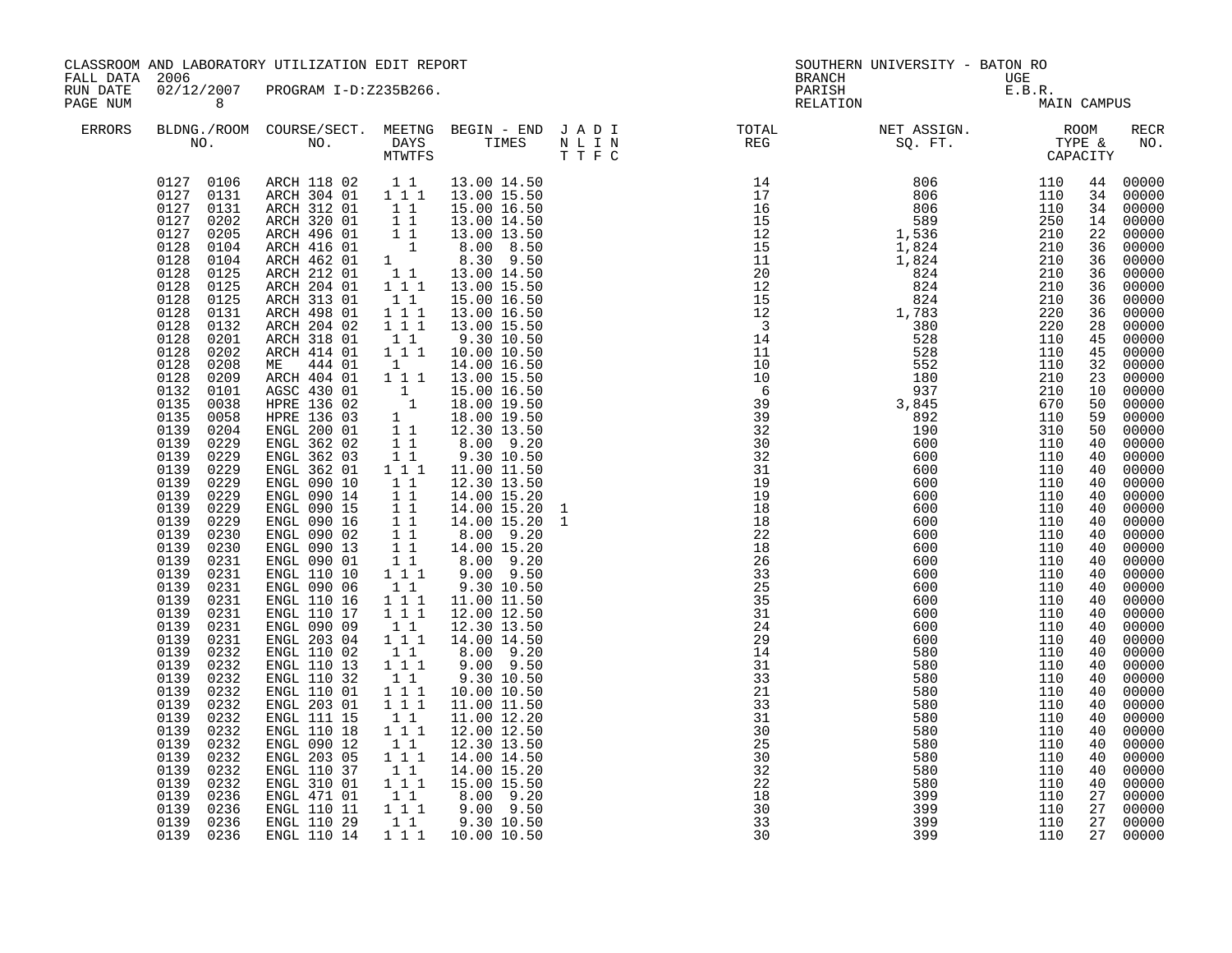| CLASSROOM AND LABORATORY UTILIZATION EDIT REPORT<br>FALL DATA 2006<br>02/12/2007<br>RUN DATE<br>PROGRAM I-D:Z235B266. |                                                                                                                                                                                                                                                                                                                                                                                                                                                                                                                                                                                                                                                                                                                                                                                                                                        |                                                                                                                                                                                                                                                                                                                                                                                                                                                                                                                                                                                                                                                                                                                                                                                                                               | <b>BRANCH</b>                                                                                                                                                                                                                                                                                                                                                                                                                                                                                                                                                                                                                              | SOUTHERN UNIVERSITY - BATON RO                                                                                                                                                                                                                                                                                                                                                                                                                                                                                                                                                                                                                                                                                                                 | UGE     |                                                                                                                                                                                                                                                                                                                                                                                                                                                                                                    |                                                             |                                                             |                                                                                                                                                                                                                                                                                                                |                                                                                                                                                                                                                                                                                                                                                                                                                                                                         |
|-----------------------------------------------------------------------------------------------------------------------|----------------------------------------------------------------------------------------------------------------------------------------------------------------------------------------------------------------------------------------------------------------------------------------------------------------------------------------------------------------------------------------------------------------------------------------------------------------------------------------------------------------------------------------------------------------------------------------------------------------------------------------------------------------------------------------------------------------------------------------------------------------------------------------------------------------------------------------|-------------------------------------------------------------------------------------------------------------------------------------------------------------------------------------------------------------------------------------------------------------------------------------------------------------------------------------------------------------------------------------------------------------------------------------------------------------------------------------------------------------------------------------------------------------------------------------------------------------------------------------------------------------------------------------------------------------------------------------------------------------------------------------------------------------------------------|--------------------------------------------------------------------------------------------------------------------------------------------------------------------------------------------------------------------------------------------------------------------------------------------------------------------------------------------------------------------------------------------------------------------------------------------------------------------------------------------------------------------------------------------------------------------------------------------------------------------------------------------|------------------------------------------------------------------------------------------------------------------------------------------------------------------------------------------------------------------------------------------------------------------------------------------------------------------------------------------------------------------------------------------------------------------------------------------------------------------------------------------------------------------------------------------------------------------------------------------------------------------------------------------------------------------------------------------------------------------------------------------------|---------|----------------------------------------------------------------------------------------------------------------------------------------------------------------------------------------------------------------------------------------------------------------------------------------------------------------------------------------------------------------------------------------------------------------------------------------------------------------------------------------------------|-------------------------------------------------------------|-------------------------------------------------------------|----------------------------------------------------------------------------------------------------------------------------------------------------------------------------------------------------------------------------------------------------------------------------------------------------------------|-------------------------------------------------------------------------------------------------------------------------------------------------------------------------------------------------------------------------------------------------------------------------------------------------------------------------------------------------------------------------------------------------------------------------------------------------------------------------|
| PAGE NUM                                                                                                              | $\overline{9}$                                                                                                                                                                                                                                                                                                                                                                                                                                                                                                                                                                                                                                                                                                                                                                                                                         |                                                                                                                                                                                                                                                                                                                                                                                                                                                                                                                                                                                                                                                                                                                                                                                                                               |                                                                                                                                                                                                                                                                                                                                                                                                                                                                                                                                                                                                                                            |                                                                                                                                                                                                                                                                                                                                                                                                                                                                                                                                                                                                                                                                                                                                                |         | PARISH<br>RELATION                                                                                                                                                                                                                                                                                                                                                                                                                                                                                 |                                                             | E.B.R.<br>MAIN CAMPUS                                       |                                                                                                                                                                                                                                                                                                                |                                                                                                                                                                                                                                                                                                                                                                                                                                                                         |
| <b>ERRORS</b>                                                                                                         |                                                                                                                                                                                                                                                                                                                                                                                                                                                                                                                                                                                                                                                                                                                                                                                                                                        |                                                                                                                                                                                                                                                                                                                                                                                                                                                                                                                                                                                                                                                                                                                                                                                                                               | MTWTFS                                                                                                                                                                                                                                                                                                                                                                                                                                                                                                                                                                                                                                     |                                                                                                                                                                                                                                                                                                                                                                                                                                                                                                                                                                                                                                                                                                                                                | T T F C | BLDNG./ROOM COURSE/SECT. MEETNG BEGIN – END J A D I TOTAL TOTAL NO. NO. DAYS TIMES N L I N REG REG                                                                                                                                                                                                                                                                                                                                                                                                 |                                                             |                                                             |                                                                                                                                                                                                                                                                                                                | RECR<br>NO.                                                                                                                                                                                                                                                                                                                                                                                                                                                             |
|                                                                                                                       | 0139 0236<br>0236<br>0139<br>0139<br>0236<br>0139<br>0236<br>0139<br>0236<br>0139<br>0236<br>0139<br>0236<br>0139<br>0236<br>0139<br>0236<br>0139<br>0237<br>0139<br>0237<br>0139<br>0237<br>0139<br>0237<br>0139<br>0237<br>0139<br>0237<br>0139<br>0237<br>0237<br>0139<br>0139<br>0237<br>0237<br>0139<br>0139<br>0237<br>0139<br>0237<br>0237<br>0139<br>0139<br>0238<br>0139<br>0238<br>0139<br>0238<br>0139<br>0238<br>0139<br>0238<br>0139<br>0238<br>0139<br>0238<br>0139<br>0239<br>0139<br>0239<br>0139<br>0239<br>0139<br>0240<br>0139<br>0240<br>0139<br>0240<br>0139<br>0240<br>0139<br>0240<br>0139<br>0240<br>0139<br>0240<br>0139<br>0240<br>0139<br>0240<br>0139<br>0240<br>0139<br>0241<br>0139<br>0241<br>0139<br>0241<br>0139<br>0241<br>0139<br>0241<br>0139<br>0241<br>0139<br>0241<br>0241<br>0139<br>0139 0241 | PHIL 210 03 1 1 1 11.00 11.50<br>ENGL 110 33<br>PHIL 200 04 1 1 1 12.00 12.50<br>ENGL 201 03<br>PHIL 210 04<br>ENGL 201 05<br>ENGL 203 07<br>ENGL 110 38<br>ENGL 110 40<br>ENGL 110 08<br>ENGL 203 10<br>ENGL 110 31<br>ENGL 110 15<br>ENGL 203 11<br>ENGL 110 19<br>ENGL 111 16<br>ENGL 111 17<br>ENGL 111 06<br>ENGL 111 08<br>PHIL 200 05<br>ENGL 111 18<br>ENGL 203 17<br>ENGL 205 01<br>PHIL 200 01<br>ENGL 111 02<br>ENGL 111 07<br>ENGL 203 06<br>ENGL 110 36<br>ENGL 110 39<br>ENGL 110 22<br>ENGL 110 24<br>ENGL 203 16<br>ENGL 308 01<br>ENGL 111 13<br>ENGL 110 12<br>ENGL 201 02<br>ENGL 111 04<br>PHIL 210 07<br>ENGL 203 02<br>ENGL 110 34<br>ENGL 203 03<br>ENGL 203 12<br>ENGL 110 04<br>ENGL 110 28<br>ENGL 110 05<br>ENGL 110 30<br>ENGL 111 03<br>ENGL 207 01<br>ENGL 110 21<br>ENGL 201 04<br>ENGL 110 07 | $1\quad1$<br>$1\quad1$<br>111<br>$\begin{smallmatrix}&1\\1&1\\1&1&1\end{smallmatrix}$<br>11<br>$\mathbf{1}$<br>1 1 1<br>$1\quad1$<br>$\begin{array}{c} \bar{1} & \bar{1} \\ 1 & 1 & 1 \end{array}$<br>11<br>$1 1 1$<br>$\begin{array}{ccc} & 1 & 1 \\ & 1 & 1 \end{array}$<br>1 1 1<br>$1 1 1$<br>1 1 1<br>$1\;1$<br>$1\quad1$<br>$1\quad1$<br>$1 1 1$<br>$1 1 1$<br>1 1 1<br>111<br>11<br>11<br>$1 1 1$<br>$1 1 1$<br>$1\quad1$<br>$1 1 1$<br>$1\quad1$<br>111<br>$1\quad1$<br>$1 1 1$<br>$1\quad1$<br>$1 1 1$<br>$1\quad1$<br>$1 1 1$<br>1 1<br>1 1 1<br>$1\quad1$<br>1 1 1<br>$1\quad1$<br>$1 1 1$<br>$1\quad1$<br>$1 1 1$<br>11<br>111 | 11.00 12.20<br>12.30 13.50<br>13.00 13.50<br>14.00 15.20<br>15.00 15.50<br>15.30 16.50<br>18.00 20.30<br>8.00 8.50<br>8.00 9.20<br>9.30 10.50<br>11.00 11.50<br>11.00 12.30<br>12.00 12.50<br>12.30 13.50<br>12.30 13.50<br>13.00 13.50<br>13.00 13.50<br>14.00 14.50<br>14.00 15.20<br>17.00 18.20<br>8.00 9.20<br>$9.00$ $9.50$<br>10.00 10.50<br>13.00 13.50<br>14.00 14.50<br>14.00 15.20<br>17.00 18.20<br>14.00 14.50<br>15.00 15.50<br>15.30 16.50<br>8.00 8.50<br>$8.00$ 9.20<br>$9.00$ $9.50$<br>9.30 10.50<br>11.00 11.50<br>11.00 12.20<br>12.00 12.50<br>12.30 13.50<br>13.00 13.50<br>14.00 15.20<br>8.00 8.50<br>8.00 9.20<br>9.00 9.50<br>9.30 10.50<br>11.00 11.50<br>11.00 12.20<br>12.00 12.50<br>12.30 13.50<br>13.00 13.50 |         | $\begin{array}{cccc} \texttt{N} \texttt{T} & \texttt{REC} & \texttt{SQ}, \texttt{FT} & \texttt{TY} \\ \texttt{N} \texttt{T} & \texttt{P} & \texttt{O} & \texttt{SQ}, \texttt{P} \texttt{T} & \texttt{TY} \\ \texttt{11} & \texttt{12} & \texttt{0} & \texttt{0} & \texttt{0} & \texttt{0} \\ \texttt{29} & \texttt{29} & \texttt{399} & \texttt{1110} & \texttt{110} \\ \texttt{29} & \texttt{299} & \texttt{399} & \texttt{11$<br>33<br>29<br>30<br>32<br>32<br>28<br>$\overline{33}$<br>29<br>31 | 570<br>570<br>570<br>570<br>570<br>570<br>570<br>570<br>570 | 110<br>110<br>110<br>110<br>110<br>110<br>110<br>110<br>110 | 27<br>27<br>27<br>27<br>27<br>27<br>27<br>27<br>27<br>45<br>45<br>45<br>45<br>45<br>45<br>45<br>45<br>45<br>45<br>45<br>45<br>45<br>38<br>38<br>38<br>38<br>38<br>38<br>38<br>38<br>38<br>38<br>38<br>38<br>38<br>38<br>38<br>38<br>38<br>38<br>38<br>38<br>38<br>38<br>38<br>38<br>38<br>38<br>38<br>38<br>38 | 00000<br>00000<br>00000<br>00000<br>00000<br>00000<br>00000<br>00000<br>00000<br>00000<br>00000<br>00000<br>00000<br>00000<br>00000<br>00000<br>00000<br>00000<br>00000<br>00000<br>00000<br>00000<br>00000<br>00000<br>00000<br>00000<br>00000<br>00000<br>00000<br>00000<br>00000<br>00000<br>00000<br>00000<br>00000<br>00000<br>00000<br>00000<br>00000<br>00000<br>00000<br>00000<br>00000<br>00000<br>00000<br>00000<br>00000<br>00000<br>00000<br>00000<br>00000 |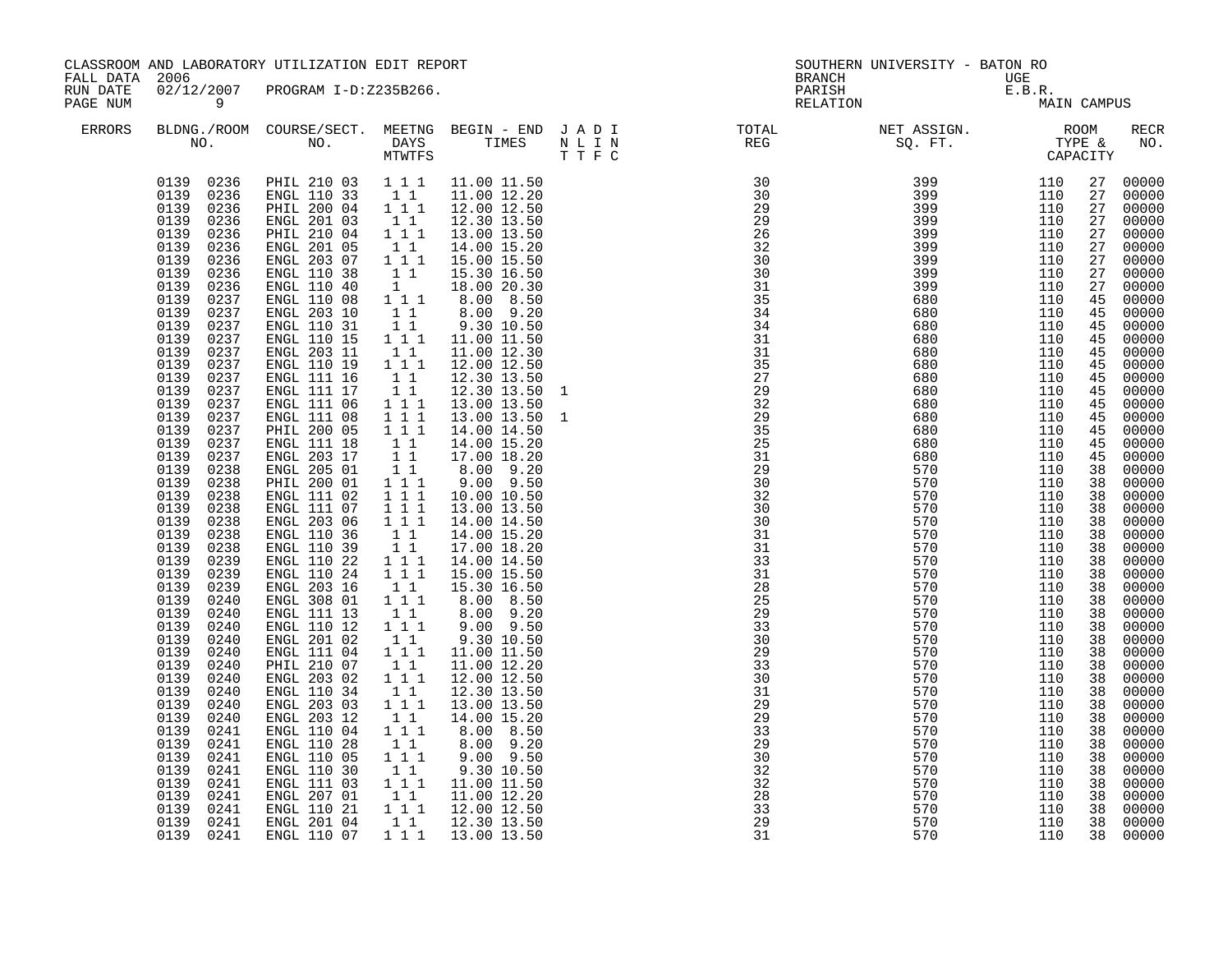| CLASSROOM AND LABORATORY UTILIZATION EDIT REPORT<br>FALL DATA 2006<br>02/12/2007 PROGRAM I-D:Z235B266.<br>RUN DATE<br>10<br>PAGE NUM |                                                                                                                                                                                                                                                                                                                                                                                                                                                                                                                                                                                                                                                                                                                                                                                                  |                                                                                                                                                                                                                                                                                                                                                                                                                                                                                                                                                                                                                                                                                                                                                                                                                                                                                                                                                                                                                                                                                                                                        | <b>BRANCH</b>                                                                                                                                                                                                                                                                                                                                                                            | SOUTHERN UNIVERSITY - BATON RO                                                                                                                                                                                                                                                                                                                                                                                                                                                                                                                                                                                                                                                           |                   |                                                                                                                                                                                                                                                                                                                                                                                                                                                                  |                                                                                  |                                                             |                                                                                                                                                                                                                                                                                                                |                                                                                                                                                                                                                                                                                                                                                                                                                                                                         |
|--------------------------------------------------------------------------------------------------------------------------------------|--------------------------------------------------------------------------------------------------------------------------------------------------------------------------------------------------------------------------------------------------------------------------------------------------------------------------------------------------------------------------------------------------------------------------------------------------------------------------------------------------------------------------------------------------------------------------------------------------------------------------------------------------------------------------------------------------------------------------------------------------------------------------------------------------|----------------------------------------------------------------------------------------------------------------------------------------------------------------------------------------------------------------------------------------------------------------------------------------------------------------------------------------------------------------------------------------------------------------------------------------------------------------------------------------------------------------------------------------------------------------------------------------------------------------------------------------------------------------------------------------------------------------------------------------------------------------------------------------------------------------------------------------------------------------------------------------------------------------------------------------------------------------------------------------------------------------------------------------------------------------------------------------------------------------------------------------|------------------------------------------------------------------------------------------------------------------------------------------------------------------------------------------------------------------------------------------------------------------------------------------------------------------------------------------------------------------------------------------|------------------------------------------------------------------------------------------------------------------------------------------------------------------------------------------------------------------------------------------------------------------------------------------------------------------------------------------------------------------------------------------------------------------------------------------------------------------------------------------------------------------------------------------------------------------------------------------------------------------------------------------------------------------------------------------|-------------------|------------------------------------------------------------------------------------------------------------------------------------------------------------------------------------------------------------------------------------------------------------------------------------------------------------------------------------------------------------------------------------------------------------------------------------------------------------------|----------------------------------------------------------------------------------|-------------------------------------------------------------|----------------------------------------------------------------------------------------------------------------------------------------------------------------------------------------------------------------------------------------------------------------------------------------------------------------|-------------------------------------------------------------------------------------------------------------------------------------------------------------------------------------------------------------------------------------------------------------------------------------------------------------------------------------------------------------------------------------------------------------------------------------------------------------------------|
|                                                                                                                                      |                                                                                                                                                                                                                                                                                                                                                                                                                                                                                                                                                                                                                                                                                                                                                                                                  |                                                                                                                                                                                                                                                                                                                                                                                                                                                                                                                                                                                                                                                                                                                                                                                                                                                                                                                                                                                                                                                                                                                                        |                                                                                                                                                                                                                                                                                                                                                                                          |                                                                                                                                                                                                                                                                                                                                                                                                                                                                                                                                                                                                                                                                                          |                   | PARISH<br>RELATION                                                                                                                                                                                                                                                                                                                                                                                                                                               | $\begin{array}{lll} \texttt{UGE} \\ \texttt{E.B.R.} \\ \texttt{MA1} \end{array}$ | MAIN CAMPUS                                                 |                                                                                                                                                                                                                                                                                                                |                                                                                                                                                                                                                                                                                                                                                                                                                                                                         |
| <b>ERRORS</b>                                                                                                                        |                                                                                                                                                                                                                                                                                                                                                                                                                                                                                                                                                                                                                                                                                                                                                                                                  |                                                                                                                                                                                                                                                                                                                                                                                                                                                                                                                                                                                                                                                                                                                                                                                                                                                                                                                                                                                                                                                                                                                                        |                                                                                                                                                                                                                                                                                                                                                                                          |                                                                                                                                                                                                                                                                                                                                                                                                                                                                                                                                                                                                                                                                                          |                   | BLDNG./ROOM COURSE/SECT. MEETNG BEGIN – END JADI TOTAL TOTAL NET ASSIGN. REG ROOM NO. DAYS TIMES NLIN REG SQ.FT. TYPE &                                                                                                                                                                                                                                                                                                                                          |                                                                                  |                                                             |                                                                                                                                                                                                                                                                                                                | RECR<br>NO.                                                                                                                                                                                                                                                                                                                                                                                                                                                             |
|                                                                                                                                      | 0139 0241<br>0139 0241<br>0139<br>0242<br>0139<br>0242<br>0139<br>0242<br>0139<br>0242<br>0139<br>0242<br>0139<br>0242<br>0139<br>0242<br>0139<br>0242<br>0139<br>0242<br>0139<br>0242<br>0139<br>0242<br>0139<br>0242<br>0139<br>0242<br>0139<br>0242<br>0139<br>0242<br>0139<br>0243<br>0243<br>0139<br>0139<br>0243<br>0139<br>0243<br>0139<br>0243<br>0139<br>0243<br>0139<br>0243<br>0139<br>0243<br>0139<br>0243<br>0139<br>0243<br>0139<br>0244<br>0139<br>0244<br>0139<br>0244<br>0139<br>0244<br>0139<br>0244<br>0139<br>0244<br>0139<br>0244<br>0139<br>0244<br>0139<br>0244<br>0146<br>0205<br>0146<br>0311<br>0146<br>0311<br>0146<br>0311<br>0146<br>0311<br>0146<br>0311<br>0146<br>0311<br>0146<br>0311<br>0146<br>0311<br>0146<br>0311<br>0146<br>0312<br>0146 0312<br>0146 0312 | $\begin{array}{cccccccc} 0139 & 0241 & \text{ENGL} & 203 & 13 & 1 & 1 & 14.00 & 15.20 \\ 0139 & 0241 & \text{ENGL} & 203 & 15 & 1 & 1 & 15.30 & 16.50 \end{array}$<br>ENGL 111 21 1<br>ENGL 111 21 1<br>ENGL 203 18 1 18.00 20.30<br>ENGL 111 10 1 8.00 9.20<br>PHIL 210 05 1 1 8.00 9.20<br>ENGL 111 11 1 8.00 9.20<br>ENGL 305 01<br>PHIL 200 02<br>PHIL 200 03<br>PHIL 210 06<br>ENGL 111 05<br>ENGL 433 01<br>ENGL 110 23<br>ENGL 203 14<br>ENGL 111 09<br>ENGL 498 01<br>ENGL 203 08<br>ENGL 208 01<br>ENGL 110 09<br>ENGL 090 03<br>ENGL 090 07<br>ENGL 110 06<br>ENGL 090 11<br>PHIL 210 01<br>PHIL 210 02<br>ENGL 111 19<br>ENGL 110 26<br>ENGL 203 09<br>ENGL 090 04<br>ENGL 201 01<br>ENGL 090 08<br>ENGL 451 01<br>ENGL 110 35<br>ENGL 110 20<br>ENGL 362 04<br>ENGL 362 04 1 1 14.00 15.20<br>ENGL 110 41 1 17.00 18.20<br>ENGL 110 41 1 17.30 20.00<br>MILS 200 01 1 14.00 14.50<br>MILS 100 03 1 9.00 9.50<br>MILS 410 02 1 9.00 10.50<br>MILS 100 01 1 11.00 11.50<br>MILS 122 02 1 11.00 14.00<br>MILS 40<br>MILS 300 02 1 1<br>MILS 110 01<br>MILS 310 01<br>MILS 210 02<br>MILS 300 01<br>MILS 400 01<br>MILS 400 02 | $\begin{smallmatrix}1&1\\1&1&1\end{smallmatrix}$<br>$1 1 1$<br>$\begin{bmatrix} 1 \\ 1 \\ 1 \end{bmatrix}$<br>11<br>1 1 1<br>11<br>$1 1 1$<br>$1\quad1$<br>1 1 1<br>$\mathbf{1}$<br>$1 1 1$<br>$1\quad1$<br>11<br>$1 1 1$<br>$1\quad1$<br>$1 1 1$<br>$1 1 1$<br>11<br>$\begin{smallmatrix}1&&\\&1\end{smallmatrix}$<br>11<br>1 1 1<br>$1\quad1$<br>$1 1 1$<br>11<br>$1 1 1$<br>$1\quad1$ | 9.30 10.50<br>10.00 10.50<br>11.00 11.50<br>11.00 12.20<br>12.00 12.50<br>12.30 13.50<br>14.00 14.50<br>14.00 15.20<br>15.00 15.50<br>15.30 16.50<br>16.00 16.50<br>18.00 20.30<br>8.00 8.50<br>8.00 9.20<br>9.30 10.50<br>11.00 11.50<br>12.30 13.50<br>13.00 13.50<br>14.00 14.50<br>15.30 16.50<br>18.00 20.30<br>18.00 20.30<br>8.00 9.20<br>$9.00$ $9.50$<br>9.30 10.50<br>11.00 11.50<br>12.30 13.50<br>13.00 13.50<br>14.00 15.20<br>15.00 16.50<br>$\begin{bmatrix} 1 & 15.30 & 17.30 \\ 1 & 15.30 & 17.30 \\ 1 & 15.30 & 17.50 \end{bmatrix}$<br>$\begin{bmatrix} 1 & 1 \\ 1 & 1 \end{bmatrix}$ $\begin{bmatrix} 11.00 & 11.50 \\ 11.00 & 12.20 \end{bmatrix}$<br>1 11.00 12.20 | 1<br>$\mathbf{1}$ | NETRE 1988 50, FT, TYRE 2002<br>1989 570 11110<br>1989 570 11110<br>1989 570 111110<br>1989 570 111110<br>1989 570 111110<br>1989 570 111110<br>1989 570 111110<br>1989 570 111110<br>1989 570 111110<br>1989 570 111110<br>1989 570 111110<br>1989 570 111110<br>198<br>$\begin{array}{c} 31 \\ 30 \\ 4 \\ 8 \\ 2 \\ 2 \\ 10 \\ 1 \end{array}$<br>$\frac{1}{1}$<br>$\begin{array}{c} 1\\ 8\\ 23\\ 13\\ 1 \end{array}$<br>$\overline{1}$<br>10<br>$\overline{a}$ | 300<br>300<br>300<br>300<br>300<br>300<br>300<br>300<br>300                      | 210<br>210<br>210<br>210<br>210<br>210<br>210<br>210<br>210 | 38<br>38<br>38<br>38<br>38<br>38<br>38<br>38<br>38<br>38<br>38<br>38<br>38<br>38<br>38<br>38<br>38<br>38<br>38<br>38<br>38<br>38<br>38<br>38<br>38<br>38<br>38<br>38<br>38<br>38<br>38<br>38<br>38<br>38<br>38<br>38<br>38<br>38<br>40<br>30<br>30<br>30<br>30<br>30<br>30<br>30<br>30<br>30<br>15<br>15<br>15 | 00000<br>00000<br>00000<br>00000<br>00000<br>00000<br>00000<br>00000<br>00000<br>00000<br>00000<br>00000<br>00000<br>00000<br>00000<br>00000<br>00000<br>00000<br>00000<br>00000<br>00000<br>00000<br>00000<br>00000<br>00000<br>00000<br>00000<br>00000<br>00000<br>00000<br>00000<br>00000<br>00000<br>00000<br>00000<br>00000<br>00000<br>00000<br>00000<br>00000<br>00000<br>00000<br>00000<br>00000<br>00000<br>00000<br>00000<br>00000<br>00000<br>00000<br>00000 |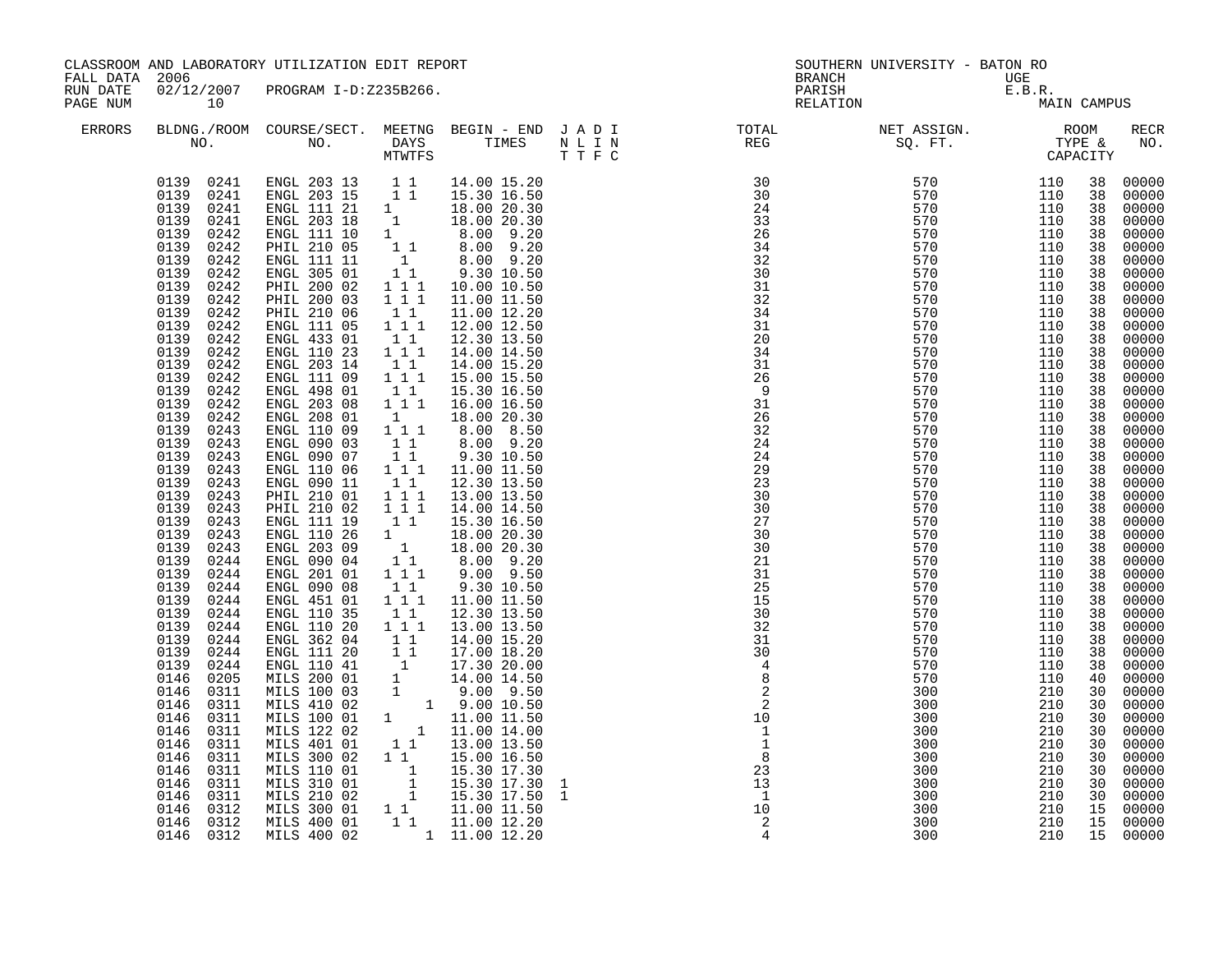| FALL DATA 2006       |                                                                                                                                                                                                                                                                                                                                                                                                                                                                                                                                                                                                                                                                                                                                                                                                                                     | CLASSROOM AND LABORATORY UTILIZATION EDIT REPORT                                                                                                                                                                                                                                                                                                                                                                                                                                                                                                                                                                                                                                                                                                                                                                               |                                                                                                                                                                                                                                                                                                                                                                                                                                                                                                                                                                                                                                          |                                                                                                                                                                                                                                                                                                                                                                                                                                                                                                                                                                                                                                                                                                                                                                                                                                                                                                                        | <b>BRANCH</b>                                                                                                                                                                                                                                                                                                                                           | SOUTHERN UNIVERSITY - BATON RO                            |                                               |                                        |                                                                                                                                                                                                                                                                                                                                                                                                                                             |
|----------------------|-------------------------------------------------------------------------------------------------------------------------------------------------------------------------------------------------------------------------------------------------------------------------------------------------------------------------------------------------------------------------------------------------------------------------------------------------------------------------------------------------------------------------------------------------------------------------------------------------------------------------------------------------------------------------------------------------------------------------------------------------------------------------------------------------------------------------------------|--------------------------------------------------------------------------------------------------------------------------------------------------------------------------------------------------------------------------------------------------------------------------------------------------------------------------------------------------------------------------------------------------------------------------------------------------------------------------------------------------------------------------------------------------------------------------------------------------------------------------------------------------------------------------------------------------------------------------------------------------------------------------------------------------------------------------------|------------------------------------------------------------------------------------------------------------------------------------------------------------------------------------------------------------------------------------------------------------------------------------------------------------------------------------------------------------------------------------------------------------------------------------------------------------------------------------------------------------------------------------------------------------------------------------------------------------------------------------------|------------------------------------------------------------------------------------------------------------------------------------------------------------------------------------------------------------------------------------------------------------------------------------------------------------------------------------------------------------------------------------------------------------------------------------------------------------------------------------------------------------------------------------------------------------------------------------------------------------------------------------------------------------------------------------------------------------------------------------------------------------------------------------------------------------------------------------------------------------------------------------------------------------------------|---------------------------------------------------------------------------------------------------------------------------------------------------------------------------------------------------------------------------------------------------------------------------------------------------------------------------------------------------------|-----------------------------------------------------------|-----------------------------------------------|----------------------------------------|---------------------------------------------------------------------------------------------------------------------------------------------------------------------------------------------------------------------------------------------------------------------------------------------------------------------------------------------------------------------------------------------------------------------------------------------|
| RUN DATE<br>PAGE NUM | 11                                                                                                                                                                                                                                                                                                                                                                                                                                                                                                                                                                                                                                                                                                                                                                                                                                  | 02/12/2007 PROGRAM I-D:Z235B266.                                                                                                                                                                                                                                                                                                                                                                                                                                                                                                                                                                                                                                                                                                                                                                                               |                                                                                                                                                                                                                                                                                                                                                                                                                                                                                                                                                                                                                                          |                                                                                                                                                                                                                                                                                                                                                                                                                                                                                                                                                                                                                                                                                                                                                                                                                                                                                                                        | PARISH<br>RELATION                                                                                                                                                                                                                                                                                                                                      | UGE<br>E.B.R.<br>MA:                                      |                                               | MAIN CAMPUS                            |                                                                                                                                                                                                                                                                                                                                                                                                                                             |
| <b>ERRORS</b>        |                                                                                                                                                                                                                                                                                                                                                                                                                                                                                                                                                                                                                                                                                                                                                                                                                                     |                                                                                                                                                                                                                                                                                                                                                                                                                                                                                                                                                                                                                                                                                                                                                                                                                                |                                                                                                                                                                                                                                                                                                                                                                                                                                                                                                                                                                                                                                          |                                                                                                                                                                                                                                                                                                                                                                                                                                                                                                                                                                                                                                                                                                                                                                                                                                                                                                                        |                                                                                                                                                                                                                                                                                                                                                         |                                                           |                                               |                                        | RECR<br>NO.                                                                                                                                                                                                                                                                                                                                                                                                                                 |
|                      | 0146 0312<br>0146 0312<br>0146<br>0312<br>0146<br>0312<br>0153<br>0101<br>0153<br>0101<br>0153<br>0101<br>0153<br>0101<br>0153<br>0101<br>0153<br>0101<br>0153<br>0101<br>0153<br>0102<br>0153<br>0102<br>0153<br>0102<br>0153<br>0102<br>0153<br>0102<br>0153<br>0102<br>0153<br>0102<br>0153<br>0102<br>0153<br>0102<br>0153<br>0103<br>0153<br>0104<br>0153<br>0104<br>0153<br>0111<br>0153<br>0111<br>0153<br>0115<br>0153<br>0115<br>0153<br>0115<br>0153<br>0117<br>0153<br>0117<br>0153<br>0117<br>0153<br>0118<br>0153<br>0118<br>0153<br>0118<br>0153<br>0118<br>0153<br>0119<br>0153<br>0132<br>0153<br>0132<br>0153<br>0132<br>0153<br>0132<br>0153<br>0132<br>0153<br>0132<br>0153<br>0132<br>0153<br>0203<br>0153<br>0203<br>0153<br>0207<br>0153<br>0207<br>0153<br>0207<br>0153<br>0207<br>0153<br>0207<br>0153 0207 | MILS 200 02 1 1<br>MILS 200 02<br>MILS 100 02 1<br>MILS 210 01 1<br>MILS 310 02 1<br>CHEM 250 01 1 1 1<br>CHEM 242 01<br>PHYS 142 02<br>CHEM 132 04<br>CHEM 133 02<br>CHEM 422 01<br>CHEM 455 01<br>CHEM 231 01<br>BIOL 230 01<br>CHEM 230 01<br>CHEM 129 01<br>CHEM 129 02<br>CHEM 340 01<br>CHEM 128 05<br>CHEM 128 06<br>CRJU 492 01<br>CHEM 130 01<br>PHYS 221 02<br>CHEM 438 01<br>CHEM 342 01<br>CHEM 342 02<br>ENTX 725 01<br>CHEM 546 01<br>SMED 720 01<br>CHEM 132 02<br>CHEM 312 01<br>PHYS 222 07<br>CHEM 604 01<br>CHEM 603 01<br>CHEM 606 01<br>CHEM 602 01<br>CHEM 314 01<br>ENTX 825 01 1<br>ENTX 800 03 1 1<br>ENTX 710 01<br>ENTX 754 01<br>ENTX 700 01<br>ENTX 731 01<br>ENTX 736 01<br>CHEM 443 01<br>CHEM 132 05<br>CHEM 108 03<br>CHEM 108 08<br>CHEM 108 10<br>CHEM 108 06<br>CHEM 108 01<br>CHEM 108 07 | $1 1 1$<br>$\overline{1}$<br>$1111$<br>111 1<br>$\begin{smallmatrix} & &1\\ & &1\\ 1 & &\end{smallmatrix}$<br>$\begin{array}{rr}\n1 & 1 & 1 \\  & 1 & 1\n\end{array}$<br>$1 1 1$<br>$1111$<br>$\begin{array}{c} 111 \\ 111 \\ 1 \end{array}$<br>111 1<br>111<br>$\begin{smallmatrix}1&1\\1&1&1\\1&1&1\end{smallmatrix}$<br>1<br>$\begin{smallmatrix}1\\1\\1\end{smallmatrix}$<br>$1 1 1$<br>$\begin{bmatrix} 1 \\ 1 \\ 1 \end{bmatrix}$<br>111 1<br>111<br>$\overline{1}$<br>11111<br>11111<br>$\mathbf{1}$<br>11111<br>$\begin{array}{ccc} 1&1&1\\ 1&1&1 \end{array}$<br>$\begin{smallmatrix}&&1\\1&1&1\end{smallmatrix}$<br>111 1<br>1 | 13.00 13.50<br>14.00 14.50<br>15.30 17.50<br>15.30 17.50 1<br>8.00 8.50<br>$9.00$ $9.50$<br>10.00 11.50<br>11.00 11.50<br>13.00 13.50<br>16.00 16.50<br>17.00 19.50<br>8.00 8.50<br>8.00 9.20<br>$9.00$ $9.50$<br>10.00 10.50<br>11.00 11.50<br>13.00 13.50<br>14.00 14.50<br>17.00 18.20<br>18.00 20.50<br>10.00 10.50<br>11.00 11.50<br>17.30 19.50<br>8.00 10.50<br>14.00 16.50<br>13.00 14.00<br>15.30 16.50<br>18.30 21.00<br>$9.00$ $9.50$<br>10.00 10.50<br>10.00 11.50<br>11.00 11.50<br>13.00 13.50<br>15.00 15.50<br>17.00 18.50<br>11.00 13.50<br>8.00 9.00<br>8.00 9.30<br>$\begin{bmatrix} 1 & 1 & 1 & 1 & 1 & 1 \\ 1 & 1 & 1 & 1 & 1 \\ 1 & 1 & 1 & 1 & 1 \end{bmatrix}$<br>14.00 15.00<br>15.00 16.00<br>16.00 19.00<br>11.00 11.50<br>13.00 13.50<br>8.00 9.50<br>$\begin{array}{cccc} 1 & 0.00 & 9.50 \ 1 & 1 & 0.00 & 11.50 \ 1 & 13.00 & 14.50 \ 1 & 15.00 & 16.50 \ 1 & 15.00 & 16.50 \end{array}$ | $\begin{array}{r} 3 \\ 3 \\ 12 \\ 2 \\ 3 \\ 2 \\ 2 \\ 3 \\ 4 \\ 6 \\ 4 \\ 1 \\ 1 \\ 4 \\ 0 \\ 20 \\ 20 \\ 20 \\ 22 \\ 23 \\ 23 \\ 22 \\ 23 \\ 22 \\ 24 \\ 23 \\ 22 \\ 24 \\ 23 \\ 24 \\ 22 \\ 24 \\ 25 \\ 26 \\ 27 \\ 28 \\ 22 \\ 23 \\ 24 \\ 25 \\ 27 \\ 28 \\ 29 \\ 21 \\ 22 \\ 23 \\ 24 \\ 25 \\ 27 \\ 28 \\ 29 \\ 20 \\ 21 \\ 22 \\ 23 \\ 24 \\ 25$ | 743<br>1,057<br>1,057<br>1,057<br>1,057<br>1,057<br>1,057 | 210<br>220<br>220<br>220<br>220<br>220<br>220 | 50<br>21<br>21<br>21<br>21<br>21<br>21 | 00000<br>00000<br>00000<br>00000<br>$00000$<br>$00000$<br>00000<br>00000<br>00000<br>00000<br>00000<br>00000<br>00000<br>$00000$<br>00000<br>00000<br>00000<br>00000<br>00000<br>00000<br>00000<br>00000<br>00000<br>00000<br>00000<br>00000<br>00000<br>00000<br>00000<br>00000<br>00000<br>00000<br>00000<br>00000<br>00000<br>00000<br>00000<br>00000<br>00000<br>00000<br>00000<br>00000<br>$00000$<br>00000<br>00000<br>00000<br>00000 |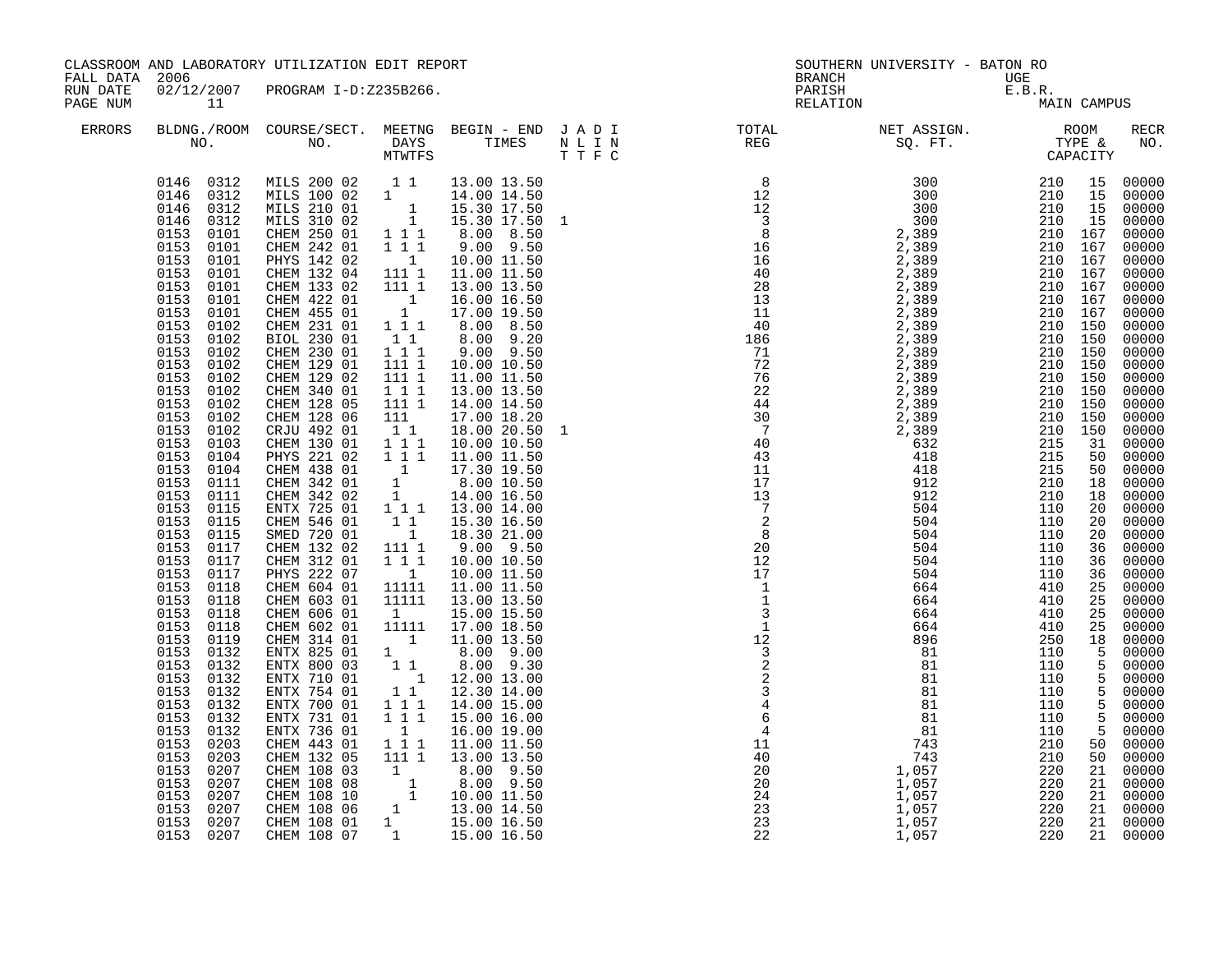| FALL DATA 2006       |                                                                                                                                                                                                                                                                                                                                                                                                                                                                                                                                                                                                                                                                                                                                                                                                                   | CLASSROOM AND LABORATORY UTILIZATION EDIT REPORT                                                                                                                                                                                                                                                                                                                                                                                                                                                                                                                                                                                                                                                                                                                                                                           |                                                                                                                                                                                                                                                                                                                                                                                   |                                                                                                                                                                                                                                                                                                                                                                                                                                                                                                                                                                                                                                                                                                                                                                                                                                                                                       |                                                                                   | SOUTHERN UNIVERSITY - BATON RO<br><b>BRANCH</b>                                                                                                                                                                                                                                                                                                                                                                                                                        | UGE                                                                              |                                                                                                                                                                                                                                                                                                              |                                                                                                                                                                                                                                                                                                                                                                                                                                                                      |
|----------------------|-------------------------------------------------------------------------------------------------------------------------------------------------------------------------------------------------------------------------------------------------------------------------------------------------------------------------------------------------------------------------------------------------------------------------------------------------------------------------------------------------------------------------------------------------------------------------------------------------------------------------------------------------------------------------------------------------------------------------------------------------------------------------------------------------------------------|----------------------------------------------------------------------------------------------------------------------------------------------------------------------------------------------------------------------------------------------------------------------------------------------------------------------------------------------------------------------------------------------------------------------------------------------------------------------------------------------------------------------------------------------------------------------------------------------------------------------------------------------------------------------------------------------------------------------------------------------------------------------------------------------------------------------------|-----------------------------------------------------------------------------------------------------------------------------------------------------------------------------------------------------------------------------------------------------------------------------------------------------------------------------------------------------------------------------------|---------------------------------------------------------------------------------------------------------------------------------------------------------------------------------------------------------------------------------------------------------------------------------------------------------------------------------------------------------------------------------------------------------------------------------------------------------------------------------------------------------------------------------------------------------------------------------------------------------------------------------------------------------------------------------------------------------------------------------------------------------------------------------------------------------------------------------------------------------------------------------------|-----------------------------------------------------------------------------------|------------------------------------------------------------------------------------------------------------------------------------------------------------------------------------------------------------------------------------------------------------------------------------------------------------------------------------------------------------------------------------------------------------------------------------------------------------------------|----------------------------------------------------------------------------------|--------------------------------------------------------------------------------------------------------------------------------------------------------------------------------------------------------------------------------------------------------------------------------------------------------------|----------------------------------------------------------------------------------------------------------------------------------------------------------------------------------------------------------------------------------------------------------------------------------------------------------------------------------------------------------------------------------------------------------------------------------------------------------------------|
| RUN DATE<br>PAGE NUM | 12                                                                                                                                                                                                                                                                                                                                                                                                                                                                                                                                                                                                                                                                                                                                                                                                                | 02/12/2007 PROGRAM I-D:Z235B266.                                                                                                                                                                                                                                                                                                                                                                                                                                                                                                                                                                                                                                                                                                                                                                                           |                                                                                                                                                                                                                                                                                                                                                                                   |                                                                                                                                                                                                                                                                                                                                                                                                                                                                                                                                                                                                                                                                                                                                                                                                                                                                                       |                                                                                   | UGE<br>E.B.R.<br>MA<br>PARISH<br>RELATION                                                                                                                                                                                                                                                                                                                                                                                                                              | MAIN CAMPUS                                                                      |                                                                                                                                                                                                                                                                                                              |                                                                                                                                                                                                                                                                                                                                                                                                                                                                      |
| <b>ERRORS</b>        |                                                                                                                                                                                                                                                                                                                                                                                                                                                                                                                                                                                                                                                                                                                                                                                                                   |                                                                                                                                                                                                                                                                                                                                                                                                                                                                                                                                                                                                                                                                                                                                                                                                                            |                                                                                                                                                                                                                                                                                                                                                                                   |                                                                                                                                                                                                                                                                                                                                                                                                                                                                                                                                                                                                                                                                                                                                                                                                                                                                                       |                                                                                   |                                                                                                                                                                                                                                                                                                                                                                                                                                                                        |                                                                                  |                                                                                                                                                                                                                                                                                                              | RECR<br>NO.                                                                                                                                                                                                                                                                                                                                                                                                                                                          |
|                      | 0153 0207<br>0153 0207<br>0153<br>0208<br>0153<br>0208<br>0153<br>0208<br>0153<br>0208<br>0153<br>0208<br>0153<br>0208<br>0153<br>0208<br>0153<br>0209<br>0153<br>0209<br>0153<br>0209<br>0209<br>0153<br>0153<br>0209<br>0153<br>0218<br>0153<br>0218<br>0153<br>0221<br>0153<br>0221<br>0153<br>0223<br>0153<br>0223<br>0153<br>0223<br>0153<br>0223<br>0153<br>0223<br>0153<br>0223<br>0153<br>0223<br>0154<br>0012<br>0154<br>0012<br>0154<br>0012<br>0154 0012<br>0154<br>0012<br>0154 0012<br>0154 0012<br>0154 0012<br>0154<br>0012<br>0154 0012<br>0154<br>0012<br>0154<br>0012<br>0154<br>0013<br>0154<br>0013<br>0154<br>0013<br>0154<br>0013<br>0154<br>0013<br>0154<br>0013<br>0154<br>0013<br>0154<br>0013<br>0154<br>0013<br>0154<br>0013<br>0154<br>0013<br>0154<br>0014<br>0154 0014<br>0154 0014 | CHEM 108 02 1<br>CHEM 109 06 1<br>CHEM 108 09 1<br>CHEM 108 02 1<br>CHEM 108 11 1<br>CHEM 108 12 1<br>CHEM 109 03 1<br>CHEM 109 01 1<br>CHEM 108 04 1<br>CHEM 108 04 1<br>CHEM 108 04 1<br>CHEM 108 05 1<br>CHEM 108 05 1<br>CHEM 108 05 1<br>CHEM 108 05<br>CHEM 440 01<br>CHEM 243 01<br>ENTX 721 01<br>ENTX 737 01<br>CHEM 132 01<br>CHEM 128 01<br>CHEM 128 02<br>CHEM 128 03<br>CHEM 425 01<br>CHEM 128 04<br>CHEM 129 03<br>200 01<br>FA<br>200 07<br>FA<br>200 02<br>FA<br>200 08<br>FA<br>200 03<br>FA<br>FA 200 04<br>FA 200 09<br>FA 200 05<br>FA 200 10<br>FA 200 06<br>FA 200 11<br>FA 200 13<br>SPTH 330 01<br>SPTH 210 01<br>HUMN 244 01<br>SPTH 310 01<br>SPTH 210 04<br>SPTH 310 03<br>SPTH 310 04<br>SPTH 310 02<br>SPTH 210 08<br>SPTH 210 06<br>200 12<br>FA<br>FA 210 01<br>SPTH 210 07<br>SPTH 210 03 | $\overline{\phantom{a}}$<br>$\begin{smallmatrix}1\\1\\1\end{smallmatrix}$<br>1<br>$1\bar{1}1$ $1$<br>111 1<br>111 1<br>111 1<br>111<br>111 1<br>111<br>$1 1 1$<br>$1\quad1$<br>111<br>$1\quad1$<br>$1 1 1$<br>$1 1 1$<br>$1\quad1$<br>111<br>1 1<br>$1 1 1$<br>11<br>$\overline{\phantom{a}}$<br>$1\quad1$<br>1 1 1<br>$1\quad1$<br>1 1 1<br>111<br>1 1<br>11<br>111<br>$1\quad1$ | 17.00 18.50<br>17.00 18.50<br>8.00 9.50<br>10.00 11.50<br>10.00 11.50<br>13.00 14.50<br>15.00 16.50<br>17.00 18.50<br>17.00 18.50<br>8.00 9.50<br>8.00 9.50<br>10.00 11.50<br>15.00 16.50<br>18.00 21.00<br>11.00 13.50<br>12.00 15.50<br>14.00 15.30<br>16.00 18.00<br>8.00 8.50<br>9.00 9.50<br>10.00 10.50<br>11.00 11.50<br>12.00 12.50<br>13.00 13.50<br>17.00 18.20<br>8.00 8.50<br>8.00 9.20<br>$9.00$ $9.50$<br>9.30 10.50<br>10.00 10.50<br>11.00 11.50<br>11.00 12.20<br>13.00 13.50<br>13.30 14.50<br>14.00 14.50<br>16.00 17.20<br>18.00 20.30<br>8.00 9.30<br>9.00 10.00<br>9.30 10.50<br>10.00 10.50<br>11.00 11.50<br>11.00 12.20<br>12.30 13.50<br>13.00 13.50<br>15.00 16.20<br>$\begin{array}{cccc} 1 & & 17.00 & 19.50 \\ & 1 & 18.00 & 20.30 \end{array}$<br>$\begin{array}{cccc} 1 & 1 & 8.00 & 9.20 \\ 1 & 1 & 9.30 & 10.50 \end{array}$<br>1 1 1 1 10.00 10.50 | 36<br>25<br>$\overline{25}$<br>22<br>24<br>22<br>22<br>21<br>30<br>22<br>28<br>25 | $\begin{array}{cccc} \textbf{1.7} & \textbf{1.8} & \textbf{1.9} \\ \textbf{2.8} & \textbf{3.9} & \textbf{1.957} & \textbf{2.20} \\ \textbf{3.9} & \textbf{1.957} & \textbf{2.20} \\ \textbf{2.21} & \textbf{1.957} & \textbf{2.20} \\ \textbf{2.22} & \textbf{1.957} & \textbf{2.20} \\ \textbf{2.22} & \textbf{1.957} & \textbf{2.210} \\ \textbf{2.22} & \textbf{1.957} & \text$<br>667<br>667<br>667<br>667<br>667<br>667<br>667<br>667<br>667<br>667<br>667<br>667 | 110<br>110<br>110<br>110<br>110<br>110<br>110<br>110<br>110<br>110<br>110<br>110 | 21<br>21<br>22<br>22<br>22<br>22<br>22<br>22<br>22<br>21<br>21<br>21<br>21<br>21<br>30<br>30<br>8<br>8<br>59<br>59<br>59<br>59<br>59<br>59<br>59<br>90<br>90<br>90<br>90<br>90<br>90<br>90<br>90<br>90<br>90<br>90<br>90<br>44<br>44<br>44<br>44<br>44<br>44<br>44<br>44<br>44<br>44<br>44<br>37<br>37<br>37 | 00000<br>00000<br>00000<br>00000<br>00000<br>00000<br>00000<br>00000<br>00000<br>00000<br>00000<br>00000<br>$00000$<br>$00000$<br>00000<br>00000<br>00000<br>00000<br>00000<br>00000<br>00000<br>00000<br>00000<br>00000<br>00000<br>00000<br>00000<br>00000<br>00000<br>00000<br>00000<br>$00000$<br>00000<br>00000<br>00000<br>00000<br>00000<br>00000<br>00000<br>00000<br>00000<br>00000<br>00000<br>00000<br>00000<br>00000<br>00000<br>00000<br>00000<br>00000 |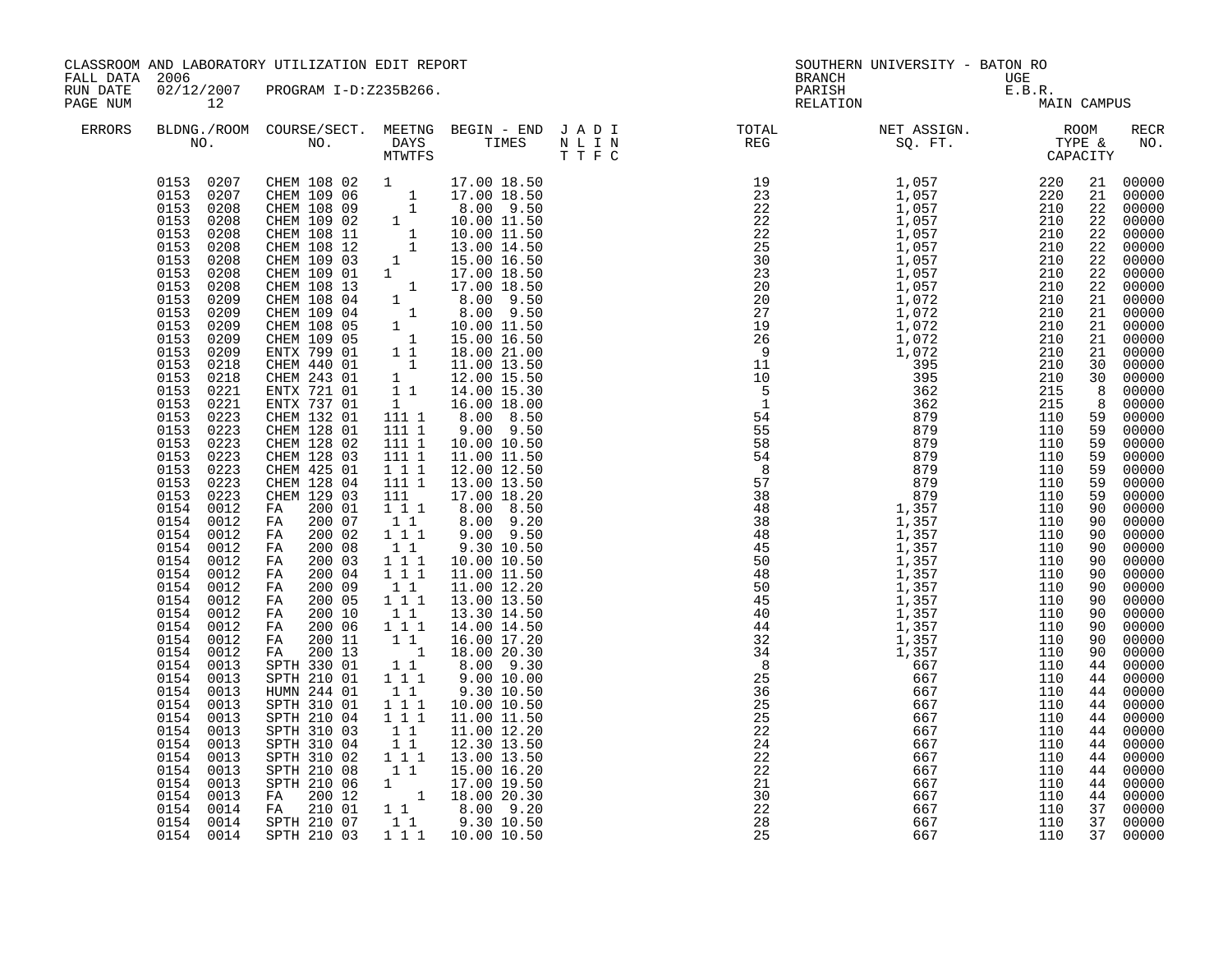| CLASSROOM AND LABORATORY UTILIZATION EDIT REPORT<br>FALL DATA 2006<br>RUN DATE<br>02/12/2007<br>PROGRAM I-D:Z235B266. |                                                                                                                                                                                                                                                                                                                                                                                                                                                                                                                                                                                                                                                                                                                                                                                                            |                                                                                                                                                                                                                                                                                                                                                                                                                                                                                                                                                                                                                                                                                                                                                                                                                          | <b>BRANCH</b>                                                                                                                                                                                                                                                                                                                                                                                                                               | SOUTHERN UNIVERSITY - BATON RO                                                                                                                                                                                                                                                                                                                                                                                                                                                                                                                                                                                                                                                                                                                                                                                                                                                                            | UGE                                                                                                                      |  |                                          |                                                                                                                                                                                                                                                                                             |                                                                                                                                                                                                                                                                                                                                                                                                                                                                         |
|-----------------------------------------------------------------------------------------------------------------------|------------------------------------------------------------------------------------------------------------------------------------------------------------------------------------------------------------------------------------------------------------------------------------------------------------------------------------------------------------------------------------------------------------------------------------------------------------------------------------------------------------------------------------------------------------------------------------------------------------------------------------------------------------------------------------------------------------------------------------------------------------------------------------------------------------|--------------------------------------------------------------------------------------------------------------------------------------------------------------------------------------------------------------------------------------------------------------------------------------------------------------------------------------------------------------------------------------------------------------------------------------------------------------------------------------------------------------------------------------------------------------------------------------------------------------------------------------------------------------------------------------------------------------------------------------------------------------------------------------------------------------------------|---------------------------------------------------------------------------------------------------------------------------------------------------------------------------------------------------------------------------------------------------------------------------------------------------------------------------------------------------------------------------------------------------------------------------------------------|-----------------------------------------------------------------------------------------------------------------------------------------------------------------------------------------------------------------------------------------------------------------------------------------------------------------------------------------------------------------------------------------------------------------------------------------------------------------------------------------------------------------------------------------------------------------------------------------------------------------------------------------------------------------------------------------------------------------------------------------------------------------------------------------------------------------------------------------------------------------------------------------------------------|--------------------------------------------------------------------------------------------------------------------------|--|------------------------------------------|---------------------------------------------------------------------------------------------------------------------------------------------------------------------------------------------------------------------------------------------------------------------------------------------|-------------------------------------------------------------------------------------------------------------------------------------------------------------------------------------------------------------------------------------------------------------------------------------------------------------------------------------------------------------------------------------------------------------------------------------------------------------------------|
| PAGE NUM                                                                                                              | 13                                                                                                                                                                                                                                                                                                                                                                                                                                                                                                                                                                                                                                                                                                                                                                                                         |                                                                                                                                                                                                                                                                                                                                                                                                                                                                                                                                                                                                                                                                                                                                                                                                                          |                                                                                                                                                                                                                                                                                                                                                                                                                                             |                                                                                                                                                                                                                                                                                                                                                                                                                                                                                                                                                                                                                                                                                                                                                                                                                                                                                                           | PARISH<br>RELATION                                                                                                       |  | E.B.R.<br>MAIN CAMPUS                    |                                                                                                                                                                                                                                                                                             |                                                                                                                                                                                                                                                                                                                                                                                                                                                                         |
| <b>ERRORS</b>                                                                                                         |                                                                                                                                                                                                                                                                                                                                                                                                                                                                                                                                                                                                                                                                                                                                                                                                            |                                                                                                                                                                                                                                                                                                                                                                                                                                                                                                                                                                                                                                                                                                                                                                                                                          |                                                                                                                                                                                                                                                                                                                                                                                                                                             |                                                                                                                                                                                                                                                                                                                                                                                                                                                                                                                                                                                                                                                                                                                                                                                                                                                                                                           | BLDNG./ROOM COURSE/SECT. MEETNG BEGIN – END JADI TOTAL TOTAL NET ASSIGN. ROOM ROOM NO. DAYS TIMES NLIN REG SQ.FT. TYPE & |  |                                          |                                                                                                                                                                                                                                                                                             | <b>RECR</b><br>NO.                                                                                                                                                                                                                                                                                                                                                                                                                                                      |
|                                                                                                                       | 0154 0014<br>0154 0014<br>0154 0021<br>0021<br>0154<br>0154<br>0021<br>0154<br>0021<br>0154<br>0021<br>0154<br>0026<br>0154<br>0026<br>0154<br>0027<br>0154<br>0027<br>0154<br>0027<br>0154<br>0029<br>0154<br>0033<br>0154<br>0050<br>0154<br>0050<br>0154<br>0050<br>0154<br>0050<br>0154<br>0050<br>0154<br>0050<br>0154<br>0050<br>0154<br>0050<br>0154<br>0050<br>0156<br>0110<br>0156<br>0110<br>0156 0110<br>0156<br>0110<br>0156<br>0110<br>0156<br>0110<br>0156 0110<br>0156<br>0110<br>0156<br>0114<br>0156<br>0114<br>0156<br>0114<br>0156<br>0114<br>0156<br>0114<br>0156<br>0114<br>0156<br>0114<br>0156<br>0114<br>0156<br>0114<br>0156<br>0114<br>0156<br>0114<br>0156<br>0114<br>0156<br>0114<br>0156<br>0114<br>0156<br>0114<br>0156<br>0114<br>0156<br>0114<br>0156<br>0114<br>0156 0114 | 0154 0014 FA 440 01 11<br>FA 201 01 1 1 1 1 13.00 14.50<br>SPTH 400 01<br>FA 130 01<br>130 04<br>FA<br>250 01<br>FA<br>130 03<br>FA<br>130 02<br>FA<br>SPTH 495 01<br>FA<br>370 01<br>222 01<br>FA<br>FA 110 01<br>FA<br>110 02<br>FA 310 01<br>330 01<br>FA<br>SPTH 460 01<br>SPTH 100 01<br>SPTH 270 01<br>HUMN 241 01<br>SPTH 380 01<br>SLVR 000 01<br>SPTH 271 01<br>SPTH 100 01<br>SPTH 200 01<br>CMPS 583 01<br>CMPS 600 01<br>CMPS 598 01<br>CMPS 500 01<br>CMPS 574 01<br>CMPS 420 01<br>CMPS 380 01<br>CMPS 599 01<br>CMPS 290 01<br>CMPS 290 05<br>CMPS 290 02<br>CMPS 105 06<br>CMPS 105 01<br>CMPS 290 03<br>CMPS 290 06<br>CMPS 105 02<br>CMPS 105 07<br>CMPS 290 04<br>CMPS 105 03<br>CMPS 105 08<br>CMPS 105 04<br>CMPS 105 09<br>CMPS 105 05<br>CMPS 105 10<br>CMPS 105 11<br>CMPS 105 12<br>CMPS 290 07 | $\mathbf{1}$<br>1 1 1<br>1 1<br>1 1 1<br>$1\quad1$<br>$\frac{1}{1}$ 1<br>$1^{\degree}1^{\degree}$<br>111<br>$1\quad1$<br>$1\quad1$<br>11<br>1 1 1<br>111<br>$1 1 1$<br>1<br>11<br>111<br>11<br>11<br>11<br>$\begin{array}{c} 1 \\ 1 \end{array}$<br>11<br>$1\quad1$<br>11<br>$1\quad1$<br>$\overline{1}$<br>1 1 1<br>$1\quad1$<br>1 1 1<br>1 1<br>1 1 1<br>1 1 1<br>1 1<br>111<br>$1\quad1$<br>$1 1 1$<br>1 1 1<br>$1\quad1$<br>1 1 1<br>11 | 13.00 14.20<br>16.00 16.50<br>8.00 9.50<br>9.00 11.50<br>10.00 11.50<br>13.00 15.50<br>16.00 18.50<br>15.00 16.20<br>15.00 16.50<br>9.30 12.20<br>13.00 15.50<br>13.00 15.50<br>13.00 14.50<br>10.00 11.50<br>$9.00$ $9.50$<br>$9.00$ $9.50$<br>9.30 10.50<br>11.00 11.50<br>11.00 12.20<br>14.00 15.20<br>14.00 15.50<br>16.00 16.50<br>17.00 17.50<br>8.00 9.20<br>$\begin{bmatrix} 1 & 8.00 & 10.50 \\ 1 & 8.00 & 10.50 \end{bmatrix}$<br>1 1 10.00 11.20<br>13.00 14.20<br>14.00 15.20<br>15.30 16.50<br>17.00 19.50<br>8.00 8.50<br>$8.00$ $9.20$<br>$9.00$ $9.50$<br>9.30 10.50<br>10.00 10.50<br>11.00 11.50<br>11.00 12.20<br>12.00 12.50<br>12.30 13.50<br>13.00 13.50<br>14.00 14.50<br>14.00 15.20<br>15.00 15.50<br>15.30 16.50<br>1 1 1 1 16.00 16.50<br>$\begin{array}{rrrr} 1 & 17.00 & 19.50 \ 1 & 17.00 & 19.50 \ 1 & 17.00 & 19.50 \ 1 & 17.00 & 19.50 \ 1 & 17.00 & 19.50 \end{array}$ |                                                                                                                          |  | 610 290<br>610 290<br>610 290<br>610 290 | 37<br>37<br>37<br>21<br>21<br>21<br>21<br>21<br>23<br>23<br>25<br>25<br>25<br>23<br>22<br>290<br>290<br>290<br>290<br>290<br>53<br>53<br>53<br>53<br>53<br>53<br>53<br>53<br>39<br>39<br>39<br>39<br>39<br>39<br>39<br>39<br>39<br>39<br>39<br>39<br>39<br>39<br>39<br>39<br>39<br>39<br>39 | 00000<br>00000<br>00000<br>00000<br>00000<br>00000<br>00000<br>00000<br>00000<br>00000<br>00000<br>00000<br>00000<br>00000<br>00000<br>00000<br>00000<br>00000<br>00000<br>00000<br>00000<br>00000<br>00000<br>00000<br>00000<br>00000<br>00000<br>00000<br>00000<br>00000<br>00000<br>00000<br>00000<br>00000<br>00000<br>00000<br>00000<br>00000<br>00000<br>00000<br>00000<br>00000<br>00000<br>00000<br>00000<br>00000<br>00000<br>00000<br>00000<br>00000<br>00000 |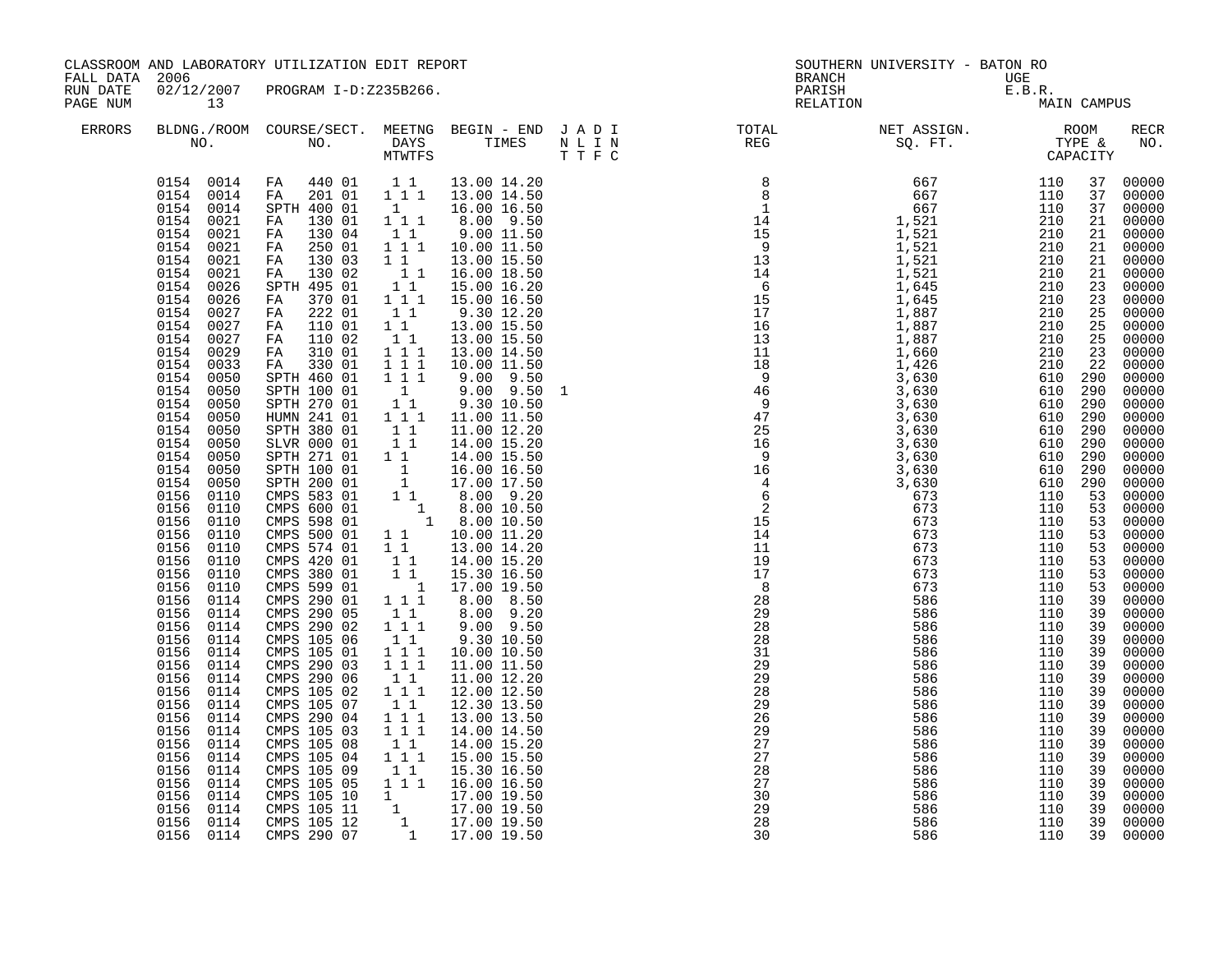| CLASSROOM AND LABORATORY UTILIZATION EDIT REPORT<br>FALL DATA 2006<br>RUN DATE<br>02/12/2007<br>PROGRAM I-D:Z235B266.                                                                                                                                                                                                                                                                                                                                               |                                                                                                                                                                                                                                                                                                                                                                                                                                                                                                                                                                                                                                                                                                                                                                                                                                                                                                                                                                                                                                                                            | <b>BRANCH</b>                                                                                                                                                                                                                                                                                                                                                                                                                                                                                                                                                                                                    | SOUTHERN UNIVERSITY - BATON RO                                                                                                                                                                                                                                                                                                                                                                                                                                                                                                                                                                                                                                                                                                                                                                                                                | UGE                                                                                          |                                                                                                                                                                                                                                                                                                                                                         |                                                                                                                            |                                                                                                                            |                                                                                                                                                                                                                                                                                        |                                                                                                                                                                                                                                                                                                                                                                                                                                                                                           |
|---------------------------------------------------------------------------------------------------------------------------------------------------------------------------------------------------------------------------------------------------------------------------------------------------------------------------------------------------------------------------------------------------------------------------------------------------------------------|----------------------------------------------------------------------------------------------------------------------------------------------------------------------------------------------------------------------------------------------------------------------------------------------------------------------------------------------------------------------------------------------------------------------------------------------------------------------------------------------------------------------------------------------------------------------------------------------------------------------------------------------------------------------------------------------------------------------------------------------------------------------------------------------------------------------------------------------------------------------------------------------------------------------------------------------------------------------------------------------------------------------------------------------------------------------------|------------------------------------------------------------------------------------------------------------------------------------------------------------------------------------------------------------------------------------------------------------------------------------------------------------------------------------------------------------------------------------------------------------------------------------------------------------------------------------------------------------------------------------------------------------------------------------------------------------------|-----------------------------------------------------------------------------------------------------------------------------------------------------------------------------------------------------------------------------------------------------------------------------------------------------------------------------------------------------------------------------------------------------------------------------------------------------------------------------------------------------------------------------------------------------------------------------------------------------------------------------------------------------------------------------------------------------------------------------------------------------------------------------------------------------------------------------------------------|----------------------------------------------------------------------------------------------|---------------------------------------------------------------------------------------------------------------------------------------------------------------------------------------------------------------------------------------------------------------------------------------------------------------------------------------------------------|----------------------------------------------------------------------------------------------------------------------------|----------------------------------------------------------------------------------------------------------------------------|----------------------------------------------------------------------------------------------------------------------------------------------------------------------------------------------------------------------------------------------------------------------------------------|-------------------------------------------------------------------------------------------------------------------------------------------------------------------------------------------------------------------------------------------------------------------------------------------------------------------------------------------------------------------------------------------------------------------------------------------------------------------------------------------|
| PAGE NUM<br>14                                                                                                                                                                                                                                                                                                                                                                                                                                                      |                                                                                                                                                                                                                                                                                                                                                                                                                                                                                                                                                                                                                                                                                                                                                                                                                                                                                                                                                                                                                                                                            |                                                                                                                                                                                                                                                                                                                                                                                                                                                                                                                                                                                                                  |                                                                                                                                                                                                                                                                                                                                                                                                                                                                                                                                                                                                                                                                                                                                                                                                                                               |                                                                                              | PARISH<br>RELATION                                                                                                                                                                                                                                                                                                                                      |                                                                                                                            | E.B.R.<br>MAIN CAMPUS                                                                                                      |                                                                                                                                                                                                                                                                                        |                                                                                                                                                                                                                                                                                                                                                                                                                                                                                           |
| <b>ERRORS</b>                                                                                                                                                                                                                                                                                                                                                                                                                                                       |                                                                                                                                                                                                                                                                                                                                                                                                                                                                                                                                                                                                                                                                                                                                                                                                                                                                                                                                                                                                                                                                            | MTWTFS                                                                                                                                                                                                                                                                                                                                                                                                                                                                                                                                                                                                           |                                                                                                                                                                                                                                                                                                                                                                                                                                                                                                                                                                                                                                                                                                                                                                                                                                               | T T F C                                                                                      | BLDNG./ROOM COURSE/SECT. MEETNG BEGIN – END J A D I TOTAL TOTAL NO. NO. TIMES TIMES N L I N REG                                                                                                                                                                                                                                                         | NET ASSIGN.<br>SQ. FT.<br>CAPACITY                                                                                         |                                                                                                                            |                                                                                                                                                                                                                                                                                        | RECR<br>NO.                                                                                                                                                                                                                                                                                                                                                                                                                                                                               |
| 0156 0119<br>0156 0120<br>0156 0120<br>0156<br>0156<br>0156<br>0156<br>0156<br>0156 0122<br>0156<br>0156<br>0156<br>0156<br>0156<br>0156<br>0156<br>0156<br>0156<br>0156<br>0156<br>0156<br>0156 0146<br>0156<br>0156 0204<br>0156<br>0156 0204<br>0156<br>0156 0204<br>0156<br>0156<br>0156<br>0156<br>0156<br>0156<br>0156<br>0156<br>0156<br>0156<br>0156<br>0156<br>0156<br>8<br>0156<br>0156<br>0156<br>0156<br>0156<br>0156<br>0156<br>0156 0206<br>0156 0206 | 0156 0118 ME 365 01 1 1 1 1 12.00 13.50<br>CMPS 315 01<br>CMPS 334 01<br>MATH 130 29<br>0120<br>CMPS 202 01<br>0120<br>CMPS 365 01<br>0120<br>CMPS 415 01<br>0121<br>CMPS 290 08<br>0122<br>CMPS 450 01<br>CMPS 402 01<br>0122<br>CMPS 470 01<br>0122<br>CMPS 525 01<br>CMPS 200 02<br>0122<br>0122<br>MATH 130 31<br>CMPS 511 01<br>0122<br>0122<br>CMPS 502 01<br>CMPS 190 02<br>0125<br>0125<br>CMPS 190 01<br>0125<br>CMPS 201 01<br>0125<br>CMPS 302 01<br>CMPS 190 03<br>0125<br>0146<br>CMPS 191 01<br>CMPS 191 02<br>CMPS 270 01<br>0146<br>MGMT 360 01<br>0204<br>MGMT 300 01<br>ACCT 400 01<br>0204<br>MGMT 300 02<br>MGMT 306 03<br>0204<br>MKTG 480 01<br>MKTG 475 01<br>0204<br>EBIZ 341 01<br>0204<br>0204<br>0204<br>0204<br>0204<br>0204<br>0206<br>MGMT 360 02<br>CMPS 307 01<br>0206<br>FINC 131 01<br>0206<br>0206<br>MATH 130 04<br>0206<br>MKTG 360 01<br>0206<br>MGMT 306 02<br>MGMT 365 01<br>0206<br>0206<br>ECOM 200 03<br>MKTG 320 01<br>0206<br>MGMT 100 01<br>0206<br>MGMT 320 01<br>0206<br>0206<br>EBIZ 340 01<br>ECOM 205 01<br>MGMT 480 01 | 1 1 1<br>11<br>$1 1 1$<br>111<br>11<br>$1^{\circ}1^{\circ}1$<br>1 1 1<br>$\overline{1}$<br>$\begin{array}{rrrr} & 1 & 1 & 1 \\ & 1 & 1 & 1 \end{array}$<br>$1\quad1$<br>11<br>$1 1 1$<br>11<br>11<br>11<br>$1 1 1$<br>$1 1 1$<br>$1\quad1$<br>$1 1 1$<br>111<br>$1\quad1$<br>$1 1 1$<br>$1 1 1$<br>$1 1 1$<br>1 1 1<br>$1 1 1$<br>$1\quad1$<br>$1 1 1$<br>$\begin{array}{cc} 1 & 1 \\ 1 & \end{array}$<br>11<br>1 1 1<br>$1 1 1$<br>$1 1 1$<br>$1 1 1$<br>$1\quad1$<br>$1 1 1$<br>$\begin{array}{cccc} 1 & 1 & 1 \\ 1 & 1 & 1 \\ 1 & 1 & 1 \\ & 1 & 1 \end{array}$<br>$1 1 1$<br>$1\quad1$<br>$1\quad1$<br>1 1 1 | 10.00 10.50<br>9.30 10.50<br>10.00 10.50<br>11.00 11.50<br>11.00 12.20<br>13.00 13.50<br>10.00 10.50<br>8.00 8.50<br>10.00 10.50<br>11.00 11.50<br>11.00 12.20<br>12.30 13.50<br>13.00 13.50<br>15.30 16.50<br>17.00 18.20<br>9.30 10.50<br>10.00 10.50<br>11.00 11.50<br>12.30 13.50<br>13.00 13.50<br>10.00 10.50<br>11.00 12.20<br>14.00 14.50<br>8.00 8.50<br>9.00 9.50<br>10.00 10.50<br>11.00 11.50<br>11.00 12.20<br>12.00 12.50<br>12.30 13.50<br>17.30 20.20<br>EBIZ 341 01 1 18.00 20.30<br>FFRE 100 06 1 18.00 20.30<br>CRJU 530 01 1 18.00 20.50<br>CRJU 520 01 1 18.00 20.50<br>CRJU 540 01 1 18.00 20.50<br>8.00 9.20<br>$9.00$ $9.50$<br>$9.00$ $9.50$<br>$9.00$ $9.50$<br>$9.00$ $9.50$<br>9.30 10.50<br>10.00 10.50<br>11.00 11.50<br>11.00 11.50<br>11.00 12.20<br>12.00 12.50<br>12.30 13.50<br>12.30 13.50<br>13.00 13.50 | $\mathbf{1}$<br>$\mathbf{1}$<br>$\mathbf{1}$<br>$\mathbf{1}$<br>$\mathbf{1}$<br>$\mathbf{1}$ | $288$<br>$19$<br>$21$<br>$26$<br>$24$<br>$24$<br>$24$<br>$27$<br>$15$<br>$39$<br>$44$<br>$22$<br>$43$<br>$40$<br>$12$<br>$15$<br>$13$<br>$21$<br>$5$<br>$13$<br>$29$<br>$5$<br>$13$<br>13<br>38<br>$\overline{7}$<br>$\begin{array}{c} 28 \\ 37 \end{array}$<br>30<br>$\begin{array}{c} 15 \\ 55 \end{array}$<br>47<br>25<br>38<br>48<br>11<br>42<br>43 | 673<br>673<br>673<br>673<br>673<br>673<br>673<br>673<br>673<br>673<br>673<br>673<br>673<br>673<br>673<br>673<br>673<br>673 | 110<br>110<br>110<br>110<br>110<br>110<br>110<br>110<br>110<br>110<br>110<br>110<br>110<br>110<br>110<br>110<br>110<br>110 | 12<br>30<br>62<br>62<br>62<br>62<br>62<br>30<br>31<br>31<br>31<br>31<br>31<br>31<br>31<br>31<br>25<br>25<br>25<br>25<br>25<br>38<br>38<br>38<br>54<br>54<br>54<br>54<br>54<br>54<br>54<br>54<br>54<br>54<br>54<br>54<br>54<br>54<br>54<br>54<br>54<br>54<br>54<br>54<br>54<br>54<br>54 | 00000<br>00000<br>00000<br>00000<br>00000<br>$00000$<br>00000<br>00000<br>00000<br>00000<br>00000<br>00000<br>00000<br>00000<br>00000<br>00000<br>00000<br>00000<br>00000<br>00000<br>00000<br>00000<br>00000<br>00000<br>00000<br>$00000$<br>$00000$<br>00000<br>00000<br>00000<br>00000<br>00000<br>00000<br>00000<br>00000<br>00000<br>00000<br>00000<br>00000<br>00000<br>00000<br>00000<br>00000<br>00000<br>00000<br>00000<br>54 00000<br>54 00000<br>00000<br>54 00000<br>54 00000 |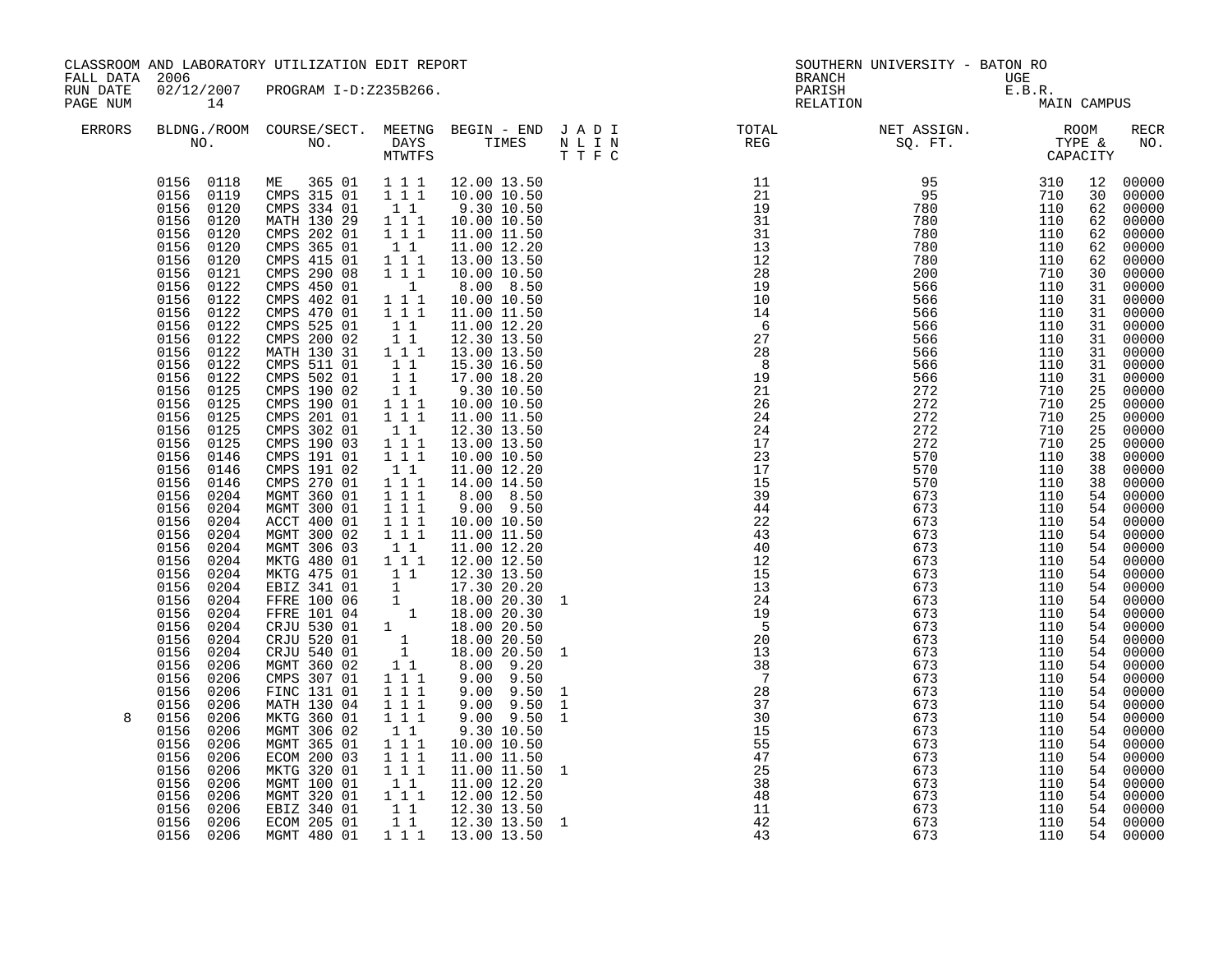| FALL DATA 2006<br>RUN DATE |                                                                                                                                                                                                                                                                                                                                                                                                                                                                                                                                                                                                                                                                                                                                                                                                       | CLASSROOM AND LABORATORY UTILIZATION EDIT REPORT                                                                                                                                                                                                                                                                                                                                                                                                                                                                                                                                                                                                                                                                                                                                                                                                      |                                                                                                                                                                                                                                                                                                                                                                                                                                                                                                                                                                                                             |                                                                                                                                                                                                                                                                                                                                                                                                                                                                                                                                                                                                                                                                                                                                                                                           |                                                                                                                                                                                                                                                                                                                               | <b>BRANCH</b>                                                                                                                                                                                                                                                                                                                                                                                                                                 | SOUTHERN UNIVERSITY - BATON RO |                          |                                                                                                                                                                                                                                                                            |                                                                                                                                                                                                                                                                                                                                                                                                                                                                                           |
|----------------------------|-------------------------------------------------------------------------------------------------------------------------------------------------------------------------------------------------------------------------------------------------------------------------------------------------------------------------------------------------------------------------------------------------------------------------------------------------------------------------------------------------------------------------------------------------------------------------------------------------------------------------------------------------------------------------------------------------------------------------------------------------------------------------------------------------------|-------------------------------------------------------------------------------------------------------------------------------------------------------------------------------------------------------------------------------------------------------------------------------------------------------------------------------------------------------------------------------------------------------------------------------------------------------------------------------------------------------------------------------------------------------------------------------------------------------------------------------------------------------------------------------------------------------------------------------------------------------------------------------------------------------------------------------------------------------|-------------------------------------------------------------------------------------------------------------------------------------------------------------------------------------------------------------------------------------------------------------------------------------------------------------------------------------------------------------------------------------------------------------------------------------------------------------------------------------------------------------------------------------------------------------------------------------------------------------|-------------------------------------------------------------------------------------------------------------------------------------------------------------------------------------------------------------------------------------------------------------------------------------------------------------------------------------------------------------------------------------------------------------------------------------------------------------------------------------------------------------------------------------------------------------------------------------------------------------------------------------------------------------------------------------------------------------------------------------------------------------------------------------------|-------------------------------------------------------------------------------------------------------------------------------------------------------------------------------------------------------------------------------------------------------------------------------------------------------------------------------|-----------------------------------------------------------------------------------------------------------------------------------------------------------------------------------------------------------------------------------------------------------------------------------------------------------------------------------------------------------------------------------------------------------------------------------------------|--------------------------------|--------------------------|----------------------------------------------------------------------------------------------------------------------------------------------------------------------------------------------------------------------------------------------------------------------------|-------------------------------------------------------------------------------------------------------------------------------------------------------------------------------------------------------------------------------------------------------------------------------------------------------------------------------------------------------------------------------------------------------------------------------------------------------------------------------------------|
| PAGE NUM                   | 15                                                                                                                                                                                                                                                                                                                                                                                                                                                                                                                                                                                                                                                                                                                                                                                                    | 02/12/2007 PROGRAM I-D:Z235B266.                                                                                                                                                                                                                                                                                                                                                                                                                                                                                                                                                                                                                                                                                                                                                                                                                      |                                                                                                                                                                                                                                                                                                                                                                                                                                                                                                                                                                                                             |                                                                                                                                                                                                                                                                                                                                                                                                                                                                                                                                                                                                                                                                                                                                                                                           |                                                                                                                                                                                                                                                                                                                               | PARISH<br>RELATION                                                                                                                                                                                                                                                                                                                                                                                                                            | UGE<br>E.B.R.<br>MA            | MAIN CAMPUS              |                                                                                                                                                                                                                                                                            |                                                                                                                                                                                                                                                                                                                                                                                                                                                                                           |
| <b>ERRORS</b>              |                                                                                                                                                                                                                                                                                                                                                                                                                                                                                                                                                                                                                                                                                                                                                                                                       |                                                                                                                                                                                                                                                                                                                                                                                                                                                                                                                                                                                                                                                                                                                                                                                                                                                       |                                                                                                                                                                                                                                                                                                                                                                                                                                                                                                                                                                                                             |                                                                                                                                                                                                                                                                                                                                                                                                                                                                                                                                                                                                                                                                                                                                                                                           |                                                                                                                                                                                                                                                                                                                               | BLDNG./ROOM COURSE/SECT. MEETNG BEGIN – END JADI TOTAL NET ASSIGN. NET ASSIGN. ROOM NO. DAYS TIMES NLIN REG SQ.FT. TYPE &                                                                                                                                                                                                                                                                                                                     |                                |                          |                                                                                                                                                                                                                                                                            | RECR<br>NO.                                                                                                                                                                                                                                                                                                                                                                                                                                                                               |
|                            | 0156 0206<br>0156 0206<br>0156 0206<br>0156 0208<br>0208<br>0156<br>0156<br>0208<br>0156<br>0208<br>0208<br>0156<br>0156<br>0208<br>0156 0208<br>0156<br>0208<br>0156<br>0210<br>0156<br>0210<br>0156<br>0210<br>0156<br>0210<br>0156<br>0210<br>0156<br>0210<br>0156<br>0210<br>0156<br>0210<br>0156<br>0212<br>0212<br>0156<br>0156<br>0212<br>0156<br>0212<br>0156<br>0212<br>0156<br>0212<br>0156<br>0212<br>0156 0212<br>0156<br>0212<br>0156<br>0212<br>0212<br>0156<br>0156 0212<br>0156<br>0213<br>0156 0214<br>0214<br>0156<br>0156 0214<br>0156 0214<br>0156 0214<br>0214<br>0156<br>0156 0214<br>0156<br>0214<br>0156<br>0214<br>0156<br>0214<br>0156<br>0214<br>0156<br>0214<br>0156<br>0214<br>0156<br>0216<br>0156<br>0222<br>0156<br>0222<br>0156<br>0222<br>0156<br>0222<br>0156 0222 | MKTG 335 01 11<br>MGMT 360 03 1 17.30 20.20<br>MGMT 300 04 1 17.30 20.20<br>MATH 130 26 1 8.00 10.30<br>CMPS 400 01 1 1 1 9.00 9.50<br>MATH 274 05<br>CMPS 412 01<br>CMPS 200 01<br>CMPS 300 01<br>CMPS 370 01<br>CMPS 535 01<br>ECOM 200 01<br>ECOM 210 01<br>ECOM 200 02<br>MATH 130 07<br>MGMT 300 03<br>ECOM 200 07<br>ECOM 460 01<br>ECOM 320 01<br>ECOM 200 05<br>ECOM 310 01<br>EBIZ 312 01<br>MGMT 312 01<br>MKTG 312 01<br>ECOM 210 02<br>MGMT 420 01<br>ECOM 210 03<br>MATH 130 12<br>MATH 130 28<br>ECOM 200 04<br>ECOM 210 04<br>FINC 347 01<br>MKTG 300 01<br>MGMT 490 01<br>MGMT 310 01<br>MGMT 306 01<br>MGMT 470 01<br>MKTG 470 01<br>MGMT 310 02<br>MGMT 490 02<br>EBIZ 441 01<br>MKTG 491 01<br>MGMT 305 02<br>MKTG 300 03<br>MGMT 310 03<br>FINC 330 02<br>ECOM 275 01<br>ACCT 440 01<br>MGMT 305 01<br>MGMT 471 01<br>PPOL 700 01 | 11<br>11<br>$\begin{array}{ccc} 1&1&1\\ 1&1&1 \end{array}$<br>11<br>11<br>$1 1 1$<br>$1\quad1$<br>111<br>$\begin{smallmatrix}1&1&1\\1&1&1\end{smallmatrix}$<br>$1\quad1$<br>1 1 1<br>1<br>$\begin{smallmatrix}1&1\\1&1&1\end{smallmatrix}$<br>11<br>11<br>$1\quad1$<br>$1 1 1$<br>111<br>1 1 1<br>1 1 1<br>$1\quad1$<br>$1 1 1$<br>$1 1 1$<br>$1\quad1$<br>$1 \quad 1 \quad 1$<br>11<br>11<br>$1\quad1$<br>111<br>$\begin{array}{ccc} & 1 & 1 \\ & 1 & 1 \end{array}$<br>$\begin{array}{c}\n1 \\ 1 \\ 1\n\end{array}$<br>11<br>1 1 1<br>$\begin{bmatrix} 1 & 1 \\ 1 & 1 \\ 1 & 1 \end{bmatrix}$<br>$\sim$ 1 | 14.00 15.20<br>9.30 10.50<br>12.30 13.50<br>13.00 13.50<br>14.00 14.50<br>15.30 16.50<br>18.30 19.50<br>8.00 8.50<br>9.30 10.50<br>10.00 10.50<br>11.00 11.50<br>12.00 12.50<br>12.30 13.50<br>14.00 14.50<br>17.30 20.20<br>8.00 9.20<br>9.00 9.50<br>9.30 10.50<br>9.30 10.50<br>9.30 10.50<br>10.00 10.50<br>11.00 11.50<br>12.00 12.50<br>13.00 13.50<br>14.00 15.20<br>$\begin{array}{rrrr} 1 & 17.30 & 20.20 \\ 1 & 17.30 & 20.20 \\ 1 & 17.30 & 20.20 \\ 1 & 18.00 & 21.00 \end{array}$<br>8.00 8.50<br>$9.00$ $9.50$<br>9.30 10.50<br>11.00 11.50<br>11.00 12.20<br>11.00 12.20<br>12.30 13.50<br>13.00 13.50<br>14.00 15.20<br>15.30 16.50<br>17.30 20.20<br>17.30 20.20<br>17.30 20.20<br>9.30 10.50<br>12.00 12.50<br>12.30 13.50<br>12.30 13.50<br>17.30 20.20<br>18.00 21.00 | $\begin{array}{r} 24 \ 28 \ 8 \ 8 \ 13 \ 4 \ 4 \ 6 \ 4 \ 9 \ 3 \ 3 \ 3 \ 8 \ 4 \ 6 \ 4 \ 9 \ 3 \ 3 \ 3 \ 8 \ 4 \ 4 \ 6 \ 4 \ 2 \ 2 \ 8 \ 8 \ 3 \ 0 \ 4 \ 7 \ 6 \ 9 \ 9 \ 4 \ 1 \ 1 \ 1 \ 4 \ 6 \ 4 \ 2 \ 2 \ 1 \ 2 \ 9 \ 4 \ 6 \ 4 \ 2 \ 1 \ 1 \ 2 \ 2 \ 9 \ 4 \ 6 \ 1 \ 3 \ 1 \ 2 \ 2 \ 9 \ 4 \ 6 \ 1 \ 3 \$<br>$\mathbf{1}$ | $\begin{array}{cccc} \textbf{N} & \textbf{R} \textbf{R} \textbf{S} \textbf{S} & \textbf{S} \textbf{S} & \textbf{S} \textbf{S} & \textbf{S} \textbf{S} \\ \textbf{N} & \textbf{P} & \textbf{S} & \textbf{S} & \textbf{S} & \textbf{S} \\ \textbf{S} & \textbf{S} & \textbf{S} & \textbf{S} & \textbf{S} & \textbf{S} \\ \textbf{S} & \textbf{S} & \textbf{S} & \textbf{S} & \textbf{S} & \textbf{S} \\ \textbf{S} & \textbf{S} & \text$<br>- 9 | 692<br>692<br>692<br>692       | 210<br>210<br>210<br>210 | 54<br>54<br>54<br>54<br>54<br>54<br>54<br>54<br>54<br>54<br>54<br>54<br>54<br>54<br>54<br>54<br>54<br>54<br>54<br>54<br>54<br>54<br>54<br>54<br>54<br>54<br>54<br>47<br>54<br>54<br>54<br>54<br>54<br>54<br>54<br>54<br>54<br>54<br>54<br>54<br>50<br>50<br>50<br>50<br>50 | 00000<br>00000<br>00000<br>00000<br>00000<br>00000<br>00000<br>00000<br>54 00000<br>54 00000<br>00000<br>00000<br>00000<br>00000<br>00000<br>00000<br>00000<br>54 00000<br>00000<br>00000<br>00000<br>00000<br>00000<br>00000<br>00000<br>00000<br>54 00000<br>00000<br>00000<br>00000<br>00000<br>00000<br>00000<br>00000<br>00000<br>00000<br>00000<br>54 00000<br>54 00000<br>00000<br>00000<br>00000<br>00000<br>00000<br>00000<br>00000<br>00000<br>00000<br>00000<br>00000<br>00000 |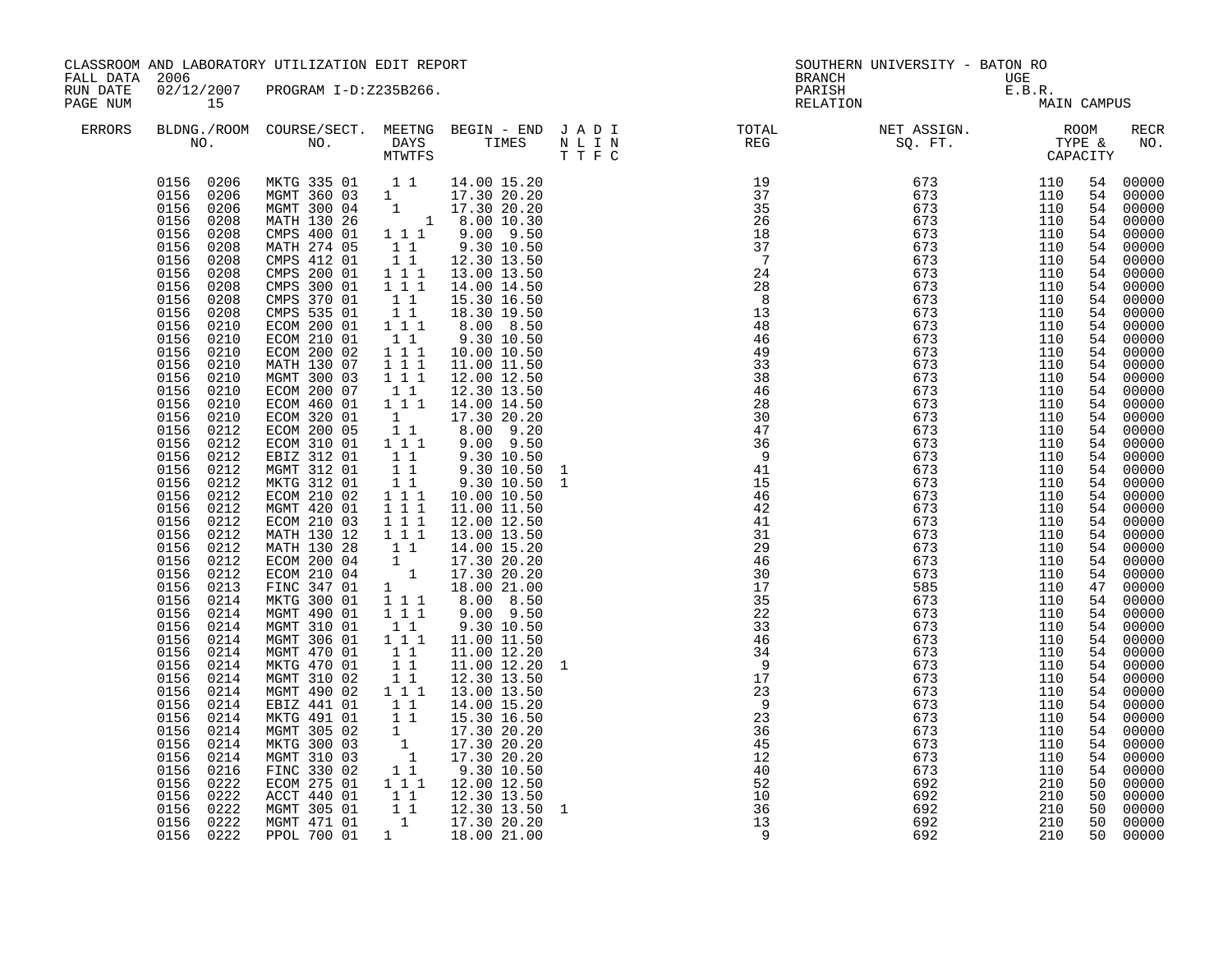|                      | CLASSROOM AND LABORATORY UTILIZATION EDIT REPORT<br>FALL DATA 2006<br>02/12/2007 PROGRAM I-D:Z235B266.                                                                                                                                                                                                                                                                                                                                                                                                                                                                                                                                                                                                                                                                      |                                                                                                                                                                                                                                                                                                                                                                                                                                                                                                                                                                                                                                                                                                                                                                                                                                                                                                                                           |                                                                                                                                                                                                                                                                                                                                                                                                                                                                                                                                                                                                                                                                  | <b>BRANCH</b>                                                                                                                                                                                                                                                                                                                                                                                                                                                                                                                                                                                                                                                                                                                                                                               | SOUTHERN UNIVERSITY - BATON RO                                                                                                                                                                                                                                                                                                                                                                                                                                                                                                     |                                                                                                                 |                                                                                         |                                                                                                                                                                                                                                                                                                                |                                                                                                                                                                                                                                                                                                                                                                                                                                                                           |
|----------------------|-----------------------------------------------------------------------------------------------------------------------------------------------------------------------------------------------------------------------------------------------------------------------------------------------------------------------------------------------------------------------------------------------------------------------------------------------------------------------------------------------------------------------------------------------------------------------------------------------------------------------------------------------------------------------------------------------------------------------------------------------------------------------------|-------------------------------------------------------------------------------------------------------------------------------------------------------------------------------------------------------------------------------------------------------------------------------------------------------------------------------------------------------------------------------------------------------------------------------------------------------------------------------------------------------------------------------------------------------------------------------------------------------------------------------------------------------------------------------------------------------------------------------------------------------------------------------------------------------------------------------------------------------------------------------------------------------------------------------------------|------------------------------------------------------------------------------------------------------------------------------------------------------------------------------------------------------------------------------------------------------------------------------------------------------------------------------------------------------------------------------------------------------------------------------------------------------------------------------------------------------------------------------------------------------------------------------------------------------------------------------------------------------------------|---------------------------------------------------------------------------------------------------------------------------------------------------------------------------------------------------------------------------------------------------------------------------------------------------------------------------------------------------------------------------------------------------------------------------------------------------------------------------------------------------------------------------------------------------------------------------------------------------------------------------------------------------------------------------------------------------------------------------------------------------------------------------------------------|------------------------------------------------------------------------------------------------------------------------------------------------------------------------------------------------------------------------------------------------------------------------------------------------------------------------------------------------------------------------------------------------------------------------------------------------------------------------------------------------------------------------------------|-----------------------------------------------------------------------------------------------------------------|-----------------------------------------------------------------------------------------|----------------------------------------------------------------------------------------------------------------------------------------------------------------------------------------------------------------------------------------------------------------------------------------------------------------|---------------------------------------------------------------------------------------------------------------------------------------------------------------------------------------------------------------------------------------------------------------------------------------------------------------------------------------------------------------------------------------------------------------------------------------------------------------------------|
| RUN DATE<br>PAGE NUM | 16                                                                                                                                                                                                                                                                                                                                                                                                                                                                                                                                                                                                                                                                                                                                                                          |                                                                                                                                                                                                                                                                                                                                                                                                                                                                                                                                                                                                                                                                                                                                                                                                                                                                                                                                           |                                                                                                                                                                                                                                                                                                                                                                                                                                                                                                                                                                                                                                                                  |                                                                                                                                                                                                                                                                                                                                                                                                                                                                                                                                                                                                                                                                                                                                                                                             | PARISH<br>RELATION                                                                                                                                                                                                                                                                                                                                                                                                                                                                                                                 | $\begin{array}{ccccc} \texttt{UGE} & & & \\ \texttt{E.B.R.} & & & \\ \texttt{MA:} & & \texttt{MA:} \end{array}$ | MAIN CAMPUS                                                                             |                                                                                                                                                                                                                                                                                                                |                                                                                                                                                                                                                                                                                                                                                                                                                                                                           |
| <b>ERRORS</b>        |                                                                                                                                                                                                                                                                                                                                                                                                                                                                                                                                                                                                                                                                                                                                                                             |                                                                                                                                                                                                                                                                                                                                                                                                                                                                                                                                                                                                                                                                                                                                                                                                                                                                                                                                           |                                                                                                                                                                                                                                                                                                                                                                                                                                                                                                                                                                                                                                                                  |                                                                                                                                                                                                                                                                                                                                                                                                                                                                                                                                                                                                                                                                                                                                                                                             | BLDNG./ROOM COURSE/SECT. MEETNG BEGIN – END JADI TOTAL TOTAL NET ASSIGN. REG ROOM NO. DAYS TIMES NLIN REG SQ.FT. TYPE &                                                                                                                                                                                                                                                                                                                                                                                                            |                                                                                                                 |                                                                                         |                                                                                                                                                                                                                                                                                                                | <b>RECR</b><br>NO.                                                                                                                                                                                                                                                                                                                                                                                                                                                        |
| 8<br>4               | 0156 0223<br>0156 0223<br>0156<br>0223<br>0223<br>0156<br>0156<br>0224<br>0156 0224<br>0156<br>0224<br>0156 0224<br>0156<br>0224<br>0156<br>0224<br>0156<br>0224<br>0156<br>0226<br>0156<br>0226<br>0156<br>0226<br>0156<br>0226<br>0156<br>0226<br>0156<br>0226<br>0156<br>0226<br>0156<br>0227<br>0156<br>0227<br>0156<br>0227<br>0156<br>0229<br>0156<br>0229<br>0156<br>0229<br>0156<br>0229<br>0156<br>0229<br>0156 0229<br>0229<br>0156<br>0156 0229<br>0156 0301<br>0156 0301<br>0156<br>0301<br>0156 0301<br>0156<br>0301<br>0156<br>0304<br>0156<br>0304<br>0156<br>0304<br>0156<br>0304<br>0156<br>0304<br>0156<br>0304<br>0156<br>0304<br>0156<br>0304<br>0156<br>0304<br>0156<br>0304<br>0156<br>0304<br>0156<br>0305<br>0156<br>0305<br>0156 0305<br>0156 0305 | $\begin{array}{cccccc} 0156 & 0222 & \text{MGMT} & 505 & 01 & 1 & 18.00 & 21.00 \\ 0156 & 0223 & \text{ECOM} & 480 & 01 & 1 & 9.30 & 10.50 \end{array}$<br>FINC 436 01<br>MATH 130 27 1 1 1 1 13.00 13.50<br>ECOM 205 02<br>ECOM 515 01<br>ACCT 200 01<br>ACCT 430 01<br>ACCT 300 02<br>ACCT 301 01<br>MKTG 300 02<br>ACCT 200 07<br>ACCT 200 05<br>ACCT 201 01<br>ACCT 360 01<br>ACCT 320 01<br>ACCT 200 06<br>ACCT 200 02<br>ACCT 200 04<br>MKTG 315 01<br>CMPS 586 01<br>CMPS 111 02<br>201 02<br>ED<br>ACCT 310 01<br>ACCT 201 03<br>ACCT 201 02<br>ACCT 461 01<br>ACCT 300 01<br>ACCT 310 02<br>ED 201 03<br>ACCT 520 01<br>FREN 100 01<br>MATH 092 01<br>FFRE 200 01<br>MATH 462 01<br>FFRE 219 01<br>MATH 130 02<br>MATH 135 02<br>MATH 135 04<br>MATH 135 07<br>MATH 135 09<br>MATH 135 12<br>MATH 135 13<br>MATH 233 03<br>MATH 135 14<br>MATH 500 01<br>MATH 482 01<br>MATH 274 04<br>MATH 265 02<br>MATH 131 04<br>MATH 140 07 | $\begin{array}{c}\n1 \\ 1 \\ 1 \\ 1\n\end{array}$<br>$1 1 1$<br>$\begin{bmatrix} 1 \\ 1 \end{bmatrix}$<br>1 1 1<br>$\overline{1}$ $\overline{1}$ $\overline{1}$<br>$1\quad1$<br>$1 \quad \blacksquare$<br>1 1 1<br>$1\quad1$<br>$1$ $1$ $1$<br>$1\quad1$<br>1 1 1<br>1 1 1<br>$\mathbf{1}$<br>$1\quad1$<br>$1 1 1$<br>$1 1 1$<br>$1 1 1$<br>$\begin{bmatrix} 1 \\ 1 \\ 1 \end{bmatrix}$<br>1<br>$1 1 1$<br>$\begin{smallmatrix}1&&1&1\\&1&1\end{smallmatrix}$<br>$1\quad1$<br>$1 1 1$<br>1 1 1<br>11111<br>11111<br>11111<br>$1\ 1\ 1$<br>11111<br>1 1 1<br>1 1<br>1 1 1<br>$1\quad1$<br>$\begin{bmatrix} 1 \\ 1 \end{bmatrix}$<br>111 1<br>$1 1 1$<br>$1\quad1$ | 1 1 12.30 13.50<br>18.00 21.00<br>18.00 21.00<br>8.00 8.50<br>9.00 9.50<br>9.30 10.50<br>10.00 10.50<br>12.00 12.50<br>12.30 13.50<br>17.30 20.20<br>8.00 8.50<br>8.00 9.20<br>9.00 9.50<br>9.30 10.50<br>10.00 10.50<br>12.00 12.50<br>$\begin{array}{cccc} 1 & & 17.30 & 20.20 \\ & 1 & 11.00 & 17.50 \\ & 1 & & 14.00 & 14.50 \end{array}$<br>18.00 20.30<br>1 1 1 9.00 9.50<br>9.30 10.50<br>10.00 10.50<br>11.00 11.50<br>12.00 12.50<br>12.30 13.50<br>18.00 20.50<br>18.00 21.00<br>9.00 9.50<br>10.00 10.50<br>11.00 12.20<br>12.30 13.50<br>13.00 13.50<br>8.00 8.50<br>9.00 9.50<br>10.00 10.50<br>11.00 11.50<br>12.00 12.50<br>13.00 13.50<br>14.00 14.50<br>14.00 15.20<br>15.00 15.50<br>17.00 18.20<br>18.30 21.20<br>8.00 9.20<br>10.00 10.50<br>11.00 11.50<br>11.00 12.20 | $\begin{array}{cccc} \texttt{N} \, \, \texttt{N} \, \, \texttt{N} \, \, \texttt{N} \, \, \texttt{N} \, \, \texttt{N} \, \, \texttt{N} \, \, \texttt{N} \, \, \texttt{N} \, \, \texttt{N} \, \, \texttt{N} \, \, \texttt{N} \, \, \texttt{N} \, \, \texttt{N} \, \, \texttt{N} \, \, \texttt{N} \, \, \texttt{N} \, \, \texttt{N} \, \, \texttt{N} \, \, \texttt{N} \, \, \texttt{N} \, \, \texttt$<br>$\frac{32}{39}$<br>$\overline{35}$<br>28<br>29<br>31<br>14<br>29<br>$\overline{5}$<br>$\overline{7}$<br>31<br>19<br>26<br>28 | 460<br>460<br>460<br>460<br>460<br>460<br>460<br>460<br>460<br>600<br>600<br>600<br>600                         | 210<br>210<br>210<br>210<br>210<br>210<br>210<br>210<br>210<br>110<br>110<br>110<br>110 | 50<br>25<br>25<br>25<br>25<br>25<br>40<br>40<br>40<br>40<br>40<br>40<br>40<br>55<br>55<br>55<br>55<br>55<br>55<br>55<br>55<br>55<br>55<br>46<br>46<br>46<br>46<br>46<br>46<br>46<br>46<br>24<br>24<br>24<br>24<br>24<br>39<br>39<br>39<br>39<br>39<br>39<br>39<br>39<br>39<br>39<br>39<br>48<br>48<br>48<br>48 | 00000<br>00000<br>00000<br>00000<br>00000<br>00000<br>00000<br>00000<br>00000<br>$00000$<br>00000<br>00000<br>00000<br>00000<br>00000<br>00000<br>00000<br>00000<br>00000<br>00000<br>00000<br>00000<br>00000<br>00000<br>00000<br>00000<br>00000<br>00000<br>00000<br>00000<br>00000<br>00000<br>00000<br>00000<br>00000<br>00000<br>00000<br>00000<br>00000<br>00000<br>00000<br>00000<br>00000<br>00000<br>00000<br>00000<br>00000<br>00000<br>00000<br>00000<br>00000 |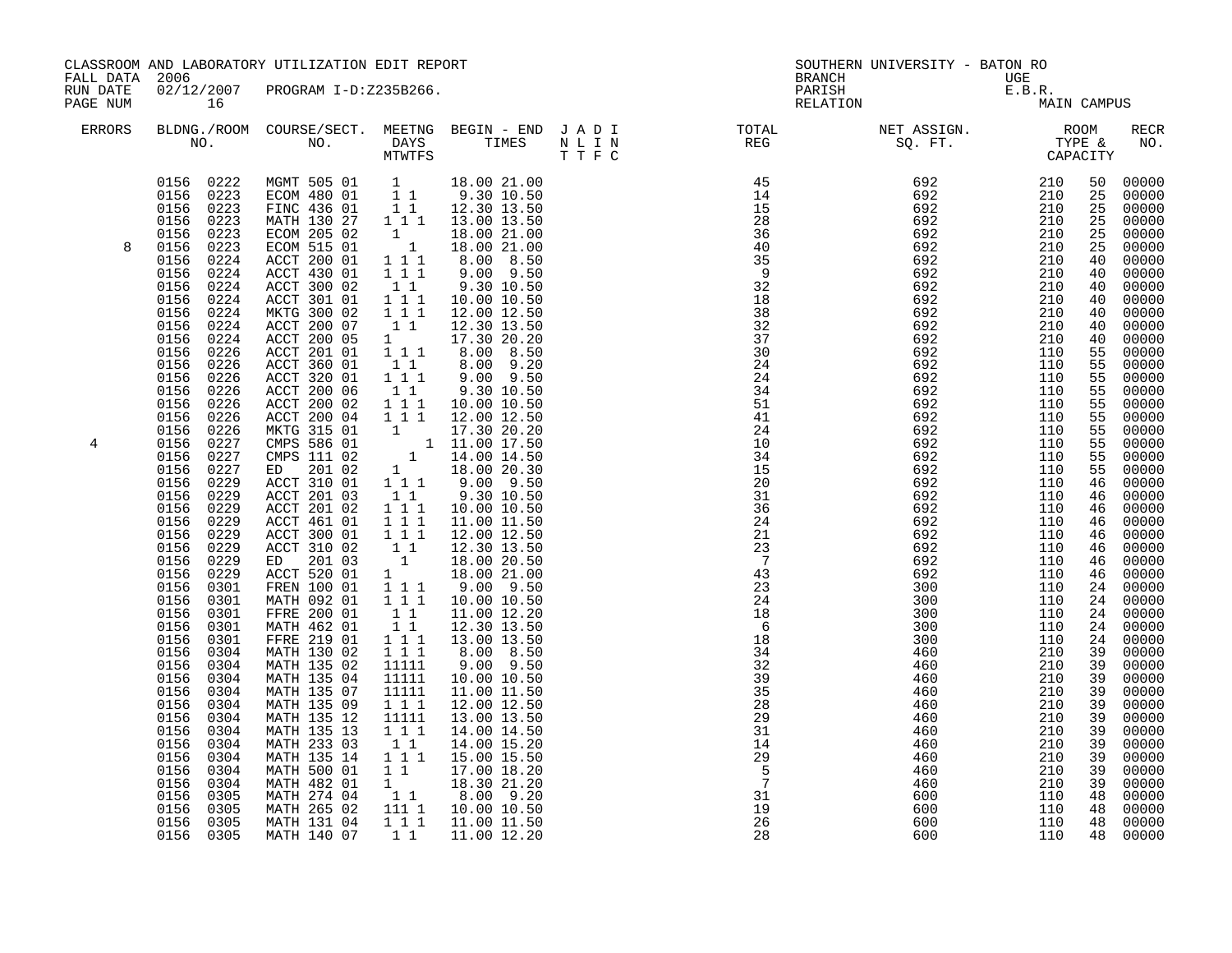|               | CLASSROOM AND LABORATORY UTILIZATION EDIT REPORT<br>FALL DATA 2006<br>02/12/2007 PROGRAM I-D:Z235B266. |                            |                                              |                           |  | SOUTHERN UNIVERSITY - BATON RO                                                                                                     |            |             |          |                |  |
|---------------|--------------------------------------------------------------------------------------------------------|----------------------------|----------------------------------------------|---------------------------|--|------------------------------------------------------------------------------------------------------------------------------------|------------|-------------|----------|----------------|--|
|               |                                                                                                        |                            |                                              |                           |  | BRANCH                                                                                                                             |            | UGE         |          |                |  |
| RUN DATE      |                                                                                                        |                            |                                              |                           |  | PARISH                                                                                                                             |            | E.B.R.      |          |                |  |
| PAGE NUM      | 17                                                                                                     |                            |                                              |                           |  | RELATION                                                                                                                           |            | MAIN CAMPUS |          |                |  |
| <b>ERRORS</b> |                                                                                                        |                            |                                              |                           |  |                                                                                                                                    |            |             |          | <b>RECR</b>    |  |
|               |                                                                                                        |                            |                                              |                           |  |                                                                                                                                    |            |             |          | NO.            |  |
|               |                                                                                                        |                            |                                              |                           |  | BLDNG./ROOM COURSE/SECT. MEETNG BEGIN – END JADI TOTAL NET ASSIGN. NET ASSIGN. ROOM ROOM NO. DAYS TIMES NLIN REG REG SQ.FT. TYPE & |            |             |          |                |  |
|               | 0156 0305                                                                                              | MATH 265 05                | 111 1                                        | 13.00 13.50               |  |                                                                                                                                    | 600        | 110         | 48       | 00000          |  |
|               | 0305<br>0156                                                                                           | MATH 395 01                | 111 1                                        | 14.00 14.50               |  |                                                                                                                                    | 600        | 110         | 48       | 00000          |  |
|               | 0156<br>0305                                                                                           | MATH 599 01                | $1 1 1$                                      | 15.00 15.50               |  |                                                                                                                                    | 600        | 110         | 48       | 00000          |  |
|               | 0156<br>0306                                                                                           | MATH 599 02                | 1 1 1                                        | 15.00 15.50               |  |                                                                                                                                    | 300        | 110         | 24       | 00000          |  |
|               | 0156<br>0307                                                                                           | MATH 265 01                | 111 1                                        | 8.00 8.50                 |  |                                                                                                                                    | 600        | 110         | 35       | 00000          |  |
|               | 0156<br>0307                                                                                           | MATH 264 02                | 111 1                                        | $9.00$ $9.50$             |  |                                                                                                                                    | 600        | 110         | 35       | 00000          |  |
|               | 0156<br>0307                                                                                           | MATH 264 03                | 111 1                                        | 10.00 10.50               |  |                                                                                                                                    | 600        | 110         | 35       | 00000          |  |
|               | 0156<br>0307                                                                                           | MATH 264 04                | 111 1                                        | 11.00 11.50               |  |                                                                                                                                    | 600        | 110         | 35       | 00000          |  |
|               | 0156<br>0307                                                                                           | MATH 265 04                | 111 1                                        | 12.00 12.50               |  |                                                                                                                                    | 600        | 110         | 35       | 00000          |  |
|               | 0307<br>0156                                                                                           | MATH 264 05                | 111 1                                        | 13.00 13.50               |  |                                                                                                                                    | 600        | 110         | 35       | 00000          |  |
|               | 0156<br>0307                                                                                           | MATH 531 01                | 1                                            | 18.30 21.20               |  |                                                                                                                                    | 600        | 110         | 35       | 00000          |  |
|               | 0156<br>0308                                                                                           | FFRE 100 00                | $1\ 1\ 1$                                    | $9.00$ $9.50$             |  |                                                                                                                                    | 300        | 110         | 22       | 00000          |  |
|               | 0156<br>0308                                                                                           | FFRE 100 01                | $1 1 1$                                      | $9.00$ $9.50$             |  |                                                                                                                                    | 300        | 110         | 22       | 00000          |  |
| 8             | 0156<br>0308                                                                                           | FREN 100 01                | $1 1 1$                                      | $9.00$ $9.50$             |  |                                                                                                                                    | 300        | 110         | 22       | 00000          |  |
|               | 0156<br>0308                                                                                           | SPAN 101 05                | $1\quad1$                                    | 9.30 10.50                |  |                                                                                                                                    | 300        | 110         | 22       | 00000          |  |
|               | 0156<br>0308                                                                                           | FFRE 100 02                | $1\hspace{0.1cm} 1\hspace{0.1cm} 1$          | 10.00 10.50               |  |                                                                                                                                    | 300        | 110         | 22       | 00000          |  |
|               | 0156<br>0308                                                                                           | FFRE 100 03                | 111                                          | 11.00 11.50               |  |                                                                                                                                    | 300        | 110         | 22       | 00000          |  |
|               | 0156<br>0308                                                                                           | SPAN 219 01                | $1 1 1$                                      | 12.00 12.50               |  |                                                                                                                                    | 300        | 110         | 22       | 00000          |  |
|               | 0156<br>0308                                                                                           | FFRE 100 05                | 1 1 1                                        | 13.00 13.50               |  |                                                                                                                                    | 300        | 110         | 22       | 00000          |  |
|               | 0156<br>0309                                                                                           | MATH 131 01                | 111                                          | 8.00 8.50                 |  |                                                                                                                                    | 600        | 110         | 48       | 00000          |  |
|               | 0156<br>0309                                                                                           | MATH 203 04                | $1\quad1$                                    | 8.00 9.20                 |  |                                                                                                                                    | 600        | 110         | 48       | 00000          |  |
|               | 0156<br>0309                                                                                           | MATH 135 03                | $1$ <sup>-1</sup> <sup>-1</sup>              | $9.00$ $9.50$             |  |                                                                                                                                    | 600        | 110         | 48       | 00000          |  |
|               | 0156<br>0309                                                                                           | MATH 135 16                | 11                                           | 9.30 10.50                |  |                                                                                                                                    | 600        | 110         | 48       | 00000          |  |
|               | 0156<br>0309                                                                                           | MATH 130 05                | 111                                          | 10.00 10.50               |  |                                                                                                                                    | 600        | 110         | 48       | 00000          |  |
|               | 0156<br>0309                                                                                           | MATH 364 02                | 111 1                                        | 12.00 12.50               |  |                                                                                                                                    | 600        | 110         | 48       | 00000          |  |
|               | 0156<br>0309                                                                                           | MATH 370 02                | 111 1                                        | 13.00 13.50               |  |                                                                                                                                    | 600        | 110         | 48       | 00000          |  |
|               | 0156<br>0309                                                                                           | MATH 203 03                | 1 1 1                                        | 14.00 14.50               |  |                                                                                                                                    | 600        | 110         | 48       | 00000          |  |
|               | 0156<br>0309                                                                                           | MATH 130 15                | 111                                          | 16.00 16.50               |  |                                                                                                                                    | 600        | 110         | 48       | 00000          |  |
|               | 0156<br>0309                                                                                           | MATH 595 01                | $\mathbf{1}$                                 | 18.00 21.00               |  |                                                                                                                                    | 600        | 110         | 48       | 00000          |  |
|               | 0156<br>0309                                                                                           | MATH 131 13                | $\begin{array}{cc} & 1 \\ 1 & 1 \end{array}$ | 18.30 21.20               |  |                                                                                                                                    | 600        | 110         | 48       | 00000          |  |
|               | 0156<br>0310<br>0156                                                                                   | SPAN 200 01<br>SPAN 100 01 | $1 1 1$                                      | 8.00 9.20<br>9.00 9.50    |  |                                                                                                                                    | 300<br>300 | 110         | 24       | 00000<br>00000 |  |
|               | 0310                                                                                                   |                            |                                              |                           |  |                                                                                                                                    |            | 110         | 24       |                |  |
|               | 0156<br>0310<br>0156<br>0310                                                                           | FFRE 101 03<br>FFRE 101 01 | 1 1<br>$1 1 1$                               | 9.30 10.50<br>10.00 10.50 |  |                                                                                                                                    | 300<br>300 | 110<br>110  | 24<br>24 | 00000<br>00000 |  |
|               | 0156<br>0310                                                                                           | SPAN 100 03                | 1 1 1                                        | 11.00 11.50               |  |                                                                                                                                    | 300        | 110         | 24       | 00000          |  |
|               | 0156<br>0310                                                                                           | FFRE 101 02                | $1 1 1$                                      | 12.00 12.50               |  |                                                                                                                                    | 300        | 110         | 24       | 00000          |  |
|               | 0156<br>0310                                                                                           | SPAN 101 07                | $1\quad1$                                    | 12.30 13.50               |  |                                                                                                                                    | 300        | 110         | 24       | 00000          |  |
|               | 0156<br>0310                                                                                           | SPAN 101 04                | 111                                          | 13.00 13.50               |  |                                                                                                                                    | 300        | 110         | 24       | 00000          |  |
|               | 0156<br>0310                                                                                           | SPAN 200 02                | 1 1                                          | 14.00 15.20               |  |                                                                                                                                    | 300        | 110         | 24       | 00000          |  |
|               | 0156<br>0310                                                                                           | SPAN 101 09                | $\overline{\phantom{a}}$                     | 18.00 20.30               |  |                                                                                                                                    | 300        | 110         | 24       | 00000          |  |
|               | 0156<br>0311                                                                                           | MATH 264 01                | 111 1                                        | 8.00 8.50                 |  |                                                                                                                                    | 600        | 110         | 35       | 00000          |  |
|               | 0156<br>0311                                                                                           | MATH 203 01                | $1 1 1$                                      | $9.00$ $9.50$             |  |                                                                                                                                    | 600        | 110         | 35       | 00000          |  |
|               | 0156<br>0311                                                                                           | MATH 130 20                | 11                                           | 9.30 10.50                |  |                                                                                                                                    | 600        | 110         | 35       | 00000          |  |
|               | 0156<br>0311                                                                                           | MATH 130 06                | 1 1 1                                        | 10.00 10.50               |  |                                                                                                                                    | 600        | 110         | 35       | 00000          |  |
|               | 0156<br>0311                                                                                           | MATH 265 03                | 111 1                                        | 11.00 11.50               |  |                                                                                                                                    | 600        | 110         | 35       | 00000          |  |
|               | 0156<br>0311                                                                                           | MATH 130 09                | $1\ 1\ 1$                                    | 12.00 12.50               |  |                                                                                                                                    | 600        | 110         | 35       | 00000          |  |
|               | 0156<br>0311                                                                                           | MATH 499 01                | 11                                           | 12.30 13.50               |  |                                                                                                                                    | 600        | 110         | 35       | 00000          |  |
|               | 0156<br>0311                                                                                           | MATH 092 03                | $1\ 1\ 1$                                    | 13.00 13.50               |  |                                                                                                                                    | 600        | 110         | 35       | 00000          |  |
|               | 0156<br>0311                                                                                           | MATH 140 04                | 111                                          | 14.00 14.50               |  |                                                                                                                                    | 600        | 110         | 35       | 00000          |  |
|               | 0156<br>0311                                                                                           | MATH 233 01                | 1 1 1                                        | 15.00 15.50               |  |                                                                                                                                    | 600        | 110         | 35       | 00000          |  |
|               | 0156 0311                                                                                              | MATH 579 01                | $\frac{1}{2}$                                | 18.30 21.20               |  |                                                                                                                                    | 600        | 110         | 35       | 00000          |  |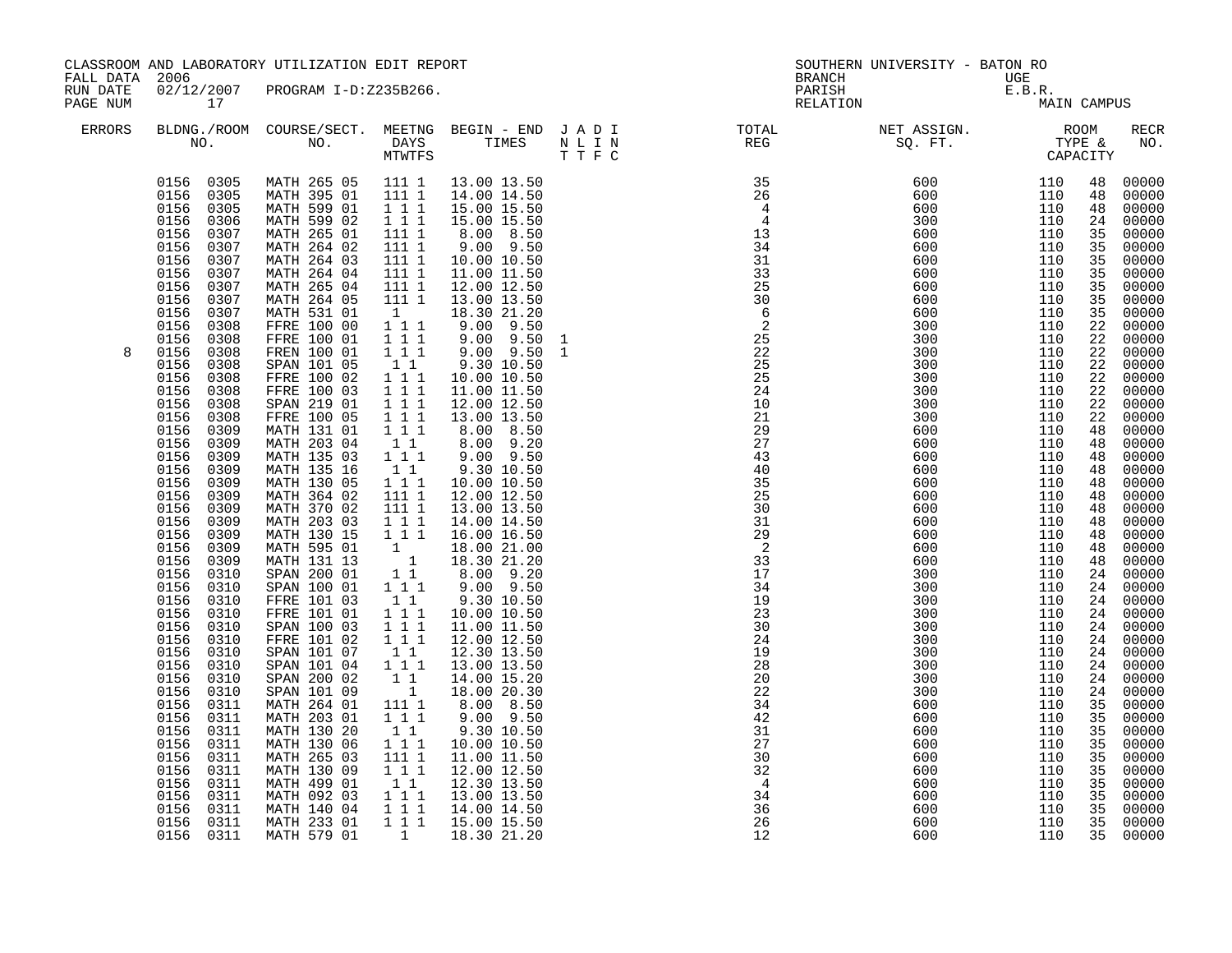| CLASSROOM AND LABORATORY UTILIZATION EDIT REPORT<br>FALL DATA 2006<br>02/12/2007 PROGRAM I-D:Z235B266.<br>RUN DATE |                                                                                                                                                                                                                                                                                                                                                                                                                                                                                                                                                                                                                                                                                                                                                                                                 | <b>BRANCH</b>                                                                                                                                                                                                                                                                                                                                                                                                                                                                                                                                                                                                                                                                                                                                                                                                                     | SOUTHERN UNIVERSITY - BATON RO                                                                                                                                                                                                                                                                                                                                                                                                                                                                                                                                                                     |                                                                                                                                                                                                                                                                                                                                                                                                                                                                                                                                                                                                                                                                                                                                                                                                                     |                                                                                                                                                                                                                                                                                                                                                    |                                                                                                                                                                                                                                              |                                                                                                                                                                                                                                                                             |                                                                                                                                                                                                                                                                                              |                                                                                                                                                                                                                                                                                                                                                                                                                                                                                   |
|--------------------------------------------------------------------------------------------------------------------|-------------------------------------------------------------------------------------------------------------------------------------------------------------------------------------------------------------------------------------------------------------------------------------------------------------------------------------------------------------------------------------------------------------------------------------------------------------------------------------------------------------------------------------------------------------------------------------------------------------------------------------------------------------------------------------------------------------------------------------------------------------------------------------------------|-----------------------------------------------------------------------------------------------------------------------------------------------------------------------------------------------------------------------------------------------------------------------------------------------------------------------------------------------------------------------------------------------------------------------------------------------------------------------------------------------------------------------------------------------------------------------------------------------------------------------------------------------------------------------------------------------------------------------------------------------------------------------------------------------------------------------------------|----------------------------------------------------------------------------------------------------------------------------------------------------------------------------------------------------------------------------------------------------------------------------------------------------------------------------------------------------------------------------------------------------------------------------------------------------------------------------------------------------------------------------------------------------------------------------------------------------|---------------------------------------------------------------------------------------------------------------------------------------------------------------------------------------------------------------------------------------------------------------------------------------------------------------------------------------------------------------------------------------------------------------------------------------------------------------------------------------------------------------------------------------------------------------------------------------------------------------------------------------------------------------------------------------------------------------------------------------------------------------------------------------------------------------------|----------------------------------------------------------------------------------------------------------------------------------------------------------------------------------------------------------------------------------------------------------------------------------------------------------------------------------------------------|----------------------------------------------------------------------------------------------------------------------------------------------------------------------------------------------------------------------------------------------|-----------------------------------------------------------------------------------------------------------------------------------------------------------------------------------------------------------------------------------------------------------------------------|----------------------------------------------------------------------------------------------------------------------------------------------------------------------------------------------------------------------------------------------------------------------------------------------|-----------------------------------------------------------------------------------------------------------------------------------------------------------------------------------------------------------------------------------------------------------------------------------------------------------------------------------------------------------------------------------------------------------------------------------------------------------------------------------|
| PAGE NUM                                                                                                           | 18                                                                                                                                                                                                                                                                                                                                                                                                                                                                                                                                                                                                                                                                                                                                                                                              |                                                                                                                                                                                                                                                                                                                                                                                                                                                                                                                                                                                                                                                                                                                                                                                                                                   |                                                                                                                                                                                                                                                                                                                                                                                                                                                                                                                                                                                                    |                                                                                                                                                                                                                                                                                                                                                                                                                                                                                                                                                                                                                                                                                                                                                                                                                     | PARISH<br>RELATION                                                                                                                                                                                                                                                                                                                                 | $\begin{array}{lll} \texttt{UGE} \\ \texttt{E.B.R.} \\ \texttt{MA!} \end{array}$                                                                                                                                                             |                                                                                                                                                                                                                                                                             | MAIN CAMPUS                                                                                                                                                                                                                                                                                  |                                                                                                                                                                                                                                                                                                                                                                                                                                                                                   |
| <b>ERRORS</b>                                                                                                      |                                                                                                                                                                                                                                                                                                                                                                                                                                                                                                                                                                                                                                                                                                                                                                                                 |                                                                                                                                                                                                                                                                                                                                                                                                                                                                                                                                                                                                                                                                                                                                                                                                                                   |                                                                                                                                                                                                                                                                                                                                                                                                                                                                                                                                                                                                    |                                                                                                                                                                                                                                                                                                                                                                                                                                                                                                                                                                                                                                                                                                                                                                                                                     | BLDNG./ROOM COURSE/SECT. MEETNG BEGIN – END JADI TOTAL TOTAL NET ASSIGN. REG ROOM NO. DAYS TIMES NLIN REG SQ.FT. TYPE &                                                                                                                                                                                                                            |                                                                                                                                                                                                                                              |                                                                                                                                                                                                                                                                             |                                                                                                                                                                                                                                                                                              | <b>RECR</b><br>NO.                                                                                                                                                                                                                                                                                                                                                                                                                                                                |
|                                                                                                                    | 0156 0312<br>0156 0312<br>0156 0312<br>0156 0313<br>0313<br>0156<br>0156 0313<br>0156<br>0314<br>0156 0314<br>0156<br>0314<br>0156 0314<br>0156<br>0314<br>0156<br>0314<br>0156<br>0314<br>0156<br>0314<br>0156<br>0314<br>0156<br>0314<br>0156<br>0314<br>0156<br>0314<br>0156<br>0315<br>0156<br>0315<br>0156<br>0315<br>0156<br>0315<br>0156<br>0315<br>0156<br>0315<br>0156<br>0315<br>0315<br>0156<br>0156 0315<br>0156<br>0316<br>0156 0316<br>0156<br>0316<br>0156 0316<br>0156 0316<br>0156 0316<br>0156<br>0316<br>0156 0316<br>0156<br>0316<br>0156<br>0316<br>0156<br>0317<br>0156<br>0317<br>0156<br>0317<br>0156<br>0317<br>0156<br>0317<br>0156<br>0317<br>0156<br>0317<br>0156<br>0317<br>0156<br>0317<br>0317<br>0156<br>0156<br>0317<br>0156<br>0317<br>0156 0317<br>0156 0318 | SPAN 100 02 1 1 1 10.00 10.50<br>FFRE 100 04 1 1 1<br>SPAN 255 01<br>MATH 264 06 111 1<br>CMPS 110 01 1<br>SPAN 100 08 1<br>MATH 135 15 1 1<br>MATH 433 01<br>MATH 200 02<br>MATH 203 02<br>MATH 233 02<br>MATH 130 23<br>MATH 200 04<br>MATH 204 06<br>CRJU 513 01<br>MATH 365 01<br>MATH 131 14<br>MATH 585 01<br>MATH 130 17<br>MATH 130 32<br>MATH 130 19<br>MATH 092 02<br>MATH 200 03<br>MATH 200 05<br>MATH 330 01<br>MATH 565 01<br>MATH 598 01 1<br>MATH 131 06<br>MATH 131 02<br>MATH 135 05<br>MATH 130 08<br>MATH 130 21<br>MATH 130 11<br>MATH 130 24<br>MATH 275 01<br>MATH 276 01<br>MATH 130 25<br>MATH 130 01<br>MATH 275 02<br>MATH 130 03<br>MATH 131 08<br>MATH 131 03<br>MATH 250 01<br>MATH 130 22<br>MATH 140 03<br>MATH 135 18<br>MATH 135 11<br>MATH 135 19<br>MATH 130 33<br>MATH 135 20<br>MATH 135 17 | 111<br>$\begin{smallmatrix}1&1\\1&1&1\end{smallmatrix}$<br>1 1 1<br>$\begin{bmatrix} 1 \\ 1 \end{bmatrix}$<br>$1\quad1$<br>$1^{\circ}1^{\circ}1$<br>11<br>$\overline{\phantom{a}}$<br>$1\quad1$<br>$\overline{1}$<br>$\begin{smallmatrix}1\1\1\end{smallmatrix}$<br>1 1 1<br>$1\quad1$<br>$1 1 1$<br>$1 1 1$<br>11<br>$\frac{1}{1}$ $\frac{1}{1}$<br>11<br>$1 1 1$<br>$1 1 1$<br>$1 1 1$<br>11<br>$1\ 1\ 1$<br>11<br>1 1 1<br>$\overline{1}$ $\overline{1}$ $\overline{1}$<br>11<br>$1 1 1$<br>$1\quad1$<br>$1 1 1$<br>$1\quad1$<br>$1 1 1$<br>111<br>$1\quad1$<br>1 1 1<br>11<br>111<br>$1\quad1$ | 12.00 12.50<br>13.00 13.50<br>11.00 11.50<br>14.00 14.50<br>18.00 20.30<br>8.00 9.20<br>9.30 10.50<br>10.00 10.50<br>11.00 11.50<br>11.00 12.20<br>12.30 13.50<br>13.00 13.50<br>14.00 15.20<br>14.30 17.20<br>16.00 17.20<br>18.00 20.50<br>18.30 21.20<br>8.00 9.20<br>$9.00$ $9.50$<br>9.30 10.50<br>10.00 10.50<br>11.00 11.50<br>12.30 13.50<br>14.00 15.20<br>16.30 17.50<br>18.30 21.20<br>8.00 9.30<br>9.00 9.50<br>10.00 10.50<br>11.00 11.50<br>11.00 12.20<br>12.00 12.50<br>12.30 13.50<br>13.00 13.50<br>14.00 14.50<br>14.00 15.20<br>8.00 8.50<br>8.00 9.20<br>9.00 9.50<br>9.30 10.50<br>10.00 10.50<br>11.00 11.50<br>11.00 12.20<br>12.00 12.50<br>12.30 13.50<br>13.00 13.50<br>$\begin{bmatrix} 1 & 1 & 14.00 & 15.20 \\ 1 & 14.30 & 17.20 \\ 1 & 18.00 & 20.30 \end{bmatrix}$<br>$9.30\ 10.50$ | $\overline{\mathbf{3}}$<br>$2\bar{4}$<br>$\begin{array}{r} 24 \\ 34 \\ 25 \\ 25 \\ 41 \\ 6 \\ 9 \\ 7 \\ 30 \\ \end{array}$<br>27<br>$\frac{36}{2}$<br>31<br>26<br>$\frac{24}{27}$<br>27<br>$\overline{25}$<br>$\frac{25}{25}$<br>$\overline{25}$<br>31<br>17<br>34<br>27<br>31<br>13<br>35<br>31<br>29<br>29<br>$\frac{24}{26}$<br>$\frac{26}{31}$ | 300<br>400<br>400<br>400<br>400<br>400<br>400<br>400<br>400<br>400<br>400<br>400<br>400<br>400<br>400<br>400<br>400<br>400<br>400<br>400<br>400<br>400<br>400<br>400<br>400<br>400<br>400<br>400<br>400<br>400<br>400<br>400<br>400<br>1,580 | 110 234<br>110 234<br>110 234<br>110<br>110<br>110<br>110<br>110<br>110<br>110<br>110<br>110<br>110<br>110<br>110<br>110<br>110<br>110<br>110<br>110<br>110<br>110<br>110<br>110<br>110<br>110<br>110<br>110<br>110<br>110<br>110<br>110<br>110<br>110<br>110<br>110<br>250 | 24<br>24<br>24<br>23<br>23<br>23<br>23<br>23<br>23<br>23<br>23<br>23<br>23<br>23<br>23<br>32<br>32<br>32<br>32<br>32<br>32<br>32<br>32<br>32<br>32<br>32<br>32<br>32<br>32<br>32<br>32<br>32<br>32<br>32<br>32<br>32<br>32<br>32<br>32<br>32<br>32<br>32<br>32<br>32<br>32<br>32<br>32<br>50 | 00000<br>00000<br>00000<br>00000<br>00000<br>00000<br>00000<br>00000<br>00000<br>$00000$<br>$00000$<br>00000<br>00000<br>00000<br>00000<br>00000<br>00000<br>00000<br>00000<br>00000<br>00000<br>00000<br>00000<br>00000<br>00000<br>$00000$<br>00000<br>00000<br>00000<br>$00000$<br>$00000$<br>00000<br>00000<br>00000<br>00000<br>00000<br>00000<br>00000<br>00000<br>00000<br>00000<br>00000<br>00000<br>00000<br>00000<br>00000<br>00000<br>00000<br>00000<br>00000<br>00000 |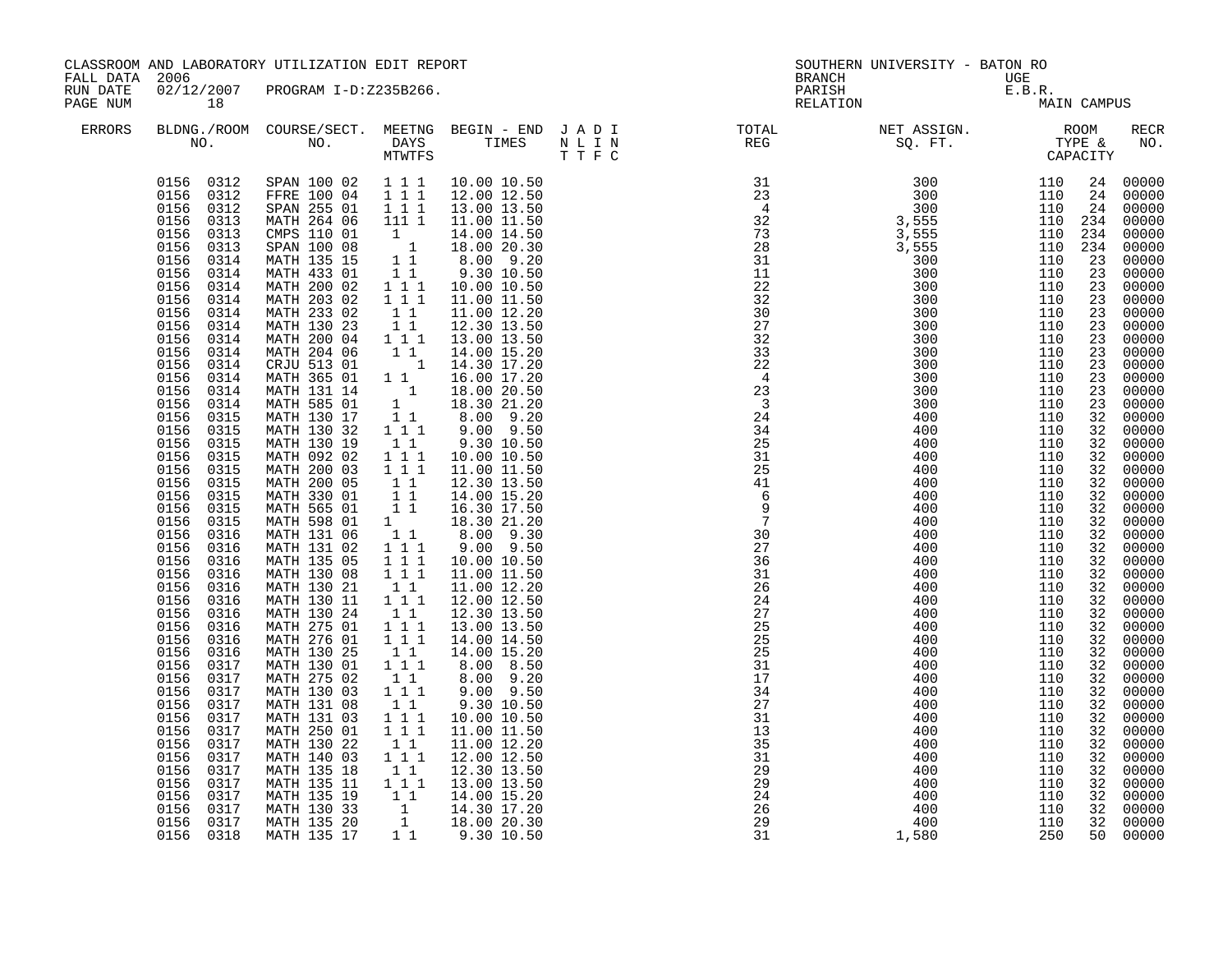| FALL DATA 2006<br>RUN DATE |                                                                                                                                                                                                                                                                                                                                                                                                                                                                                                                                                                                                                                                                                                                                                         | CLASSROOM AND LABORATORY UTILIZATION EDIT REPORT                                                                                                                                                                                                                                                                                                                                                                                                                                                                                                                                                                                                                                                                                        |                                                                                                                                                                                                                                                                                                                                                                                                                                                                                                                                                                                                                                                                                                                                                                                                |                                                                                                                                                                                                                                                                                                                                                                                                                                                                                                                                                                                                                                                                                                                        |                                  | SOUTHERN UNIVERSITY - BATON RO<br><b>BRANCH</b> |                          |                                                                                                                                                                                                                                                                                       |                                                                                                                                                                                                                                                                                                                                                                                                                                                            |
|----------------------------|---------------------------------------------------------------------------------------------------------------------------------------------------------------------------------------------------------------------------------------------------------------------------------------------------------------------------------------------------------------------------------------------------------------------------------------------------------------------------------------------------------------------------------------------------------------------------------------------------------------------------------------------------------------------------------------------------------------------------------------------------------|-----------------------------------------------------------------------------------------------------------------------------------------------------------------------------------------------------------------------------------------------------------------------------------------------------------------------------------------------------------------------------------------------------------------------------------------------------------------------------------------------------------------------------------------------------------------------------------------------------------------------------------------------------------------------------------------------------------------------------------------|------------------------------------------------------------------------------------------------------------------------------------------------------------------------------------------------------------------------------------------------------------------------------------------------------------------------------------------------------------------------------------------------------------------------------------------------------------------------------------------------------------------------------------------------------------------------------------------------------------------------------------------------------------------------------------------------------------------------------------------------------------------------------------------------|------------------------------------------------------------------------------------------------------------------------------------------------------------------------------------------------------------------------------------------------------------------------------------------------------------------------------------------------------------------------------------------------------------------------------------------------------------------------------------------------------------------------------------------------------------------------------------------------------------------------------------------------------------------------------------------------------------------------|----------------------------------|-------------------------------------------------|--------------------------|---------------------------------------------------------------------------------------------------------------------------------------------------------------------------------------------------------------------------------------------------------------------------------------|------------------------------------------------------------------------------------------------------------------------------------------------------------------------------------------------------------------------------------------------------------------------------------------------------------------------------------------------------------------------------------------------------------------------------------------------------------|
| PAGE NUM                   | 19                                                                                                                                                                                                                                                                                                                                                                                                                                                                                                                                                                                                                                                                                                                                                      | 02/12/2007 PROGRAM I-D:Z235B266.                                                                                                                                                                                                                                                                                                                                                                                                                                                                                                                                                                                                                                                                                                        |                                                                                                                                                                                                                                                                                                                                                                                                                                                                                                                                                                                                                                                                                                                                                                                                |                                                                                                                                                                                                                                                                                                                                                                                                                                                                                                                                                                                                                                                                                                                        |                                  | UGE<br>E.B.R.<br>MA:<br>PARISH<br>RELATION      | MAIN CAMPUS              |                                                                                                                                                                                                                                                                                       |                                                                                                                                                                                                                                                                                                                                                                                                                                                            |
| <b>ERRORS</b>              |                                                                                                                                                                                                                                                                                                                                                                                                                                                                                                                                                                                                                                                                                                                                                         |                                                                                                                                                                                                                                                                                                                                                                                                                                                                                                                                                                                                                                                                                                                                         |                                                                                                                                                                                                                                                                                                                                                                                                                                                                                                                                                                                                                                                                                                                                                                                                |                                                                                                                                                                                                                                                                                                                                                                                                                                                                                                                                                                                                                                                                                                                        |                                  |                                                 |                          |                                                                                                                                                                                                                                                                                       | RECR<br>NO.                                                                                                                                                                                                                                                                                                                                                                                                                                                |
| 8                          | 0156 0318<br>0156 0318<br>0156<br>0319<br>0156<br>0322<br>0322<br>0156<br>0156<br>0322<br>0156<br>0322<br>0156<br>0322<br>0322<br>0156<br>0156 0322<br>0156<br>0322<br>0156 0322<br>0156<br>0322<br>0156<br>0322<br>0156<br>0322<br>0156<br>0322<br>0156<br>0322<br>0156<br>0323<br>0156<br>0323<br>0156<br>0323<br>0156<br>0323<br>0156<br>0323<br>0156<br>0323<br>0156<br>0323<br>0156<br>0323<br>0156<br>0323<br>0156 0323<br>0156<br>0323<br>0156 0323<br>0324<br>0156<br>0156 0324<br>0156<br>0324<br>0156<br>0324<br>0156<br>0324<br>0156<br>0324<br>0156<br>0324<br>0156<br>0324<br>0156<br>0324<br>0156<br>0324<br>0156<br>0324<br>0156<br>0324<br>0156<br>0327<br>0156<br>0327<br>0156<br>0327<br>0156<br>0327<br>0156<br>0327<br>0156<br>0336 | MATH 131 10 1 1<br>MATH 135 21 11111<br>SPAN 101 10<br>MATH 135 01<br>MATH 140 06<br>MATH 140 02<br>MATH 131 07<br>MATH 274 01<br>MATH 204 01<br>MATH 131 09<br>MATH 130 10<br>MATH 205 01<br>MATH 135 10<br>MATH 130 14<br>MATH 200 06<br>MATH 130 16<br>MATH 204 02<br>SPAN 101 01<br>MATH 204 04<br>SPAN 101 02<br>SPAN 101 03<br>SPAN 101 06<br>SPAN 100 04<br>SPAN 410 01<br>SPAN 100 05<br>SPAN 214 02<br>SPAN 100 06<br>SPAN 214 01<br>SPAN 101 08<br>MATH 204 03<br>MATH 200 01<br>MATH 130 18<br>MATH 135 06<br>MATH 131 05<br>MATH 274 06<br>MATH 135 08<br>MATH 131 11<br>MATH 274 02<br>MATH 130 13<br>MATH 204 05<br>MATH 274 03<br>FINC 130 01<br>MATH 130 30<br>FINC 351 01<br>ECOM 210 05<br>FINC 330 01<br>MATH 599 03 | $1 1 1$<br>111<br>11<br>$1\ 1\ 1$<br>$1\quad1$<br>$\begin{array}{rrrr}\n1 & 1 & 1 \\ 1 & 1 & 1\n\end{array}$<br>$\begin{smallmatrix}&&1\\1&1\\1&1&1\end{smallmatrix}$<br>$\begin{bmatrix} 1 & 1 \\ 1 & 1 & 1 \\ 1 & 1 & 1 \end{bmatrix}$<br>11<br>$1\quad1$<br>1<br>$1 1 1$<br>11<br>111<br>$1\overline{1}$ $1\overline{1}$<br>11<br>$1 1 1$<br>$\begin{bmatrix} 1 \\ 1 \\ 1 \end{bmatrix}$<br>$\begin{bmatrix} 1 \\ 1 \end{bmatrix}$<br>$\begin{smallmatrix}1&&1\\&&1\\1&1\\1&1\end{smallmatrix}$<br>111<br>$1\quad1$<br>$\begin{array}{rrrr} 1&1&1\\ 1&1&1 \end{array}$<br>$1\quad1$<br>$1^{\circ}1^{\circ}1$<br>$1\quad1$<br>$\begin{array}{rrrr}\n1 & 1 & 1 \\ 1 & 1 & 1\n\end{array}$<br>11<br>$\overline{1}$<br>$1 1 1$<br>111<br>$1 1 1$<br>1<br>$\begin{bmatrix} 1 \\ 1 \end{bmatrix}$ | 11.00 12.20<br>13.00 13.50<br>12.00 12.50<br>8.00 8.50<br>8.00 9.20<br>$9.00$ $9.50$<br>9.30 10.50<br>10.00 10.50<br>11.00 11.50<br>11.00 12.20<br>12.00 12.50<br>12.30 13.50<br>13.00 13.50<br>14.00 14.50<br>14.00 15.20<br>15.30 16.50<br>18.30 21.20<br>9.00 9.50<br>9.30 10.50<br>10.00 10.50<br>11.00 11.50<br>11.00 12.20<br>12.00 12.50<br>12.30 13.50<br>13.00 13.50<br>15.00 17.50<br>16.00 17.20<br>16.00 18.50<br>17.30 18.50<br>8.00 9.20<br>$9.00$ $9.50$<br>9.30 10.50<br>10.00 10.50<br>11.00 11.50<br>11.00 12.30<br>12.00 12.50<br>12.30 13.50<br>13.00 13.50<br>14.00 14.50<br>14.00 15.20<br>18.30 21.20<br>10.00 10.50<br>11.00 11.50<br>12.00 12.50<br>17.30 20.20<br>18.00 21.00<br>15.00 15.50 | 18<br>35<br>30<br>$\overline{4}$ | 210<br>210<br>210<br>160                        | 110<br>110<br>110<br>210 | 50<br>50<br>24<br>44<br>44<br>44<br>44<br>44<br>44<br>44<br>44<br>44<br>44<br>44<br>44<br>44<br>44<br>44<br>44<br>44<br>44<br>44<br>44<br>44<br>44<br>44<br>44<br>44<br>44<br>44<br>44<br>44<br>44<br>44<br>44<br>44<br>44<br>44<br>44<br>44<br>44<br>35<br>35<br>35<br>35<br>35<br>2 | 00000<br>00000<br>00000<br>00000<br>00000<br>00000<br>00000<br>00000<br>$00000$<br>00000<br>00000<br>00000<br>00000<br>00000<br>00000<br>00000<br>00000<br>00000<br>00000<br>00000<br>00000<br>00000<br>00000<br>00000<br>00000<br>$00000$<br>00000<br>00000<br>00000<br>$00000$<br>$00000$<br>$00000$<br>00000<br>00000<br>$00000$<br>00000<br>00000<br>00000<br>00000<br>00000<br>00000<br>00000<br>00000<br>00000<br>00000<br>00000<br>$00000$<br>00000 |
|                            | 0156<br>0345<br>0159<br>0113<br>0159<br>0142<br>0159 0142                                                                                                                                                                                                                                                                                                                                                                                                                                                                                                                                                                                                                                                                                               | MATH 390 01<br>PHYS 252 01<br>PHYS 221 01<br>PHYS 221 13                                                                                                                                                                                                                                                                                                                                                                                                                                                                                                                                                                                                                                                                                | $1 1 1$<br>$1 1 1$<br>1 1 1<br>$\mathbf{1}$                                                                                                                                                                                                                                                                                                                                                                                                                                                                                                                                                                                                                                                                                                                                                    | 16.00 16.50<br>10.00 10.50<br>8.00 8.50<br>8.00 9.50                                                                                                                                                                                                                                                                                                                                                                                                                                                                                                                                                                                                                                                                   | 8<br>$\overline{4}$<br>40<br>29  | 300<br>646<br>1,025<br>1,025                    | 210<br>210<br>210<br>210 | 10<br>13<br>45                                                                                                                                                                                                                                                                        | 00000<br>00000<br>45 00000                                                                                                                                                                                                                                                                                                                                                                                                                                 |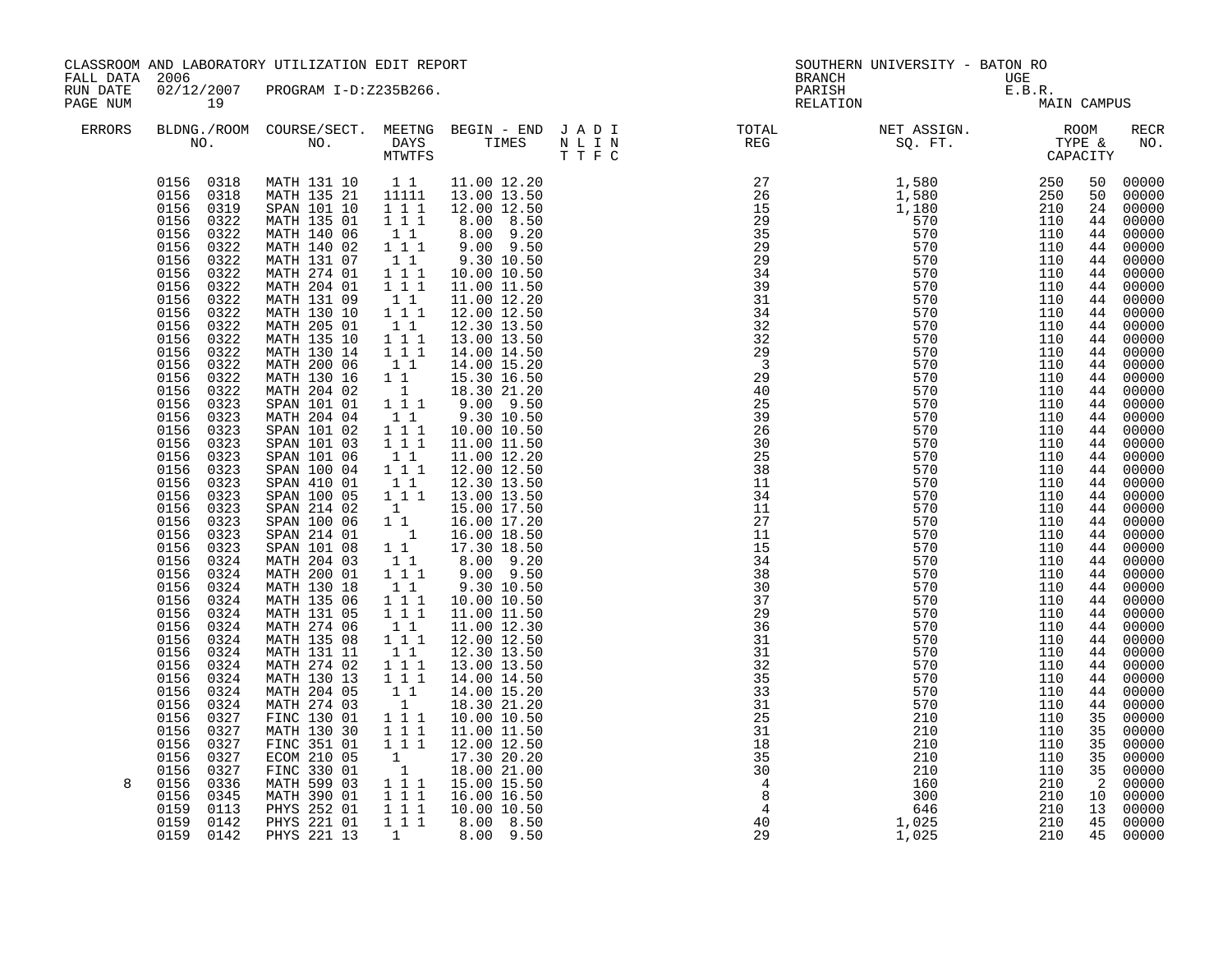| FALL DATA 2006       |                                                                                                                                                                                                                                                                                                                                                                                                                                                                                                                                                                                                                                                                                                                                                                                                                                     | CLASSROOM AND LABORATORY UTILIZATION EDIT REPORT                                                                                                                                                                                                                                                                                                                                                                                                                                                                                                                                                                                                                                                                                                                                                                                                                                                                                                                                                                                     |                                                                                                                                                                                                                                                                                                                                                                                                                                                                                                     |                                                                                                                                                                                                                                                                                                                                                                                                                                                                                                                                                                                                                                                                                                                              |  | SOUTHERN UNIVERSITY - BATON RO<br><b>BRANCH</b>                                                                                                                                                                                                                                                                                                                                                                                |             |                                                                                                                                                                                                                                                                                                                                                                                                                                                                                                                                                                          |
|----------------------|-------------------------------------------------------------------------------------------------------------------------------------------------------------------------------------------------------------------------------------------------------------------------------------------------------------------------------------------------------------------------------------------------------------------------------------------------------------------------------------------------------------------------------------------------------------------------------------------------------------------------------------------------------------------------------------------------------------------------------------------------------------------------------------------------------------------------------------|--------------------------------------------------------------------------------------------------------------------------------------------------------------------------------------------------------------------------------------------------------------------------------------------------------------------------------------------------------------------------------------------------------------------------------------------------------------------------------------------------------------------------------------------------------------------------------------------------------------------------------------------------------------------------------------------------------------------------------------------------------------------------------------------------------------------------------------------------------------------------------------------------------------------------------------------------------------------------------------------------------------------------------------|-----------------------------------------------------------------------------------------------------------------------------------------------------------------------------------------------------------------------------------------------------------------------------------------------------------------------------------------------------------------------------------------------------------------------------------------------------------------------------------------------------|------------------------------------------------------------------------------------------------------------------------------------------------------------------------------------------------------------------------------------------------------------------------------------------------------------------------------------------------------------------------------------------------------------------------------------------------------------------------------------------------------------------------------------------------------------------------------------------------------------------------------------------------------------------------------------------------------------------------------|--|--------------------------------------------------------------------------------------------------------------------------------------------------------------------------------------------------------------------------------------------------------------------------------------------------------------------------------------------------------------------------------------------------------------------------------|-------------|--------------------------------------------------------------------------------------------------------------------------------------------------------------------------------------------------------------------------------------------------------------------------------------------------------------------------------------------------------------------------------------------------------------------------------------------------------------------------------------------------------------------------------------------------------------------------|
| RUN DATE<br>PAGE NUM | 20                                                                                                                                                                                                                                                                                                                                                                                                                                                                                                                                                                                                                                                                                                                                                                                                                                  | 02/12/2007 PROGRAM I-D:Z235B266.                                                                                                                                                                                                                                                                                                                                                                                                                                                                                                                                                                                                                                                                                                                                                                                                                                                                                                                                                                                                     |                                                                                                                                                                                                                                                                                                                                                                                                                                                                                                     |                                                                                                                                                                                                                                                                                                                                                                                                                                                                                                                                                                                                                                                                                                                              |  | UGE<br>E.B.R.<br>MA:<br>PARISH<br>RELATION                                                                                                                                                                                                                                                                                                                                                                                     | MAIN CAMPUS |                                                                                                                                                                                                                                                                                                                                                                                                                                                                                                                                                                          |
| ERRORS               |                                                                                                                                                                                                                                                                                                                                                                                                                                                                                                                                                                                                                                                                                                                                                                                                                                     |                                                                                                                                                                                                                                                                                                                                                                                                                                                                                                                                                                                                                                                                                                                                                                                                                                                                                                                                                                                                                                      |                                                                                                                                                                                                                                                                                                                                                                                                                                                                                                     |                                                                                                                                                                                                                                                                                                                                                                                                                                                                                                                                                                                                                                                                                                                              |  | BLDNG./ROOM COURSE/SECT. MEETNG BEGIN – END JADI TOTAL NET ASSIGN. NET ASSIGN. ROOM ROOM NO. DAYS TIMES NLIN REG REG SQ.FT. TYPE &                                                                                                                                                                                                                                                                                             |             | RECR<br>NO.                                                                                                                                                                                                                                                                                                                                                                                                                                                                                                                                                              |
| 8                    | 0159 0142<br>0159 0142<br>0159<br>0142<br>0159<br>0142<br>0159<br>0142<br>0159<br>0142<br>0159<br>0142<br>0159<br>0142<br>0159<br>0142<br>0159<br>0142<br>0159<br>0142<br>0159<br>0142<br>0159<br>0143<br>0159<br>0143<br>0159<br>0143<br>0159<br>0143<br>0159<br>0143<br>0159<br>0143<br>0159<br>0143<br>0159<br>0143<br>0159<br>0143<br>0159<br>0143<br>0159<br>0143<br>0159<br>0143<br>0159<br>0143<br>0159<br>0143<br>0159<br>0144<br>0159<br>0144<br>0159<br>0146<br>0159<br>0152<br>0159<br>0204<br>0159<br>0204<br>0159<br>0204<br>0159<br>0204<br>0159<br>0204<br>0159<br>0204<br>0159<br>0204<br>0159<br>0206<br>0159<br>0206<br>0159<br>0206<br>0159<br>0206<br>0159<br>0206<br>0159<br>0212<br>0159<br>0212<br>0159<br>0212<br>0159<br>0212<br>0159<br>0212<br>0159<br>0214<br>0159<br>0215<br>0159<br>0215<br>0159 0215 | PHYS 222 01 1 1 1<br>PHYS 102 01 1 1 1<br>PHYS 141 01 1 1<br>PHYS 221 14 1 10.00 11.50<br>PHYS 221 16 1 10.00 11.50<br>PHYS 102 02 1 1 1 13.00 13.50<br>PHYS 221 03 1 1 1<br>PHYS 221 15<br>PHYS 221 15 1 13.00 14.50<br>PHYS 221 17 1 13.00 14.50<br>PHYS 222 02 1 1 1 14.00 14.50<br>PHYS 590 01<br>PHYS 101 13<br>BIOL 104 01<br>BIOL 104 10<br>BIOL 104 02<br>BIOL 104 03<br>PHYS 101 01<br>BIOL 104 11<br>BIOL 104 04 1 1 1<br>PHYS 101 02<br>BIOL 104 05<br>BIOL 104 13<br>BIOL 105 01<br>BIOL 238 01<br>BIOL 238 06 1 1 1<br>BIOL 104 15<br>PHYS 221 12 1 1 10.00 11.50<br>PHYS 221 11 1 10.00 11.50<br>PHYS 201 01 1 17.00 19.30<br>PHYS 585 01 1 16.00 17.00<br>PHYS 585 01 1 16.00 17.00<br>BIOL 232 01<br>PHYS 142 01<br>BIOL 402 01<br><b>BIOL 409 01</b><br>BIOL 402 02<br>BIOL 209 01<br>PHYS 101 14<br>PHYS 589 01<br>PHYS 599 01<br>PHYS 416 01<br>PHYS 345 01<br>PHYS 493 01<br>PHYS 102 05<br>PHYS 311 01<br>PHYS 102 03<br>PHYS 102 06<br>PHYS 102 04<br>PHYS 341 01<br>PHYS 221 07<br>PHYS 221 04<br>PHYS 221 08 | $\overline{1}$<br>$\begin{array}{c} 1 \end{array}$<br>1 1 1<br>$1\quad1$<br>$\begin{array}{cccc} & 1 & 1 & 1 \\ 1 & 1 & 1 & 1 \\ 1 & 1 & 1 & 1 \end{array}$<br>11<br>$1 1 1$<br>$\overline{1}$ $\overline{1}$ $\overline{1}$<br>11<br>$1 1 1$<br>$1\quad1$<br>$\begin{array}{ccc} 1 & 1 \\ 1 & 1 \end{array}$<br>$\begin{smallmatrix}1&&1\\&1\\1&&1\end{smallmatrix}$<br>11<br>$\begin{bmatrix} 1 \\ 1 \\ 1 \\ 1 \\ 1 \end{bmatrix}$<br>$1 1 1$<br>111<br>$\mathbf{1}$<br>$\overline{1}$<br>$1 1 1$ | $9.00$ $9.50$<br>10.00 10.50<br>10.00 10.50<br>10.00 11.50<br>13.00 13.50<br>15.30 16.20<br>17.00 19.50<br>$9.00$ $9.50$<br>9.30 10.50<br>10.00 10.50<br>11.00 11.50<br>11.00 11.50 1<br>11.00 12.20<br>12.00 12.50<br>12.00 12.50<br>13.00 13.50<br>14.00 15.20<br>17.00 17.50<br>17.00 18.20<br>18.00 18.50<br>10.00 10.50<br>11.00 11.50<br>12.00 12.50<br>12.30 13.50<br>13.00 14.50<br>14.00 14.50<br>18.00 20.30<br>9.00 9.50<br>$9.00$ $9.50$<br>11.00 11.50<br>13.00 13.50<br>18.00 20.50<br>8.00 9.50<br>$9.00$ $9.50$<br>$\begin{array}{rrrr} 1 & 1 & 9.00 & 9.50\ 1 & 10.00 & 11.50\ 1 & 10.00 & 11.50\ 1 & 13.00 & 14.50\ 1 & 13.00 & 15.50\ 1 & 8.00 & 9.50\ 1 & 10.00 & 11.50\ 1 & 10.00 & 11.50\ \end{array}$ |  | $\begin{smallmatrix} \text{R} & \text{R} & \text{R} & \text{R} & \text{R} & \text{R} & \text{R} & \text{R} & \text{R} & \text{R} & \text{R} & \text{R} & \text{R} & \text{R} & \text{R} & \text{R} & \text{R} & \text{R} & \text{R} & \text{R} & \text{R} & \text{R} & \text{R} & \text{R} & \text{R} & \text{R} & \text{R} & \text{R} & \text{R} & \text{R} & \text{R} & \text{R} & \text{R} & \text{R} & \text{R} & \text{R$ |             | 00000<br>00000<br>00000<br>00000<br>$00000$<br>$00000$<br>00000<br>$00000$<br>$00000$<br>$00000$<br>$00000$<br>$00000$<br>$00000$<br>00000<br>00000<br>00000<br>$00000$<br>00000<br>00000<br>$00000$<br>00000<br>00000<br>00000<br>$00000$<br>00000<br>00000<br>00000<br>$\begin{array}{rrrr} 40 & 00000 \\ 40 & 00000 \\ 3 & 00000 \\ 55 & 00000 \\ 55 & 00000 \end{array}$<br>00000<br>00000<br>$00000$<br>00000<br>00000<br>00000<br>00000<br>00000<br>00000<br>00000<br>$00000$<br>$00000$<br>00000<br>$00000$<br>$00000$<br>$00000$<br>$00000$<br>00000<br>21 00000 |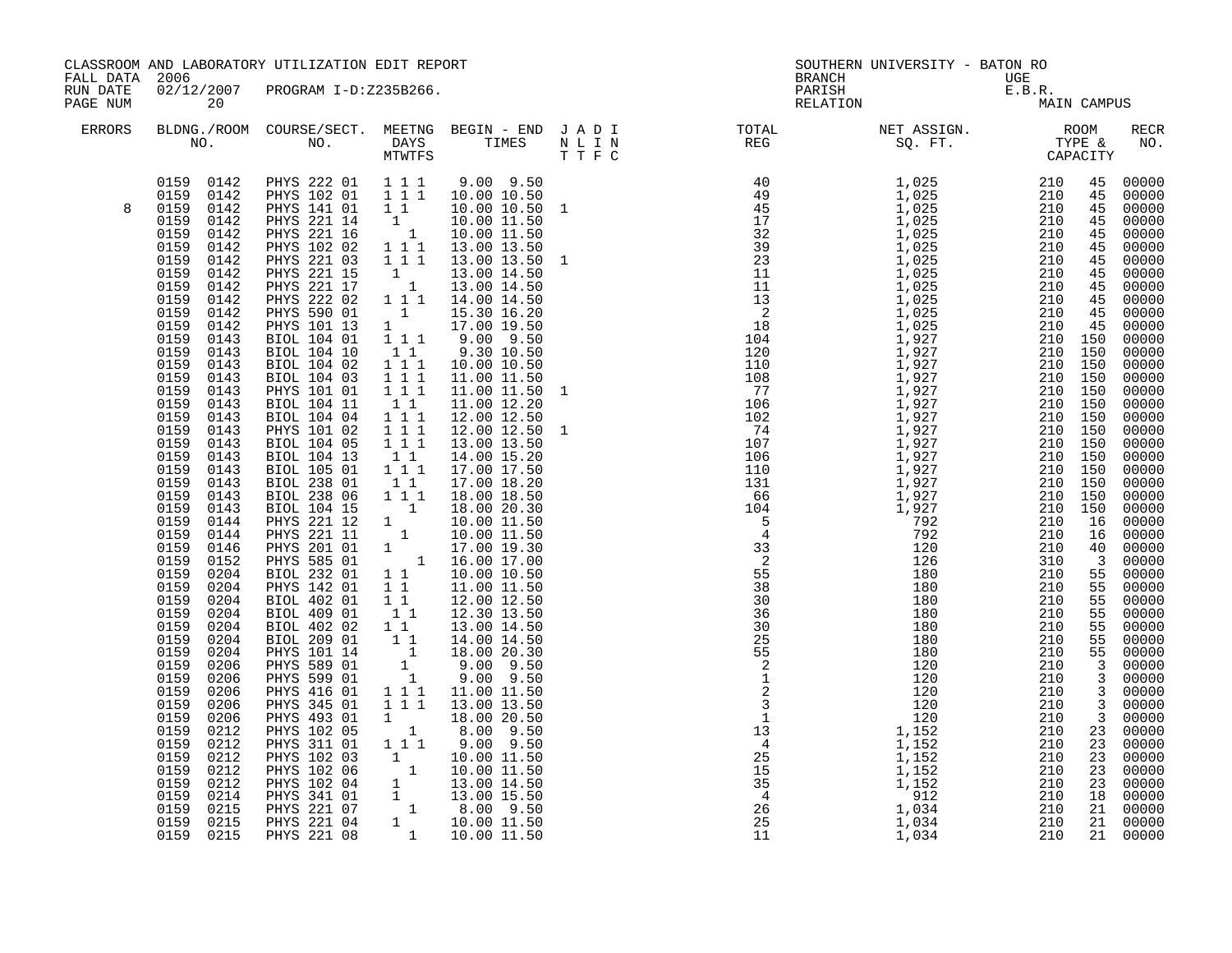| FALL DATA 2006       |                                                                                                                                                                                                                                                                                                                                                                                                                                                                                                                                                                                                                                                                                                                                                                                                                                  | CLASSROOM AND LABORATORY UTILIZATION EDIT REPORT                                                                                                                                                                                                                                                                                                                                                                                                                                                                                                                                                                                                                                                                                                                                                                                                                                                                                                                                                                                                                                                                               |                                                                                                                                                                                                                                                                                                                                            |                                                                                                                                                                                                                                                                                                                                                                                                                                            |                                                                           | SOUTHERN UNIVERSITY - BATON RO                                                                                                                                                                                                                                                                                                                                                                                                               |                                                                                                                                                                                                        |                                                                                                                                                                                                                                                                                                                                                                                                                                                                                                                                                                                                  |
|----------------------|----------------------------------------------------------------------------------------------------------------------------------------------------------------------------------------------------------------------------------------------------------------------------------------------------------------------------------------------------------------------------------------------------------------------------------------------------------------------------------------------------------------------------------------------------------------------------------------------------------------------------------------------------------------------------------------------------------------------------------------------------------------------------------------------------------------------------------|--------------------------------------------------------------------------------------------------------------------------------------------------------------------------------------------------------------------------------------------------------------------------------------------------------------------------------------------------------------------------------------------------------------------------------------------------------------------------------------------------------------------------------------------------------------------------------------------------------------------------------------------------------------------------------------------------------------------------------------------------------------------------------------------------------------------------------------------------------------------------------------------------------------------------------------------------------------------------------------------------------------------------------------------------------------------------------------------------------------------------------|--------------------------------------------------------------------------------------------------------------------------------------------------------------------------------------------------------------------------------------------------------------------------------------------------------------------------------------------|--------------------------------------------------------------------------------------------------------------------------------------------------------------------------------------------------------------------------------------------------------------------------------------------------------------------------------------------------------------------------------------------------------------------------------------------|---------------------------------------------------------------------------|----------------------------------------------------------------------------------------------------------------------------------------------------------------------------------------------------------------------------------------------------------------------------------------------------------------------------------------------------------------------------------------------------------------------------------------------|--------------------------------------------------------------------------------------------------------------------------------------------------------------------------------------------------------|--------------------------------------------------------------------------------------------------------------------------------------------------------------------------------------------------------------------------------------------------------------------------------------------------------------------------------------------------------------------------------------------------------------------------------------------------------------------------------------------------------------------------------------------------------------------------------------------------|
| RUN DATE<br>PAGE NUM | 21                                                                                                                                                                                                                                                                                                                                                                                                                                                                                                                                                                                                                                                                                                                                                                                                                               | 02/12/2007 PROGRAM I-D:Z235B266.                                                                                                                                                                                                                                                                                                                                                                                                                                                                                                                                                                                                                                                                                                                                                                                                                                                                                                                                                                                                                                                                                               |                                                                                                                                                                                                                                                                                                                                            |                                                                                                                                                                                                                                                                                                                                                                                                                                            |                                                                           | BRANCH UGE<br>PARISH E.B.R.<br>RELATION MA!                                                                                                                                                                                                                                                                                                                                                                                                  | MAIN CAMPUS                                                                                                                                                                                            |                                                                                                                                                                                                                                                                                                                                                                                                                                                                                                                                                                                                  |
| <b>ERRORS</b>        |                                                                                                                                                                                                                                                                                                                                                                                                                                                                                                                                                                                                                                                                                                                                                                                                                                  |                                                                                                                                                                                                                                                                                                                                                                                                                                                                                                                                                                                                                                                                                                                                                                                                                                                                                                                                                                                                                                                                                                                                |                                                                                                                                                                                                                                                                                                                                            |                                                                                                                                                                                                                                                                                                                                                                                                                                            |                                                                           |                                                                                                                                                                                                                                                                                                                                                                                                                                              |                                                                                                                                                                                                        | RECR<br>NO.                                                                                                                                                                                                                                                                                                                                                                                                                                                                                                                                                                                      |
|                      | 0159 0215<br>0159 0215<br>0159<br>0215<br>0159<br>0215<br>0159<br>0219<br>0159<br>0219<br>0159<br>0219<br>0159<br>0219<br>0159<br>0219<br>0159<br>0220<br>0159<br>0220<br>0159<br>0220<br>0159<br>0220<br>0159<br>0220<br>0159<br>0221<br>0159<br>0221<br>0159<br>0221<br>0159<br>0221<br>0159<br>0221<br>0159<br>0221<br>0159<br>0221<br>0159<br>0221<br>0159<br>0221<br>0159<br>0221<br>0159<br>0236<br>0159<br>0259<br>0159<br>0259<br>0159<br>0259<br>0159<br>0259<br>0159<br>0259<br>0159<br>0259<br>0159<br>0314<br>0159<br>0314<br>0159<br>0314<br>0159<br>0314<br>0159<br>0341<br>0159<br>0343<br>0159<br>0343<br>0159<br>0343<br>0159<br>0343<br>0159<br>0343<br>0159<br>0343<br>0159<br>0343<br>0159<br>0345<br>0159<br>0345<br>0159<br>0345<br>0159<br>0345<br>0159<br>0345<br>0159<br>0347<br>0160 0100<br>0160 0100 | PHYS 221 05 1 13.00 14.50<br>PHYS 221 09 1 13.00 14.50<br>PHYS 221 06 1 15.00 16.50<br>PHYS 221 10 1 15.00 16.50<br>PHYS 222 06 1 1 8.00 9.50<br>PHYS 425 01<br>PHYS 222 03<br>PHYS 222 08<br>PHYS 222 05<br>PHYS 141 03<br>PHYS 141 04<br>PHYS 141 02 1 1 13.00 13.50<br>PHYS 141 02 1 1 13.00 13.50<br>PHYS 142 03 1 13.00 14.50<br>PHYS 141 05 1 13.00 14.50<br>PHYS 101 04 1 8.00 9.50<br>PHYS 101 08 1 10.00 11.50<br>PHYS 101 05 1 10.00 11.50<br>PHYS 101 06 1 13.00 14.50<br>PHYS 101 06 1 13.00 14.50<br>PHYS 1<br>PHYS 200 01<br>PHYS 600 01<br>PHYS 222 11<br>PHYS 145 01<br>PHYS 222 09 1<br>PHYS 222 12 1 10.00 11.50<br>PHYS 222 12 1 10.00 11.50<br>PHYS 222 10 1 13.00 14.50<br>PHYS 206 01 1 17.00 19.30<br>BIOL 403 01 1 12.00 12.50<br>BIOL 243 01<br>BIOL 540 01<br>BIOL 442 01<br>BIOL 598 01 11<br>BIOL 231 03<br>BIOL 231 01<br>BIOL 231 01<br>1 0.00 11.50<br>BIOL 231 04<br>1 10.00 11.50<br>BIOL 231 05<br>1 10.00 11.50<br>BIOL 232 02<br>BIOL 231 02<br>BIOL 232 03<br><b>BIOL 350 01</b><br>BIOL 433 01<br>BIOL 430 01<br>BIOL 550 01<br>BIOL 502 01<br>BIOL 243 02<br>SVLR 100 02<br>SVLR 400 01 | $\begin{array}{c} 1 \\ 1 \\ 1 \\ 1 \\ 1 \\ 1 \end{array}$<br>$1\quad1$<br>$\begin{bmatrix} 1 \\ 1 \end{bmatrix}$<br>$11^{-}$<br>$1\quad1$<br>$\begin{bmatrix} 1 \\ 1 \end{bmatrix}$<br>11<br>$1\quad1$<br>1<br>$1\quad1$<br>$\begin{bmatrix} 1 \\ 1 \\ 1 \end{bmatrix}$<br>$1\quad1$<br>$\begin{smallmatrix}1&&\\&1\\&&1\end{smallmatrix}$ | 1 1 1 10.00 10.50<br>10.00 11.50<br>13.00 14.50<br>15.00 16.50<br>8.00 9.50<br>10.00 11.50<br>17.00 18.30<br>14.00 15.00<br>8.00 9.50<br>10.00 11.50<br>13.00 13.50<br>14.00 14.50<br>15.00 15.50<br>10.00 11.50<br>12.00 13.50<br>12.00 13.50<br>14.00 15.50<br>$8.00$ $8.50$<br>14.00 14.50<br>16.00 16.50<br>17.00 19.50<br>17.00 19.50<br>$\begin{array}{cccc} 1 & 1 & 14.00 & 15.50 \ 1 & 9.00 & 9.50 \ 1 & 9.00 & 10.20 \end{array}$ | $\begin{array}{c} 26 \\ 25 \\ 25 \\ 10 \\ 17 \\ 47 \\ \hline \end{array}$ | $\begin{array}{cccccccc} \textbf{M} & \textbf{I} & \textbf{I} & \textbf{I} & \textbf{I} & \textbf{I} & \textbf{I} & \textbf{I} & \textbf{I} & \textbf{I} & \textbf{I} & \textbf{I} & \textbf{I} & \textbf{I} & \textbf{I} & \textbf{I} & \textbf{I} & \textbf{I} & \textbf{I} & \textbf{I} & \textbf{I} & \textbf{I} & \textbf{I} & \textbf{I} & \textbf{I} & \textbf{I} & \textbf{I} & \textbf{I} & \textbf{I} & \textbf{I} & \text$<br>750 | 21<br>22<br>22<br>22<br>22<br>22<br>22<br>22<br>22<br>22<br>22<br>22<br>$\mathbf{1}$<br>30<br>30<br>30<br>30<br>30<br>30<br>30<br>30<br>30<br>30<br>10<br>30<br>30<br>30<br>30<br>30<br>30<br>30<br>25 | 21 00000<br>21 00000<br>00000<br>21 00000<br>$\frac{22}{22}$ 00000<br>22 00000<br>00000<br>00000<br>00000<br>22 00000<br>00000<br>00000<br>$\frac{22}{22}$ 00000<br>22 00000<br>00000<br>$\begin{array}{r} 22 & 00000 \\ 22 & 00000 \\ 22 & 00000 \\ 22 & 00000 \end{array}$<br>$00000$<br>00000<br>00000<br>00000<br>00000<br>00000<br>$00000$<br>00000<br>00000<br>00000<br>00000<br>00000<br>00000<br>00000<br>$00000$<br>00000<br>00000<br>00000<br>$00000$<br>$00000$<br>00000<br>$00000$<br>$00000$<br>$00000$<br>$00000$<br>00000<br>00000<br>$00000$<br>00000<br>00000<br>00000<br>00000 |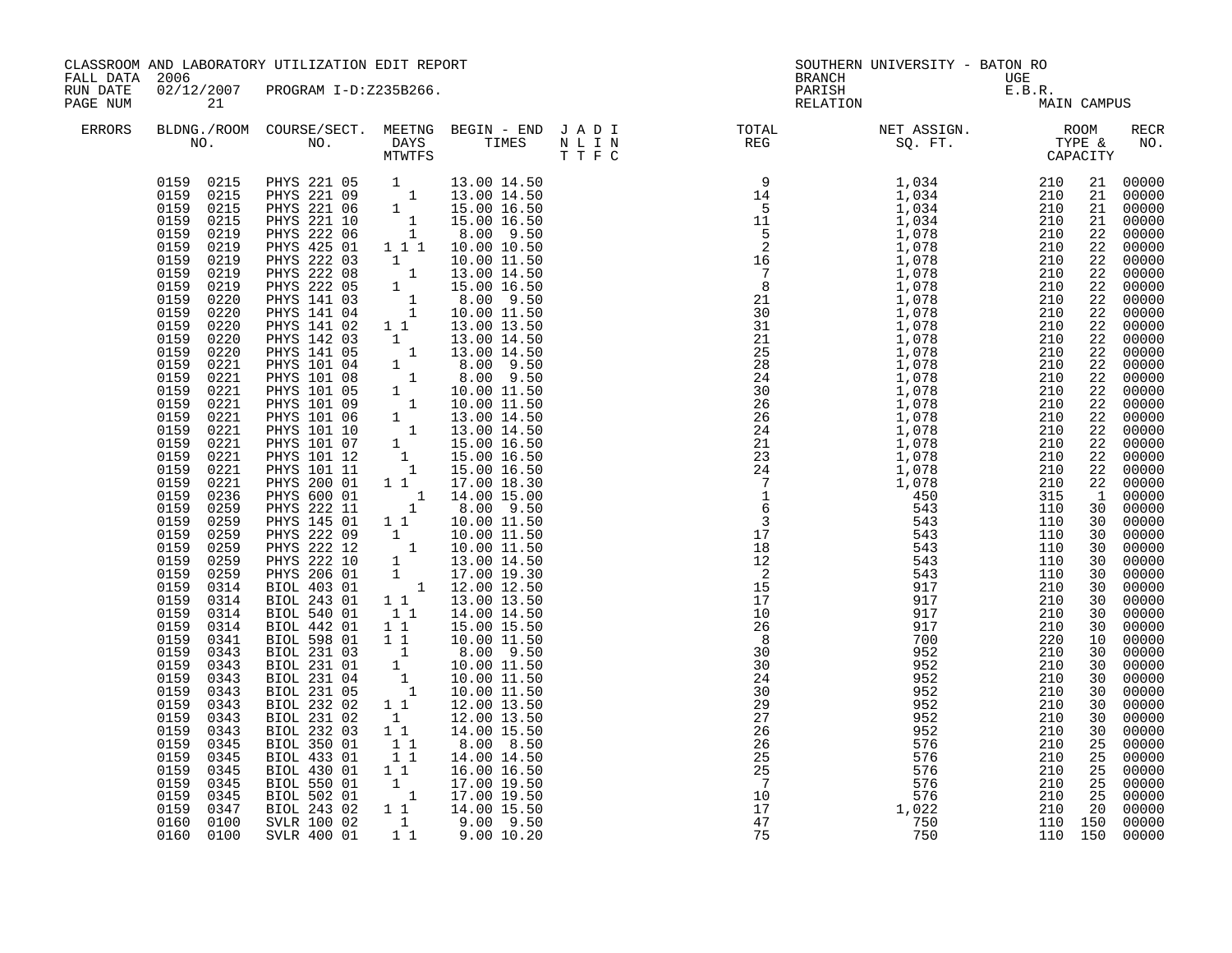| CLASSROOM AND LABORATORY UTILIZATION EDIT REPORT<br>FALL DATA 2006<br>02/12/2007 PROGRAM I-D:Z235B266.<br>RUN DATE |                                                                                                                                                                                                                                                                                                                                                                                                                                                                                                                                                                                                                                                                                                                                        |                                                                                                                                                                                                                                                                                                                                                                                                                                                                                                                                                                                                                                                                                                                                                                                                                        |                                                                                                                                                                                                                                                                                                                                                                          | SOUTHERN UNIVERSITY - BATON RO<br><b>BRANCH</b>                                                                                                                                                                                                                                                                                                                                                                                                                                                                                                                                                                                                                                                                             |                                                                                                        |                                                                                                                                                  |                                                                                                                                                                                                                                                                                                                                                                                                                                                                                                                                |                                                                                                                                                                                                                                                                                                                                                                         |                                                                                                                                                                                                     |                                                                                                                                                                                                                                                                                                                                                                                                                           |
|--------------------------------------------------------------------------------------------------------------------|----------------------------------------------------------------------------------------------------------------------------------------------------------------------------------------------------------------------------------------------------------------------------------------------------------------------------------------------------------------------------------------------------------------------------------------------------------------------------------------------------------------------------------------------------------------------------------------------------------------------------------------------------------------------------------------------------------------------------------------|------------------------------------------------------------------------------------------------------------------------------------------------------------------------------------------------------------------------------------------------------------------------------------------------------------------------------------------------------------------------------------------------------------------------------------------------------------------------------------------------------------------------------------------------------------------------------------------------------------------------------------------------------------------------------------------------------------------------------------------------------------------------------------------------------------------------|--------------------------------------------------------------------------------------------------------------------------------------------------------------------------------------------------------------------------------------------------------------------------------------------------------------------------------------------------------------------------|-----------------------------------------------------------------------------------------------------------------------------------------------------------------------------------------------------------------------------------------------------------------------------------------------------------------------------------------------------------------------------------------------------------------------------------------------------------------------------------------------------------------------------------------------------------------------------------------------------------------------------------------------------------------------------------------------------------------------------|--------------------------------------------------------------------------------------------------------|--------------------------------------------------------------------------------------------------------------------------------------------------|--------------------------------------------------------------------------------------------------------------------------------------------------------------------------------------------------------------------------------------------------------------------------------------------------------------------------------------------------------------------------------------------------------------------------------------------------------------------------------------------------------------------------------|-------------------------------------------------------------------------------------------------------------------------------------------------------------------------------------------------------------------------------------------------------------------------------------------------------------------------------------------------------------------------|-----------------------------------------------------------------------------------------------------------------------------------------------------------------------------------------------------|---------------------------------------------------------------------------------------------------------------------------------------------------------------------------------------------------------------------------------------------------------------------------------------------------------------------------------------------------------------------------------------------------------------------------|
| PAGE NUM                                                                                                           | 22                                                                                                                                                                                                                                                                                                                                                                                                                                                                                                                                                                                                                                                                                                                                     |                                                                                                                                                                                                                                                                                                                                                                                                                                                                                                                                                                                                                                                                                                                                                                                                                        |                                                                                                                                                                                                                                                                                                                                                                          |                                                                                                                                                                                                                                                                                                                                                                                                                                                                                                                                                                                                                                                                                                                             |                                                                                                        |                                                                                                                                                  | UGE<br>E.B.R.<br>MA<br>PARISH<br>RELATION                                                                                                                                                                                                                                                                                                                                                                                                                                                                                      |                                                                                                                                                                                                                                                                                                                                                                         | MAIN CAMPUS                                                                                                                                                                                         |                                                                                                                                                                                                                                                                                                                                                                                                                           |
| <b>ERRORS</b>                                                                                                      |                                                                                                                                                                                                                                                                                                                                                                                                                                                                                                                                                                                                                                                                                                                                        |                                                                                                                                                                                                                                                                                                                                                                                                                                                                                                                                                                                                                                                                                                                                                                                                                        | MTWTFS                                                                                                                                                                                                                                                                                                                                                                   |                                                                                                                                                                                                                                                                                                                                                                                                                                                                                                                                                                                                                                                                                                                             | BLDNG./ROOM COURSE/SECT. MEETNG BEGIN – END J A D I TOTAL TOTAL NO. DAYS TIMES N L I N REG REG<br>TTFC |                                                                                                                                                  |                                                                                                                                                                                                                                                                                                                                                                                                                                                                                                                                |                                                                                                                                                                                                                                                                                                                                                                         |                                                                                                                                                                                                     | RECR<br>NO.                                                                                                                                                                                                                                                                                                                                                                                                               |
| 8<br>8<br>R                                                                                                        | 0160 0100<br>0160 0100<br>0100<br>0160<br>0160<br>0100<br>0160<br>0100<br>0160<br>0100<br>0160<br>0100<br>0160<br>0100<br>0160<br>0100<br>0160<br>0100<br>0160<br>0100<br>0160<br>0100<br>0160<br>0100<br>0160<br>0101<br>0160<br>0101<br>0160<br>0101<br>0160<br>0101<br>0160<br>0101<br>0160<br>0101<br>0160<br>0102<br>0160<br>0102<br>0160<br>0102<br>0160<br>0102<br>0160<br>0102<br>0160<br>0102<br>0160<br>0102<br>0160<br>0102<br>0160<br>0102<br>0160<br>0103<br>0160<br>0103<br>0160<br>0103<br>0160<br>0103<br>0160<br>0103<br>0160<br>0125<br>0160<br>0126<br>0160<br>0126<br>0160<br>0126<br>0160<br>0126<br>0160<br>0126<br>0160<br>0127<br>0160<br>0127<br>0160<br>0127<br>0160<br>0127<br>0160<br>0127<br>0160<br>0127 | SVLR 200 01 1 10.00 10.50<br>SVLR 200 02 1 11.00 11.50<br>SVLR 300 01 1 11.00 11.50<br>SVLR 400 02 1 1 11.00 12.20<br>SVLR 300 02 1 12.00 12.50<br>SVLR 400 03 1 12.30 13.50<br>FSTU 000 02 1 13.00 13.50<br>FSTU 000 04 1 13.00 13.50<br>FSTU<br>SVLR 400 04<br>FSTU 000 01<br>FSTU 000 03<br>544 03<br>ED<br>FSTU 115 04<br>FSTU 115 06<br>FSTU 115 11<br>FSTU 110 31<br>EDLD 500 01<br>ED 582 01<br>FSTU 115 01<br>FSTU 115 03<br>FSTU 115 07<br>FSTU 115 08<br>FSTU 115 10<br>FSTU 115 16<br>FSTU 115 13<br>FSTU 115 12<br>FSTU 115 14<br>UCOL 205 02<br>FSTU 115 15<br>ED 548 01<br>ED 549 01<br>ED 550 01<br>ED 420 01<br>ENGL 111 14<br>JOUR 343 01<br>JOUR 343 02<br>JOUR 535 01<br>JOUR 400 01<br>JOUR 211 03<br>JOUR 512 01<br><b>JOUR 316 02</b><br>JOUR 316 01<br><b>JOUR 211 02</b><br><b>JOUR 308 01</b> | 11<br>$\begin{array}{c} 1 \\ 1 \\ 1 \\ 1 \\ 1 \end{array}$<br>$1\quad1$<br>$1 1 1$<br>$1\quad1$<br>11<br>111<br>$1\ 1\ 1$<br>$\begin{smallmatrix}1&&1\\&1\\1&&1\end{smallmatrix}$<br>11<br>$\begin{smallmatrix}1\1\1\end{smallmatrix}$<br>11<br>$1\quad1$<br>$1^{\circ}1^{\circ}1$<br>11<br>$\overline{1}$<br>$1^{\circ}1$<br>$1 1 1$<br>$1 1 1$<br>$1\quad1$<br>$1 1 1$ | 14.00 15.20<br>15.00 15.50<br>15.00 15.50<br>18.00 20.50<br>$8.00$ 9.20<br>9.30 10.50<br>1 1 1 1 13.00 13.50<br>17.00 17.50<br>$\begin{array}{rrrr} 1 & 17.00 & 17.50 \ 1 & 18.00 & 20.50 \ 1 & 18.00 & 20.50 \end{array}$<br>8.00 8.50<br>8.00 9.20<br>9.30 10.50<br>10.00 10.50<br>11.00 11.50<br>13.00 13.50<br>14.00 15.20<br>15.30 16.50<br>18.00 20.50<br>9.30 10.50<br>14.00 15.20<br>$\begin{array}{rrrr} 1 & 18.00 & 20.50 \ 1 & 18.00 & 20.50 \ 1 & 18.00 & 20.50 \ 1 & 14.00 & 15.20 \end{array}$<br>9.30 10.50<br>10.00 10.50<br>11.00 12.20<br>15.00 17.50<br>17.00 18.20<br>8.00 8.50<br>$\begin{bmatrix} 1 & 8.00 & 8.50 \\ 1 & 1 & 8.00 & 9.20 \end{bmatrix}$<br>$9.00$ $9.50$<br>9.30 10.50<br>10.00 10.50 | $\mathbf{1}$<br>$\mathbf{1}$                                                                           | 995<br>162123<br>1036962623<br>1129333<br>3424368282<br>526282<br>526282<br>2732<br>2732<br>2732<br>3333<br>3892<br>29092<br>2013<br>33333<br>16 | $\begin{array}{cccc} \text{I} & \text{N} & \text{REG} \\ \text{P} & \text{I} & \text{I} & \text{I} \\ \text{I} & \text{N} & \text{I} & \text{I} \\ \text{I} & \text{I} & \text{I} & \text{I} \\ \text{I} & \text{I} & \text{I} & \text{I} \\ \text{I} & \text{I} & \text{I} & \text{I} \\ \text{I} & \text{I} & \text{I} & \text{I} \\ \text{I} & \text{I} & \text{I} & \text{I} \\ \text{I} & \text{I} & \text{I} & \text{I} \\ \text$<br>1,078<br>1,078<br>1,078<br>1,078<br>1,078<br>906<br>906<br>906<br>906<br>906<br>906 | 110 150<br>110 150<br>110 150<br>110 150<br>110 150<br>110 150<br>110 150<br>110 150<br>110 150<br>110 150<br>110 150<br>110 150<br>110<br>220<br>220<br>220<br>220<br>220<br>220<br>220<br>220<br>220<br>220<br>220<br>220<br>220<br>220<br>220<br>220<br>220<br>220<br>220<br>220<br>410<br>215<br>215<br>215<br>215<br>215<br>220<br>220<br>220<br>220<br>220<br>220 | 150<br>30<br>30<br>30<br>30<br>30<br>30<br>40<br>40<br>40<br>40<br>40<br>40<br>40<br>40<br>40<br>30<br>30<br>30<br>30<br>30<br>26<br>25<br>25<br>25<br>25<br>25<br>20<br>20<br>20<br>20<br>20<br>20 | 00000<br>00000<br>00000<br>00000<br>$00000$<br>$00000$<br>00000<br>00000<br>00000<br>00000<br>00000<br>00000<br>00000<br>00000<br>00000<br>00000<br>00000<br>00000<br>00000<br>00000<br>00000<br>00000<br>00000<br>00000<br>00000<br>$00000$<br>00000<br>00000<br>00000<br>$00000$<br>00000<br>00000<br>00000<br>00000<br>00000<br>00000<br>00000<br>00000<br>00000<br>00000<br>00000<br>00000<br>00000<br>00000<br>00000 |
|                                                                                                                    | 0160<br>0127<br>0160<br>0127<br>0160<br>0127<br>0160<br>0127<br>0160 0127<br>0160 0148                                                                                                                                                                                                                                                                                                                                                                                                                                                                                                                                                                                                                                                 | JOUR 307 01<br>JOUR 211 01<br>JOUR 306 01<br>JOUR 527 01<br>JOUR 529 01<br>ENGL 362 05                                                                                                                                                                                                                                                                                                                                                                                                                                                                                                                                                                                                                                                                                                                                 | $\begin{bmatrix} 1 & 1 \end{bmatrix}$<br>$1 1 1$<br>$1 1 1$<br>$\overline{1}$                                                                                                                                                                                                                                                                                            | 12.30 13.50<br>13.00 13.50<br>14.00 14.50<br>15.00 17.50<br>$\begin{array}{cc} 1 & 18.00 & 20.50 \\ 1 & 1 & 15.30 & 16.50 \end{array}$                                                                                                                                                                                                                                                                                                                                                                                                                                                                                                                                                                                      |                                                                                                        | $16$<br>$16$<br>$9$<br>$16$<br>$14$<br>$13$<br>$18$<br>$17$<br>$27$                                                                              | 906<br>906<br>906<br>906<br>906<br>1,054                                                                                                                                                                                                                                                                                                                                                                                                                                                                                       | 220<br>220<br>220<br>220<br>220<br>530                                                                                                                                                                                                                                                                                                                                  | 20<br>20<br>20<br>20<br>20<br>20                                                                                                                                                                    | 00000<br>00000<br>00000<br>00000<br>00000                                                                                                                                                                                                                                                                                                                                                                                 |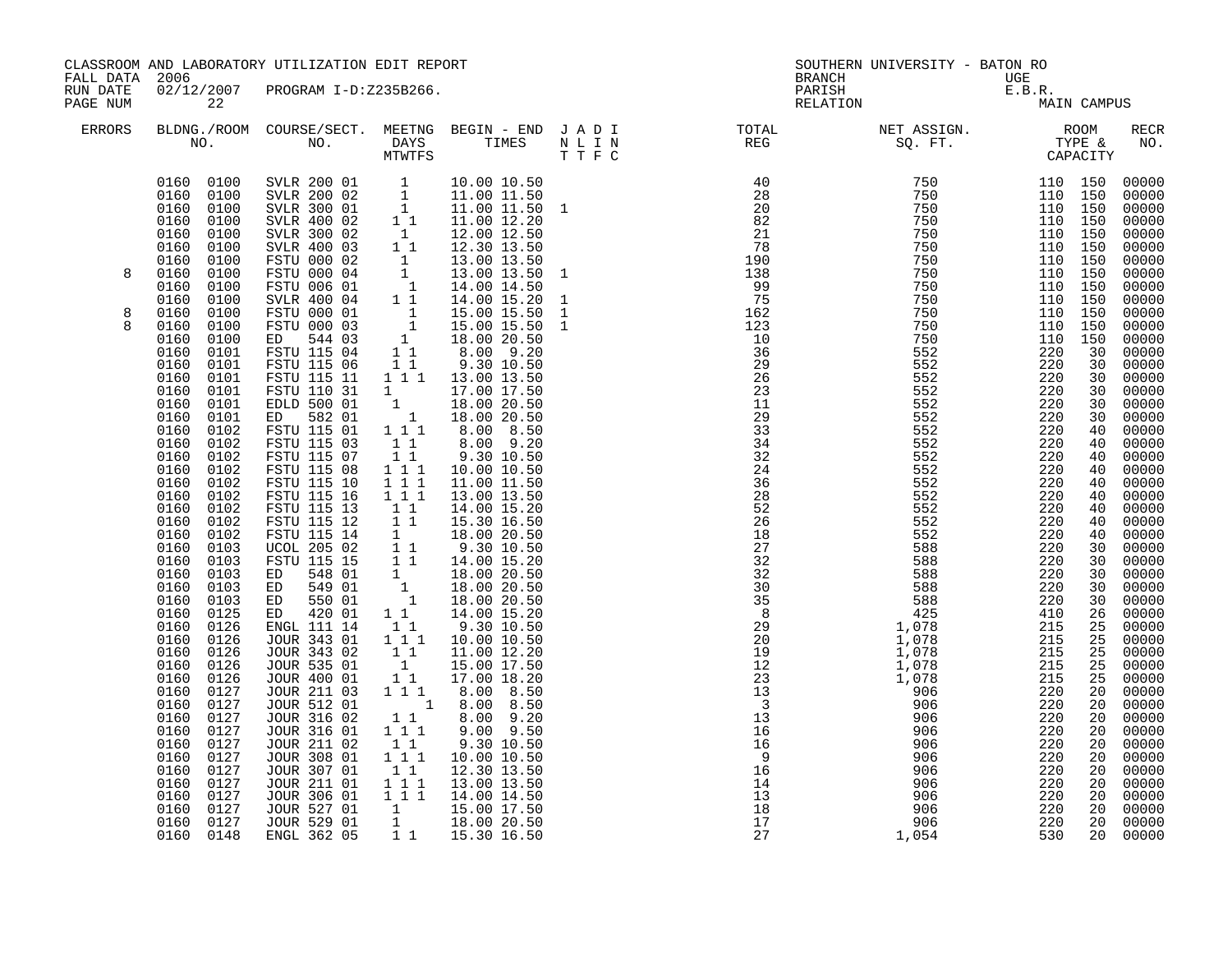| CLASSROOM AND LABORATORY UTILIZATION EDIT REPORT<br>FALL DATA 2006<br>RUN DATE<br>02/12/2007 PROGRAM I-D:Z235B266. |                                                                                                                                                                                                                                                                                                                                                                                                                                                                                                                                                                                                                                                                                                                                                                                                            | <b>BRANCH</b>                                                                                                                                                                                                                                                                                                                                                                                                                                                                                                                                                                                                                                                                                                                                                                                                                                                                                                          | SOUTHERN UNIVERSITY - BATON RO                                                                                                                                                                                                                             |                                                                                                                                                                                                                                                                                                                                                                                                                                                                                                                                                                                                                                                                                                                                                                                                                                                                                                                                                                                   |                                                                                                                         |                                             |             |                                                                                                                                                                                                                                                                                                                |                                                                                                                                                                                                                                                                                                                                                                                                                                                             |
|--------------------------------------------------------------------------------------------------------------------|------------------------------------------------------------------------------------------------------------------------------------------------------------------------------------------------------------------------------------------------------------------------------------------------------------------------------------------------------------------------------------------------------------------------------------------------------------------------------------------------------------------------------------------------------------------------------------------------------------------------------------------------------------------------------------------------------------------------------------------------------------------------------------------------------------|------------------------------------------------------------------------------------------------------------------------------------------------------------------------------------------------------------------------------------------------------------------------------------------------------------------------------------------------------------------------------------------------------------------------------------------------------------------------------------------------------------------------------------------------------------------------------------------------------------------------------------------------------------------------------------------------------------------------------------------------------------------------------------------------------------------------------------------------------------------------------------------------------------------------|------------------------------------------------------------------------------------------------------------------------------------------------------------------------------------------------------------------------------------------------------------|-----------------------------------------------------------------------------------------------------------------------------------------------------------------------------------------------------------------------------------------------------------------------------------------------------------------------------------------------------------------------------------------------------------------------------------------------------------------------------------------------------------------------------------------------------------------------------------------------------------------------------------------------------------------------------------------------------------------------------------------------------------------------------------------------------------------------------------------------------------------------------------------------------------------------------------------------------------------------------------|-------------------------------------------------------------------------------------------------------------------------|---------------------------------------------|-------------|----------------------------------------------------------------------------------------------------------------------------------------------------------------------------------------------------------------------------------------------------------------------------------------------------------------|-------------------------------------------------------------------------------------------------------------------------------------------------------------------------------------------------------------------------------------------------------------------------------------------------------------------------------------------------------------------------------------------------------------------------------------------------------------|
| PAGE NUM                                                                                                           | 23                                                                                                                                                                                                                                                                                                                                                                                                                                                                                                                                                                                                                                                                                                                                                                                                         |                                                                                                                                                                                                                                                                                                                                                                                                                                                                                                                                                                                                                                                                                                                                                                                                                                                                                                                        |                                                                                                                                                                                                                                                            |                                                                                                                                                                                                                                                                                                                                                                                                                                                                                                                                                                                                                                                                                                                                                                                                                                                                                                                                                                                   |                                                                                                                         | BRANCH UGE<br>PARISH E.B.R.<br>RELATION MA: | MAIN CAMPUS |                                                                                                                                                                                                                                                                                                                |                                                                                                                                                                                                                                                                                                                                                                                                                                                             |
| <b>ERRORS</b>                                                                                                      |                                                                                                                                                                                                                                                                                                                                                                                                                                                                                                                                                                                                                                                                                                                                                                                                            |                                                                                                                                                                                                                                                                                                                                                                                                                                                                                                                                                                                                                                                                                                                                                                                                                                                                                                                        |                                                                                                                                                                                                                                                            |                                                                                                                                                                                                                                                                                                                                                                                                                                                                                                                                                                                                                                                                                                                                                                                                                                                                                                                                                                                   | BLDNG./ROOM COURSE/SECT. MEETNG BEGIN – END JADI TOTAL TOTAL NET ASSIGN. REG ROOM NO. DAYS TIMES NLIN REG SQ.FT. TYPE & |                                             |             |                                                                                                                                                                                                                                                                                                                | <b>RECR</b><br>NO.                                                                                                                                                                                                                                                                                                                                                                                                                                          |
| 8                                                                                                                  | 0160 0154<br>0160 0154<br>0160 0154<br>0160<br>0154<br>0160<br>0154<br>0160<br>0154<br>0160<br>0154<br>0160<br>0201<br>0160<br>0201<br>0160<br>0201<br>0160<br>0202<br>0160<br>0202<br>0160<br>0202<br>0160<br>0202<br>0160<br>0202<br>0160<br>0202<br>0160<br>0202<br>0160<br>0203<br>0160<br>0203<br>0160<br>0203<br>0160<br>0203<br>0160<br>0204<br>0160<br>0204<br>0160<br>0204<br>0160<br>0204<br>0160 0204<br>0160<br>0204<br>0160<br>0204<br>0160<br>0204<br>0160<br>0204<br>0160<br>0204<br>0160<br>0205<br>0160<br>0205<br>0160<br>0205<br>0160<br>0205<br>0160<br>0205<br>0160<br>0205<br>0160<br>0206<br>0160<br>0216<br>0160<br>0216<br>0160<br>0216<br>0160<br>0216<br>0160<br>0216<br>0160<br>0216<br>0160<br>0216<br>0160<br>0216<br>0160<br>0216<br>0217<br>0160<br>0160 0217<br>0160 0217 | 0160  0148  JOUR  491  01   18.00  20.50<br>JOUR 319 01 111<br>JOUR 311 01 11<br>JOUR 315 01<br>JOUR 318 01 111<br>JOUR 406 01 111<br>JOUR 325 01<br>JOUR 511 01<br>CRIR 336 01<br>CRIR 335 01<br>324 01<br>ED<br>PSYE 220 01<br>PSYE 230 01<br>PSYE 240 01<br>PSYE 230 02<br>CRIR 328 01<br><b>PSYE 554 03</b><br>ED<br>548 02<br>ED 544 01<br>ED 544 04 1 15.00 17.50<br>PSYE 574 03 1 15.00 17.50<br>PSYE 504 01 1 18.00 20.50<br>ENGL 111 12 1 1 8.00 9.20<br>HPRE 110 10 1 1 10.00 10.50<br>PSYE 220 04<br>ED 340 01<br>ED 450 03<br>ED 542 01<br>PSYE 563 01<br>JOUR 502 01<br>547 01<br>ED<br>EDLS 510 01<br>PSYE 554 02<br>PSYE 574 02<br>545 01<br>ED<br><b>PSYE 575 01</b><br>PSYE 574 01<br>PSYE 554 01<br>335 01<br>ED<br>FSTU 115 05<br>FSTU 110 07<br>FSTU 115 09<br>FSTU 110 17<br>FSTU 110 27<br>544 02<br>ED<br>545 02<br>ED<br>ED 540 01<br>PSYE 570 02<br>FSTU 111 01<br>FSTU 110 05<br>FSTU 111 02 | $1\quad1$<br>1 1 1<br>$1 1 1$<br>$1 \quad \blacksquare$<br>$\begin{array}{cc} & 1 \\ & 1 \end{array}$<br>$\mathbf{1}$<br>1<br>$\begin{array}{c} 1 \\ 1 \\ 1 \end{array}$<br>1<br>$1\overline{1}$<br>$1 1 1$<br>1<br>$1 \quad \blacksquare$<br>$\mathbf{1}$ | 8.00 9.00<br>$8.00$ 9.20<br>9.30 10.50<br>10.00 10.50<br>11.00 11.50<br>1 1 13.00 14.20<br>$1 \t 1 \t 18.00 \t 20.50$<br>1 1 12.20 13.50<br>$1 1 1 16.00 17.20$<br>$1 16.00 18.30$<br>9.00 9.50<br>10.00 10.50<br>1 1 1 11.00 11.50<br>15.00 17.50<br>18.00 20.30<br>18.00 20.50<br>18.00 20.50<br>15.00 17.50<br>18.00 20.30<br>18.00 20.50<br>18.00 20.50<br>$\begin{array}{rrrr} 1 & 10.00 & 20.50 \ 1 & 18.00 & 20.50 \ 1 & 18.00 & 20.50 \ 1 & 18.00 & 20.50 \ 1 & 18.00 & 20.50 \ 1 & 18.00 & 20.50 \end{array}$<br>$\begin{array}{rrrr} 1 & 15.00 & 17.50 \ 1 & 15.00 & 17.50 \ 1 & 15.00 & 18.00 \ 1 & 18.00 & 20.50 \ 1 & 18.00 & 20.50 \end{array}$<br>18.00 20.50<br>$9.00$ $9.50$<br>$9.00$ $9.50$<br>$9.00$ $9.50$<br>1 1 1 1 11.00 11.50<br>12.00 12.50<br>14.00 14.50<br>$\begin{array}{rrrr} 1 & 14.00 & 14.50 \ 1 & 15.00 & 17.50 \ 1 & 15.00 & 18.00 \ 1 & 18.00 & 20.50 \ 1 & 18.00 & 20.50 \ 1 & 8.00 & 8.50 \ 1 & 8.00 & 8.50 \ 1 & 9.00 & 9.50 \end{array}$ |                                                                                                                         |                                             |             | 20<br>30<br>30<br>30<br>30<br>30<br>30<br>30<br>20<br>20<br>20<br>38<br>38<br>38<br>38<br>38<br>38<br>38<br>40<br>40<br>40<br>40<br>30<br>30<br>30<br>30<br>30<br>30<br>30<br>30<br>30<br>30<br>15<br>15<br>15<br>15<br>15<br>15<br>14<br>39<br>39<br>39<br>39<br>39<br>39<br>39<br>39<br>39<br>39<br>39<br>39 | 00000<br>00000<br>00000<br>00000<br>00000<br>$00000$<br>$00000$<br>00000<br>00000<br>00000<br>00000<br>00000<br>00000<br>00000<br>00000<br>00000<br>00000<br>00000<br>00000<br>00000<br>00000<br>00000<br>00000<br>00000<br>00000<br>$00000$<br>00000<br>00000<br>00000<br>00000<br>00000<br>00000<br>00000<br>00000<br>00000<br>00000<br>00000<br>00000<br>00000<br>00000<br>00000<br>00000<br>00000<br>00000<br>00000<br>00000<br>00000<br>00000<br>00000 |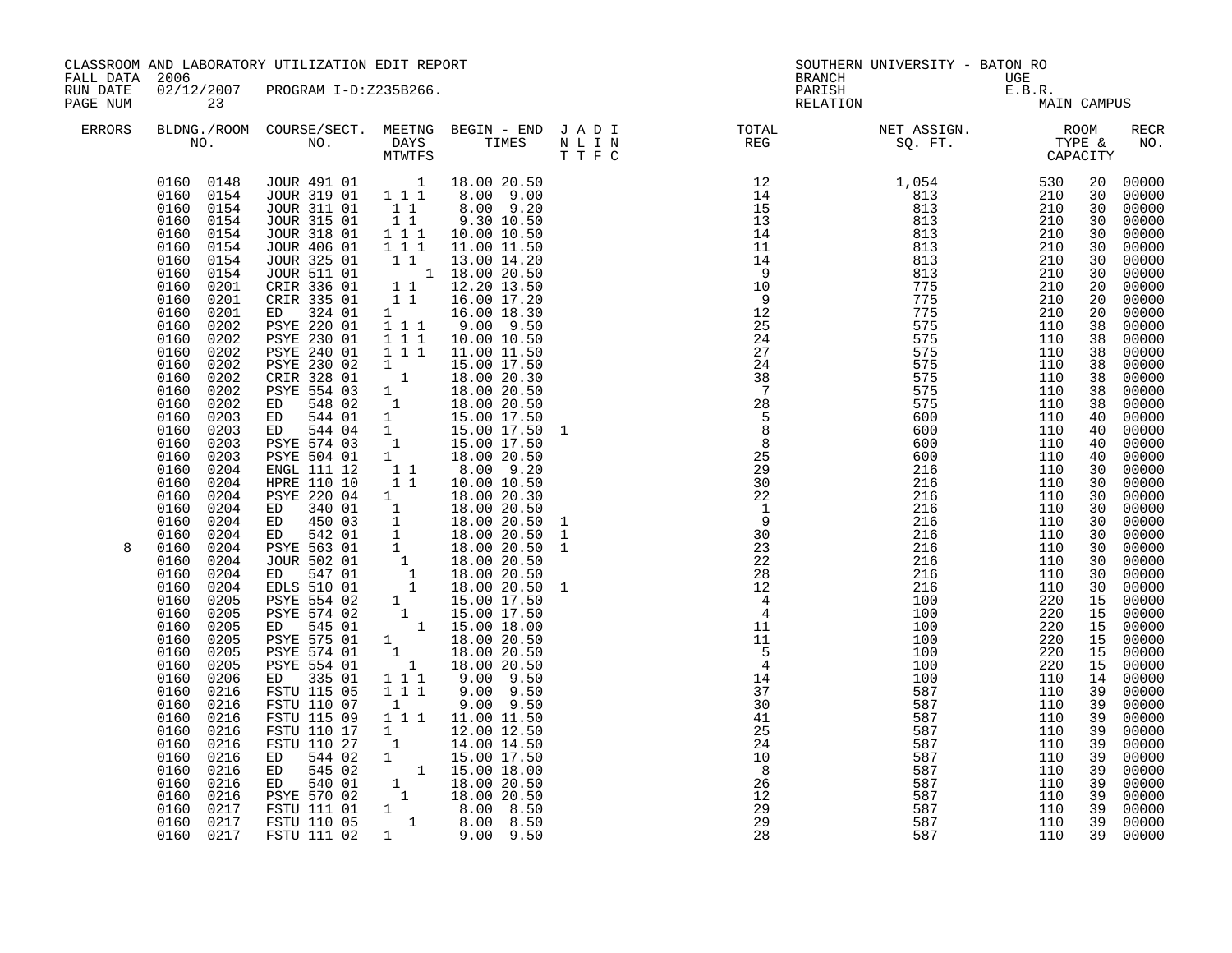| FALL DATA 2006<br>RUN DATE |                                                                                                                                                                                                                                                                                                                                                                                                                                                                                                                                                                                                                                                                                                                                                                                                                                     | CLASSROOM AND LABORATORY UTILIZATION EDIT REPORT                                                                                                                                                                                                                                                                                                                                                                                                                                                                                                                                                                                                                                                                                                                                                                                                 |                                                                                                                                                                                                                                                                                                                                                                         |                                                                                                                                                                                                                                                                                                                                                                                                                                                                                                                                                                                                                                                                                           |        | <b>BRANCH</b>             | SOUTHERN UNIVERSITY - BATON RO                                                                                                                                                                                                                                                                                                                                                                                                                                                                                      |                                 |                                                                                                                                                                                                                                                                                                                |                                                                                                                                                                                                                                                                                                                                                                                                                                                                         |
|----------------------------|-------------------------------------------------------------------------------------------------------------------------------------------------------------------------------------------------------------------------------------------------------------------------------------------------------------------------------------------------------------------------------------------------------------------------------------------------------------------------------------------------------------------------------------------------------------------------------------------------------------------------------------------------------------------------------------------------------------------------------------------------------------------------------------------------------------------------------------|--------------------------------------------------------------------------------------------------------------------------------------------------------------------------------------------------------------------------------------------------------------------------------------------------------------------------------------------------------------------------------------------------------------------------------------------------------------------------------------------------------------------------------------------------------------------------------------------------------------------------------------------------------------------------------------------------------------------------------------------------------------------------------------------------------------------------------------------------|-------------------------------------------------------------------------------------------------------------------------------------------------------------------------------------------------------------------------------------------------------------------------------------------------------------------------------------------------------------------------|-------------------------------------------------------------------------------------------------------------------------------------------------------------------------------------------------------------------------------------------------------------------------------------------------------------------------------------------------------------------------------------------------------------------------------------------------------------------------------------------------------------------------------------------------------------------------------------------------------------------------------------------------------------------------------------------|--------|---------------------------|---------------------------------------------------------------------------------------------------------------------------------------------------------------------------------------------------------------------------------------------------------------------------------------------------------------------------------------------------------------------------------------------------------------------------------------------------------------------------------------------------------------------|---------------------------------|----------------------------------------------------------------------------------------------------------------------------------------------------------------------------------------------------------------------------------------------------------------------------------------------------------------|-------------------------------------------------------------------------------------------------------------------------------------------------------------------------------------------------------------------------------------------------------------------------------------------------------------------------------------------------------------------------------------------------------------------------------------------------------------------------|
| PAGE NUM                   | 24                                                                                                                                                                                                                                                                                                                                                                                                                                                                                                                                                                                                                                                                                                                                                                                                                                  | 02/12/2007 PROGRAM I-D:Z235B266.                                                                                                                                                                                                                                                                                                                                                                                                                                                                                                                                                                                                                                                                                                                                                                                                                 |                                                                                                                                                                                                                                                                                                                                                                         |                                                                                                                                                                                                                                                                                                                                                                                                                                                                                                                                                                                                                                                                                           |        | PARISH                    | UGE<br>E.B.R.<br>MA:<br>RELATION                                                                                                                                                                                                                                                                                                                                                                                                                                                                                    | MAIN CAMPUS                     |                                                                                                                                                                                                                                                                                                                |                                                                                                                                                                                                                                                                                                                                                                                                                                                                         |
| ERRORS                     |                                                                                                                                                                                                                                                                                                                                                                                                                                                                                                                                                                                                                                                                                                                                                                                                                                     |                                                                                                                                                                                                                                                                                                                                                                                                                                                                                                                                                                                                                                                                                                                                                                                                                                                  |                                                                                                                                                                                                                                                                                                                                                                         |                                                                                                                                                                                                                                                                                                                                                                                                                                                                                                                                                                                                                                                                                           |        |                           | $\begin{tabular}{lllllllllllllllllllll} \textsc{BLONG.} \textsc{F100M.} & \textsc{COURSE/SECT.} & \textsc{MEETNG.} & \textsc{BEGIN - END.} & \textsc{J A D I} & \textsc{DTAT} & \textsc{NT1} & \textsc{NT1} & \textsc{NT1} & \textsc{NT1} & \textsc{NT1} & \textsc{NT1} & \textsc{NT1} & \textsc{NT1} & \textsc{NT1} & \textsc{NT1} & \textsc{NT1} & \textsc{NT1} & \textsc{NT1} & \textsc{NT1} & \textsc{NT1} & \textsc{NT1} & \$                                                                                  |                                 |                                                                                                                                                                                                                                                                                                                | RECR<br>NO.                                                                                                                                                                                                                                                                                                                                                                                                                                                             |
|                            | 0160 0217<br>0160 0217<br>0160<br>0217<br>0160<br>0217<br>0160<br>0217<br>0217<br>0160<br>0160<br>0217<br>0217<br>0160<br>0160<br>0217<br>0160<br>0217<br>0160<br>0217<br>0160<br>0217<br>0217<br>0160<br>0217<br>0160<br>0160<br>0217<br>0160<br>0217<br>0160<br>0218<br>0160<br>0218<br>0160<br>0218<br>0160<br>0218<br>0160<br>0218<br>0160<br>0218<br>0160<br>0218<br>0160<br>0218<br>0160<br>0218<br>0160<br>0218<br>0160<br>0218<br>0160<br>0219<br>0160<br>0219<br>0160<br>0219<br>0160<br>0219<br>0160<br>0219<br>0160<br>0219<br>0160<br>0219<br>0160<br>0219<br>0160<br>0250<br>0160<br>0250<br>0160<br>0250<br>0160<br>0317<br>0160<br>0317<br>0160<br>0317<br>0160<br>0318<br>0160<br>0318<br>0160<br>0318<br>0160<br>0318<br>0160<br>0318<br>0160<br>0318<br>0160<br>0319<br>0160<br>0319<br>0160<br>0319<br>0160 0320 | FSTU 110 06 1 9.00 9.50<br>FSTU 110 10 1 9.00 9.50<br>FSTU 111 03 1 10.00 10.50<br>FSTU 111 04 1 10.00 10.50<br>FSTU 111 05 1 10.00 10.50<br>FSTU 111 06 1 11.00 11.50<br>FSTU 110 18 1 12.00 12.50<br>FSTU 110 19 1 12.00 12.50<br>FSTU 110 2<br>PSYE 556 01<br>ED 541 01<br>JOUR 202 02<br>JOUR 331 01<br>FSTU 110 33<br>JOUR 301 01<br>JOUR 202 01<br>FSTU 110 34<br>ME 551 01<br>PSYE 230 04 1<br>JOUR 501 01 1<br>PSYE 576 01 1<br>PSYE 577 01 1<br>FSTU 115 02<br>PSYE 220 02<br>545 03<br>ED<br>544 05<br>ED<br>PSYE 240 02<br>PSYE 552 01<br>PSYE 220 03<br>563 01<br>МE<br>423 01<br>ED<br>537 01<br>ED<br>ED<br>512 01<br>560 01<br>ED<br>347 01<br>ED<br>451 01<br>ED<br>212 01<br>ED<br>ED<br>212 02<br>212 03<br>ED<br>551 01<br>ED<br>503 01<br>ED<br>550 01<br>ED<br>337 02<br>ED<br>ED<br>352 01<br>470 01<br>ED<br>321 01<br>ED | 1 1 1<br>$\overline{1}$<br>$\begin{array}{ccc} 1&1&1\\ 1&1&1 \end{array}$<br>$\begin{array}{cc} 1 \\ 1 \end{array}$<br>$1 1 1$<br>1<br>11<br>$1\quad1$<br>1<br>$\frac{1}{1}$<br>$\begin{smallmatrix}&1\\1&&1\\&1&1&1\end{smallmatrix}$<br>1 1 1<br>$\overline{1}$ $\overline{1}$ $\overline{1}$<br>$\begin{smallmatrix}1&&\\&1\end{smallmatrix}$<br>1<br>1<br>$1\quad1$ | $\begin{bmatrix} 1 & 18.00 & 20.50 \ 1 & 18.00 & 20.50 \ 1 & 9.30 & 10.50 \end{bmatrix}$<br>11.00 11.50<br>12.00 12.50<br>12.00 13.00<br>13.00 13.50<br>13.00 13.50<br>17.00 18.20<br>18.00 20.30<br>18.00 20.50<br>18.00 20.50<br>18.00 20.50<br>8.00 8.50<br>9.00 11.50<br>$\begin{array}{rrrr} & 1 & 5.00 & 18.00 \ 1 & 16.00 & 19.00 \ 1 & 18.00 & 20.30 \ 1 & 18.00 & 20.50 \ 1 & 18.00 & 20.50 \end{array}$<br>18.30 19.50<br>15.30 16.50<br>18.00 20.30<br>18.00 20.30<br>17.00 19.30<br>18.00 20.30<br>18.00 20.30<br>9.00 9.50<br>10.00 10.50<br>11.00 11.50<br>17.00 19.30<br>17.00 19.30<br>17.00 19.30<br>1 1 1 10.00 10.50<br>1 1 1 11.00 11.50<br>15.00 17.30<br>9.30 11.50 | 1<br>1 | 11<br>18<br>8<br>41<br>13 | $\begin{array}{r} \text{REG} \qquad \qquad \text{SPB} \qquad \qquad \text{SQ}, \quad \text{FT}. \qquad \text{CATE} \\ \text{SQ}, \quad \text{FT}. \qquad \text{CATE} \\ \text{SQ}, \quad \text{FT}. \qquad \text{CATE} \\ \text{SQ}, \quad \text{F}\text{T}. \qquad \text{CATE} \\ \text{SQ}, \quad \text{F}\text{T}. \qquad \text{CATE} \\ \text{SQ}, \quad \text{SFR} \qquad \text{S1} \\ \text{S1} \qquad \text{S1} \\ \text{S2} \qquad \text{S2} \qquad \text{S3} \\ \text{$<br>587<br>575<br>575<br>575<br>575 | 110<br>110<br>110<br>110<br>110 | 39<br>39<br>39<br>39<br>39<br>39<br>39<br>39<br>39<br>39<br>39<br>39<br>39<br>39<br>39<br>39<br>39<br>39<br>39<br>39<br>39<br>39<br>39<br>39<br>39<br>39<br>39<br>39<br>39<br>39<br>39<br>39<br>39<br>39<br>39<br>14<br>14<br>14<br>39<br>39<br>39<br>39<br>39<br>39<br>39<br>39<br>39<br>38<br>38<br>38<br>38 | 00000<br>00000<br>00000<br>00000<br>00000<br>00000<br>00000<br>00000<br>00000<br>00000<br>00000<br>00000<br>00000<br>00000<br>00000<br>00000<br>00000<br>00000<br>00000<br>00000<br>00000<br>00000<br>00000<br>00000<br>00000<br>00000<br>00000<br>00000<br>00000<br>00000<br>00000<br>00000<br>00000<br>00000<br>00000<br>00000<br>00000<br>00000<br>00000<br>00000<br>00000<br>00000<br>00000<br>00000<br>00000<br>00000<br>00000<br>00000<br>00000<br>00000<br>00000 |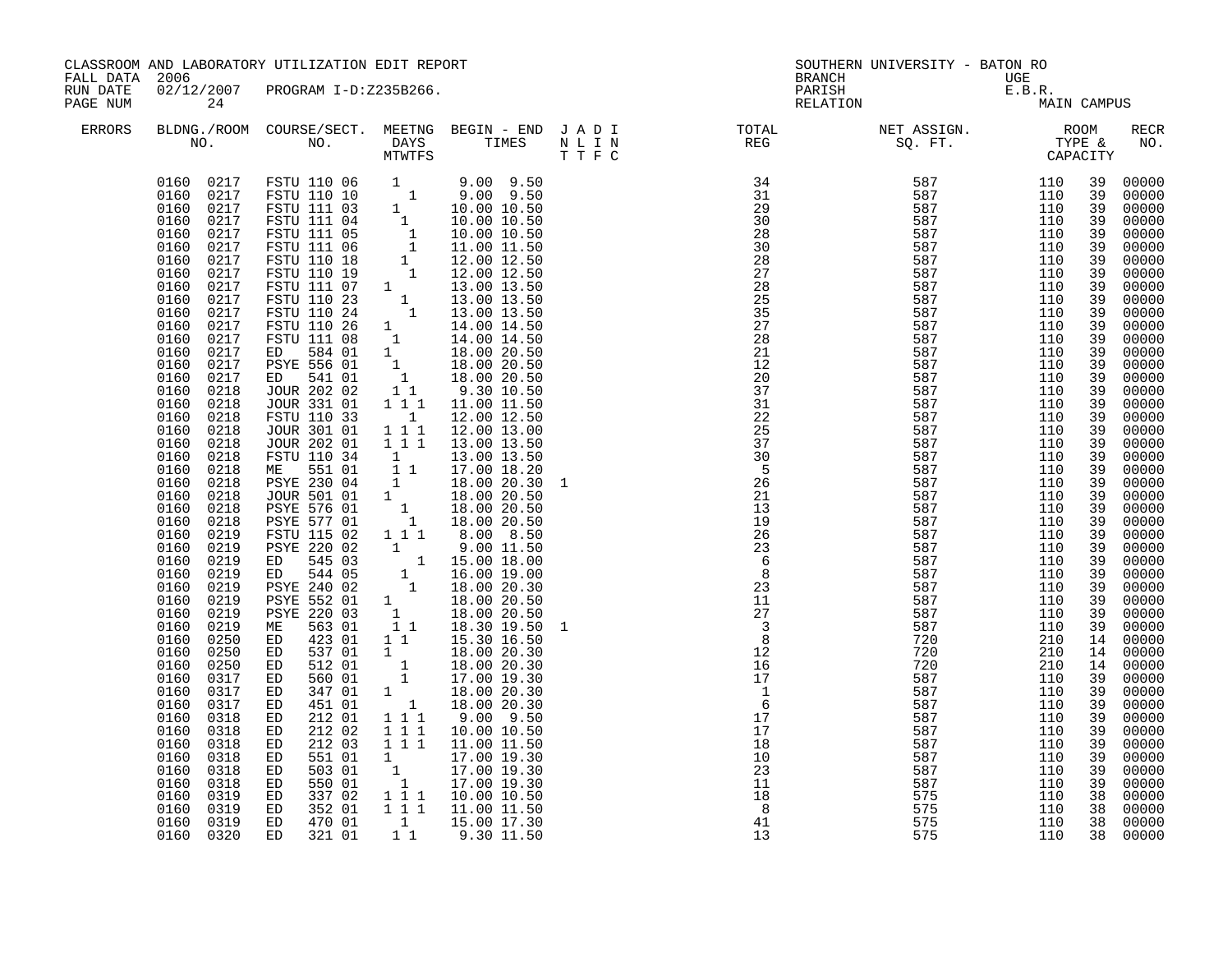| FALL DATA 2006       |                                                                                                                                                                                                                                                                                                                                                                                                                                                                                                                                                                                                                                                                                                                                                                                                                        | CLASSROOM AND LABORATORY UTILIZATION EDIT REPORT                                                                                                                                                                                                                                                                                                                                                                                                                                                                                                                                               |                                                                                                                                                                                                                                                                                                                                                          |                                                                                                                                                                                                                                                                                                                                                                                                                                                                                                                                                                                                                                                                                                                 | <b>BRANCH</b>                                                                                                           | SOUTHERN UNIVERSITY - BATON RO                              |                                                             |                                                                                                                                                                                                                                                                                                                |                                                                                                                                                                                                                                                                                                                                                                                                                                                                         |
|----------------------|------------------------------------------------------------------------------------------------------------------------------------------------------------------------------------------------------------------------------------------------------------------------------------------------------------------------------------------------------------------------------------------------------------------------------------------------------------------------------------------------------------------------------------------------------------------------------------------------------------------------------------------------------------------------------------------------------------------------------------------------------------------------------------------------------------------------|------------------------------------------------------------------------------------------------------------------------------------------------------------------------------------------------------------------------------------------------------------------------------------------------------------------------------------------------------------------------------------------------------------------------------------------------------------------------------------------------------------------------------------------------------------------------------------------------|----------------------------------------------------------------------------------------------------------------------------------------------------------------------------------------------------------------------------------------------------------------------------------------------------------------------------------------------------------|-----------------------------------------------------------------------------------------------------------------------------------------------------------------------------------------------------------------------------------------------------------------------------------------------------------------------------------------------------------------------------------------------------------------------------------------------------------------------------------------------------------------------------------------------------------------------------------------------------------------------------------------------------------------------------------------------------------------|-------------------------------------------------------------------------------------------------------------------------|-------------------------------------------------------------|-------------------------------------------------------------|----------------------------------------------------------------------------------------------------------------------------------------------------------------------------------------------------------------------------------------------------------------------------------------------------------------|-------------------------------------------------------------------------------------------------------------------------------------------------------------------------------------------------------------------------------------------------------------------------------------------------------------------------------------------------------------------------------------------------------------------------------------------------------------------------|
| RUN DATE<br>PAGE NUM | 25                                                                                                                                                                                                                                                                                                                                                                                                                                                                                                                                                                                                                                                                                                                                                                                                                     | 02/12/2007 PROGRAM I-D:Z235B266.                                                                                                                                                                                                                                                                                                                                                                                                                                                                                                                                                               |                                                                                                                                                                                                                                                                                                                                                          |                                                                                                                                                                                                                                                                                                                                                                                                                                                                                                                                                                                                                                                                                                                 | PARISH<br>RELATION                                                                                                      | UGE<br>E.B.R.<br>MA:                                        | MAIN CAMPUS                                                 |                                                                                                                                                                                                                                                                                                                |                                                                                                                                                                                                                                                                                                                                                                                                                                                                         |
| <b>ERRORS</b>        |                                                                                                                                                                                                                                                                                                                                                                                                                                                                                                                                                                                                                                                                                                                                                                                                                        |                                                                                                                                                                                                                                                                                                                                                                                                                                                                                                                                                                                                |                                                                                                                                                                                                                                                                                                                                                          |                                                                                                                                                                                                                                                                                                                                                                                                                                                                                                                                                                                                                                                                                                                 | BLDNG./ROOM COURSE/SECT. MEETNG BEGIN – END JADI TOTAL TOTAL NET ASSIGN. REG ROOM NO. DAYS TIMES NLIN REG SQ.FT. TYPE & |                                                             |                                                             |                                                                                                                                                                                                                                                                                                                | <b>RECR</b><br>NO.                                                                                                                                                                                                                                                                                                                                                                                                                                                      |
|                      | 0160 0320<br>0321<br>0160<br>0160<br>0321<br>0160<br>0321<br>0321<br>0160<br>0160<br>0321<br>0321<br>0160<br>0160<br>0321<br>0160<br>0322<br>0160<br>0322<br>0160<br>0322<br>0160<br>0322<br>0160<br>0322<br>0160<br>0323<br>0160<br>0323<br>0160<br>0326<br>0160<br>0326<br>0160<br>0326<br>0160<br>0326<br>0160<br>0326<br>0160<br>0326<br>0160<br>0326<br>0160<br>0326<br>0160<br>0336<br>0160<br>0337<br>0160<br>0337<br>0338<br>0160<br>0338<br>0160<br>0342<br>0160<br>0342<br>0160<br>0160<br>0342<br>0342<br>0160<br>0160<br>0342<br>0160<br>0342<br>0160<br>0342<br>0160<br>0342<br>0160<br>0342<br>0160<br>0342<br>0160<br>0342<br>0160<br>0342<br>0160<br>0342<br>0342<br>0160<br>0160<br>0342<br>0160<br>0342<br>0160<br>0342<br>0160<br>0342<br>0160<br>0342<br>0160<br>0342<br>0160<br>0342<br>0160 0342 | 0160  0320  ED  211  03<br>ED 211 03 1<br>ED 346 01 1<br>320 01<br>ED<br>402 01<br>ED<br>ED<br>211 01<br>205 02<br>ED<br>205 01<br>ED<br>590 01<br>ED<br>337 01<br>ED<br>001 02<br>ED<br>001 01<br>ED<br>CRIR 327 01<br>CRIR 325 01<br>ED<br>450 02<br>PSYE 562 01<br>PSYE 230 03<br>211 02<br>ED<br>HPRE 110 03<br>HPRE 110 05<br>212 05<br>ED<br>205 03<br>ED<br>315 01<br>ED<br>402 02<br>ED<br>349 01<br>ED<br>495 01<br>ED<br>212 04<br>ED<br>ED 212 06<br>545 01<br>ED<br>ED 520 01<br>FSTU 110 25<br>FSTU 110 28<br>FSTU 111 09<br>FSTU 110 29<br>FSTU 110 30<br>ED 502 01<br>ED 450 01 | 11<br>11<br>11<br>11<br>$\begin{bmatrix} 1 \\ 1 \\ 1 \\ 1 \end{bmatrix}$<br>$\begin{smallmatrix}1\1\1\end{smallmatrix}$<br>$\begin{bmatrix} 1 \\ 1 \\ 1 \\ 1 \end{bmatrix}$<br>1 1<br>11<br>11<br>$1\quad1$<br>$1 \quad$<br>$\begin{array}{c} \begin{array}{c} 1 \\ 1 \end{array} \\ \begin{array}{c} 1 \end{array} \end{array}$<br>$1\quad1$<br>11<br>1 | 18.00 20.30<br>18.00 20.50<br>8.00 9.20<br>9.30 10.50<br>11.00 12.20<br>12.30 13.50<br>1 1 1 1 13.00 13.50<br>18.00 20.30<br>18.00 20.50<br>10.00 11.20<br>10.00 11.20<br>18.00 20.30<br>18.00 20.30<br>18.00 20.50<br>18.00 20.50<br>18.00 20.50<br>9.30 10.50<br>10.00 10.50<br>11.00 11.50<br>11.00 12.20<br>14.00 14.50<br>16.00 18.30<br>17.00 19.30<br>18.00 20.50<br>15.00 17.30<br>9.30 10.50<br>12.30 13.50<br>18.00 20.30<br>$1 \t 18.00 \t 20.30$<br>$\begin{array}{cccc} 1 & 14.00 & 14.50 \\ 1 & 14.00 & 14.50 \\ 1 & 14.00 & 14.50 \\ 1 & 15.00 & 15.50 \\ \end{array}$<br>$\begin{array}{cccc} 1 & & 15\, .00 & 15\, .50\ & 1 & & 18\, .00 & 20\, .30\ & 1 & & 18\, .00 & 20\, .30\ \end{array}$ | 28<br>27<br>25<br>27<br>29<br>33<br>28<br>38<br>-8                                                                      | 800<br>800<br>800<br>800<br>800<br>800<br>800<br>800<br>800 | 110<br>110<br>110<br>110<br>110<br>110<br>110<br>110<br>110 | 38<br>38<br>38<br>38<br>38<br>38<br>38<br>38<br>38<br>38<br>38<br>38<br>38<br>38<br>38<br>38<br>38<br>38<br>38<br>38<br>38<br>38<br>38<br>38<br>18<br>20<br>20<br>30<br>30<br>70<br>70<br>70<br>70<br>70<br>70<br>70<br>70<br>70<br>70<br>70<br>70<br>70<br>70<br>70<br>70<br>70<br>70<br>70<br>70<br>70<br>70 | 00000<br>00000<br>00000<br>00000<br>00000<br>00000<br>00000<br>00000<br>00000<br>00000<br>00000<br>00000<br>00000<br>00000<br>00000<br>00000<br>00000<br>00000<br>00000<br>00000<br>00000<br>00000<br>00000<br>00000<br>00000<br>00000<br>00000<br>00000<br>00000<br>00000<br>00000<br>00000<br>00000<br>00000<br>00000<br>00000<br>00000<br>00000<br>00000<br>00000<br>00000<br>00000<br>00000<br>00000<br>00000<br>00000<br>00000<br>00000<br>00000<br>00000<br>00000 |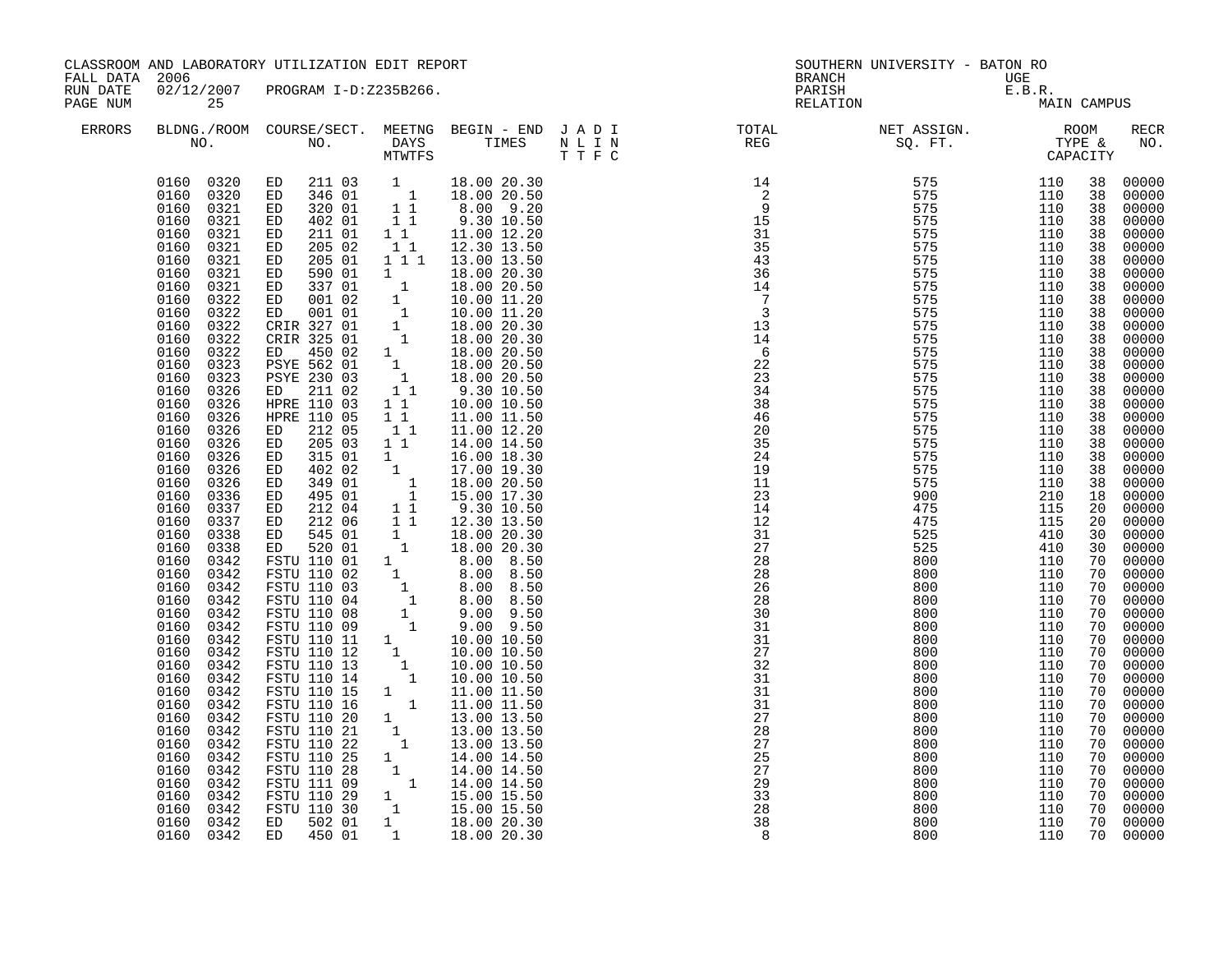| FALL DATA 2006       |                                                                                                                                                                                                                                                                                                                                                                                                                                                                                                                                                                                                                                                                                                                                                                                      | CLASSROOM AND LABORATORY UTILIZATION EDIT REPORT                                                                                                                                                                                                                                                                                                                                                                                                                                                                                                                                                                                                                                                                                                                                                                                                                 |                                                                                                                                                                                                                                                                                                                                                                                                                                                                                                                                                                                                                                                                  |                                                                                                                                                                                                                                                                                                                                                                                                                                                                                                                                                                                                                                                                                                                                                                                                                                                                     | <b>BRANCH</b>                                                                                                                                                                                                                                                                                                                                                                                                                           | SOUTHERN UNIVERSITY - BATON RO | UGE                                                            |                                                                                                                                                                                                                                                                               |                                                                                                                                                                                                                                                                                                                                                                                                                                             |
|----------------------|--------------------------------------------------------------------------------------------------------------------------------------------------------------------------------------------------------------------------------------------------------------------------------------------------------------------------------------------------------------------------------------------------------------------------------------------------------------------------------------------------------------------------------------------------------------------------------------------------------------------------------------------------------------------------------------------------------------------------------------------------------------------------------------|------------------------------------------------------------------------------------------------------------------------------------------------------------------------------------------------------------------------------------------------------------------------------------------------------------------------------------------------------------------------------------------------------------------------------------------------------------------------------------------------------------------------------------------------------------------------------------------------------------------------------------------------------------------------------------------------------------------------------------------------------------------------------------------------------------------------------------------------------------------|------------------------------------------------------------------------------------------------------------------------------------------------------------------------------------------------------------------------------------------------------------------------------------------------------------------------------------------------------------------------------------------------------------------------------------------------------------------------------------------------------------------------------------------------------------------------------------------------------------------------------------------------------------------|---------------------------------------------------------------------------------------------------------------------------------------------------------------------------------------------------------------------------------------------------------------------------------------------------------------------------------------------------------------------------------------------------------------------------------------------------------------------------------------------------------------------------------------------------------------------------------------------------------------------------------------------------------------------------------------------------------------------------------------------------------------------------------------------------------------------------------------------------------------------|-----------------------------------------------------------------------------------------------------------------------------------------------------------------------------------------------------------------------------------------------------------------------------------------------------------------------------------------------------------------------------------------------------------------------------------------|--------------------------------|----------------------------------------------------------------|-------------------------------------------------------------------------------------------------------------------------------------------------------------------------------------------------------------------------------------------------------------------------------|---------------------------------------------------------------------------------------------------------------------------------------------------------------------------------------------------------------------------------------------------------------------------------------------------------------------------------------------------------------------------------------------------------------------------------------------|
| RUN DATE<br>PAGE NUM | 26                                                                                                                                                                                                                                                                                                                                                                                                                                                                                                                                                                                                                                                                                                                                                                                   | 02/12/2007 PROGRAM I-D:Z235B266.                                                                                                                                                                                                                                                                                                                                                                                                                                                                                                                                                                                                                                                                                                                                                                                                                                 |                                                                                                                                                                                                                                                                                                                                                                                                                                                                                                                                                                                                                                                                  |                                                                                                                                                                                                                                                                                                                                                                                                                                                                                                                                                                                                                                                                                                                                                                                                                                                                     | PARISH<br>RELATION                                                                                                                                                                                                                                                                                                                                                                                                                      | UGE<br>E.B.R.<br>MA            |                                                                | MAIN CAMPUS                                                                                                                                                                                                                                                                   |                                                                                                                                                                                                                                                                                                                                                                                                                                             |
| <b>ERRORS</b>        |                                                                                                                                                                                                                                                                                                                                                                                                                                                                                                                                                                                                                                                                                                                                                                                      |                                                                                                                                                                                                                                                                                                                                                                                                                                                                                                                                                                                                                                                                                                                                                                                                                                                                  |                                                                                                                                                                                                                                                                                                                                                                                                                                                                                                                                                                                                                                                                  |                                                                                                                                                                                                                                                                                                                                                                                                                                                                                                                                                                                                                                                                                                                                                                                                                                                                     |                                                                                                                                                                                                                                                                                                                                                                                                                                         |                                |                                                                |                                                                                                                                                                                                                                                                               | RECR<br>NO.                                                                                                                                                                                                                                                                                                                                                                                                                                 |
| 8                    | 0160 0342<br>0342<br>0160<br>0160<br>0398<br>0104<br>0161<br>0129<br>0161<br>0161<br>0129<br>0161<br>0129<br>0161<br>0134<br>0161<br>0203<br>0161<br>0203<br>0161<br>0203<br>0161 0203<br>0161 0204<br>0161 0210<br>0161<br>0210<br>0161<br>0213<br>0161<br>0213<br>0161 0219<br>0219<br>0161<br>0161 0220<br>0161<br>0220<br>0161<br>0221<br>0161 0221<br>0161<br>0221<br>0161<br>0221<br>0161<br>0221<br>0161<br>0302<br>0161<br>0302<br>0161<br>0315<br>0316<br>0161<br>0161<br>0321<br>0161<br>0321<br>0161 0325<br>0161<br>0325<br>0167<br>0224<br>0169<br>0014<br>0170<br>0114<br>0114<br>0170<br>0170<br>0115<br>0170<br>0115<br>0170<br>0115<br>0170<br>0126<br>0170<br>0126<br>0170<br>0126<br>0170<br>0129<br>0170<br>0129<br>0170<br>0129<br>0170<br>0129<br>0170<br>0129 | ED 521 01 1 18.00 20.30<br>ED 537 02 1 18.00 20.30<br>ME 574 01 11<br>BIOL 108 01 1 1<br>SPED 658 01<br>SPED 558 01<br>SPED 560 01<br>344 01<br>EE<br>212 01<br>EE<br>$\mathop{\mathbb{E}} \mathop{\mathbb{E}}$<br>212 01<br>EE 360 01<br>210 01<br>EE<br>ED 211 04<br>SPAN 300 01<br>201 01<br>ED<br>GERM 200 01<br>GERM 100 01<br>CHEM 133 01<br>CHEM 132 03<br>313 01<br>ЕE<br>303 01<br>EE<br>EE<br>342 01<br>390 01<br>EE<br>312 01<br>ЕE<br>EE<br>316 01<br>299 01<br>EE<br>315 01<br>EE<br>LEN 233 01<br>314 02<br>EE<br>311 01<br>EE<br>210 01<br>$\mathbf{EE}$<br>EE 210 02<br>111 01<br>$\mathbf{EE}$<br>213 01<br>EE<br>SPED 417 01<br>AGSC 312 01<br>NURS 702 01<br>NURS 714 01<br>NURS 700 01<br>NURS 730 01<br>NURS 652 01<br>NURS 315 01<br>NURS 304 01<br>NURS 305 01<br>NURS 201 01<br>NURS 220 01<br>HPRE 120 01<br>NURS 200 02<br>NURS 310 01 | $1 1 1$<br>11<br>$\begin{array}{ccc} 1&1&1\\ 1&1&1 \end{array}$<br>$1 \quad \blacksquare$<br>$\begin{bmatrix} 1 & 1 \end{bmatrix}$<br>$\begin{array}{cccc}\n1 & 1 & 1 \\ 1 & 1 & 1 \\ 1 & 1 & 1\n\end{array}$<br>111 1<br>111 1<br>1 1 1<br>$1\quad1$<br>1 1<br>$1 1 1$<br>$1 1 1$<br>$1 1 1$<br>$1\ 1\ 1$<br>$\begin{array}{c} 1 \\ 1 \end{array}$<br>1<br>$\begin{smallmatrix}&1\\1&&1\\&1\\&&1\end{smallmatrix}$<br>$\begin{array}{cccc} & & 1 & & & \\ & 1 & & & & \\ & & 1 & & & \\ & & 1 & & & \\ & & 1 & & & \\ & & 1 & & & \\ & & 1 & & & \\ & & 1 & & & \\ & & 1 & & & \\ & & & 1 & & \\ & & & 1 & & \\ & & & & 1 & & \\ & & & & & 1 \end{array}$<br>11 | 17.00 18.20<br>8.00 8.50<br>$\begin{array}{cccc} 1 & 11.00 & 14.00 \\ 1 & 11.00 & 14.00 \\ 1 & 18.00 & 20.50 \\ 1 & 14.00 & 16.50 \\ \end{array}$<br>$9.00$ $9.50$<br>9.30 10.50<br>10.00 10.50<br>11.00 11.50<br>18.00 20.30<br>9.30 10.50<br>18.00 20.50<br>9.00 9.50<br>10.00 10.50<br>$9.00$ $9.50$<br>10.00 10.50<br>10.00 10.50<br>12.30 13.50<br>8.00 9.20<br>$9.00$ $9.50$<br>10.00 10.50<br>11.00 11.50<br>19.00 19.50<br>14.00 16.50<br>17.30 20.20<br>14.00 16.50<br>14.00 16.50<br>14.00 16.50<br>14.00 16.50<br>14.00 16.50<br>14.00 16.50<br>16.00 18.50<br>8.00 11.30<br>9.0012.00<br>10.00 11.50<br>9.00 11.30<br>13.00 15.30<br>16.00 18.30<br>9.00 11.50<br>13.00 15.50<br>13.00 15.50<br>8.00 9.20<br>$\begin{array}{rrrr} 1&1&0.00&11.50\ 1&10.00&11.50\ 1&10.00&11.50\ 1&13.00&15.50\ 1&9.00&11.50\ 1&13.00&15.50\ 1&13.00&15.30\ \end{array}$ | $\begin{array}{cccccccc} \text{R} & \text{C} & \text{C} & \text{C} & \text{C} & \text{C} \\ \text{R} & \text{C} & \text{C} & \text{C} & \text{C} \\ \text{R} & \text{C} & \text{C} & \text{C} & \text{C} \\ \text{R} & \text{C} & \text{C} & \text{C} \\ \text{R} & \text{C} & \text{C} & \text{C} \\ \text{R} & \text{C} & \text{C} & \text{C} \\ \text{R} & \text{R} & \text{R} & \text{R} \\ \text{R} & \text{R} & \text{R} & \text$ |                                | 110 100<br>110 100<br>110 100<br>110 100<br>110 100<br>110 100 | 70<br>70<br>$\overline{3}$<br>250<br>24<br>24<br>24<br>21<br>55<br>55<br>55<br>55<br>20<br>27<br>27<br>17<br>17<br>39<br>39<br>52<br>52<br>30<br>30<br>30<br>30<br>30<br>25<br>25<br>10<br>27<br>16<br>16<br>14<br>14<br>10<br>19<br>37<br>37<br>36<br>36<br>36<br>100<br>100 | 00000<br>00000<br>00000<br>00000<br>00000<br>00000<br>00000<br>00000<br>00000<br>00000<br>00000<br>00000<br>$00000$<br>$00000$<br>00000<br>00000<br>00000<br>$00000$<br>$00000$<br>00000<br>00000<br>00000<br>00000<br>00000<br>00000<br>00000<br>00000<br>00000<br>00000<br>00000<br>00000<br>00000<br>00000<br>00000<br>00000<br>00000<br>00000<br>00000<br>00000<br>00000<br>00000<br>00000<br>00000<br>00000<br>00000<br>00000<br>00000 |
|                      | 0170<br>0205<br>0170<br>0214                                                                                                                                                                                                                                                                                                                                                                                                                                                                                                                                                                                                                                                                                                                                                         | NURS 410 01<br>NURS 622 01                                                                                                                                                                                                                                                                                                                                                                                                                                                                                                                                                                                                                                                                                                                                                                                                                                       |                                                                                                                                                                                                                                                                                                                                                                                                                                                                                                                                                                                                                                                                  |                                                                                                                                                                                                                                                                                                                                                                                                                                                                                                                                                                                                                                                                                                                                                                                                                                                                     |                                                                                                                                                                                                                                                                                                                                                                                                                                         |                                |                                                                | 68<br>40                                                                                                                                                                                                                                                                      | 00000<br>00000                                                                                                                                                                                                                                                                                                                                                                                                                              |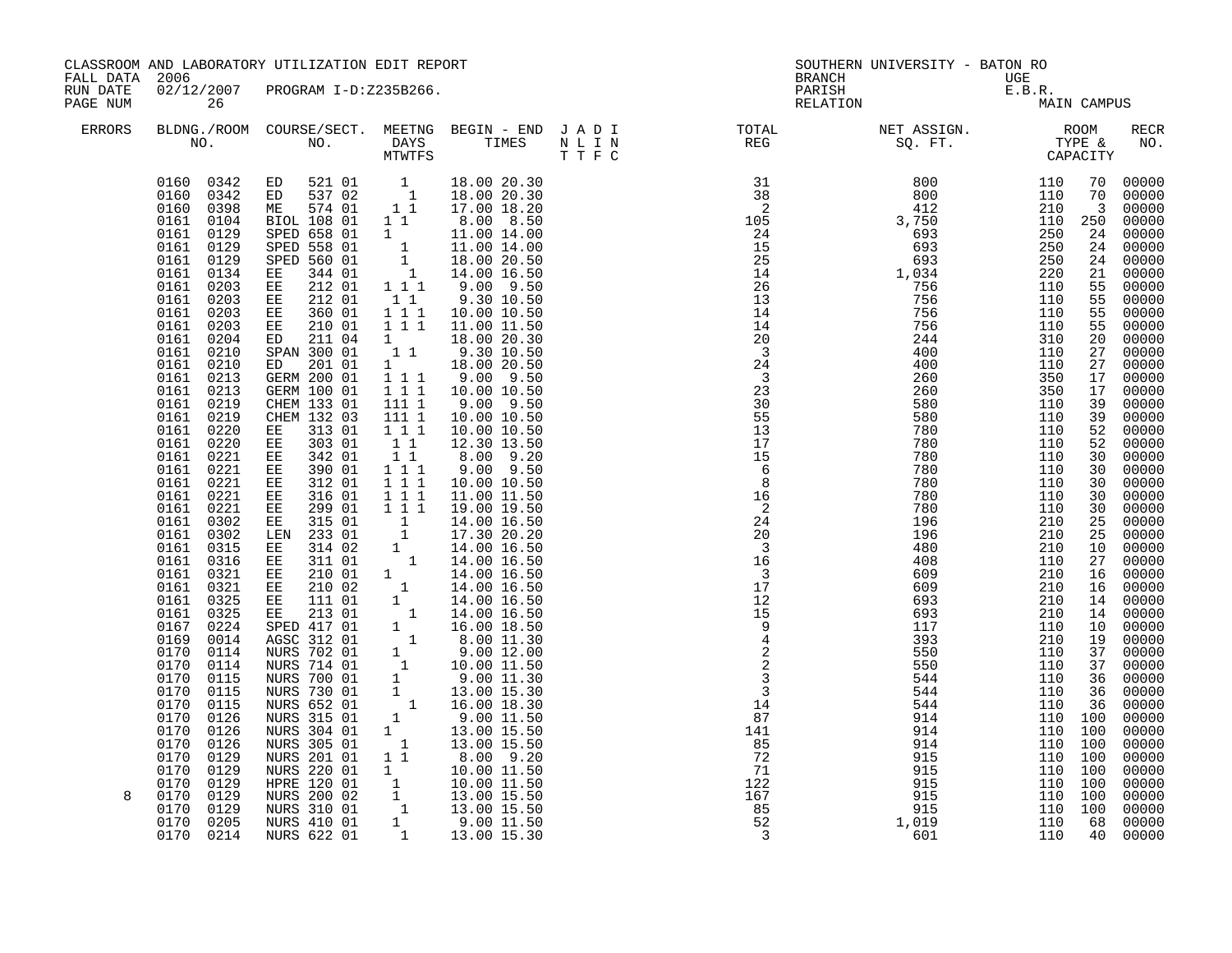| FALL DATA 2006                                       |                                                                                                                                                                                                                                                                                                                                                                                                                                                                                                                                                                                                                                                                                                                                                                                                                             | CLASSROOM AND LABORATORY UTILIZATION EDIT REPORT                                                                                                                                                                                                                                                                                                                                                                                                                                                                                                                                                                                                                                                                                                                                                                                                                                                                                                                                                                                                                                                                                                                                                      |                                                                                                                                                                                                                                                                                                                                                                                                                              |                                                                                                                                                                                                                                                                                                                                                                                                                                             |              | <b>BRANCH</b>                                                                                      | SOUTHERN UNIVERSITY - BATON RO                                                                                                                                                                                                                                                                                                                                                                                                               | UGE                                                                                     |                                                                                                                                                                                                                                                                                                                |                                                                                                                                                                                                                                                                                                                                                                                                                                                                           |
|------------------------------------------------------|-----------------------------------------------------------------------------------------------------------------------------------------------------------------------------------------------------------------------------------------------------------------------------------------------------------------------------------------------------------------------------------------------------------------------------------------------------------------------------------------------------------------------------------------------------------------------------------------------------------------------------------------------------------------------------------------------------------------------------------------------------------------------------------------------------------------------------|-------------------------------------------------------------------------------------------------------------------------------------------------------------------------------------------------------------------------------------------------------------------------------------------------------------------------------------------------------------------------------------------------------------------------------------------------------------------------------------------------------------------------------------------------------------------------------------------------------------------------------------------------------------------------------------------------------------------------------------------------------------------------------------------------------------------------------------------------------------------------------------------------------------------------------------------------------------------------------------------------------------------------------------------------------------------------------------------------------------------------------------------------------------------------------------------------------|------------------------------------------------------------------------------------------------------------------------------------------------------------------------------------------------------------------------------------------------------------------------------------------------------------------------------------------------------------------------------------------------------------------------------|---------------------------------------------------------------------------------------------------------------------------------------------------------------------------------------------------------------------------------------------------------------------------------------------------------------------------------------------------------------------------------------------------------------------------------------------|--------------|----------------------------------------------------------------------------------------------------|----------------------------------------------------------------------------------------------------------------------------------------------------------------------------------------------------------------------------------------------------------------------------------------------------------------------------------------------------------------------------------------------------------------------------------------------|-----------------------------------------------------------------------------------------|----------------------------------------------------------------------------------------------------------------------------------------------------------------------------------------------------------------------------------------------------------------------------------------------------------------|---------------------------------------------------------------------------------------------------------------------------------------------------------------------------------------------------------------------------------------------------------------------------------------------------------------------------------------------------------------------------------------------------------------------------------------------------------------------------|
| RUN DATE<br>PAGE NUM                                 | 27                                                                                                                                                                                                                                                                                                                                                                                                                                                                                                                                                                                                                                                                                                                                                                                                                          | 02/12/2007 PROGRAM I-D:Z235B266.                                                                                                                                                                                                                                                                                                                                                                                                                                                                                                                                                                                                                                                                                                                                                                                                                                                                                                                                                                                                                                                                                                                                                                      |                                                                                                                                                                                                                                                                                                                                                                                                                              |                                                                                                                                                                                                                                                                                                                                                                                                                                             |              | PARISH                                                                                             | UGE<br>E.B.R.<br>MA<br>RELATION                                                                                                                                                                                                                                                                                                                                                                                                              | MAIN CAMPUS                                                                             |                                                                                                                                                                                                                                                                                                                |                                                                                                                                                                                                                                                                                                                                                                                                                                                                           |
| <b>ERRORS</b>                                        |                                                                                                                                                                                                                                                                                                                                                                                                                                                                                                                                                                                                                                                                                                                                                                                                                             |                                                                                                                                                                                                                                                                                                                                                                                                                                                                                                                                                                                                                                                                                                                                                                                                                                                                                                                                                                                                                                                                                                                                                                                                       |                                                                                                                                                                                                                                                                                                                                                                                                                              |                                                                                                                                                                                                                                                                                                                                                                                                                                             |              |                                                                                                    | $\begin{tabular}{lllllllllllllllllllll} \textsc{BLDNG.} \textsc{ROOM} & \textsc{CUIRSE/SECT.} & \textsc{METING} & \textsc{BEGIN} & - & \textsc{END} & \textsc{J} & \textsc{A} & \textsc{D} & \textsc{I} & & & \textsc{TOTIL} & & & \textsc{NET} & \textsc{ASJGM.} & \textsc{ROOM} \\ \textsc{NO.} & \textsc{NO.} & \textsc{DAYS} & \textsc{TIMES} & \textsc{N} & \textsc{L} & \textsc{I} & \textsc{N} & & \textsc{FEG} & & & \textsc{SQ. FT$ |                                                                                         |                                                                                                                                                                                                                                                                                                                | RECR<br>NO.                                                                                                                                                                                                                                                                                                                                                                                                                                                               |
| 4<br>4<br>$\overline{4}$<br>4<br>4<br>$\overline{4}$ | 0170 0216<br>0170 0218<br>0170<br>0218<br>0170<br>0219<br>0170<br>0219<br>0170<br>0219<br>0170<br>0219<br>0224<br>0170<br>0170<br>0305<br>0170<br>0305<br>0170<br>0305<br>0170<br>0307<br>0170<br>0328<br>0170<br>0328<br>0328<br>0170<br>0170<br>0335<br>0170<br>0335<br>0170<br>0336<br>0336<br>0170<br>0178 0100<br>0178<br>0100<br>0178<br>0100<br>0178<br>0101<br>0178<br>0101<br>0178<br>0101<br>0178<br>0101<br>0178<br>0101<br>0178<br>0102<br>0178<br>0102<br>0178<br>0102<br>0178<br>0102<br>0178<br>0102<br>0178<br>0102<br>0178<br>0105<br>0178<br>0105<br>0178<br>0105<br>0178<br>0105<br>0178<br>0105<br>0178<br>0105<br>0178<br>0105<br>0178<br>0105<br>0178<br>0106<br>0178<br>0106<br>0178<br>0106<br>0178<br>0106<br>0178<br>0106<br>0178<br>0106<br>0178<br>0106<br>0178<br>0106<br>0178<br>0106<br>0178 | NURS 415 01 1 13.00 14.50<br>NURS 417 01 1 9.00 11.50<br>NURS 420 01 1 13.00 14.50<br>NURS 420 01 1 9.00 11.50<br>NURS 420 01 1 13.00 14.50<br>NURS 418 01 1 9.00 10.50<br>NURS 614 01 1 13.00 15.30<br>NURS 602 01 1 16.00 18.30<br>NURS 600 01 1 16.00 18.30<br>NURS 404 01 1 13.00 15.50<br>NURS 655 01 1 13.00 15.50<br>NURS 655<br>NURS 610 01 1<br>NURS 610 01 1 16.00 18.30<br>NURS 653 01 1 16.00 18.30<br>NURS 220 04 1 10.00 12.50<br>NURS 201 02 1 8.00 17.00<br>NURS 201 06 1 8.00 17.00<br>NURS 201 06 1 8.00 17.00<br>NURS 201 03 1 8.00 17.00<br>NURS 201 05 1 8.00 17.00<br>NURS 201 05<br>SPAN 200 00<br>SPAN 100 00<br>SPAN 101 00<br>GEOG 221 04<br>POLI 320 01<br>GEOG 221 02<br>SPAN 100 07<br>PADM 541 01<br>HIST 496 01<br>HIST 114 05<br>HIST 475 01<br>HIST 115 01<br>HIST 114 29 1 1 1<br>HIST 311 05<br>HIST 104 01<br>POLI 202 01<br>HIST 104 04<br>POLI 220 02<br>POLI 365 01<br>PADM 563 01<br>PADM 511 01<br>PADM 502 01<br>HIST 235 01<br>POLI 220 01<br>POLI 330 01<br>POLI 403 01<br>CRJU 357 01<br><b>POLI 500 01</b><br>PADM 613 01<br>PADM 613 01<br>CRJU 201 02 1 17.00 19.20<br>POLI 411 01 1 18.00 20.50 1<br>PADM 551 01 1 18.00 20.50<br>0106  PADM 551  01 | $\begin{array}{rrrr} & 1 & 1 \\ 1 & 1 & 1 \end{array}$<br>111<br>$1\quad1$<br>$1\quad1$<br>1 1 1<br>$\begin{array}{cc} & 1 \\ & 1 \end{array}$<br>$\begin{array}{c} 1\\ 1\\ 1\\ \end{array}$<br>1 1 1<br>$1 1 1$<br>$1\quad1$<br>1 1 1<br>$1 1 1$<br>$\overline{1}$ $\overline{1}$ $\overline{1}$<br>$1\quad1$<br>$1 1 1$<br>$1\ 1\ 1$<br>$1\quad1$<br>$\begin{smallmatrix}1&&1\\&1\\1&&\end{smallmatrix}$<br>$\overline{1}$ | 16.00 18.30<br>8.00 9.20<br>$9.00$ $9.50$<br>$9.00$ $9.50$<br>9.0010.20<br>11.00 12.20<br>13.00 13.50<br>15.00 15.50<br>18.00 20.50<br>8.00 9.20<br>9.00 9.50<br>10.00 10.50<br>11.00 11.50<br>12.00 12.50<br>12.30 13.50<br>8.00 8.50<br>10.00 10.50<br>11.00 11.50<br>14.00 15.20<br>14.00 17.00<br>18.00 20.50<br>18.00 20.50<br>18.30 21.20<br>$9.00$ $9.50$<br>10.00 10.50<br>10.00 11.20<br>14.00 15.20<br>14.30 17.20<br>15.00 17.50 | $\mathbf{1}$ | $\frac{2}{9}$<br>33<br>$\overline{33}$<br>$\overline{33}$<br>27<br>$\frac{2z}{29}$<br>10<br>6<br>2 | 499<br>499<br>499<br>525<br>525<br>525<br>525<br>525<br>525<br>525<br>525<br>525<br>525                                                                                                                                                                                                                                                                                                                                                      | 110<br>110<br>110<br>110<br>110<br>110<br>110<br>110<br>110<br>110<br>110<br>110<br>110 | 73<br>54<br>54<br>45<br>45<br>45<br>45<br>46<br>33<br>33<br>33<br>31<br>36<br>36<br>36<br>10<br>10<br>10<br>10<br>10<br>10<br>10<br>25<br>25<br>25<br>25<br>25<br>38<br>38<br>38<br>38<br>38<br>38<br>35<br>35<br>35<br>35<br>35<br>35<br>35<br>35<br>40<br>40<br>40<br>40<br>40<br>40<br>40<br>40<br>40<br>40 | 00000<br>00000<br>00000<br>00000<br>00000<br>00000<br>00000<br>00000<br>00000<br>00000<br>00000<br>00000<br>00000<br>00000<br>00000<br>00000<br>00000<br>00000<br>00000<br>00000<br>$00000$<br>00000<br>00000<br>00000<br>00000<br>00000<br>00000<br>00000<br>00000<br>00000<br>00000<br>00000<br>00000<br>00000<br>00000<br>00000<br>00000<br>00000<br>00000<br>00000<br>00000<br>00000<br>00000<br>00000<br>00000<br>00000<br>00000<br>00000<br>00000<br>00000<br>00000 |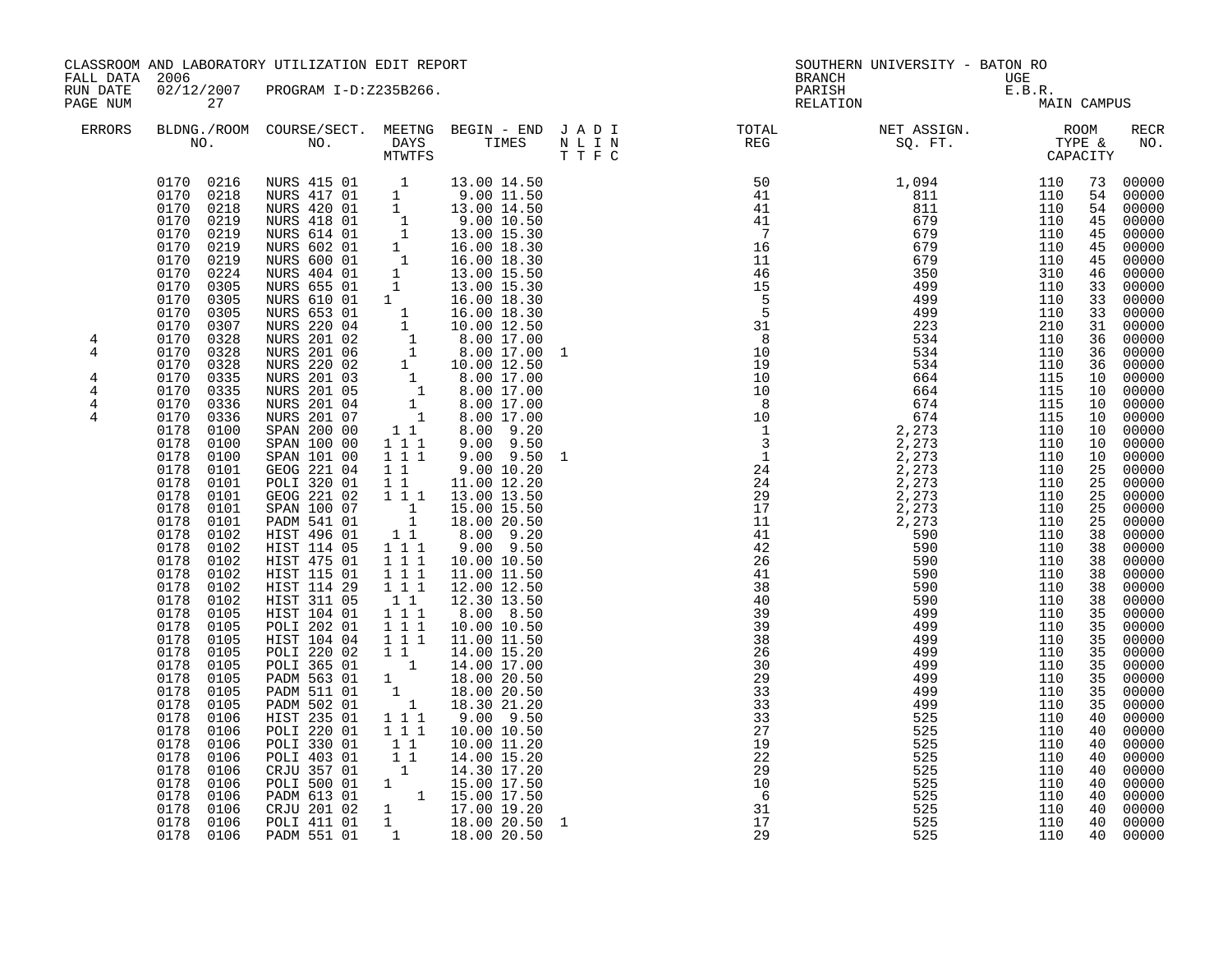|                      | CLASSROOM AND LABORATORY UTILIZATION EDIT REPORT<br>FALL DATA 2006<br>02/12/2007 PROGRAM I-D:Z235B266.                                                                                                                                                                                                                                                                                                                                                                                                                                                                                                                                                                                                                                                                                                                 |                                                                                                                                                                                                                                                                                                                                                                                                                                                                                                                                                                                                                                                                                                                                                                                                                                                                                              |                                                                                                                                                                                                                                                                                                                                                                                                                            | SOUTHERN UNIVERSITY - BATON RO<br><b>BRANCH</b><br>UGE                                                                                                                                                                                                                       |  |                                                                                                                           |                                                      |                                                      |                                                                                                                                                                                                                                                                                                          |                                                                                                                                                                                                                                                                                                                                                                                                                                                                |
|----------------------|------------------------------------------------------------------------------------------------------------------------------------------------------------------------------------------------------------------------------------------------------------------------------------------------------------------------------------------------------------------------------------------------------------------------------------------------------------------------------------------------------------------------------------------------------------------------------------------------------------------------------------------------------------------------------------------------------------------------------------------------------------------------------------------------------------------------|----------------------------------------------------------------------------------------------------------------------------------------------------------------------------------------------------------------------------------------------------------------------------------------------------------------------------------------------------------------------------------------------------------------------------------------------------------------------------------------------------------------------------------------------------------------------------------------------------------------------------------------------------------------------------------------------------------------------------------------------------------------------------------------------------------------------------------------------------------------------------------------------|----------------------------------------------------------------------------------------------------------------------------------------------------------------------------------------------------------------------------------------------------------------------------------------------------------------------------------------------------------------------------------------------------------------------------|------------------------------------------------------------------------------------------------------------------------------------------------------------------------------------------------------------------------------------------------------------------------------|--|---------------------------------------------------------------------------------------------------------------------------|------------------------------------------------------|------------------------------------------------------|----------------------------------------------------------------------------------------------------------------------------------------------------------------------------------------------------------------------------------------------------------------------------------------------------------|----------------------------------------------------------------------------------------------------------------------------------------------------------------------------------------------------------------------------------------------------------------------------------------------------------------------------------------------------------------------------------------------------------------------------------------------------------------|
| RUN DATE<br>PAGE NUM | 28                                                                                                                                                                                                                                                                                                                                                                                                                                                                                                                                                                                                                                                                                                                                                                                                                     |                                                                                                                                                                                                                                                                                                                                                                                                                                                                                                                                                                                                                                                                                                                                                                                                                                                                                              |                                                                                                                                                                                                                                                                                                                                                                                                                            |                                                                                                                                                                                                                                                                              |  | PARISH                                                                                                                    | UGE<br>E.B.R.<br>MA                                  | MAIN CAMPUS                                          |                                                                                                                                                                                                                                                                                                          |                                                                                                                                                                                                                                                                                                                                                                                                                                                                |
| ERRORS               |                                                                                                                                                                                                                                                                                                                                                                                                                                                                                                                                                                                                                                                                                                                                                                                                                        |                                                                                                                                                                                                                                                                                                                                                                                                                                                                                                                                                                                                                                                                                                                                                                                                                                                                                              |                                                                                                                                                                                                                                                                                                                                                                                                                            |                                                                                                                                                                                                                                                                              |  | BLDNG./ROOM COURSE/SECT. MEETNG BEGIN – END JADI TOTAL MET ASSIGN. MET ASSIGN. ROOM NO. DAYS TIMES NLIN REG SQ.FT. TYPE & |                                                      |                                                      |                                                                                                                                                                                                                                                                                                          | RECR<br>NO.                                                                                                                                                                                                                                                                                                                                                                                                                                                    |
| 8                    | 0178 0106<br>0178 0106<br>0178<br>0107<br>0178<br>0107<br>0178<br>0107<br>0178<br>0107<br>0178<br>0107<br>0178<br>0107<br>0178<br>0107<br>0178<br>0107<br>0178<br>0107<br>0178<br>0108<br>0178<br>0108<br>0178<br>0108<br>0178<br>0108<br>0178<br>0108<br>0178<br>0108<br>0178<br>0108<br>0178<br>0108<br>0178<br>0109<br>0178<br>0109<br>0178<br>0109<br>0109<br>0178<br>0178<br>0109<br>0178<br>0109<br>0178<br>0109<br>0178<br>0109<br>0178<br>0109<br>0178<br>0110<br>0178<br>0110<br>0178<br>0110<br>0178<br>0110<br>0178<br>0110<br>0178<br>0110<br>0178<br>0110<br>0178<br>0110<br>0178<br>0110<br>0178<br>0110<br>0178<br>0110<br>0178<br>0110<br>0178<br>0110<br>0178<br>0111<br>0178<br>0111<br>0178<br>0111<br>0178<br>0111<br>0178<br>0111<br>0178<br>0111<br>0178<br>0111<br>0178<br>0111<br>0178<br>0111 | PADM 556 01 1 18.00 20.50<br>POLI 580 01 1 18.00 20.50 1<br>POLI 200 06<br><b>JOUR 598 01</b><br>POLI 351 01 111<br>GEOG 210 01<br><b>POLI 484 01</b><br>POLI 232 01<br>PADM 618 01<br>POLI 265 01 1<br>PADM 562 01 1<br>HIST 114 02 1 1 1<br>HIST 115 10<br>HIST 105 03<br>HIST 311 02 1 1 1<br>HIST 114 23<br>PADM 583 01<br>PADM 583 01 1<br>PADM 540 01 1<br>HIST 486 01 1<br>HIST 104 05 1<br>HIST 104 05 1<br>HIST 115 13 1<br>HIST 224 01<br>HIST 104 03<br>HIST 114 18<br>HIST 114 25<br>HIST 115 20<br>HIST 115 21<br>HIST 114 28<br>POLI 200 01 1 1 1<br>POLI 200 07<br>HIST 114 09<br>POLI 200 02<br>POLI 210 02<br>POLI 200 03<br>POLI 210 01<br>POLI 483 01<br>POLI 315 01 1<br>POLI 215 01<br>PADM 503 01<br>PADM 512 01<br>POLI 501 01<br>HIST 114 04<br>HIST 114 27<br>HIST 114 07<br>HIST 354 01<br>HIST 115 02<br>HIST 115 15<br>HIST 114 20<br>HIST 115 19<br>HIST 230 01 | $1\quad1$<br>$\overline{1}$<br>$1 1 1$<br>11<br>111<br>$\overline{1}$<br>11<br>$1\quad1$<br>111<br>111<br>$1 1 1$<br>$1\overline{1}$ $1\overline{1}$<br>$1\quad1$<br>$\begin{bmatrix} 1\\1\\1\\1 \end{bmatrix}$<br>$1 1 1$<br>$1 1 1$<br>$\begin{smallmatrix}1&1\\1&1&1\end{smallmatrix}$<br>$1 1 1$<br>$1\quad1$<br>$\overline{1}$<br>$1\quad1$<br>$1 1 1$<br>11<br>$1\quad 1\quad 1$<br>11<br>$1 1 1$<br>11<br>$1\quad1$ | 1 8.00 10.30<br>$\begin{array}{rrrr} 1 & 11.00 & 20.50 \ 1 & 18.00 & 20.50 \ 1 & 18.00 & 20.50 \ 1 & 18.00 & 20.50 \ 1 & 1 & 8.00 & 8.50 \end{array}$<br>8.00 9.20<br>$9.00$ $9.50$<br>9.30 10.50<br>11.00 11.50<br>12.30 13.50<br>13.00 13.50<br>14.00 15.20<br>17.00 18.20 |  | 41<br>44<br>18<br>50<br>41<br>43<br>20<br>33                                                                              | 900<br>900<br>900<br>900<br>900<br>900<br>900<br>900 | 110<br>110<br>110<br>110<br>110<br>110<br>110<br>110 | 40<br>40<br>35<br>35<br>35<br>35<br>35<br>35<br>35<br>35<br>35<br>38<br>38<br>38<br>38<br>38<br>38<br>38<br>38<br>41<br>41<br>41<br>41<br>41<br>41<br>41<br>41<br>41<br>45<br>45<br>45<br>45<br>45<br>45<br>45<br>45<br>45<br>45<br>45<br>45<br>45<br>65<br>65<br>65<br>65<br>65<br>65<br>65<br>65<br>65 | 00000<br>00000<br>00000<br>00000<br>00000<br>00000<br>00000<br>00000<br>00000<br>00000<br>00000<br>00000<br>00000<br>00000<br>00000<br>00000<br>00000<br>00000<br>00000<br>00000<br>00000<br>00000<br>00000<br>00000<br>00000<br>00000<br>00000<br>00000<br>00000<br>00000<br>00000<br>00000<br>00000<br>00000<br>00000<br>00000<br>00000<br>00000<br>00000<br>00000<br>00000<br>00000<br>00000<br>00000<br>00000<br>00000<br>00000<br>00000<br>00000<br>00000 |
|                      | 0178 0111                                                                                                                                                                                                                                                                                                                                                                                                                                                                                                                                                                                                                                                                                                                                                                                                              | HIST 593 01                                                                                                                                                                                                                                                                                                                                                                                                                                                                                                                                                                                                                                                                                                                                                                                                                                                                                  | 1                                                                                                                                                                                                                                                                                                                                                                                                                          | 18.30 21.20                                                                                                                                                                                                                                                                  |  | 17                                                                                                                        | 900                                                  | 110                                                  |                                                                                                                                                                                                                                                                                                          | 65 00000                                                                                                                                                                                                                                                                                                                                                                                                                                                       |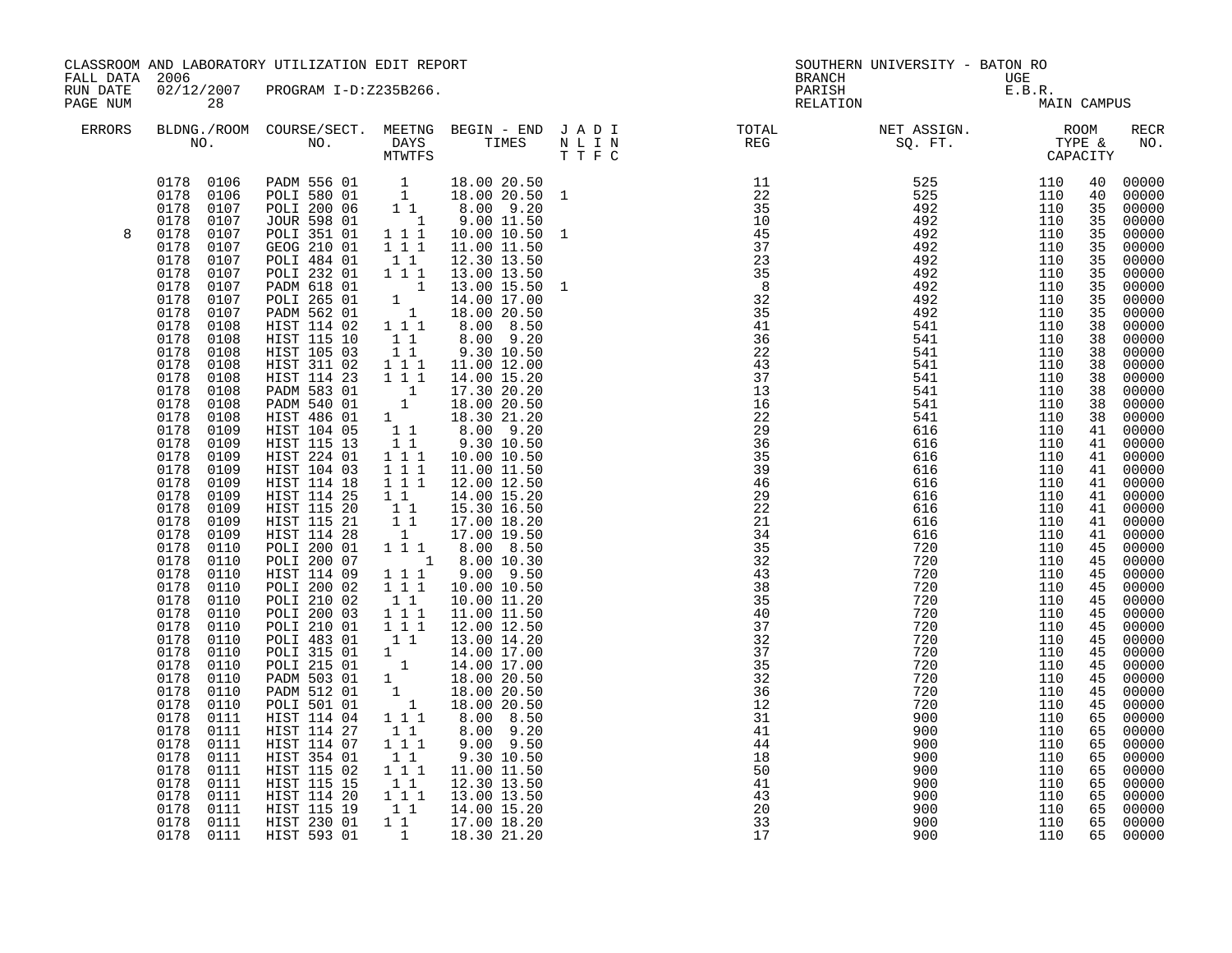| FALL DATA 2006       |                                                                                                                                                                                                                                                                                                                                                                                                                                                                                                                                                                                                                                                                                                                                                                                                                     | CLASSROOM AND LABORATORY UTILIZATION EDIT REPORT                                                                                                                                                                                                                                                                                                                                                                                                                                                                                                                                                                                                                                                                                                                                                                                                                                                                                                                       |                                                                                                                                                                                                                                                                                                                                                                                                                                                                   |                                                                                                                                                                                                                                                                                                                                                                                                                                                                                                                                                                                                               |         | <b>BRANCH</b>                                                                                                                                                                                                                                                                                                                                                                                                                                      | SOUTHERN UNIVERSITY - BATON RO                 |                          |                                                                                                                                                                                                                                                                                                                |                                                                                                                                                                                                                                                                                                                                                                                                                                                                                 |
|----------------------|---------------------------------------------------------------------------------------------------------------------------------------------------------------------------------------------------------------------------------------------------------------------------------------------------------------------------------------------------------------------------------------------------------------------------------------------------------------------------------------------------------------------------------------------------------------------------------------------------------------------------------------------------------------------------------------------------------------------------------------------------------------------------------------------------------------------|------------------------------------------------------------------------------------------------------------------------------------------------------------------------------------------------------------------------------------------------------------------------------------------------------------------------------------------------------------------------------------------------------------------------------------------------------------------------------------------------------------------------------------------------------------------------------------------------------------------------------------------------------------------------------------------------------------------------------------------------------------------------------------------------------------------------------------------------------------------------------------------------------------------------------------------------------------------------|-------------------------------------------------------------------------------------------------------------------------------------------------------------------------------------------------------------------------------------------------------------------------------------------------------------------------------------------------------------------------------------------------------------------------------------------------------------------|---------------------------------------------------------------------------------------------------------------------------------------------------------------------------------------------------------------------------------------------------------------------------------------------------------------------------------------------------------------------------------------------------------------------------------------------------------------------------------------------------------------------------------------------------------------------------------------------------------------|---------|----------------------------------------------------------------------------------------------------------------------------------------------------------------------------------------------------------------------------------------------------------------------------------------------------------------------------------------------------------------------------------------------------------------------------------------------------|------------------------------------------------|--------------------------|----------------------------------------------------------------------------------------------------------------------------------------------------------------------------------------------------------------------------------------------------------------------------------------------------------------|---------------------------------------------------------------------------------------------------------------------------------------------------------------------------------------------------------------------------------------------------------------------------------------------------------------------------------------------------------------------------------------------------------------------------------------------------------------------------------|
| RUN DATE<br>PAGE NUM | 29                                                                                                                                                                                                                                                                                                                                                                                                                                                                                                                                                                                                                                                                                                                                                                                                                  | 02/12/2007 PROGRAM I-D:Z235B266.                                                                                                                                                                                                                                                                                                                                                                                                                                                                                                                                                                                                                                                                                                                                                                                                                                                                                                                                       |                                                                                                                                                                                                                                                                                                                                                                                                                                                                   |                                                                                                                                                                                                                                                                                                                                                                                                                                                                                                                                                                                                               |         | PARISH<br>RELATION                                                                                                                                                                                                                                                                                                                                                                                                                                 | UGE<br>E.B.R.<br>MA:                           | MAIN CAMPUS              |                                                                                                                                                                                                                                                                                                                |                                                                                                                                                                                                                                                                                                                                                                                                                                                                                 |
| <b>ERRORS</b>        |                                                                                                                                                                                                                                                                                                                                                                                                                                                                                                                                                                                                                                                                                                                                                                                                                     |                                                                                                                                                                                                                                                                                                                                                                                                                                                                                                                                                                                                                                                                                                                                                                                                                                                                                                                                                                        | MTWTFS                                                                                                                                                                                                                                                                                                                                                                                                                                                            |                                                                                                                                                                                                                                                                                                                                                                                                                                                                                                                                                                                                               | T T F C | BLDNG./ROOM COURSE/SECT. MEETNG BEGIN – END J A D I TOTAL TOTAL NO. NO. DAYS TIMES N L I N REG REG                                                                                                                                                                                                                                                                                                                                                 | NET ASSIGN. ROOM<br>SQ. FT. TYPE &<br>CAPACITY |                          |                                                                                                                                                                                                                                                                                                                | RECR<br>NO.                                                                                                                                                                                                                                                                                                                                                                                                                                                                     |
|                      | 0178 0112<br>0178<br>0112<br>0178<br>0112<br>0113<br>0178<br>0178<br>0113<br>0178<br>0113<br>0178<br>0113<br>0178<br>0113<br>0178<br>0114<br>0178<br>0114<br>0178<br>0114<br>0178<br>0114<br>0178<br>0114<br>0178<br>0114<br>0178<br>0114<br>0178<br>0114<br>0178<br>0114<br>0178<br>0115<br>0178<br>0115<br>0178<br>0115<br>0178<br>0115<br>0178<br>0115<br>0178<br>0115<br>0178<br>0115<br>0178<br>0115<br>0178<br>0115<br>0178<br>0117<br>0178<br>0117<br>0178<br>0117<br>0178<br>0117<br>0178<br>0117<br>0178<br>0118<br>0178<br>0118<br>0178<br>0118<br>0178<br>0118<br>0178<br>0118<br>0178<br>0118<br>0178<br>0118<br>0178<br>0118<br>0178<br>0119<br>0178<br>0119<br>0178<br>0119<br>0178<br>0119<br>0178<br>0119<br>0178<br>0119<br>0119<br>0178<br>0119<br>0178<br>0178<br>0119<br>0178 0119<br>0178 0119 | 0178  0112  HIST  114  01  1  1  1<br>HIST 423 01 11 14.00 15.20<br>HIST 115 22 1 17.00 19.50<br>HIST 224 02 1 18.30 21.20<br>POLI 200 05 1 1 9.00 10.20<br>POLI 206 01<br>POLI 200 04<br>POLI 442 01<br>PPOL 730 01<br>HIST 114 26<br>HIST 114 10<br>HIST 311 04<br>HIST 114 13<br>HIST 114 14<br>HIST 114 19<br>HIST 114 22<br>HIST 115 07<br>HIST 230 02<br>GEOG 210 04<br>POLI 402 01<br>GEOG 221 03<br>GEOG 210 03<br>GEOG 210 02<br>GEOG 221 01<br>GEOG 221 01 11 14.00 15.20<br>POLI 600 01 1 17.00 19.50<br>POLI 502 01 1 18.00 20.50<br>PADM 621 01 1 18.00 20.50<br>HIST 600 01 1 8.00 10.50<br>HIST 495 01 1 18.30 21.20<br>HIST 546 01 1 18.30 21.20<br>HIST 508 01 1 18.30 21.20<br>HIST 3<br>HIST 114 12<br>HIST 114 16<br>HIST 115 16<br>HIST 114 21<br>HIST 115 06<br>HIST 115 09<br>HIST 114 03<br>HIST 115 12<br>HIST 114 06<br>HIST 115 14<br>HIST 114 11<br>HIST 114 15<br>HIST 114 17<br>HIST 115 18<br>HIST 115 04<br>HIST 114 24<br>HIST 311 03 | 11<br>$1^{\circ}1^{\circ}1$<br>$1 \quad \blacksquare$<br>$\begin{smallmatrix}1&1\\1&1&1\end{smallmatrix}$<br>11<br>$1 1 1$<br>$\overline{1}$ $\overline{1}$ $\overline{1}$<br>$1 1 1$<br>$\overline{1}$ $\overline{1}$ $\overline{1}$<br>$1\quad1$<br>$1\quad1$<br>11<br>11<br>$1 1 1$<br>11<br>$1 1 1$<br>$1\quad1$<br>1 1 1<br>$1 1 1$<br>$1\quad1$<br>$1 1 1$<br>11<br>1<br>1 1 1<br>11<br>111<br>11<br>$\begin{array}{rrrr} 1&1&1\\ 1&1&1 \end{array}$<br>111 | 8.00 8.50<br>9.30 10.50<br>12.00 12.50<br>18.00 21.00<br>8.00 9.20<br>9.00 9.50<br>9.30 10.50<br>10.00 10.50<br>11.00 11.50<br>12.00 12.50<br>13.00 13.50<br>14.00 15.20<br>14.00 15.20<br>9.30 10.50<br>9.30 10.50<br>11.00 11.50<br>11.00 12.20<br>12.00 12.50<br>14.00 15.20<br>10.00 10.50<br>11.00 11.50<br>12.30 13.50<br>13.00 13.50<br>14.00 15.20<br>18.30 21.50<br>8.00 8.50<br>8.00 9.20<br>$9.00$ $9.50$<br>9.30 10.50<br>10.00 10.50<br>11.00 11.50<br>12.00 12.50<br>$\begin{array}{cccc} 1 & 1 & 12.30 & 13.50 \\ 1 & 1 & 1 & 13.00 & 13.50 \end{array}$<br>1 1 1 14.00 15.20<br>1 18.30 21.20 |         | $\begin{array}{cccc} \text{R} & \text{R} & \text{S0.} & \text{FT.} & \text{TYY} \\ \text{R} & \text{S1.} & \text{GAP} & \text{GAP} & \text{GAP} \\ \text{R} & \text{S2.} & \text{S3.} & \text{GAP} & \text{GAP} \\ \text{R} & \text{S1.} & \text{S2.} & \text{S3.} & \text{S4.} \\ \text{S2.} & \text{S3.} & \text{S4.} & \text{S4.} \\ \text{S3.} & \text{S4.} & \text{S4.} & \text{S4.} \\ \text{S4.$<br>$\frac{25}{46}$<br>39<br>44<br>37<br>43 | 992<br>992<br>992<br>992                       | 110<br>110<br>110<br>110 | 30<br>30<br>30<br>30<br>30<br>30<br>30<br>30<br>30<br>65<br>65<br>65<br>65<br>65<br>65<br>65<br>65<br>65<br>50<br>50<br>50<br>50<br>50<br>50<br>50<br>50<br>50<br>25<br>25<br>25<br>25<br>25<br>70<br>70<br>70<br>70<br>70<br>70<br>70<br>70<br>66<br>66<br>66<br>66<br>66<br>66<br>66<br>66<br>66<br>66<br>66 | 00000<br>00000<br>00000<br>00000<br>00000<br>$00000$<br>00000<br>00000<br>00000<br>00000<br>00000<br>00000<br>00000<br>00000<br>00000<br>00000<br>00000<br>00000<br>00000<br>00000<br>00000<br>00000<br>00000<br>00000<br>00000<br>$00000$<br>$00000$<br>00000<br>00000<br>00000<br>00000<br>00000<br>00000<br>00000<br>00000<br>00000<br>00000<br>00000<br>00000<br>00000<br>00000<br>00000<br>00000<br>00000<br>00000<br>00000<br>$00000$<br>00000<br>00000<br>00000<br>00000 |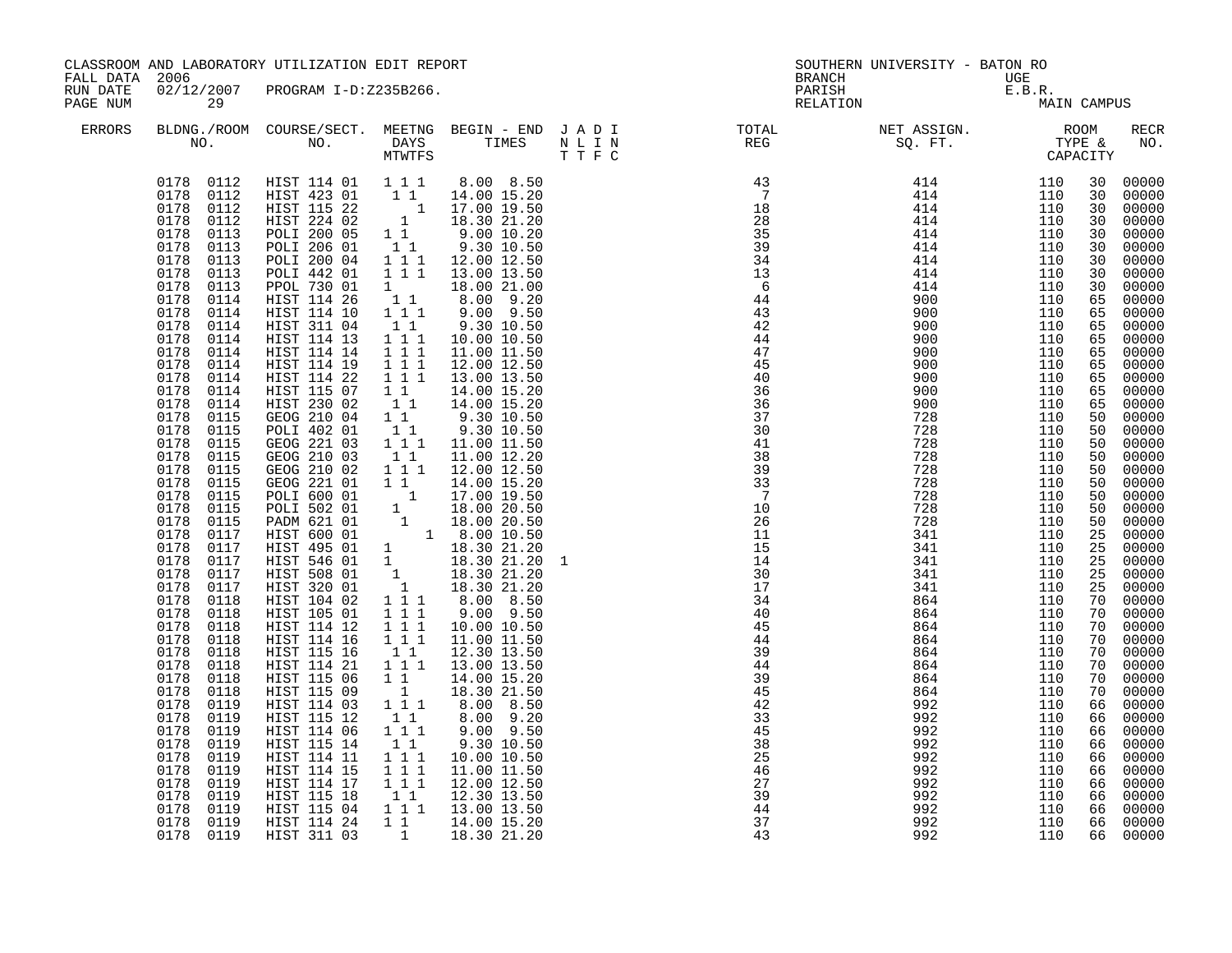| FALL DATA 2006       |                                                                                                                                                                                                                                                                                                                                                                                                                                                                                                                                                                                                                                                                                                                                                                                                                                     | CLASSROOM AND LABORATORY UTILIZATION EDIT REPORT                                                                                                                                                                                                                                                                                                                                                                                                                                                                                                                                                                                                                                                                                                                                                                                                                                             |                                                                                                                                                                                                                                                                                                                                                                                  |                                                                                                                                                                                                                                                                                                                                                                                                                                                                                                                                                                                                                                                                                                                                                                                                                                                                                |                                                                                | <b>BRANCH</b>                                                                                                                                                                                                                                                                                                                                                                                                                                                                                               | SOUTHERN UNIVERSITY - BATON RO                                                                                                                                                                                                                           |                                                                                                                                                                                                                                                          |                                                                                                                                                                                                                                                                                                                |                                                                                                                                                                                                                                                                                                                                                                                                                                                                                           |
|----------------------|-------------------------------------------------------------------------------------------------------------------------------------------------------------------------------------------------------------------------------------------------------------------------------------------------------------------------------------------------------------------------------------------------------------------------------------------------------------------------------------------------------------------------------------------------------------------------------------------------------------------------------------------------------------------------------------------------------------------------------------------------------------------------------------------------------------------------------------|----------------------------------------------------------------------------------------------------------------------------------------------------------------------------------------------------------------------------------------------------------------------------------------------------------------------------------------------------------------------------------------------------------------------------------------------------------------------------------------------------------------------------------------------------------------------------------------------------------------------------------------------------------------------------------------------------------------------------------------------------------------------------------------------------------------------------------------------------------------------------------------------|----------------------------------------------------------------------------------------------------------------------------------------------------------------------------------------------------------------------------------------------------------------------------------------------------------------------------------------------------------------------------------|--------------------------------------------------------------------------------------------------------------------------------------------------------------------------------------------------------------------------------------------------------------------------------------------------------------------------------------------------------------------------------------------------------------------------------------------------------------------------------------------------------------------------------------------------------------------------------------------------------------------------------------------------------------------------------------------------------------------------------------------------------------------------------------------------------------------------------------------------------------------------------|--------------------------------------------------------------------------------|-------------------------------------------------------------------------------------------------------------------------------------------------------------------------------------------------------------------------------------------------------------------------------------------------------------------------------------------------------------------------------------------------------------------------------------------------------------------------------------------------------------|----------------------------------------------------------------------------------------------------------------------------------------------------------------------------------------------------------------------------------------------------------|----------------------------------------------------------------------------------------------------------------------------------------------------------------------------------------------------------------------------------------------------------|----------------------------------------------------------------------------------------------------------------------------------------------------------------------------------------------------------------------------------------------------------------------------------------------------------------|-------------------------------------------------------------------------------------------------------------------------------------------------------------------------------------------------------------------------------------------------------------------------------------------------------------------------------------------------------------------------------------------------------------------------------------------------------------------------------------------|
| RUN DATE<br>PAGE NUM | 02/12/2007<br>30                                                                                                                                                                                                                                                                                                                                                                                                                                                                                                                                                                                                                                                                                                                                                                                                                    | PROGRAM I-D:Z235B266.                                                                                                                                                                                                                                                                                                                                                                                                                                                                                                                                                                                                                                                                                                                                                                                                                                                                        |                                                                                                                                                                                                                                                                                                                                                                                  |                                                                                                                                                                                                                                                                                                                                                                                                                                                                                                                                                                                                                                                                                                                                                                                                                                                                                |                                                                                | PARISH<br>RELATION                                                                                                                                                                                                                                                                                                                                                                                                                                                                                          | $\begin{array}{c}\n\mathsf{UGE} \\ \mathsf{E.B.R.} \\ \mathsf{MA}\n\end{array}$                                                                                                                                                                          | MAIN CAMPUS                                                                                                                                                                                                                                              |                                                                                                                                                                                                                                                                                                                |                                                                                                                                                                                                                                                                                                                                                                                                                                                                                           |
| ERRORS               |                                                                                                                                                                                                                                                                                                                                                                                                                                                                                                                                                                                                                                                                                                                                                                                                                                     |                                                                                                                                                                                                                                                                                                                                                                                                                                                                                                                                                                                                                                                                                                                                                                                                                                                                                              |                                                                                                                                                                                                                                                                                                                                                                                  |                                                                                                                                                                                                                                                                                                                                                                                                                                                                                                                                                                                                                                                                                                                                                                                                                                                                                |                                                                                | BLDNG./ROOM COURSE/SECT. MEETNG BEGIN – END JADI TOTAL MET ASSIGN. MET ASSIGN. ROOM NO. DAYS TIMES NLIN REG SQ.FT. TYPE &                                                                                                                                                                                                                                                                                                                                                                                   |                                                                                                                                                                                                                                                          |                                                                                                                                                                                                                                                          |                                                                                                                                                                                                                                                                                                                | RECR<br>NO.                                                                                                                                                                                                                                                                                                                                                                                                                                                                               |
|                      | 0178 0202<br>0178 0202<br>0178<br>0202<br>0178<br>0202<br>0178<br>0202<br>0178<br>0202<br>0178<br>0202<br>0178<br>0202<br>0178<br>0202<br>0178<br>0202<br>0178<br>0205<br>0178<br>0205<br>0178<br>0205<br>0178<br>0205<br>0178<br>0205<br>0178<br>0205<br>0178<br>0205<br>0178<br>0205<br>0178<br>0205<br>0178<br>0205<br>0178<br>0205<br>0178<br>0206<br>0178<br>0207<br>0178<br>0213<br>0178<br>0213<br>0178<br>0213<br>0178<br>0213<br>0178<br>0213<br>0178<br>0213<br>0178<br>0213<br>0178<br>0213<br>0178<br>0213<br>0178<br>0213<br>0178<br>0213<br>0178<br>0213<br>0178<br>0214<br>0178<br>0214<br>0178<br>0214<br>0178<br>0214<br>0178<br>0214<br>0178<br>0214<br>0178<br>0214<br>0178<br>0214<br>0214<br>0178<br>0178<br>0219<br>0178<br>0226<br>0178<br>0226<br>0178<br>0226<br>0178<br>0226<br>0178<br>0226<br>0178 0226 | SOCL 499 01 111<br>SOCL 350 01<br>SOCL 210 03 1 1 1<br>SOCL 210 05<br>CRJU 310 01<br>SOCL 340 01<br>CRJU 590 01<br>CRJU 523 01<br>SOCL 329 01<br>CRJU 435 01<br>SOCL 424 01<br>SOCL 210 04<br>SOCL 455 01<br>SOCL 320 01<br>SOCL 400 01<br>SOCL 335 01<br>CRJU 311 01<br>SOCL 210 17<br>CRJU 510 01 1 18.00 20.50<br>PADM 620 01 1 18.00 20.50<br>CRJU 511 01 1 18.00 20.50<br>CRJU 511 01 1 18.00 20.50<br>HIST 105 02 1 1 1 13.00 13.50<br>CRJU 332 01<br>SOCL 210 01<br>SOCL 210 02<br>CRJU 345 01<br>LEN 230 01<br>CRJU 499 01<br>SOCL 210 06<br>LEN 238 01<br>CRJU 202 01<br>CRJU 478 01<br>CRJU 542 01<br>SOCL 485 01<br>SOCL 428 01<br>$SOCL$ 220 01<br>SOCL 600 01<br>SOCL 450 01<br>SOCL 210 07<br>SOCL 210 08<br>CRJU 498 01<br>SOCL 434 01<br>CRJU 512 01<br>SOCL 550 01<br>FSTU 312 02<br>CRJU 201 01<br>SOCL 210 09<br>SOCL 445 01<br>SOCL 210 10<br>CRJU 390 01<br>CRJU 599 01 | $1\quad1$<br>$1\bar{1}1$<br>11<br>1 1 1<br>1<br>$1\quad1$<br>1 1 1<br>$1 1 1$<br>$\overline{1}$ $\overline{1}$ $\overline{1}$<br>$1\quad1$<br>1<br>$1 1 1$<br>$1 1 1$<br>11<br>$1 1 1$<br>$1\quad1$<br>$1 1 1$<br>$1 1 1$<br>$1 1 1$<br>$1\quad1$<br>1 1 1<br>$1\ 1\ 1$<br>$\begin{smallmatrix}&&1\\1&1\end{smallmatrix}$<br>$\frac{1}{1}$<br>1<br>$1 1 1$<br>11<br>$\mathbf{1}$ | $9.00$ $9.50$<br>9.30 10.50<br>10.00 10.50<br>11.00 11.50<br>12.00 13.30<br>13.00 13.50<br>14.00 16.50<br>$\begin{array}{cccc} 1 & & 18.00 & 20.50 \ 1 & & 18.00 & 20.50 \ 1 & & 18.30 & 21.20 \ 1 & 1 & 9.00 & 9.50 \ 1 & 1 & 10.00 & 10.50 \end{array}$<br>11.00 12.20<br>13.00 13.50<br>14.00 14.50<br>15.00 15.50<br>15.30 16.50<br>17.00 19.20<br>8.00 8.50<br>$9.00$ $9.50$<br>9.30 10.50<br>11.00 11.50<br>11.00 12.20<br>12.00 12.50<br>14.00 14.50<br>15.00 15.50<br>1 1 1 1 16.00 16.50<br>$\begin{array}{cccc} 1 & & 18.00 & 20.50\ 1 & & 18.00 & 20.50\ 1 & & 18.00 & 20.50\ 1 & 1 & 10.00 & 10.50\ \end{array}$<br>1 10.00 11.50<br>11.00 12.20<br>13.00 13.50<br>14.00 14.50<br>14.00 16.50<br>15.00 16.20<br>18.00 20.50<br>18.00 20.50<br>17.00 18.30<br>$9.00$ $9.50$<br>9.30 10.50<br>1 10.00 12.00<br>1 1 11.00 12.20<br>1 1 1 1 12.00 12.50<br>14.00 16.50 | 1<br>$\begin{array}{r} 19 \\ 9 \\ 42 \\ 48 \\ 6 \\ 36 \\ 36 \\ 10 \end{array}$ | $\begin{array}{cccc} 12 & 600 & 110 \ 25 & 600 & 110 \ 55 & 600 & 110 \ 47 & 600 & 110 \ 22 & 600 & 110 \ 6 & 20 & 600 & 110 \ 22 & 600 & 110 \ 22 & 600 & 110 \ 25 & 600 & 110 \ 25 & 600 & 110 \ 25 & 600 & 110 \ 15 & 559 & 110 \ 13 & 559 & 110 \ 14 & 5559 & 110 \ 16 & 559 & 110$<br>$131$<br>$31$<br>$31$<br>$51$<br>$31$<br>$22$<br>$22$<br>$31$<br>$22$<br>$25$<br>$55$<br>$58$<br>$29$<br>$55$<br>$48$<br>$29$<br>$55$<br>$48$<br>$25$<br>$7$<br>$13$<br>13<br>54<br>$54$<br>$53$<br>$32$<br>$20$ | 559<br>559<br>559<br>559<br>559<br>559<br>650<br>728<br>910<br>910<br>910<br>910<br>910<br>910<br>910<br>910<br>910<br>910<br>910<br>910<br>780<br>780<br>780<br>780<br>780<br>780<br>780<br>780<br>780<br>727<br>635<br>635<br>635<br>635<br>635<br>635 | 110<br>110<br>110<br>110<br>110<br>110<br>110<br>110<br>110<br>110<br>110<br>110<br>110<br>110<br>110<br>110<br>110<br>110<br>110<br>110<br>110<br>110<br>110<br>110<br>110<br>110<br>110<br>110<br>110<br>210<br>110<br>110<br>110<br>110<br>110<br>110 | 40<br>40<br>40<br>40<br>40<br>40<br>40<br>40<br>40<br>40<br>40<br>40<br>40<br>40<br>40<br>40<br>40<br>40<br>40<br>40<br>40<br>50<br>55<br>60<br>60<br>60<br>60<br>60<br>60<br>60<br>60<br>60<br>60<br>60<br>60<br>45<br>45<br>45<br>45<br>45<br>45<br>45<br>45<br>45<br>20<br>45<br>45<br>45<br>45<br>45<br>45 | 00000<br>00000<br>00000<br>00000<br>$00000$<br>$00000$<br>00000<br>00000<br>$00000$<br>$00000$<br>00000<br>00000<br>$00000$<br>$00000$<br>00000<br>00000<br>00000<br>00000<br>00000<br>00000<br>00000<br>00000<br>00000<br>00000<br>00000<br>$00000$<br>00000<br>00000<br>00000<br>$00000$<br>$00000$<br>00000<br>00000<br>00000<br>00000<br>00000<br>00000<br>00000<br>00000<br>00000<br>00000<br>00000<br>00000<br>00000<br>00000<br>00000<br>00000<br>00000<br>00000<br>00000<br>00000 |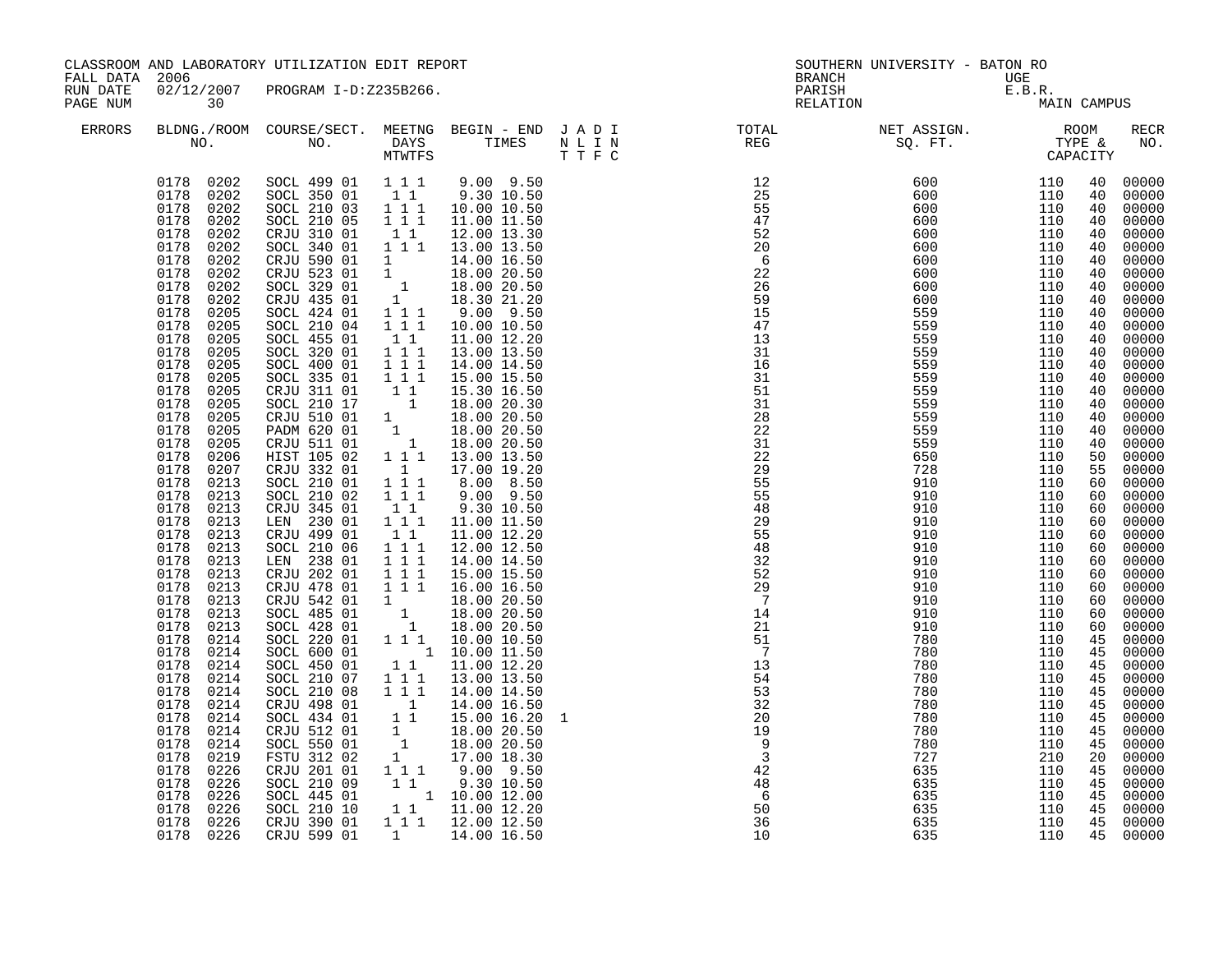| FALL DATA 2006       |                                                                                                                                                                                                                                                                                                                                                                                                                                                                                                                                                      | CLASSROOM AND LABORATORY UTILIZATION EDIT REPORT                                                                                                                                                                                                                                                                                                                                                                                                                                                                                                                                                                                                                                                                                                                                            |                                                                                                                                                                                                                  |                                                                                                                                                                                                                                                                                                                                                                                                                                                                                                                                                                                                                   |   | <b>BRANCH</b>                                                                                                                                                                                                                                                                                                                                                                                                                     | SOUTHERN UNIVERSITY - BATON RO                                                                                                                                                                                                                                                                                                                                                                                                                                                             |                                                                                                                                                                                    |                                                                                                                                                                                                                                                                 |                                                                                                                                                                                                                                                                                                                                                                                                                                                          |
|----------------------|------------------------------------------------------------------------------------------------------------------------------------------------------------------------------------------------------------------------------------------------------------------------------------------------------------------------------------------------------------------------------------------------------------------------------------------------------------------------------------------------------------------------------------------------------|---------------------------------------------------------------------------------------------------------------------------------------------------------------------------------------------------------------------------------------------------------------------------------------------------------------------------------------------------------------------------------------------------------------------------------------------------------------------------------------------------------------------------------------------------------------------------------------------------------------------------------------------------------------------------------------------------------------------------------------------------------------------------------------------|------------------------------------------------------------------------------------------------------------------------------------------------------------------------------------------------------------------|-------------------------------------------------------------------------------------------------------------------------------------------------------------------------------------------------------------------------------------------------------------------------------------------------------------------------------------------------------------------------------------------------------------------------------------------------------------------------------------------------------------------------------------------------------------------------------------------------------------------|---|-----------------------------------------------------------------------------------------------------------------------------------------------------------------------------------------------------------------------------------------------------------------------------------------------------------------------------------------------------------------------------------------------------------------------------------|--------------------------------------------------------------------------------------------------------------------------------------------------------------------------------------------------------------------------------------------------------------------------------------------------------------------------------------------------------------------------------------------------------------------------------------------------------------------------------------------|------------------------------------------------------------------------------------------------------------------------------------------------------------------------------------|-----------------------------------------------------------------------------------------------------------------------------------------------------------------------------------------------------------------------------------------------------------------|----------------------------------------------------------------------------------------------------------------------------------------------------------------------------------------------------------------------------------------------------------------------------------------------------------------------------------------------------------------------------------------------------------------------------------------------------------|
| RUN DATE<br>PAGE NUM | 31                                                                                                                                                                                                                                                                                                                                                                                                                                                                                                                                                   | 02/12/2007 PROGRAM I-D:Z235B266.                                                                                                                                                                                                                                                                                                                                                                                                                                                                                                                                                                                                                                                                                                                                                            |                                                                                                                                                                                                                  |                                                                                                                                                                                                                                                                                                                                                                                                                                                                                                                                                                                                                   |   | PARISH                                                                                                                                                                                                                                                                                                                                                                                                                            | UGE<br>E.B.R.<br>MA<br>RELATION                                                                                                                                                                                                                                                                                                                                                                                                                                                            | MAIN CAMPUS                                                                                                                                                                        |                                                                                                                                                                                                                                                                 |                                                                                                                                                                                                                                                                                                                                                                                                                                                          |
| <b>ERRORS</b>        |                                                                                                                                                                                                                                                                                                                                                                                                                                                                                                                                                      |                                                                                                                                                                                                                                                                                                                                                                                                                                                                                                                                                                                                                                                                                                                                                                                             |                                                                                                                                                                                                                  |                                                                                                                                                                                                                                                                                                                                                                                                                                                                                                                                                                                                                   |   |                                                                                                                                                                                                                                                                                                                                                                                                                                   | BLDNG./ROOM COURSE/SECT. MEETNG BEGIN – END JADI TOTAL TOTAL NET ASSIGN. REG ROOM NO. DAYS TIMES NLIN REG SQ.FT. TYPE &                                                                                                                                                                                                                                                                                                                                                                    |                                                                                                                                                                                    |                                                                                                                                                                                                                                                                 | <b>RECR</b><br>NO.                                                                                                                                                                                                                                                                                                                                                                                                                                       |
| 4<br>4               | 0178<br>0226<br>0178<br>0226<br>0178<br>0309<br>0178<br>0309<br>0178<br>0309<br>0178<br>0310<br>0178<br>0310<br>0178<br>0310<br>0178<br>0315<br>0178<br>0315<br>0178<br>0315<br>0178<br>0315<br>0178<br>0316<br>0178<br>0316<br>0178<br>0316<br>0178<br>0316<br>0178<br>0316<br>0178<br>0317<br>0178<br>0317<br>0178<br>0317<br>0178<br>0317<br>0178<br>0319<br>0178<br>0319<br>0178<br>0319<br>0178<br>0319<br>0178<br>0320<br>0178<br>0320<br>0178<br>0178<br>0178<br>0178<br>0178<br>0178<br>0178<br>0178<br>0178<br>0178<br>0178<br>0178<br>0178 | 0178  0226  CRJU  300  01  1<br>0178  0226  SOCL  210  11  11<br>SOCL 330 01 1<br>SOCL 555 01 1<br>SOCW 492 01<br>SOCW 491 01<br>SOCW 493 01<br>SOCW 394 02<br>CRJU 375 01<br>SOCW 394 03<br>SOCW 393 01<br>SOCW 410 01<br>SOCW 200 01<br>CRJU 450 01<br>SOCW 205 01<br>SOCW 370 01<br>SOCW 209 01<br>SOCW 300 01<br>SOCW 480 01<br>SOCW 490 01<br>SOCW 375 01<br>SOCW 394 01<br>SOCW 270 01<br>SOCW 198 01<br>SOCW 210 01<br>SOCW 380 02<br>SOCW 203 01<br>SOCW 451 01<br>SOCW 198 02<br>$\begin{tabular}{cccc} 0320 & SOCW 198 02 & 11 & 9.30 10.50 \\ 0320 & SOCW 380 01 & 11 & 11.00 12.20 \\ 0320 & SOCW 212 01 & 1 & 13.00 13.50 \\ 0320 & SOCW 270 02 & 1 & 18.00 20.50 \\ 0320 & SOCW 393 02 & 1 & 18.00 20.50 \\ 0320 & SOCW 393 02 & 1 & 18.00 20.50 \\ 0320 & SOCW 393 02 & 1 &$ | 11<br>$1 \quad \blacksquare$<br>$\begin{bmatrix} 1 & 1 \end{bmatrix}$<br>11<br>11<br>11<br>1<br>$\begin{array}{cccc} & 1 & 1 \\ & 1 & 1 \\ & & 1 & 1 \end{array}$<br>$\begin{smallmatrix}1\1\1\end{smallmatrix}$ | 14.00 18.00<br>15.00 16.20<br>18.00 20.50<br>18.00 20.50<br>8.00 16.50<br>13.00 13.50<br>13.00 13.50<br>13.00 14.50<br>14.00 15.20<br>17.00 18.50<br>9.30 10.50<br>11.00 12.20<br>11.00 12.20<br>$\begin{array}{rrrr} 1 & 11.00 & 12.20 \ 1 & 17.30 & 20.20 \ 1 & 1 & 9.00 & 9.50 \ 1 & 1 & 15.00 & 16.20 \ 1 & 17.00 & 17.50 \ 1 & 18.00 & 20.30 \ 1 & 18.00 & 20.50 \end{array}$<br>8.00 16.50<br>1 1 1 10.00 10.50<br>11.00 12.50<br>12.30 13.50<br>9.30 10.50<br>13.00 13.50<br>17.00 18.20<br>$\begin{array}{rrrr} 1 & 1.00 & 20.50 \\ 1 & 8.00 & 20.50 \\ 1 & 8.00 & 10.50 \\ 1 & 9.30 & 10.50 \end{array}$ |   | $\begin{array}{r} 34 \\ 13 \\ 24 \\ 11 \\ 29 \\ 19 \\ 20 \\ 17 \\ 18 \\ 16 \\ 16 \\ 11 \\ 16 \\ 14 \\ 14 \\ 18 \\ \end{array}$<br>18<br>22<br>21<br>$\begin{array}{c} 19 \\ 15 \\ 7 \end{array}$<br>$\begin{array}{c} 7 \\ 17 \\ 24 \end{array}$<br>$\overline{7}$<br>13<br>17<br>27<br>$\overline{16}$<br>25<br>$\begin{array}{c} 25 \\ 15 \\ 16 \\ 13 \\ \end{array}$<br>$\begin{array}{c}\n 4 \\  4 \\  5 \\  7\n \end{array}$ | $\begin{array}{cccc} 8 & 635 & 110 \\ 43 & 635 & 110 \\ 18 & 635 & 110 \\ 21 & 635 & 110 \\ 8 & 300 & 110 \\ 11 & 300 & 110 \\ 12 & 560 & 210 \\ 13 & 560 & 210 \\ 24 & 541 & 110 \\ 21 & 541 & 110 \\ 29 & 541 & 110 \\ 19 & 494 & 110 \\ 20 & 494 & 110 \\ 21 & 494 & 110 \\ 22 & 494 & 110 \\ 23 & $<br>494<br>494<br>494<br>668<br>668<br>668<br>668<br>437<br>437<br>437<br>437<br>491<br>491<br>491<br>491<br>491<br>491<br>845<br>971<br>971<br>971<br>971<br>971<br>59<br>59<br>59 | 110<br>110<br>110<br>110<br>110<br>110<br>110<br>110<br>110<br>110<br>110<br>110<br>110<br>110<br>110<br>110<br>110<br>110<br>315<br>315<br>315<br>315<br>315<br>315<br>315<br>315 | 45<br>45<br>45<br>45<br>12<br>12<br>12<br>34<br>34<br>34<br>40<br>40<br>40<br>40<br>38<br>38<br>38<br>38<br>38<br>30<br>30<br>30<br>30<br>35<br>35<br>35<br>35<br>35<br>35<br>35<br>35<br>35<br>35<br>55<br>25<br>25<br>25<br>$7\overline{ }$<br>$\overline{7}$ | 00000<br>00000<br>00000<br>00000<br>00000<br>00000<br>00000<br>00000<br>00000<br>00000<br>00000<br>00000<br>$00000$<br>$00000$<br>00000<br>00000<br>00000<br>00000<br>00000<br>$00000$<br>$00000$<br>$00000$<br>00000<br>00000<br>00000<br>00000<br>00000<br>00000<br>00000<br>00000<br>00000<br>00000<br>00000<br>00000<br>00000<br>00000<br>00000<br>$\begin{array}{cc}\n & 25 & 00000 \\  & 25 & 00000 \\  & 7 & 0000\n\end{array}$<br>00000<br>00000 |
|                      | 0179<br>0179<br>0179<br>0179<br>0179<br>0109<br>0179<br>0110                                                                                                                                                                                                                                                                                                                                                                                                                                                                                         | SPED 571 01<br>SPAA 469 01                                                                                                                                                                                                                                                                                                                                                                                                                                                                                                                                                                                                                                                                                                                                                                  | 11                                                                                                                                                                                                               | 15.30 17.00<br>1 1 8.00 9.00                                                                                                                                                                                                                                                                                                                                                                                                                                                                                                                                                                                      | 1 | $\overline{4}$<br>$\overline{1}$<br>$\frac{18}{7}$<br>$\begin{array}{c} 3 \\ 2 \\ 1 \end{array}$                                                                                                                                                                                                                                                                                                                                  | 960<br>960<br>960<br>960<br>132<br>150                                                                                                                                                                                                                                                                                                                                                                                                                                                     | 220<br>220<br>220<br>220<br>310<br>310                                                                                                                                             | 24<br>24<br>24                                                                                                                                                                                                                                                  | 00000<br>00000<br>00000<br>24 00000<br>$\begin{bmatrix} 1 & 0 & 0 & 0 & 0 \\ 5 & 0 & 0 & 0 & 0 \\ 1 & 0 & 0 & 0 & 0 \end{bmatrix}$                                                                                                                                                                                                                                                                                                                       |
|                      | 0179<br>0110<br>0179<br>0111<br>0179 0114                                                                                                                                                                                                                                                                                                                                                                                                                                                                                                            | SPAA 468 01<br>SPAA 469 02<br>SPED 567 01                                                                                                                                                                                                                                                                                                                                                                                                                                                                                                                                                                                                                                                                                                                                                   |                                                                                                                                                                                                                  | $\begin{bmatrix} 1 & 1 \\ 1 & 1 \\ 1 & 8 \\ 0 & 9 \\ 0 \\ 0 \end{bmatrix}$<br>1 9.00 11.50                                                                                                                                                                                                                                                                                                                                                                                                                                                                                                                        |   | 5                                                                                                                                                                                                                                                                                                                                                                                                                                 | 150<br>134<br>150                                                                                                                                                                                                                                                                                                                                                                                                                                                                          | 310<br>310<br>310                                                                                                                                                                  |                                                                                                                                                                                                                                                                 | 1 00000<br>5 00000<br>5 00000                                                                                                                                                                                                                                                                                                                                                                                                                            |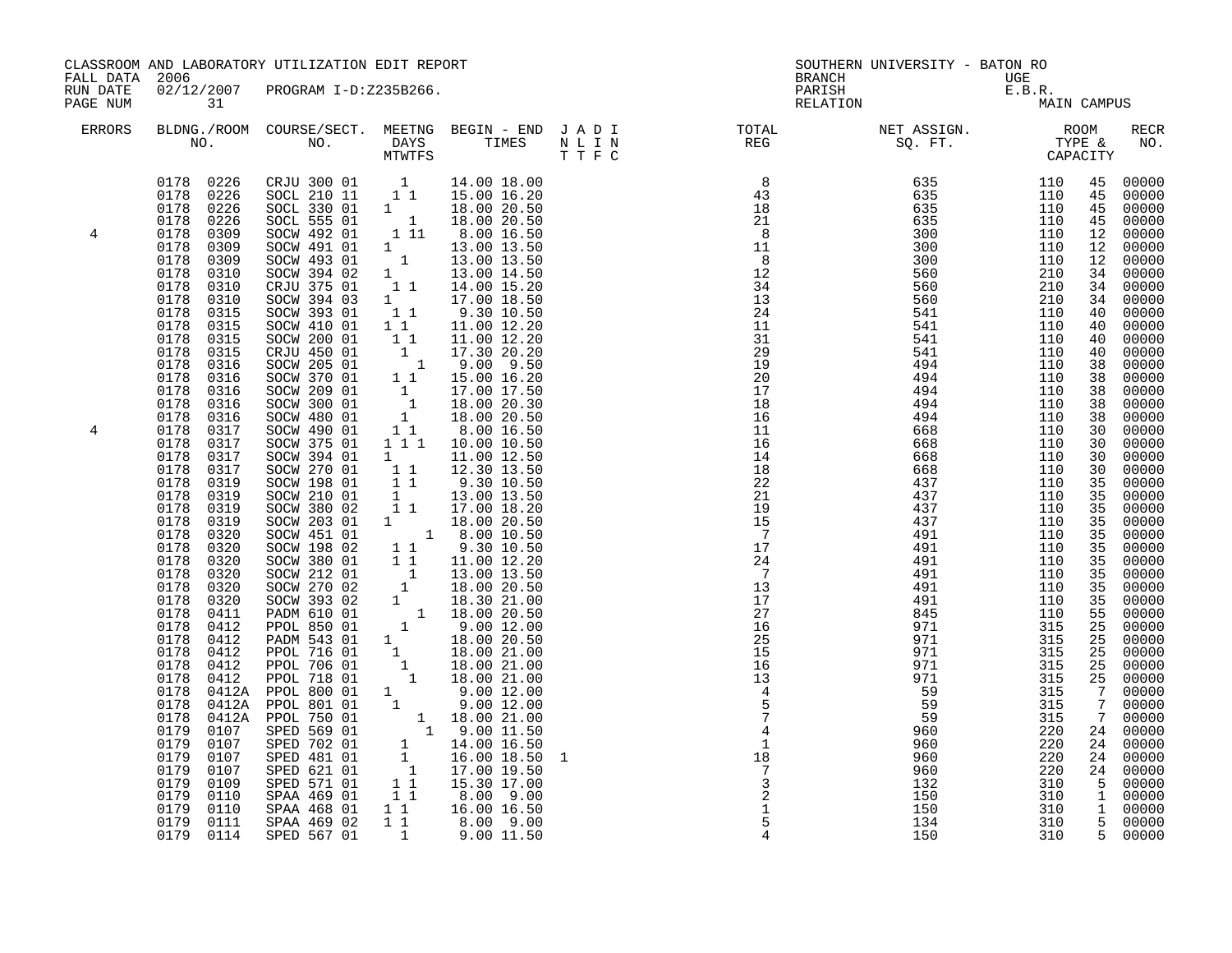| FALL DATA 2006       |                                                                                                                                                                                                                                                                                                                                                                                                                                                                                                                                                                                                                                                                                                        | CLASSROOM AND LABORATORY UTILIZATION EDIT REPORT                                                                                                                                                                                                                                                                                                                                                                                                                                                                                                                                                                                                                  |                                                                                                                                                                                                                                                                                                                                                                     |                                                                                                                                                                                                                                                                                                                                                                                                                                                                                                                                                                                                                                                                                                                                                                                                                   |   | <b>BRANCH</b>                                                                    | SOUTHERN UNIVERSITY - BATON RO                                                                                                                                                                                                                                                                                                                                                                                                         |                                                                                                                       |                                                                                                                                                                                      |                                                                                                                                                                                                                                                                                                                                                                                                              |
|----------------------|--------------------------------------------------------------------------------------------------------------------------------------------------------------------------------------------------------------------------------------------------------------------------------------------------------------------------------------------------------------------------------------------------------------------------------------------------------------------------------------------------------------------------------------------------------------------------------------------------------------------------------------------------------------------------------------------------------|-------------------------------------------------------------------------------------------------------------------------------------------------------------------------------------------------------------------------------------------------------------------------------------------------------------------------------------------------------------------------------------------------------------------------------------------------------------------------------------------------------------------------------------------------------------------------------------------------------------------------------------------------------------------|---------------------------------------------------------------------------------------------------------------------------------------------------------------------------------------------------------------------------------------------------------------------------------------------------------------------------------------------------------------------|-------------------------------------------------------------------------------------------------------------------------------------------------------------------------------------------------------------------------------------------------------------------------------------------------------------------------------------------------------------------------------------------------------------------------------------------------------------------------------------------------------------------------------------------------------------------------------------------------------------------------------------------------------------------------------------------------------------------------------------------------------------------------------------------------------------------|---|----------------------------------------------------------------------------------|----------------------------------------------------------------------------------------------------------------------------------------------------------------------------------------------------------------------------------------------------------------------------------------------------------------------------------------------------------------------------------------------------------------------------------------|-----------------------------------------------------------------------------------------------------------------------|--------------------------------------------------------------------------------------------------------------------------------------------------------------------------------------|--------------------------------------------------------------------------------------------------------------------------------------------------------------------------------------------------------------------------------------------------------------------------------------------------------------------------------------------------------------------------------------------------------------|
| RUN DATE<br>PAGE NUM | 32                                                                                                                                                                                                                                                                                                                                                                                                                                                                                                                                                                                                                                                                                                     | 02/12/2007 PROGRAM I-D:Z235B266.                                                                                                                                                                                                                                                                                                                                                                                                                                                                                                                                                                                                                                  |                                                                                                                                                                                                                                                                                                                                                                     |                                                                                                                                                                                                                                                                                                                                                                                                                                                                                                                                                                                                                                                                                                                                                                                                                   |   | PARISH                                                                           | $\begin{array}{c} \text{UGE}\\ \text{E.B.R.}\\ \text{MA:} \end{array}$<br>RELATION                                                                                                                                                                                                                                                                                                                                                     |                                                                                                                       | MAIN CAMPUS                                                                                                                                                                          |                                                                                                                                                                                                                                                                                                                                                                                                              |
| <b>ERRORS</b>        |                                                                                                                                                                                                                                                                                                                                                                                                                                                                                                                                                                                                                                                                                                        |                                                                                                                                                                                                                                                                                                                                                                                                                                                                                                                                                                                                                                                                   |                                                                                                                                                                                                                                                                                                                                                                     |                                                                                                                                                                                                                                                                                                                                                                                                                                                                                                                                                                                                                                                                                                                                                                                                                   |   |                                                                                  |                                                                                                                                                                                                                                                                                                                                                                                                                                        |                                                                                                                       |                                                                                                                                                                                      | RECR<br>NO.                                                                                                                                                                                                                                                                                                                                                                                                  |
| 8                    | 0179 0114<br>0179 0119<br>0179<br>0119<br>0179<br>0119<br>0179<br>0119<br>0179<br>0119<br>0179<br>0119<br>0179<br>0119<br>0179<br>0119<br>0179<br>0120<br>0179<br>0120<br>0179<br>0120<br>0179<br>0120<br>0179<br>0120<br>0179<br>0120<br>0179<br>0120<br>0179<br>0121<br>0179<br>0121<br>0179<br>0128<br>0179<br>0128<br>0179<br>0128<br>0179<br>0128<br>0179<br>0128<br>0179<br>0128<br>0179<br>0128<br>0179<br>0128<br>0179<br>0128<br>0179<br>0128<br>0179<br>0128<br>0179<br>0202<br>0179<br>0202<br>0179<br>0202<br>0179<br>0202<br>0179<br>0202<br>0179<br>0202<br>0179<br>0202<br>0179<br>0202<br>0179<br>0202<br>0179<br>0204<br>0179<br>0204<br>0179<br>0207<br>0179<br>0230<br>0179<br>0230 | SPED 568 02<br>SPED 480 01<br>SPED 569 02<br>PSYC 468 03<br>SPAA 474 01<br>SPED 599 01<br>SPED 564 01<br>SPAA 355 01<br>SPED 504 01<br>SPAA 210 01<br>SPAA 210 02<br>REHB 302 01<br>SPED 300 01<br>SPED 461 01<br>SPAA 340 01<br>SPAA 472 01<br>SPAA 467 01<br>SPAA 270 01<br>PSYC 210 01<br>PSYC 210 02<br>PSYC 210 04<br>PSYC 210 03<br>PSYC 210 05<br>PSYC 210 07<br>PSYC 210 06<br>PSYC 210 08<br>REHB 415 01<br>SPED 506 01<br>PSYC 210 10<br>REHB 475 01<br>REHB 597 02<br>REHB 597 03<br>REHB 597 04<br>REHB 591 01<br>REHB 489 01<br>SPED 629 01<br>SPAA 466 01<br>SPED 581 01<br>CRJU 531 01<br>PSYC 557 01<br>SPED 568 01<br>SPED 800 01<br>SPED 510 01 | $1\quad1$<br>$1\quad1$<br>11<br>$1 1 1$<br>$1 1 1$<br>1 1 1<br>11<br>$\begin{smallmatrix}1&1\\1&1&1\end{smallmatrix}$<br>1 1<br>$1 1 1$<br>$1 1 1$<br>$1\quad1$<br>1 1 1<br>11<br>$\begin{array}{cccc}\n1 & 1 \\ 1 & 1\n\end{array}$<br>1<br>$\overline{1}$<br>1<br>$\overline{1}$<br>11<br>1<br>$\begin{bmatrix} 1 \\ 1 \\ 1 \\ 1 \end{bmatrix}$<br>$1^{\degree}1$ | 16.00 17.30<br>1 1 1 9.00 9.50<br>1 9.00 11.50<br>11.00 12.30<br>12.30 13.50<br>$\begin{array}{rrrr} 1 & 12.50 & 16.00 \ 1 & 17.00 & 19.50 \ 1 & 17.00 & 20.30 \ 1 & 18.00 & 20.30 \ 1 & 18.00 & 20.50 \end{array}$<br>1 1 1 9.00 9.50<br>10.00 10.50<br>12.00 12.50<br>13.00 13.50<br>16.00 17.30<br>$\begin{array}{rrrr} 1 & 17.00 & 19.50 \ 1 & 17.00 & 19.50 \ 1 & 9.00 & 10.00 \ 1 & 17.00 & 19.50 \end{array}$<br>$111$ 8.00 8.50<br>8.00 9.20<br>$9.00$ $9.50$<br>9.30 10.50<br>10.00 10.50<br>11.00 11.50<br>11.00 12.30<br>12.00 12.50<br>15.00 16.50<br>18.00 20.50<br>18.30 21.20<br>11.00 12.20<br>13.00 15.50<br>13.00 15.50<br>13.00 15.50<br>14.00 16.50<br>15.00 16.50<br>17.00 19.50<br>17.00 19.50<br>17.00 19.50<br>18.00 20.50<br>18.00 20.50<br>16.00 17.30<br>1 9.00 11.50<br>1 18.00 20.50 |   |                                                                                  | $\begin{smallmatrix} \text{R} & \text{R} & \text{R} & \text{R} & \text{R} \\ \text{R} & \text{R} & \text{R} & \text{R} \\ \text{R} & \text{R} & \text{R} & \text{R} \\ \text{R} & \text{R} & \text{R} & \text{R} \\ \text{R} & \text{R} & \text{R} & \text{R} \\ \text{R} & \text{R} & \text{R} & \text{R} \\ \text{R} & \text{R} & \text{R} & \text{R} \\ \text{R} & \text{R} & \text{R} & \text{R} \\ \text{R} & \text{R} & \text{R$ | 110 145<br>110 145<br>110 145<br>110 145<br>110 145<br>110 145<br>110 145<br>110 145<br>110 145<br>110 145<br>110 145 | 5<br>54<br>54<br>54<br>54<br>54<br>54<br>54<br>54<br>54<br>54<br>54<br>54<br>54<br>54<br>41<br>41<br>32<br>32<br>32<br>32<br>32<br>32<br>32<br>32<br>32<br>17<br>17<br>4<br>40<br>40 | 00000<br>54 00000<br>00000<br>00000<br>00000<br>00000<br>00000<br>00000<br>00000<br>00000<br>00000<br>00000<br>$00000$<br>$00000$<br>00000<br>00000<br>00000<br>$00000$<br>00000<br>00000<br>00000<br>00000<br>00000<br>00000<br>00000<br>00000<br>00000<br>00000<br>00000<br>$00000$<br>$00000$<br>00000<br>00000<br>00000<br>00000<br>00000<br>00000<br>00000<br>00000<br>00000<br>00000<br>00000<br>00000 |
| 8                    | 0179<br>0237<br>0179<br>0237<br>0179<br>0240A<br>0179<br>0240A<br>0179<br>0240A<br>0179<br>0179                                                                                                                                                                                                                                                                                                                                                                                                                                                                                                                                                                                                        | SPED 700 01<br>SPAA 250 01<br>REHB 390 01<br>REHB 372 01<br>PSYC 431 01<br>0240A REHB 300 01<br>0240A PSYC 488 01<br>0179 0240A REHB 340 01                                                                                                                                                                                                                                                                                                                                                                                                                                                                                                                       | $1$ 1 1<br>$1\ 1\ 1$<br>$1 1 1$<br>$1 1 1$<br>$1\quad1$                                                                                                                                                                                                                                                                                                             | $\begin{array}{ccc} 1 & 17.00 & 19.50 \\ 1 & 17.00 & 19.50 \end{array}$<br>8.00 8.50<br>$9.00$ $9.50$<br>10.00 10.50<br>10.00 10.50<br>1 1 1 1 1 2.00 1 3.00<br>12.30 13.50                                                                                                                                                                                                                                                                                                                                                                                                                                                                                                                                                                                                                                       | 1 | $\begin{array}{r} 6 \\ 16 \\ 28 \\ 22 \\ 39 \\ 22 \\ 39 \\ 29 \end{array}$<br>29 | 487<br>487<br>487<br>487                                                                                                                                                                                                                                                                                                                                                                                                               | 110<br>110<br>110<br>110                                                                                              | 30<br>30<br>39<br>39<br>39<br>39<br>39<br>39                                                                                                                                         | 00000<br>00000<br>00000<br>00000<br>00000<br>00000<br>00000<br>00000                                                                                                                                                                                                                                                                                                                                         |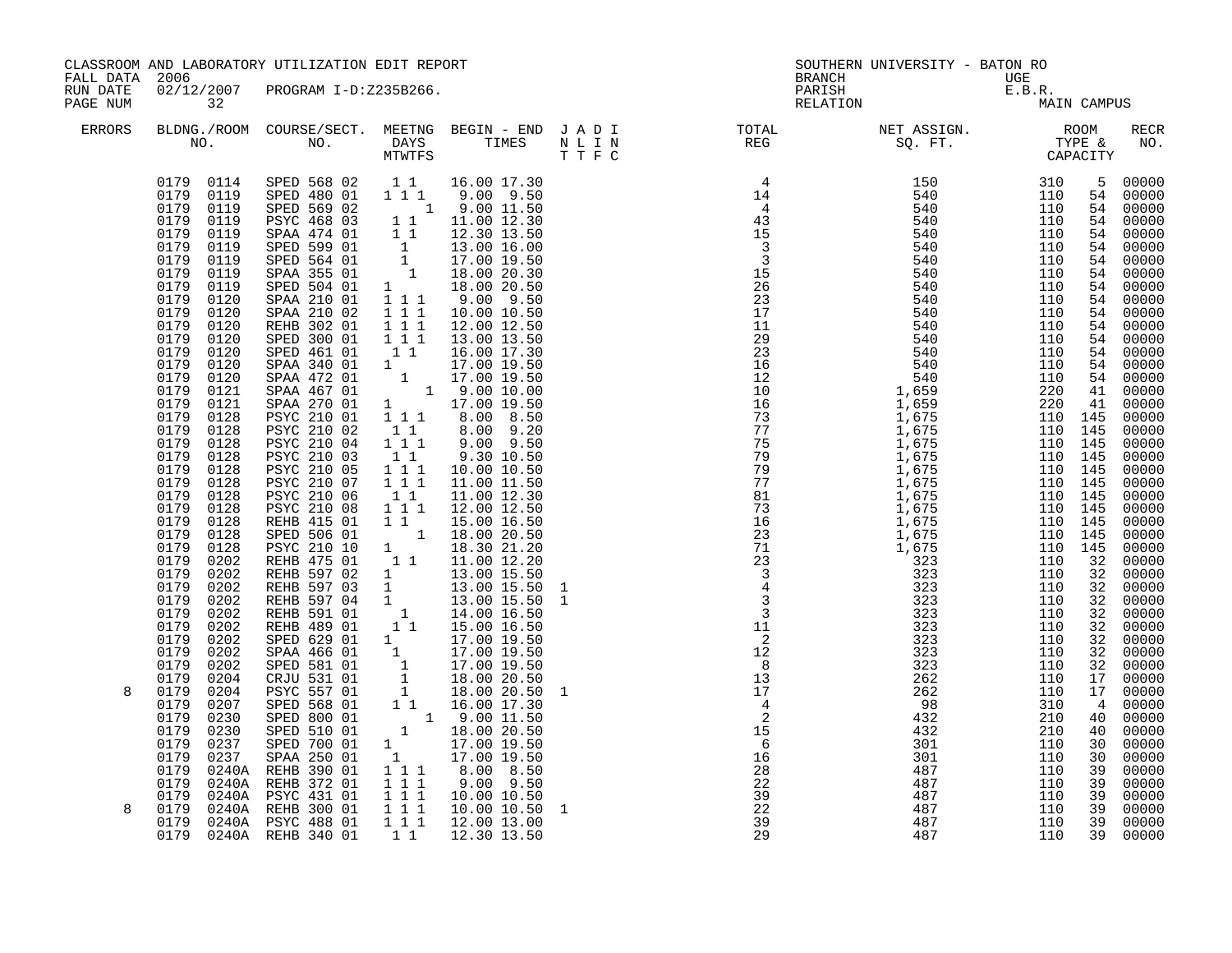| CLASSROOM AND LABORATORY UTILIZATION EDIT REPORT<br>FALL DATA 2006<br>RUN DATE<br>02/12/2007 PROGRAM I-D:Z235B266. |                                                                                                                                                                                                                                                                                                                                                                                                                                                                                                                                                                                                                                                                                                                                                                                                                 |                                                                                                                                                                                                                                                                                                                                                                                                                                                                                                                                                                                                                                                                                                                                                                                                                                                                                |                                                                                                                                                                                                                                                                                                                                                                                                                                                                                                                    | BRANCH                                                                                                                                                                                                                                                                                                                                                                                                                                                                                                                                                                                                                                                                                                                                                                                                                                                                  | SOUTHERN UNIVERSITY - BATON RO                                                                                                                                                                                                                                                                                                                                                                                                        | UGE                                  |             |                                                                                                                                                                                                                                                                                                                             |                                                                                                                                                                                                                                                                                                                                                                                                                                                                         |
|--------------------------------------------------------------------------------------------------------------------|-----------------------------------------------------------------------------------------------------------------------------------------------------------------------------------------------------------------------------------------------------------------------------------------------------------------------------------------------------------------------------------------------------------------------------------------------------------------------------------------------------------------------------------------------------------------------------------------------------------------------------------------------------------------------------------------------------------------------------------------------------------------------------------------------------------------|--------------------------------------------------------------------------------------------------------------------------------------------------------------------------------------------------------------------------------------------------------------------------------------------------------------------------------------------------------------------------------------------------------------------------------------------------------------------------------------------------------------------------------------------------------------------------------------------------------------------------------------------------------------------------------------------------------------------------------------------------------------------------------------------------------------------------------------------------------------------------------|--------------------------------------------------------------------------------------------------------------------------------------------------------------------------------------------------------------------------------------------------------------------------------------------------------------------------------------------------------------------------------------------------------------------------------------------------------------------------------------------------------------------|-------------------------------------------------------------------------------------------------------------------------------------------------------------------------------------------------------------------------------------------------------------------------------------------------------------------------------------------------------------------------------------------------------------------------------------------------------------------------------------------------------------------------------------------------------------------------------------------------------------------------------------------------------------------------------------------------------------------------------------------------------------------------------------------------------------------------------------------------------------------------|---------------------------------------------------------------------------------------------------------------------------------------------------------------------------------------------------------------------------------------------------------------------------------------------------------------------------------------------------------------------------------------------------------------------------------------|--------------------------------------|-------------|-----------------------------------------------------------------------------------------------------------------------------------------------------------------------------------------------------------------------------------------------------------------------------------------------------------------------------|-------------------------------------------------------------------------------------------------------------------------------------------------------------------------------------------------------------------------------------------------------------------------------------------------------------------------------------------------------------------------------------------------------------------------------------------------------------------------|
|                                                                                                                    |                                                                                                                                                                                                                                                                                                                                                                                                                                                                                                                                                                                                                                                                                                                                                                                                                 |                                                                                                                                                                                                                                                                                                                                                                                                                                                                                                                                                                                                                                                                                                                                                                                                                                                                                |                                                                                                                                                                                                                                                                                                                                                                                                                                                                                                                    |                                                                                                                                                                                                                                                                                                                                                                                                                                                                                                                                                                                                                                                                                                                                                                                                                                                                         |                                                                                                                                                                                                                                                                                                                                                                                                                                       |                                      | E.B.R.      |                                                                                                                                                                                                                                                                                                                             |                                                                                                                                                                                                                                                                                                                                                                                                                                                                         |
| PAGE NUM                                                                                                           | 33                                                                                                                                                                                                                                                                                                                                                                                                                                                                                                                                                                                                                                                                                                                                                                                                              |                                                                                                                                                                                                                                                                                                                                                                                                                                                                                                                                                                                                                                                                                                                                                                                                                                                                                |                                                                                                                                                                                                                                                                                                                                                                                                                                                                                                                    |                                                                                                                                                                                                                                                                                                                                                                                                                                                                                                                                                                                                                                                                                                                                                                                                                                                                         |                                                                                                                                                                                                                                                                                                                                                                                                                                       | BRANCH<br>PARISH E.T<br>RELATION E.T | MAIN CAMPUS |                                                                                                                                                                                                                                                                                                                             |                                                                                                                                                                                                                                                                                                                                                                                                                                                                         |
| ERRORS                                                                                                             |                                                                                                                                                                                                                                                                                                                                                                                                                                                                                                                                                                                                                                                                                                                                                                                                                 |                                                                                                                                                                                                                                                                                                                                                                                                                                                                                                                                                                                                                                                                                                                                                                                                                                                                                |                                                                                                                                                                                                                                                                                                                                                                                                                                                                                                                    |                                                                                                                                                                                                                                                                                                                                                                                                                                                                                                                                                                                                                                                                                                                                                                                                                                                                         | BLDNG./ROOM COURSE/SECT. MEETNG BEGIN – END JADI TOTAL TOTAL NET ASSIGN. ROOM ROOM NO. DAYS TIMES NLIN REG SQ.FT. TYPE &                                                                                                                                                                                                                                                                                                              |                                      |             |                                                                                                                                                                                                                                                                                                                             | <b>RECR</b><br>NO.                                                                                                                                                                                                                                                                                                                                                                                                                                                      |
|                                                                                                                    | 0179<br>0179<br>0179<br>0240A<br>0179<br>0240A<br>0179<br>0240B<br>0179<br>0240B<br>0179<br>0240B<br>0179<br>0240B<br>0179<br>0240B<br>0240B<br>0179<br>0179<br>0240B<br>0179<br>0256<br>0179<br>0256<br>0179<br>0256<br>0179<br>0303<br>0179<br>0303<br>0303<br>0179<br>0179<br>0304<br>0179<br>0304<br>0179<br>0304<br>0179<br>0304<br>0179<br>0304<br>0179<br>0304<br>0179<br>0304<br>0179<br>0304<br>0179<br>0304<br>0179<br>0304<br>0179<br>0304<br>0179<br>0304<br>0179<br>0305<br>0179<br>0305<br>0179<br>0305<br>0179<br>0305<br>0179<br>0305<br>0179<br>0305<br>0179<br>0305<br>0179<br>0305<br>0179<br>0305<br>0179<br>0305<br>0179<br>0305<br>0179<br>0305<br>0179<br>0305<br>0186<br>0117<br>0186<br>0117<br>0186<br>0117<br>0186<br>0117<br>0186<br>0118<br>0186<br>0121<br>0186 0123<br>0186 0151 | 0179 0240A PSYC 312 01 11 13.00 15.00<br>0240A PSYC 303 01<br>0240A PSYC 412 01 11<br>SPED 300 02<br>PSYC 490 01 1 17.00 19.50<br>SPED 567 02 1 9.00 11.50<br>SPAA 460 01 1 1 11.00 12.20<br>SPAA 230 01<br>PSYC 312 02<br>SPED 528 01<br>SPED 500 01<br>SPED 406 01<br>REHB 580 01<br>SPED 799 02<br>SPED 635 01<br>REHB 591 02<br>REHB 361 01<br>REHB 573 01<br>PSYC 274 02<br>PSYC 274 01<br>PSYC 445 02<br>PSYC 274 03<br>NURS 220 03<br>PSYC 315 01<br>PSYC 445 03<br>PSYC 468 01<br>REHB 493 01<br>PSYC 485 02<br>REHB 571 01<br>REHB 513 01<br>PSYC 350 01<br>PSYC 342 01<br>PSYC 360 01<br>PSYC 445 01<br>REHB 481 01<br>PSYC 377 01<br>PSYC 277 01<br>PSYC 485 01<br>REHB 301 01<br>REHB 510 01<br>REHB 564 01<br>REHB 501 01<br>PSYC 432 01<br>494 01<br>EE<br>310 01<br>ЕE<br>480 01<br>EE<br>EE<br>404 01<br>EE<br>409 01<br>ME 252 01<br>PPOL 780 01<br>EE 347 01 | $\mathbf{1}$<br>$1\quad1$<br>$1\quad1$<br>$1\quad1$<br>$1 1 1$<br>$1\quad1$<br>111<br>1<br>$1 1 1$<br>$\begin{smallmatrix}1&1\\1&1&1\end{smallmatrix}$<br>11<br>$\begin{smallmatrix}1&&\\&1\\1&&\end{smallmatrix}$<br>11<br>$1\overline{1}$<br>$1\quad1$<br>$1$ $1$ $1$<br>111<br>11<br>1 1 1<br>111<br>$1\quad1$<br>$\overline{1}$<br>$\begin{smallmatrix}1&&\\&1\end{smallmatrix}$<br>$1 \quad \blacksquare$<br>11<br>11<br>11<br>11<br>$\begin{smallmatrix}1&1\\1&1\end{smallmatrix}$<br>$1\quad1$<br>$1\quad1$ | 1 1 15.00 16.30<br>15.00 17.00<br>16.00 18.50<br>11.00 12.30<br>13.00 15.00<br>16.00 17.30<br>$\begin{array}{cccc} 1 & 1 & 16.00 & 17.30 \ 1 & 17.00 & 19.50 \ 1 & 18.00 & 20.50 \ 1 & 17.00 & 19.50 \ 1 & 17.00 & 19.50 \ 1 & 17.00 & 19.50 \ 1 & 14.00 & 16.50 \ 1 & 17.00 & 19.50 \ 1 & 17.00 & 19.50 \ 1 & 17.00 & 19.50 \ 1 & 1 & 8.00 & 9.20 \end{array}$<br>$9.00$ $9.50$<br>9.30 10.50<br>10.00 10.50<br>10.00 12.50<br>11.00 11.50<br>11.00 12.20<br>12.00 12.50<br>12.30 13.50<br>1 1 1 1 14.00 14.50<br>17.00 19.50<br>17.00 19.50<br>8.00 9.20<br>$9.00$ $9.50$<br>9.30 10.50<br>10.00 10.50<br>11.00 11.50<br>11.00 12.20<br>12.00 12.50<br>14.00 14.50<br>14.00 15.30<br>16.00 18.50<br>17.00 19.50<br>17.00 19.50<br>18.00 21.00<br>$9.00$ $9.50$<br>9.30 10.50<br>11.00 12.20<br>12.30 13.50<br>11.00 12.20<br>14.00 16.20<br>15.00 16.30<br>9.30 10.50 | $\begin{array}{cccccccc} \textbf{N} & \textbf{1} & \textbf{1} & \textbf{1} & \textbf{1} & \textbf{1} & \textbf{1} & \textbf{1} & \textbf{1} & \textbf{1} & \textbf{1} & \textbf{1} & \textbf{1} & \textbf{1} & \textbf{1} & \textbf{1} & \textbf{1} & \textbf{1} & \textbf{1} & \textbf{1} & \textbf{1} & \textbf{1} & \textbf{1} & \textbf{1} & \textbf{1} & \textbf{1} & \textbf{1} & \textbf{1} & \textbf{1} & \textbf{1} & \text$ |                                      |             | 39<br>39<br>39<br>39<br>39<br>20<br>20<br>20<br>20<br>20<br>20<br>20<br>13<br>13<br>13<br>10<br>10<br>10<br>80<br>80<br>80<br>80<br>80<br>80<br>80<br>80<br>80<br>80<br>80<br>80<br>50<br>50<br>50<br>50<br>50<br>50<br>50<br>50<br>50<br>50<br>50<br>50<br>50<br>20<br>20<br>20<br>20<br>10<br>10<br>$5\overline{)}$<br>28 | 00000<br>00000<br>00000<br>00000<br>00000<br>00000<br>00000<br>00000<br>00000<br>00000<br>00000<br>00000<br>00000<br>00000<br>00000<br>00000<br>00000<br>00000<br>00000<br>00000<br>00000<br>00000<br>00000<br>00000<br>00000<br>00000<br>00000<br>00000<br>00000<br>00000<br>00000<br>00000<br>00000<br>00000<br>00000<br>00000<br>00000<br>00000<br>00000<br>00000<br>00000<br>00000<br>00000<br>00000<br>00000<br>00000<br>00000<br>00000<br>00000<br>00000<br>00000 |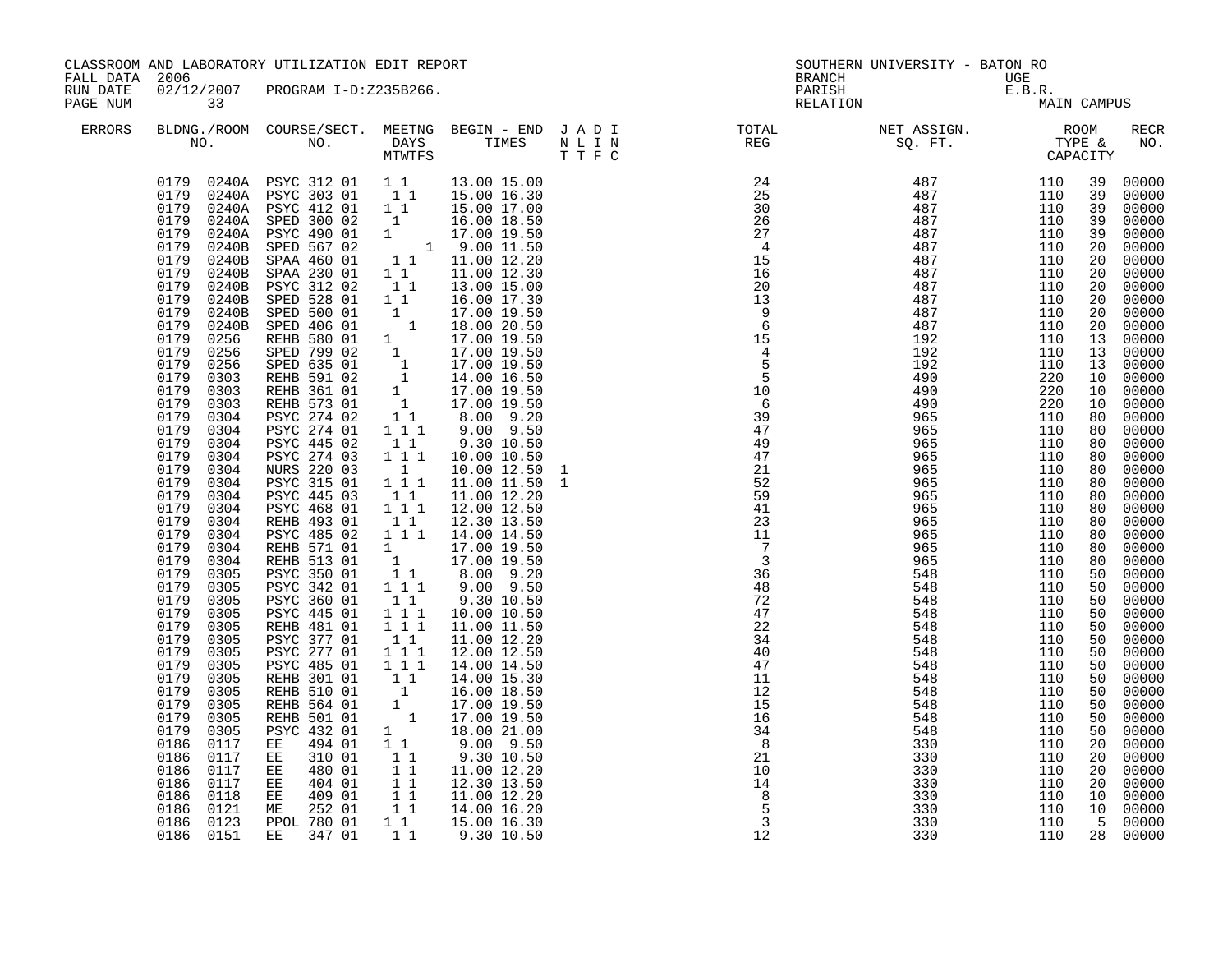|               | CLASSROOM AND LABORATORY UTILIZATION EDIT REPORT<br>FALL DATA 2006<br>02/12/2007<br>PROGRAM I-D:Z235B266.                                                                                                                                                                                                                                                                                                                                                                                                                                                                                                                                                                                                                                                                                                  |                                                                                                                                                                                                                                                                                                                                                                                                                                                                                                                                                                                                                                                                                                                                                                                                                                                                                                                                         |                                                                                                                                                                                                                                                                                                                                                                                                                                                                                                                                                                                                                                              |                                                                                                                                                                                                                                                                                                                                                                                                                                                                                                                                                                                                                                                                                                                                                                                |      | SOUTHERN UNIVERSITY - BATON RO<br><b>BRANCH</b><br>UGE<br>PARISH<br>E.B.R.                                                                                                                                     |                                                                                                                                                                      |                                                                                                                                                                                                                                                                                                                                                                   |                                                                                                                                                                                                                                                                                                            |                                                                                                                                                                                                                                                                                                                                                                                                                                                                         |
|---------------|------------------------------------------------------------------------------------------------------------------------------------------------------------------------------------------------------------------------------------------------------------------------------------------------------------------------------------------------------------------------------------------------------------------------------------------------------------------------------------------------------------------------------------------------------------------------------------------------------------------------------------------------------------------------------------------------------------------------------------------------------------------------------------------------------------|-----------------------------------------------------------------------------------------------------------------------------------------------------------------------------------------------------------------------------------------------------------------------------------------------------------------------------------------------------------------------------------------------------------------------------------------------------------------------------------------------------------------------------------------------------------------------------------------------------------------------------------------------------------------------------------------------------------------------------------------------------------------------------------------------------------------------------------------------------------------------------------------------------------------------------------------|----------------------------------------------------------------------------------------------------------------------------------------------------------------------------------------------------------------------------------------------------------------------------------------------------------------------------------------------------------------------------------------------------------------------------------------------------------------------------------------------------------------------------------------------------------------------------------------------------------------------------------------------|--------------------------------------------------------------------------------------------------------------------------------------------------------------------------------------------------------------------------------------------------------------------------------------------------------------------------------------------------------------------------------------------------------------------------------------------------------------------------------------------------------------------------------------------------------------------------------------------------------------------------------------------------------------------------------------------------------------------------------------------------------------------------------|------|----------------------------------------------------------------------------------------------------------------------------------------------------------------------------------------------------------------|----------------------------------------------------------------------------------------------------------------------------------------------------------------------|-------------------------------------------------------------------------------------------------------------------------------------------------------------------------------------------------------------------------------------------------------------------------------------------------------------------------------------------------------------------|------------------------------------------------------------------------------------------------------------------------------------------------------------------------------------------------------------------------------------------------------------------------------------------------------------|-------------------------------------------------------------------------------------------------------------------------------------------------------------------------------------------------------------------------------------------------------------------------------------------------------------------------------------------------------------------------------------------------------------------------------------------------------------------------|
| RUN DATE      |                                                                                                                                                                                                                                                                                                                                                                                                                                                                                                                                                                                                                                                                                                                                                                                                            |                                                                                                                                                                                                                                                                                                                                                                                                                                                                                                                                                                                                                                                                                                                                                                                                                                                                                                                                         |                                                                                                                                                                                                                                                                                                                                                                                                                                                                                                                                                                                                                                              |                                                                                                                                                                                                                                                                                                                                                                                                                                                                                                                                                                                                                                                                                                                                                                                |      |                                                                                                                                                                                                                |                                                                                                                                                                      |                                                                                                                                                                                                                                                                                                                                                                   |                                                                                                                                                                                                                                                                                                            |                                                                                                                                                                                                                                                                                                                                                                                                                                                                         |
| PAGE NUM      | 34                                                                                                                                                                                                                                                                                                                                                                                                                                                                                                                                                                                                                                                                                                                                                                                                         |                                                                                                                                                                                                                                                                                                                                                                                                                                                                                                                                                                                                                                                                                                                                                                                                                                                                                                                                         |                                                                                                                                                                                                                                                                                                                                                                                                                                                                                                                                                                                                                                              |                                                                                                                                                                                                                                                                                                                                                                                                                                                                                                                                                                                                                                                                                                                                                                                |      | RELATION                                                                                                                                                                                                       |                                                                                                                                                                      | MAIN CAMPUS                                                                                                                                                                                                                                                                                                                                                       |                                                                                                                                                                                                                                                                                                            |                                                                                                                                                                                                                                                                                                                                                                                                                                                                         |
| <b>ERRORS</b> |                                                                                                                                                                                                                                                                                                                                                                                                                                                                                                                                                                                                                                                                                                                                                                                                            |                                                                                                                                                                                                                                                                                                                                                                                                                                                                                                                                                                                                                                                                                                                                                                                                                                                                                                                                         | MTWTFS                                                                                                                                                                                                                                                                                                                                                                                                                                                                                                                                                                                                                                       |                                                                                                                                                                                                                                                                                                                                                                                                                                                                                                                                                                                                                                                                                                                                                                                | TTFC | BLDNG./ROOM COURSE/SECT. MEETNG BEGIN – END J A D I TOTAL TOTAL DAYS TIMES N L I N REG REG N U TOTAL                                                                                                           |                                                                                                                                                                      |                                                                                                                                                                                                                                                                                                                                                                   |                                                                                                                                                                                                                                                                                                            | <b>RECR</b><br>NO.                                                                                                                                                                                                                                                                                                                                                                                                                                                      |
| 4             | 0186 0151<br>0186<br>0151<br>0186<br>0206<br>0186<br>0216<br>0186<br>0216<br>0186<br>0216<br>0186<br>0218<br>0186<br>0218<br>0186<br>0218<br>0218<br>0186<br>0186<br>0218<br>0186<br>0218<br>0186<br>0218<br>0186<br>0219<br>0186<br>0219<br>0219<br>0186<br>0186<br>0219<br>0219<br>0186<br>0186<br>0219<br>0219<br>0186<br>0219<br>0186<br>0186 0221<br>0186<br>0221<br>0186 0221<br>0186<br>0221<br>0186 0221<br>0186<br>0222<br>0186<br>0222<br>0186<br>0222<br>0186<br>0222<br>0186<br>0222<br>0186<br>0222<br>0186<br>0224<br>0186<br>0224<br>0186<br>0224<br>0186<br>0224<br>0186<br>0224<br>0186<br>0224<br>0186<br>0224<br>0186<br>0224<br>0186<br>0224<br>0186<br>0224<br>0186<br>0225<br>0186<br>0225<br>0186<br>0334<br>0186<br>0392<br>0186<br>0392<br>0186<br>0398<br>0186 0398<br>0186 0398 | 0186  0151  EE  431  01  1  1  1<br>$\mathbf{EE}$<br>110 01<br>EE<br>432 01<br>ЕE<br>352 01<br>599 01<br>ME<br>417 01<br>EE<br>ME<br>600 01<br>201 01<br>CE<br>224 01<br>$\mathbb{C}\mathbb{E}$<br>311 01<br>CE<br>462 01<br>$\mathbb{C}\mathbb{E}$<br>600 01<br>CE<br>CE<br>461 01<br>577 01<br>CE<br>CE<br>424 01<br>310 01<br>CE<br>CE<br>321 01<br>361 01<br>CE<br>310 02<br>$\mathbb{C}\mathbb{E}$<br>224 02<br>CE<br>EE<br>536 01<br>482 01<br>CE<br>МE<br>356 01<br>331 01<br>МE<br>МE<br>450 01<br>451 01<br>МE<br>550 01<br>МE<br>351 01<br>EE<br>225 02<br>МE<br>442 01<br>МE<br>336 01<br>МE<br>304 01<br>EE<br>EE<br>521 01<br>312 01<br>МE<br>EE<br>208 02<br>300 01<br>МE<br>229 01<br>МE<br>МE<br>227 01<br>МE<br>221 01<br>EE<br>493 01<br>300 02<br>МE<br>EE<br>530 01<br>578 01<br>МE<br>ME<br>350 01<br>МE<br>456 01<br>100 01<br>МE<br>470 01<br>CE<br>ME<br>312 02<br>235 01<br>ME<br>ME<br>313 01<br>356 02<br>МE | 1 1 1<br>111<br>1 1 1<br>1<br>$\overline{1}$ 1<br>1<br>$1\quad1$<br>$1 1 1$<br>11<br>$1 1 1$<br>$1 \quad \blacksquare$<br>$1\quad1$<br>$\overline{1}$<br>$1\quad1$<br>$1 1 1$<br>$1\quad1$<br>11<br>$1 1 1$<br>$1 1 1$<br>$1\quad1$<br>$1 \quad \blacksquare$<br>11<br>$1 1 1$<br>$1\quad1$<br>$1\quad1$<br>$1\quad1$<br>$1\quad1$<br>11<br>11<br>$\begin{array}{ccc} 1&1&1\\ 1&1&1 \end{array}$<br>$1\quad1$<br>$1\overline{1}1$<br>11<br>$1^{\circ}1^{\circ}1$<br>11111<br>111<br>11<br>$1\quad1$<br>$1\overline{1}1$<br>$1\quad1$<br>11<br>111<br>$1\;1$<br>11<br>11<br>$\begin{smallmatrix}1&&\\&1&1\end{smallmatrix}$<br>$\overline{1}$ | 10.00 10.50<br>11.00 11.50<br>13.00 13.50<br>13.00 13.50<br>8.00 13.50<br>11.00 12.20 1<br>13.00 13.50<br>8.00 8.50<br>$9.00$ $9.50$<br>9.30 10.50<br>13.00 13.50<br>14.00 16.50<br>15.00 16.20<br>16.00 16.50<br>9.30 11.00<br>11.00 11.50<br>11.00 12.20<br>12.30 13.50<br>13.00 13.50<br>14.00 14.50<br>17.00 18.20<br>17.00 20.00<br>8.00 9.20<br>9.00 9.50<br>16.00 16.50<br>17.00 17.50<br>18.30 19.50<br>8.00 8.50<br>8.00 9.30<br>9.30 10.50<br>10.00 10.50<br>11.00 11.50<br>18.30 19.50<br>8.00 8.50<br>8.00 9.20<br>$9.00$ $9.50$<br>10.00 10.50<br>11.00 11.50<br>11.00 12.20<br>12.00 12.50<br>13.00 13.50<br>17.00 18.20<br>18.30 19.50<br>10.00 11.50<br>17.00 18.20<br>8.00 9.20<br>8.00 9.20<br>14.00 15.50<br>9.30 10.50<br>1 1 1 11.00 11.50<br>14.00 16.50 |      | $\begin{array}{r} 14 \\ 11 \\ 17 \\ 8 \\ 6 \\ 28 \\ 1 \\ 12 \\ 24 \\ 19 \\ 36 \\ 13 \\ 13 \\ 14 \\ 14 \\ 14 \\ 14 \\ 13 \\ 12 \\ 20 \\ 12 \\ 12 \\ 12 \\ 12 \\ 12 \\ 12 \\ 12 \\ 20 \\ 12 \\ 7 \\ \end{array}$ | 330<br>330<br>330<br>330<br>330<br>330<br>330<br>330<br>330<br>330<br>330<br>330<br>330<br>330<br>330<br>330<br>330<br>330<br>330<br>330<br>330<br>330<br>330<br>330 | 110<br>110<br>110<br>110<br>110<br>110<br>110<br>110<br>110<br>110<br>110<br>110<br>110<br>110<br>110<br>110<br>110<br>110<br>110<br>110<br>110<br>110<br>110<br>110<br>110<br>110<br>110<br>110<br>110<br>110<br>110<br>110<br>110<br>110<br>110<br>110<br>110<br>110<br>110<br>110<br>110<br>110<br>110<br>110<br>110<br>110<br>110<br>110<br>110<br>110<br>110 | 28<br>28<br>28<br>16<br>8<br>8<br>8<br>27<br>27<br>27<br>27<br>27<br>27<br>27<br>25<br>25<br>25<br>25<br>25<br>25<br>25<br>25<br>16<br>16<br>16<br>16<br>16<br>28<br>28<br>28<br>28<br>28<br>28<br>36<br>36<br>36<br>36<br>36<br>36<br>36<br>36<br>36<br>36<br>18<br>18<br>5<br>20<br>20<br>10<br>10<br>10 | 00000<br>00000<br>00000<br>00000<br>00000<br>00000<br>00000<br>00000<br>00000<br>00000<br>00000<br>00000<br>00000<br>00000<br>00000<br>00000<br>00000<br>00000<br>00000<br>00000<br>00000<br>00000<br>00000<br>00000<br>00000<br>00000<br>00000<br>00000<br>00000<br>00000<br>00000<br>00000<br>00000<br>00000<br>00000<br>00000<br>00000<br>00000<br>00000<br>00000<br>00000<br>00000<br>00000<br>00000<br>00000<br>00000<br>00000<br>00000<br>00000<br>00000<br>00000 |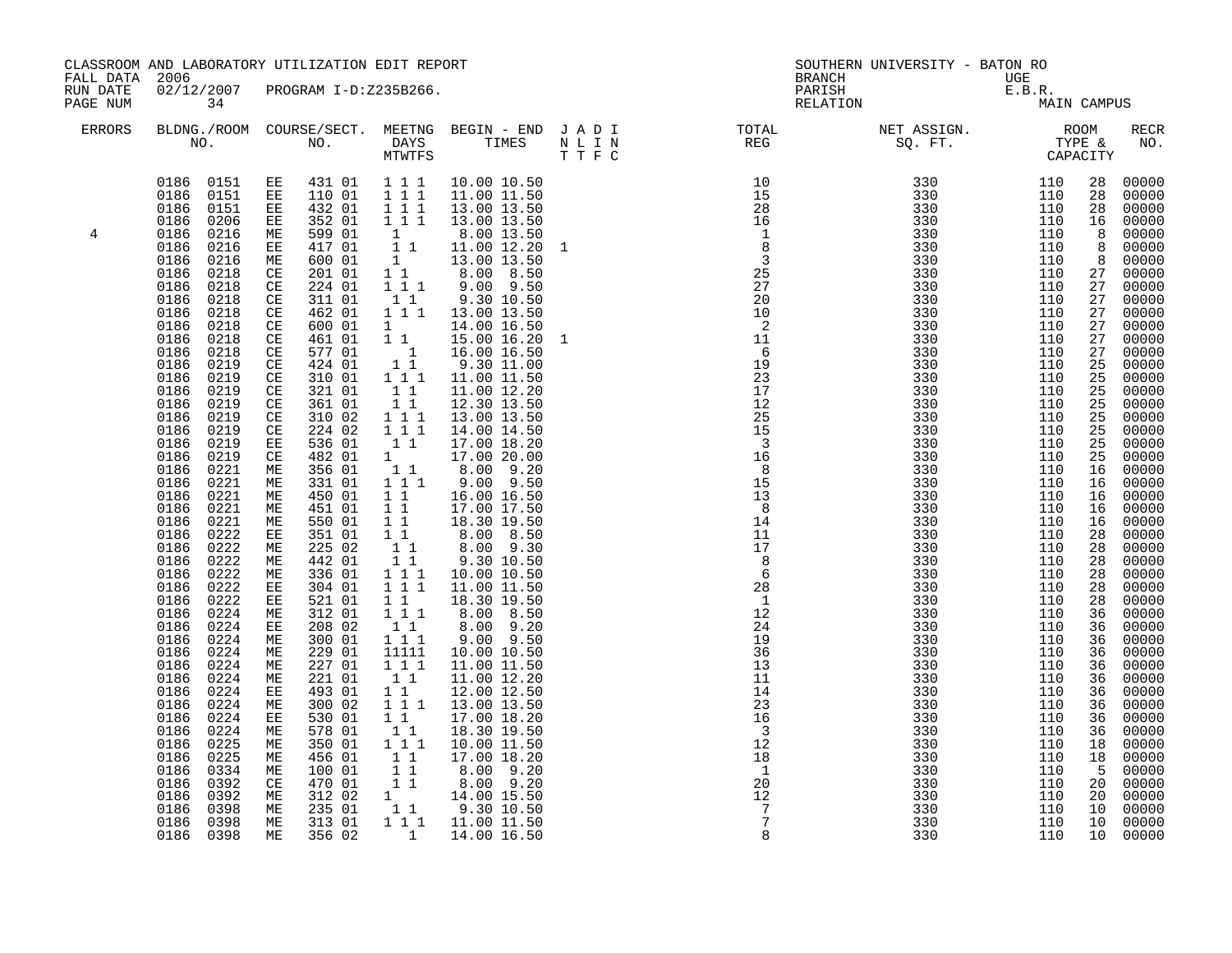| FALL DATA 2006<br>RUN DATE<br>PAGE NUM |                                                                                                                                                                                                                                                                                                                                                                                                                                                                                                                                                                                                                                                                                                                                        | CLASSROOM AND LABORATORY UTILIZATION EDIT REPORT                                                                                                                                                                                                                                                                                                                                                                                                                                                                                                                                                                                                                                                                                                                                                                                |                                                                                             |                                                                                                                                                                                                                                                                                                                                                                                                                                                                                                                                                                                                                                                                                                                                                                                                                                                                                       |                                                                                                | SOUTHERN UNIVERSITY - BATON RO<br><b>BRANCH</b>                                                                                                                                                                                                                                                                                                                                                                                                                                                                                                                                                                                                                                                                                                               | UGE                                                                                                                                                                                                                                                                                                                        |                                                                                                                                                                                                                                                                       |                                                                                                                                                                                                                                                                                                                                                                                                                                                                                     |
|----------------------------------------|----------------------------------------------------------------------------------------------------------------------------------------------------------------------------------------------------------------------------------------------------------------------------------------------------------------------------------------------------------------------------------------------------------------------------------------------------------------------------------------------------------------------------------------------------------------------------------------------------------------------------------------------------------------------------------------------------------------------------------------|---------------------------------------------------------------------------------------------------------------------------------------------------------------------------------------------------------------------------------------------------------------------------------------------------------------------------------------------------------------------------------------------------------------------------------------------------------------------------------------------------------------------------------------------------------------------------------------------------------------------------------------------------------------------------------------------------------------------------------------------------------------------------------------------------------------------------------|---------------------------------------------------------------------------------------------|---------------------------------------------------------------------------------------------------------------------------------------------------------------------------------------------------------------------------------------------------------------------------------------------------------------------------------------------------------------------------------------------------------------------------------------------------------------------------------------------------------------------------------------------------------------------------------------------------------------------------------------------------------------------------------------------------------------------------------------------------------------------------------------------------------------------------------------------------------------------------------------|------------------------------------------------------------------------------------------------|---------------------------------------------------------------------------------------------------------------------------------------------------------------------------------------------------------------------------------------------------------------------------------------------------------------------------------------------------------------------------------------------------------------------------------------------------------------------------------------------------------------------------------------------------------------------------------------------------------------------------------------------------------------------------------------------------------------------------------------------------------------|----------------------------------------------------------------------------------------------------------------------------------------------------------------------------------------------------------------------------------------------------------------------------------------------------------------------------|-----------------------------------------------------------------------------------------------------------------------------------------------------------------------------------------------------------------------------------------------------------------------|-------------------------------------------------------------------------------------------------------------------------------------------------------------------------------------------------------------------------------------------------------------------------------------------------------------------------------------------------------------------------------------------------------------------------------------------------------------------------------------|
|                                        | 35                                                                                                                                                                                                                                                                                                                                                                                                                                                                                                                                                                                                                                                                                                                                     | 02/12/2007 PROGRAM I-D:Z235B266.                                                                                                                                                                                                                                                                                                                                                                                                                                                                                                                                                                                                                                                                                                                                                                                                |                                                                                             |                                                                                                                                                                                                                                                                                                                                                                                                                                                                                                                                                                                                                                                                                                                                                                                                                                                                                       |                                                                                                | UGE<br>E.B.R.<br>MA<br>PARISH<br>RELATION                                                                                                                                                                                                                                                                                                                                                                                                                                                                                                                                                                                                                                                                                                                     |                                                                                                                                                                                                                                                                                                                            | MAIN CAMPUS                                                                                                                                                                                                                                                           |                                                                                                                                                                                                                                                                                                                                                                                                                                                                                     |
| <b>ERRORS</b>                          |                                                                                                                                                                                                                                                                                                                                                                                                                                                                                                                                                                                                                                                                                                                                        |                                                                                                                                                                                                                                                                                                                                                                                                                                                                                                                                                                                                                                                                                                                                                                                                                                 |                                                                                             |                                                                                                                                                                                                                                                                                                                                                                                                                                                                                                                                                                                                                                                                                                                                                                                                                                                                                       |                                                                                                |                                                                                                                                                                                                                                                                                                                                                                                                                                                                                                                                                                                                                                                                                                                                                               |                                                                                                                                                                                                                                                                                                                            |                                                                                                                                                                                                                                                                       | RECR<br>NO.                                                                                                                                                                                                                                                                                                                                                                                                                                                                         |
|                                        | 0186 0435<br>0186<br>0438<br>0186<br>0438<br>0186<br>0439<br>0186<br>0443<br>0186<br>0443<br>0186<br>0443<br>0186<br>0443<br>0186<br>0444<br>0186<br>0444<br>0186<br>0446<br>0186 0446<br>0186<br>0446<br>0187 0117<br>0187<br>0117<br>0187 0117<br>0187<br>0117<br>0187 0117<br>0187 0121<br>0187 0121<br>0187<br>0121<br>0187<br>0121<br>0187<br>0121<br>0187 0121<br>0187 0121<br>091A 0105<br>091A 0105<br>091A 0105<br>091A 0105<br>091A 0105<br>091A 0105<br>091A 0105<br>091A 0105<br>091A 0112<br>091A 0112<br>091A 0112<br>091A 0112<br>091A 0112<br>091A 0112<br>091A 0112<br>091A 0114<br>091A 0114<br>091A<br>0114<br>091A 0114<br>091A 0114<br>091A 0114<br>091A 0114<br>091A 0114<br>091A 0114<br>091A 0115<br>091A 0115 | 481 01 1<br>ЕE<br>EE 306 01 1<br>433 01<br>ЕE<br>317 01<br>EE<br>208 01<br>EE<br>209 01<br>EE<br>317 01<br>EE<br>208 03<br>EE<br>EE<br>211 01<br>EE<br>361 01<br>EE 494 01<br>599 01<br>EE<br>EE 600 01<br>FSTU 112 01<br>FSTU 112 02<br>FSTU 112 05<br>FSTU 312 01<br>FSTU 413 01<br>FSTU 112 04<br>FSTU 212 01<br>FSTU 212 02<br>FSTU 112 03<br>FSTU 212 04<br>FSTU 212 03<br>FSTU 412 01<br>MUS 130 01<br>131 01<br>MUS<br>230 01<br>MUS<br>MUS<br>231 01<br>330 01<br>MUS<br>MUS<br>331 01<br>430 01<br>MUS<br>431 01<br>MUS<br>436 01<br>MUS<br>437 01<br>MUS<br>136 01<br>MUS<br>MUS<br>137 01<br>MUS<br>236 01<br>MUS<br>337 01<br>237 01<br>MUS<br>120 02<br>MUS<br>111 05<br>MUS<br>MUS<br>121 02<br>220 02<br>MUS<br>221 02<br>MUS<br>421 02<br>MUS<br>321 02<br>MUS<br>MUS<br>MUS 320 02<br>MUS 121 02<br>MUS 420 02 | 1<br>1<br>1 1 1<br>111<br>$1\quad1$<br>11<br>1<br>$\overline{\mathbf{1}}$<br>$1\quad1$<br>1 | 14.00 16.50<br>14.00 16.50<br>14.00 16.50<br>14.00 16.50<br>10.00 10.50<br>11.00 11.50<br>11.00 12.20<br>17.00 18.20<br>14.00 16.50<br>14.00 16.50<br>12.00 12.50<br>14.00 16.50<br>14.00 16.50<br>$9.00$ $9.50$<br>11.00 11.50<br>12.00 12.50<br>15.00 15.50<br>16.00 16.50<br>11.00 11.50<br>$\begin{matrix} 1 & 10.00 & 11.50\ 1 & 14.00 & 14.50\ 1 & 14.00 & 14.50\ 1 & 14.00 & 14.50\ 1 & 14.00 & 14.50\ 1 & 14.00 & 14.50\ 1 & 15.00 & 15.50\ 1 & 15.00 & 15.50\ 1 & 16.00 & 16.50\ 1 & 14.00 & 14.50\ 1 & 14.00 & 14.50\ 1 & 14.00 & 14.50\ 1 & 14.00 & $<br>$\begin{array}{rrrr} 1 & 9.00 & 9.50 \ 1 & 10.00 & 10.50 \ 1 & 13.00 & 13.50 \ 1 & 17.00 & 17.50 \ 1 & 17.00 & 17.50 \end{array}$<br>1 17.00 17.50<br>$\begin{array}{cccc} 324 & 02 & 1 & 18.00 & 18.50 \ 320 & 02 & 1 & 18.00 & 18.50 \ 121 & 02 & 1 & 8.00 & 8.50 \ 420 & 02 & 1 & 13.00 & 13.50 \ \end{array}$ | $\begin{array}{c} 10 \\ 1 \\ 3 \\ 4 \\ 1 \\ 2 \\ 2 \\ 2 \\ 4 \\ 1 \end{array}$<br>$\mathbf{1}$ | $\begin{array}{cccc} 3\,3\,0 & \quad & 110 \\ 3\,3\,0 & \quad & 110 \\ 3\,3\,0 & \quad & 110 \\ 3\,3\,0 & \quad & 110 \\ 3\,3\,0 & \quad & 110 \\ 3\,3\,0 & \quad & 110 \\ 3\,3\,0 & \quad & 110 \\ 3\,3\,0 & \quad & 110 \\ 3\,3\,0 & \quad & 110 \\ \end{array}$<br>$\begin{array}{cccc} \text{T} & \text{T} & \text{F} & \text{C} \\ \text{7} & \text{C} & \text{80} & \text{50} \\ \text{7} & \text{9} & \text{13} & \text{3} & \text{3} \\ \text{12} & \text{25} & \text{3} & \text{3} \\ \text{13} & \text{14} & \text{3} & \text{3} \\ \text{15} & \text{16} & \text{17} \\ \text{16} & \text{17} & \text{18} \\ \text{17} & \text{18} & \text{18} \\ \text{18} & \text{19} & \text{19$<br>169<br>169<br>169<br>169<br>169<br>169<br>169<br>159<br>159 | 110<br>110<br>110<br>110<br>315<br>315<br>315<br>315<br>315<br>530<br>530<br>530<br>530<br>530<br>530<br>530<br>610 335<br>610 335<br>610 335<br>610 335<br>610<br>610<br>610 335<br>610 335<br>310<br>310<br>310<br>310<br>310<br>310<br>310<br>310<br>310<br>310<br>310<br>310<br>310<br>310<br>310<br>310<br>310<br>310 | 10<br>26<br>26<br>15<br>31<br>31<br>31<br>31<br>12<br>12<br>12<br>12<br>12<br>10<br>10<br>10<br>10<br>10<br>30<br>30<br>30<br>30<br>30<br>30<br>30<br>335<br>335<br>10<br>10<br>10<br>10<br>10<br>10<br>10<br>10<br>10<br>10<br>10<br>10<br>10<br>10<br>10<br>10<br>5 | 00000<br>00000<br>00000<br>00000<br>00000<br>00000<br>00000<br>00000<br>00000<br>00000<br>00000<br>00000<br>$00000$<br>$00000$<br>00000<br>00000<br>00000<br>$00000$<br>$00000$<br>00000<br>00000<br>00000<br>00000<br>00000<br>00000<br>00000<br>00000<br>00000<br>00000<br>00000<br>00000<br>00000<br>$00000$<br>00000<br>00000<br>00000<br>00000<br>00000<br>00000<br>00000<br>00000<br>00000<br>00000<br>00000<br>00000<br>00000<br>00000<br>00000<br>00000<br>00000<br>5 00000 |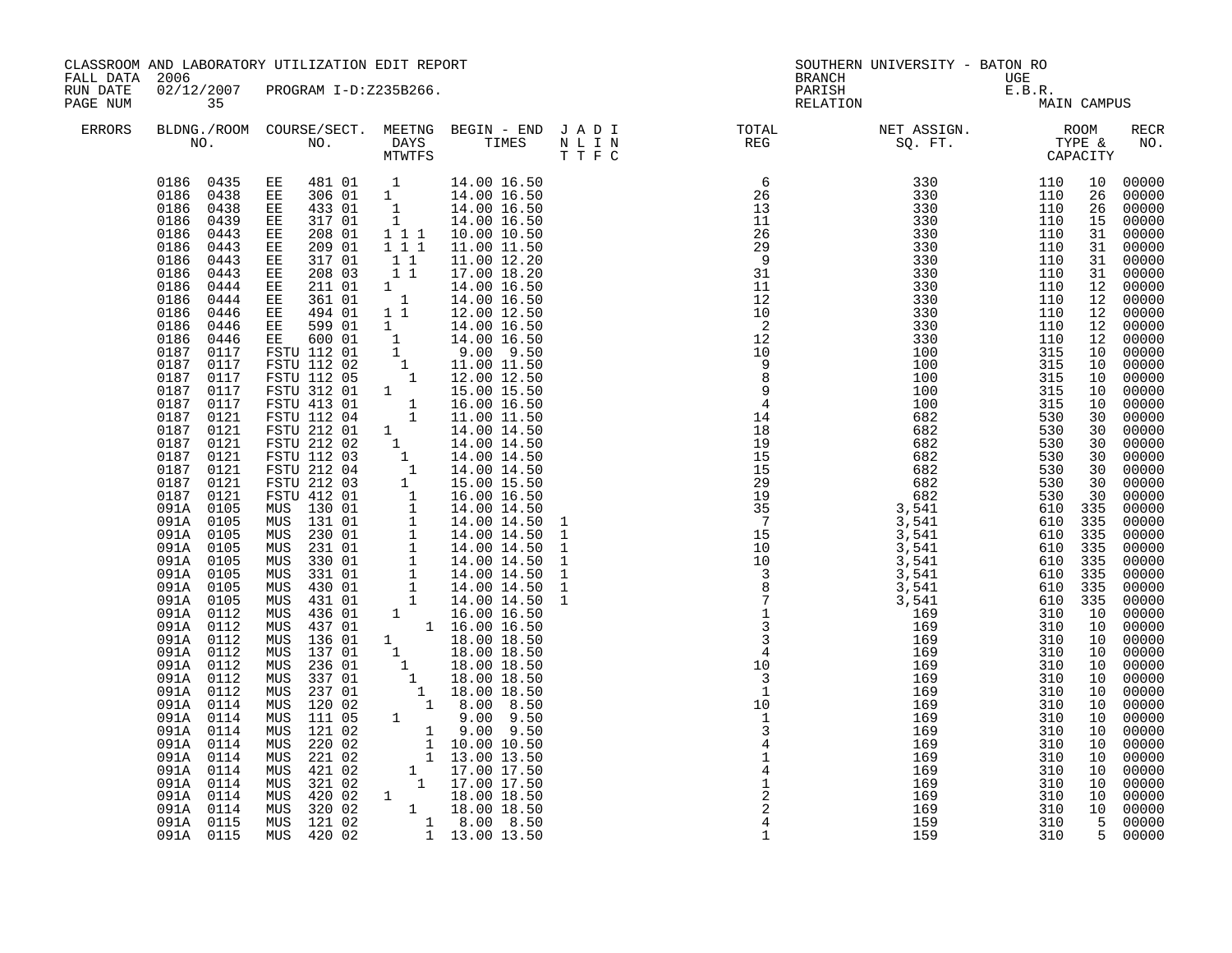| FALL DATA            | 2006                                                                                                                                                                                                                                                                                                                                                                                                                                                                                                                                                                                                                                                                                                                                         | CLASSROOM AND LABORATORY UTILIZATION EDIT REPORT                                                                                                                                                                                                                                                                                                                                                                                                                                                                                                                                                                                                                                                                                                                                                                                                                                                                          |                                                                                                                                                                                                                                                                                                                                                                                                                       |                                                                                                                                                                                                                                                                                                                                                                                                                                                                                                                                                                                                                                                                                                                                                                                                                                                                                                                                                                                                                                                                                                           |                                                                                                                           | <b>BRANCH</b>                                                                                                                                               | SOUTHERN UNIVERSITY - BATON RO                                                                                                                                                                                                                                                                                                                                                                                                                                                  | UGE                                                                                                                                                                                                                                                                                                                                                                                                                                                                                                                                                                                                                                                                                                     |                                                                                                                                                                                                                                                                                                                                                                                                                                                                              |
|----------------------|----------------------------------------------------------------------------------------------------------------------------------------------------------------------------------------------------------------------------------------------------------------------------------------------------------------------------------------------------------------------------------------------------------------------------------------------------------------------------------------------------------------------------------------------------------------------------------------------------------------------------------------------------------------------------------------------------------------------------------------------|---------------------------------------------------------------------------------------------------------------------------------------------------------------------------------------------------------------------------------------------------------------------------------------------------------------------------------------------------------------------------------------------------------------------------------------------------------------------------------------------------------------------------------------------------------------------------------------------------------------------------------------------------------------------------------------------------------------------------------------------------------------------------------------------------------------------------------------------------------------------------------------------------------------------------|-----------------------------------------------------------------------------------------------------------------------------------------------------------------------------------------------------------------------------------------------------------------------------------------------------------------------------------------------------------------------------------------------------------------------|-----------------------------------------------------------------------------------------------------------------------------------------------------------------------------------------------------------------------------------------------------------------------------------------------------------------------------------------------------------------------------------------------------------------------------------------------------------------------------------------------------------------------------------------------------------------------------------------------------------------------------------------------------------------------------------------------------------------------------------------------------------------------------------------------------------------------------------------------------------------------------------------------------------------------------------------------------------------------------------------------------------------------------------------------------------------------------------------------------------|---------------------------------------------------------------------------------------------------------------------------|-------------------------------------------------------------------------------------------------------------------------------------------------------------|---------------------------------------------------------------------------------------------------------------------------------------------------------------------------------------------------------------------------------------------------------------------------------------------------------------------------------------------------------------------------------------------------------------------------------------------------------------------------------|---------------------------------------------------------------------------------------------------------------------------------------------------------------------------------------------------------------------------------------------------------------------------------------------------------------------------------------------------------------------------------------------------------------------------------------------------------------------------------------------------------------------------------------------------------------------------------------------------------------------------------------------------------------------------------------------------------|------------------------------------------------------------------------------------------------------------------------------------------------------------------------------------------------------------------------------------------------------------------------------------------------------------------------------------------------------------------------------------------------------------------------------------------------------------------------------|
| RUN DATE<br>PAGE NUM | 02/12/2007<br>36                                                                                                                                                                                                                                                                                                                                                                                                                                                                                                                                                                                                                                                                                                                             | PROGRAM I-D:Z235B266.                                                                                                                                                                                                                                                                                                                                                                                                                                                                                                                                                                                                                                                                                                                                                                                                                                                                                                     |                                                                                                                                                                                                                                                                                                                                                                                                                       |                                                                                                                                                                                                                                                                                                                                                                                                                                                                                                                                                                                                                                                                                                                                                                                                                                                                                                                                                                                                                                                                                                           |                                                                                                                           | PARISH<br>RELATION                                                                                                                                          | UGE<br>E.B.R.<br>MA                                                                                                                                                                                                                                                                                                                                                                                                                                                             | MAIN CAMPUS                                                                                                                                                                                                                                                                                                                                                                                                                                                                                                                                                                                                                                                                                             |                                                                                                                                                                                                                                                                                                                                                                                                                                                                              |
| <b>ERRORS</b>        |                                                                                                                                                                                                                                                                                                                                                                                                                                                                                                                                                                                                                                                                                                                                              |                                                                                                                                                                                                                                                                                                                                                                                                                                                                                                                                                                                                                                                                                                                                                                                                                                                                                                                           | MTWTFS                                                                                                                                                                                                                                                                                                                                                                                                                |                                                                                                                                                                                                                                                                                                                                                                                                                                                                                                                                                                                                                                                                                                                                                                                                                                                                                                                                                                                                                                                                                                           | $\begin{array}{ccccc} \text{N} & \text{L} & \text{I} & \text{N} \\ \text{T} & \text{T} & \text{F} & \text{C} \end{array}$ | BLDNG./ROOM COURSE/SECT. MEETNG BEGIN – END J A D I TOTAL TOTAL DAYS TIMES N L I N REG REG                                                                  |                                                                                                                                                                                                                                                                                                                                                                                                                                                                                 |                                                                                                                                                                                                                                                                                                                                                                                                                                                                                                                                                                                                                                                                                                         | RECR<br>NO.                                                                                                                                                                                                                                                                                                                                                                                                                                                                  |
| 8                    | 091A 0115<br>091A 0115<br>091A 0115<br>091A 0115<br>091A 0116<br>091A<br>0116<br>091A 0116<br>091A 0116<br>091A 0116<br>091A 0116<br>091A 0117<br>091A 0117<br>091A 0117<br>091A 0117<br>091A<br>0117<br>091A<br>0117<br>091A<br>0118<br>091A<br>0118<br>091A<br>0118<br>091A 0118<br>091A 0118<br>091A 0118<br>091A 0118<br>091A 0119<br>091A 0120<br>091A 0120<br>091A 0120<br>091A 0120<br>091A 0122<br>0122<br>091A<br>091A<br>0122<br>091A 0122<br>091A 0122<br>091A<br>0122<br>091A<br>0122<br>091A<br>0122<br>091A<br>0122<br>091A<br>0122<br>091B<br>0118<br>091B<br>0118<br>091B<br>0119<br>091B 0119<br>133A 0106<br>133A 0110<br>133A 0110<br>133A 0110<br>133A<br>0110<br>133A<br>0110<br>133A<br>0110<br>133A 0110<br>133A 0110 | 220 02<br>MUS<br>MUS<br>120 02<br>MUS 212 02<br>320 02<br>MUS<br>MUS<br>221 01<br>421 01<br>MUS<br>120 01<br>MUS<br>121 01<br>MUS<br>${\tt MUS}$<br>420 01<br>MUS<br>320 01<br>436 02<br>MUS<br>136 02<br>MUS<br>137 02<br>MUS<br>236 02<br>MUS<br>237 02<br>MUS<br>MUS<br>337 02<br>321 01<br>MUS<br>320 01<br>MUS<br>420 01<br>MUS<br>220 01<br>MUS<br>221 01<br>MUS<br>120 01<br>MUS<br>421 01<br>MUS<br>120 01<br>MUS<br>243 01<br>MUS<br>118 01<br>MUS<br>116 01<br>MUS<br>MUS<br>382 01<br>241 01<br>MUS<br>207 01<br>MUS<br>MUS<br>124 01<br>125 01<br>MUS<br>MUS<br>224 01<br>225 01<br>MUS<br>324 01<br>MUS<br>106 01<br>MUS<br>107 01<br>MUS<br>206 01<br>MUS<br>124 01<br>MUS<br>224 01<br>MUS<br>324 01<br>MUS<br>MUS 424 01<br>UFOR 457 01<br><b>UFOR 400 01</b><br>UFOR 415 01<br><b>UFOR 151 01</b><br>UFOR 391 01<br><b>UFOR 532 01</b><br><b>UFOR 520 01</b><br><b>UFOR 462 01</b><br><b>UFOR 501 01</b> | $\overline{1}$<br>$1 \quad \blacksquare$<br>1<br>$1 \quad \blacksquare$<br>$\mathbf{1}$<br>1<br>$\begin{smallmatrix}1&&1\\&1\\1&&1\end{smallmatrix}$<br>$1\quad1$<br>11<br>$1\quad1$<br>$1\quad1$<br>111<br>$1 1 1$<br>111<br>$1 1 1$<br>111<br>11<br>11<br>11<br>11111<br>11111<br>11111<br>11111<br>$\overline{1}$<br>$1\quad1$<br>11<br>$1\quad1$<br>1<br>$1\quad1$<br>$\begin{bmatrix} 1 \\ 1 \\ 1 \end{bmatrix}$ | 15.00 15.50<br>17.00 17.50<br>$\begin{array}{@{}lllllllll@{}} & & 1 & 17.00 & 17.50 & \ & 1 & 18.00 & 18.50 & \ & & 1 & 9.00 & 9.50 & \ & & 1 & 10.00 & 10.50 & \ \end{array}$<br>$\begin{array}{rrrr} & 1 & 18.00 & 18.50 \ 1 & & 18.00 & 18.50 \ 1 & & 18.00 & 18.50 \ 1 & & 18.00 & 18.50 \ 1 & & 18.00 & 18.50 \end{array}$<br>16.00 16.50<br>17.00 17.50<br>17.00 17.50<br>$\begin{array}{rrrr} 1 & 17.00 & 17.50 \ 1 & 17.00 & 17.50 \ 1 & 18.00 & 18.50 \ 1 & 18.00 & 18.50 \ 1 & 8.00 & 8.50 \ 1 & 9.00 & 9.50 \ 1 & 16.00 & 16.50 \end{array}$<br>17.00 17.50<br>$\begin{bmatrix} 1 & 17.00 & 17.50 \ 1 & 17.00 & 17.50 \ 1 & 18.00 & 18.50 \ 1 & 17.00 & 17.50 \end{bmatrix}$<br>15.00 15.50<br>16.00 16.50<br>17.00 17.50<br>18.00 18.50<br>12.00 12.50<br>12.00 12.50<br>13.00 13.50<br>13.00 13.50<br>13.00 13.50<br>13.00 13.50<br>13.00 13.50<br>13.00 13.50<br>14.00 14.50<br>15.00 15.50<br>16.00 16.50<br>16.00 16.50<br>16.00 16.50<br>16.00 16.50<br>14.00 15.50<br>8.00 8.50<br>8.00 8.50<br>$9.00$ $9.50$<br>9.00 10.50<br>10.00 11.30<br>13.00 15.50<br>13.00 16.00<br>14.00 14.50 | $\mathbf{1}$<br>$\mathbf{1}$<br>$\mathbf{1}$<br>$\mathbf{1}$<br>$\mathbf{1}$<br>$\mathbf{1}$<br>$\mathbf 1$               | $\begin{array}{c} 25 \\ 7 \\ 6 \end{array}$<br>$\begin{array}{c} 6 \\ 12 \\ 14 \\ 8 \end{array}$<br>$\overline{3}$<br>$\overline{3}$<br>9<br>$\overline{4}$ | $\begin{array}{ccc} 159 & & 310 \\ 159 & & 310 \\ 159 & & 310 \\ 159 & & 310 \\ 159 & & 310 \\ 159 & & 310 \\ 159 & & 310 \\ \end{array}$<br>159<br>159<br>159<br>159<br>159<br>169<br>169<br>169<br>169<br>169<br>169<br>169<br>169<br>169<br>169<br>169<br>169<br>169<br>169<br>169<br>169<br>169<br>169<br>549<br>549<br>549<br>549<br>549<br>549<br>549<br>549<br>549<br>549<br>5,340<br>5,340<br>549<br>549<br>250<br>337<br>337<br>337<br>337<br>337<br>337<br>337<br>337 | 5<br>$\overline{5}$<br>5 <sub>5</sub><br>$\frac{5}{5}$<br>$5\phantom{.0}$<br>310<br>$\overline{5}$<br>310<br>310<br>5<br>$5\phantom{.0}$<br>310<br>5<br>310<br>9<br>310<br>310<br>9<br>9<br>310<br>9<br>310<br>9<br>310<br>310<br>9<br>310<br>11<br>310<br>11<br>310<br>11<br>310<br>11<br>310<br>11<br>310<br>11<br>310<br>11<br>310<br>- 5<br>310<br>18<br>310<br>18<br>310<br>18<br>310<br>18<br>315<br>12<br>315<br>12<br>315<br>12<br>315<br>12<br>315<br>12<br>315<br>12<br>315<br>12<br>315<br>12<br>315<br>12<br>315<br>12<br>210<br>107<br>210<br>107<br>210<br>36<br>210<br>36<br>580<br>10<br>580<br>14<br>580<br>14<br>580<br>14<br>580<br>14<br>580<br>14<br>580<br>14<br>580<br>14<br>580 | 00000<br>00000<br>00000<br>00000<br>00000<br>00000<br>00000<br>00000<br>00000<br>00000<br>00000<br>00000<br>00000<br>00000<br>00000<br>00000<br>00000<br>00000<br>00000<br>00000<br>00000<br>00000<br>00000<br>00000<br>00000<br>$00000$<br>00000<br>00000<br>00000<br>00000<br>00000<br>00000<br>00000<br>00000<br>00000<br>00000<br>00000<br>00000<br>00000<br>00000<br>00000<br>00000<br>00000<br>00000<br>00000<br>00000<br>00000<br>00000<br>00000<br>00000<br>14 00000 |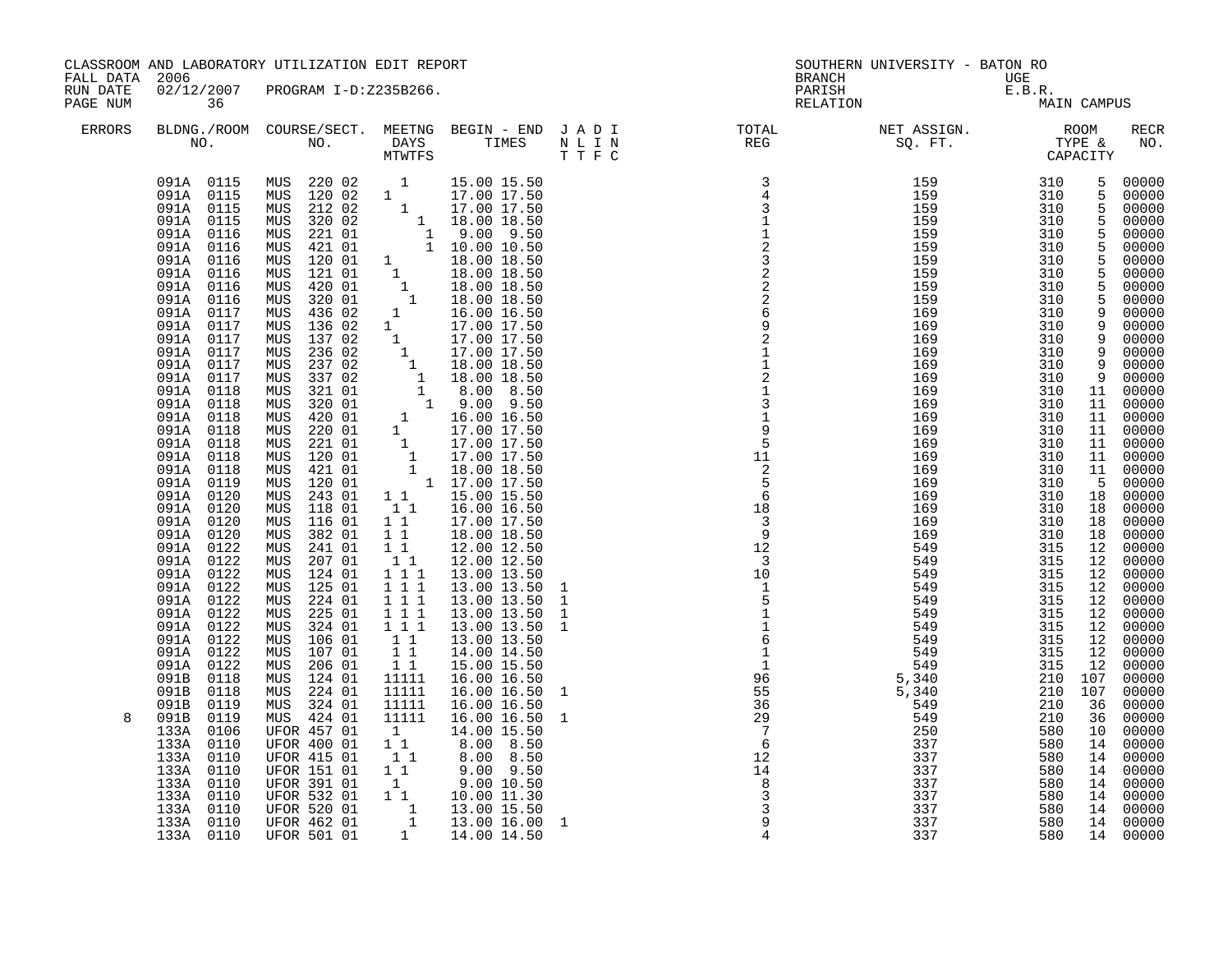| FALL DATA<br>RUN DATE<br>PAGE NUM | 2006<br>02/12/2007<br>37             | CLASSROOM AND LABORATORY UTILIZATION EDIT REPORT<br>PROGRAM I-D:Z235B266. |                          |                                           |                         | BRANCH<br>PARISH | SOUTHERN UNIVERSITY - BATON RO<br>RELATION | UGE<br>E.B.R.<br>MAIN CAMPUS |                |                         |
|-----------------------------------|--------------------------------------|---------------------------------------------------------------------------|--------------------------|-------------------------------------------|-------------------------|------------------|--------------------------------------------|------------------------------|----------------|-------------------------|
| <b>ERRORS</b>                     | BLDNG./ROOM<br>NO.                   | COURSE/SECT.<br>NO.                                                       | MEETNG<br>DAYS<br>MTWTFS | BEGIN - END<br>TIMES                      | JADI<br>NLIN<br>T T F C | TOTAL<br>REG     | NET ASSIGN.<br>SO. FT.                     | <b>ROOM</b><br>CAPACITY      | TYPE &         | RECR<br>NO.             |
|                                   | 133A<br>0110<br>133A<br>0110<br>133A | UFOR 278 01<br>UFOR 535 01<br>UFOR 520 02                                 |                          | 15.00 16.50<br>15.00 17.50<br>16.00 16.50 |                         |                  | 337<br>337<br>337                          | 580<br>580<br>580            | 14<br>14<br>14 | 00000<br>00000<br>00000 |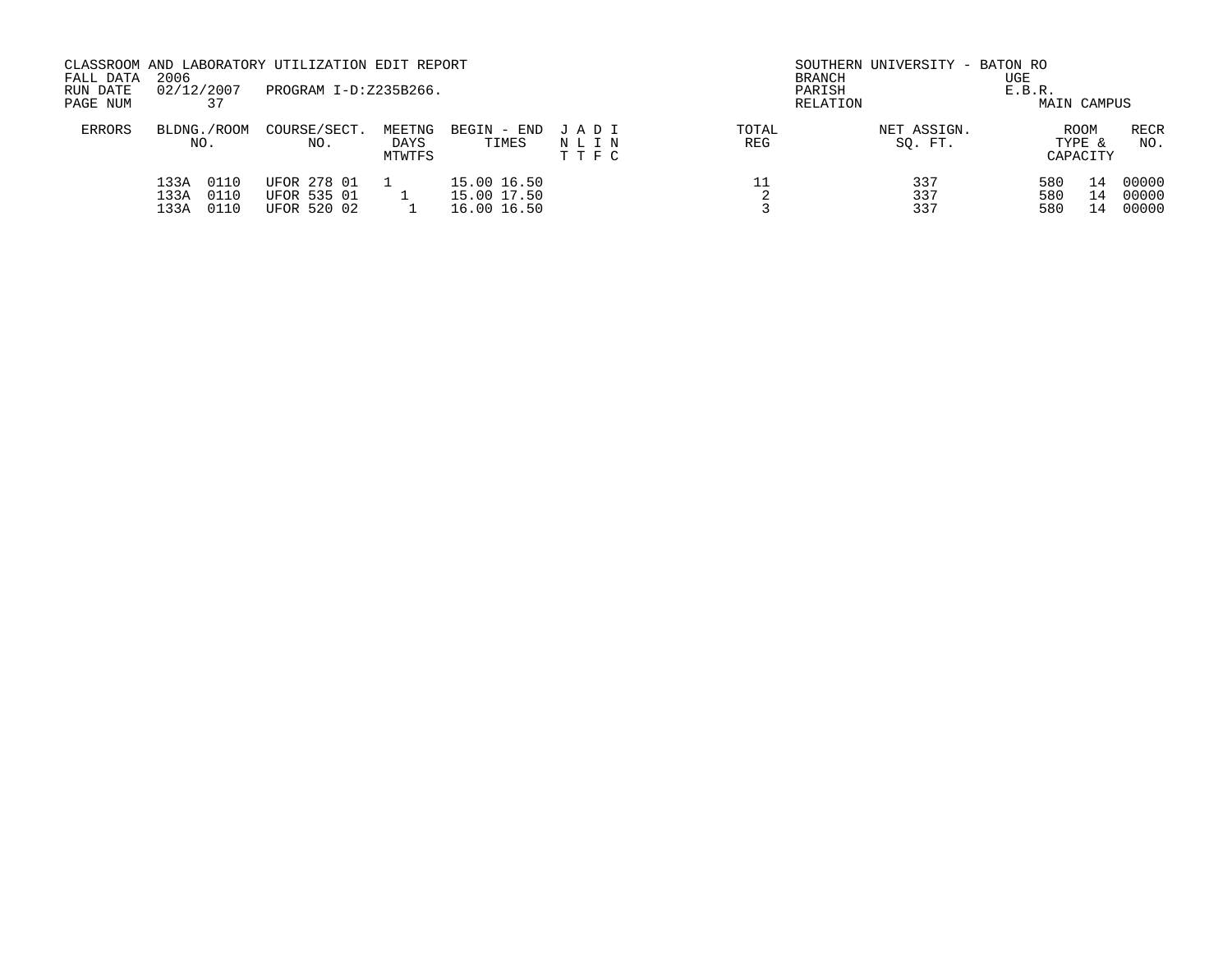- ERROR 1 CLASS AND LABORATORY UTILIZATION FILE DOES NOT MATCH WITH BLDGS AND ROOMS FILE. THE ROOM, BUILDING, AND CLASS FILES MUST ALL MATCH. IF THE ROOM NUMBER ON THE UTILIZATION IS CORRECT, THE ROOM SHOULD TO BE ADDED TO THE ROOM FILE.
- ERROR 2 THERE SHOULD BE AT LEAST ONE ENTRY IN THE DAYS-OF-WEEK-COURSE-MEETS FIELD.
- ERROR 3 BEGIN-END-TIME FIELDS MUST BE BETWEEN 06.00 AND 23.00
- ERROR 4 WARNING CLASS TIME EXCEEDS 5 HOURS. 10

- ERROR 5 ROOM TYPE INVALID FOR TEACHING CLASS, CLASSES CANNOT BE SCHEDULED IN ROOMS DESIGNATED AS CIRCULATION, CUSTODIAL OR MECHANICAL.
- ERROR 7 THE TOTAL REGISTRANTS FIELD MUST NOT BE BLANK OR ZEROS
- ERROR 8 WARNING EXCEEDS THE CAPACITY OF THE ROOM BY 50% (IF THIS IS A JOINT CLASS ITS REGISTRANTS ARE INCLUDED). 26 PLEASE CHECK THE CAPACITY OF THE ROOM AS IT APPEARS ON THE ROOM FILE.
- ERROR 9 UNLESS THERE IS A JOINT CLASS, ALTERNATE WEEKS OR INCONSISTENT MEETING TIMES, THERE SHOULD BE NO DUPLICATES.

| TOTAL ERRORS (INCLUDING WARNINGS)                                  |      |
|--------------------------------------------------------------------|------|
| TOTAL NUMBER OF RECORDS READ                                       | 1839 |
| TOTAL NUMBER OF RECORDS ACCEPTED FOR SPACE UTILIZATION COMPUTATION | 1839 |
| NUMBER OF JOINT-CLASS RECORDS                                      | 87   |
| NUMBER OF ALTERATE WEEKS RECORDS                                   |      |
| NUMBER OF DIFFERENT TIMES RECORDS                                  |      |

NUMBER OF INCONSISTENT RECORDS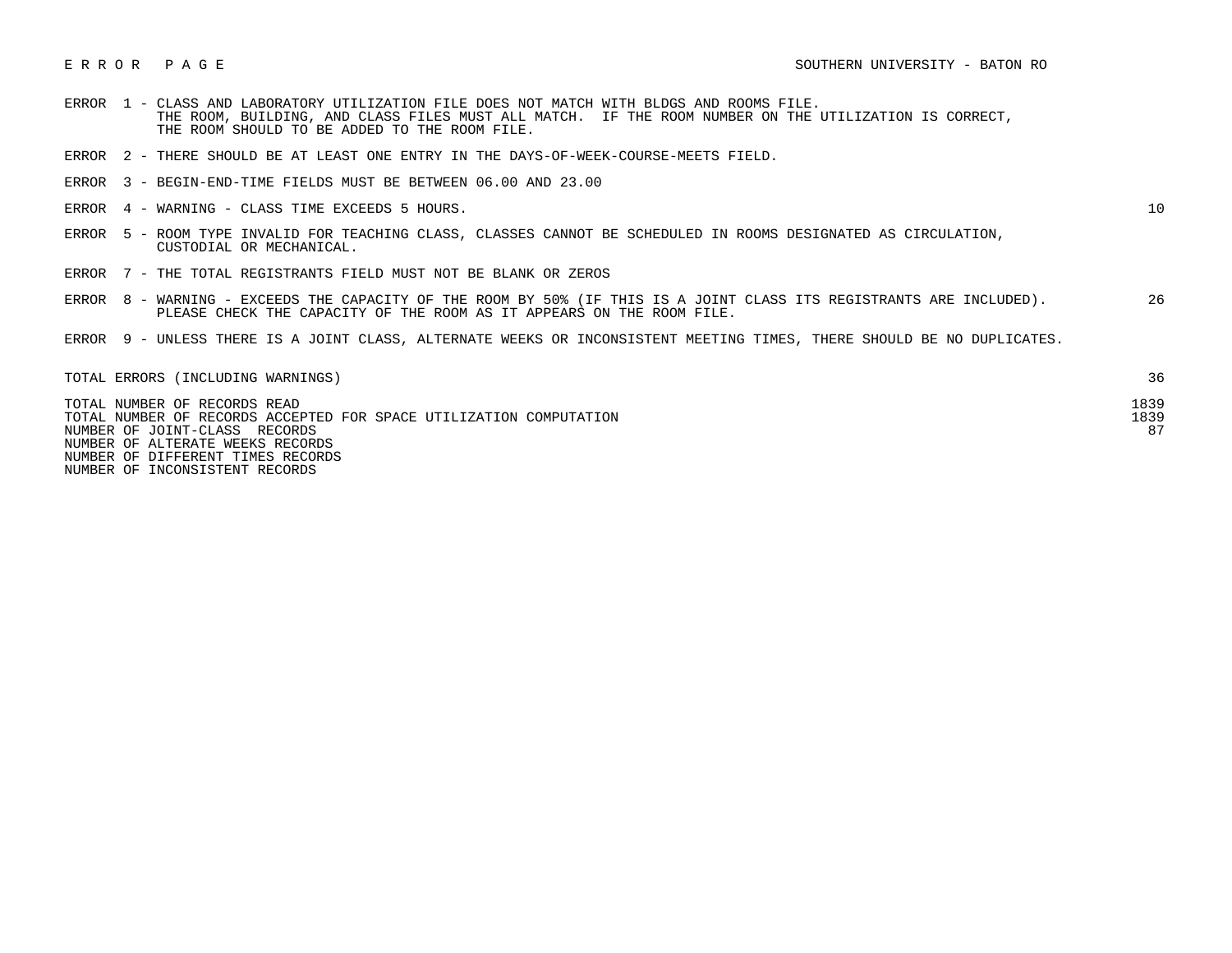## SPACE UTILIZ - SUMMARY PAGE SOUTHERN UNIVERSITY - BATON RO

|                                                                                      | DAY USE         | NIGHT USE       | TOTAL           |  |
|--------------------------------------------------------------------------------------|-----------------|-----------------|-----------------|--|
|                                                                                      | $(0600 - 1700)$ | (1700-2300)     | $(0600 - 2300)$ |  |
| *CLASSROOM FACILITIES                                                                |                 |                 |                 |  |
| TOTAL NUMBER OF ROOMS                                                                |                 |                 | 305             |  |
| TOTAL NUMBER OF STATIONS (CAPACITY)                                                  |                 |                 | 11155           |  |
| WEEKLY STUDENT CONTACT HOURS                                                         | 79763           | 14081           | 93844           |  |
| WEEKLY TOTAL OF ROOMS AVAILABLE - COUNTED IN HALF HOUR INCREMENTS                    | 27450           | 15250           | 42700           |  |
| WEEKLY TOTAL OF ROOMS IN USE - COUNTED IN HALF HOUR INCREMENTS                       | 5802            | 1365            | 7167            |  |
| WEEKLY TOTAL OF STUDENT STATIONS AVAILABLE - COUNTED IN HALF HOUR INCREMENTS         | 1003950         | 557750          | 1561700         |  |
| WEEKLY TOTAL OF STATIONS AVAILABLE IN ROOMS IN USE - COUNTED IN HALF HOUR INCREMENTS | 266386          | 61349           | 327735          |  |
| WEEKLY TOTAL OF STATIONS IN USE - COUNTED IN HALF HOUR INCREMENTS                    | 159527          | 28162           | 187689          |  |
| PERCENT OF ROOMS IN USE TO ROOMS AVAILABLE                                           | 21.1            | 9.0             | 16.8            |  |
| PERCENT OF STATIONS IN USE TO STATIONS AVAILABLE                                     | 15.9            | 5.0             | 12.0            |  |
| PERCENT OF STATIONS IN USE TO STATIONS AVAILABLE IN OCCUPIED ROOMS                   | 59.9            | 45.9            | 57.3            |  |
|                                                                                      |                 |                 |                 |  |
|                                                                                      | DAY USE         | NIGHT USE       | TOTAL           |  |
|                                                                                      | $(0600 - 1700)$ | $(1700 - 2300)$ | $(0600 - 2300)$ |  |
| CLASSROOM                                                                            |                 |                 |                 |  |
| TOTAL NUMBER OF ROOMS                                                                |                 |                 | 305             |  |
| TOTAL NUMBER OF STATIONS (CAPACITY)                                                  |                 |                 | 11155           |  |
| WEEKLY STUDENT CONTACT HOURS                                                         | 79763           | 14081           | 93844           |  |
| WEEKLY TOTAL OF ROOMS AVAILABLE - COUNTED IN HALF HOUR INCREMENTS                    | 27450           | 15250           | 42700           |  |
| WEEKLY TOTAL OF ROOMS IN USE - COUNTED IN HALF HOUR INCREMENTS                       | 5802            | 1365            | 7167            |  |
| WEEKLY TOTAL OF STUDENT STATIONS AVAILABLE - COUNTED IN HALF HOUR INCREMENTS         | 1003950         | 557750          | 1561700         |  |
| WEEKLY TOTAL OF STATIONS AVAILABLE IN ROOMS IN USE - COUNTED IN HALF HOUR INCREMENTS | 266386          | 61349           | 327735          |  |
| WEEKLY TOTAL OF STATIONS IN USE - COUNTED IN HALF HOUR INCREMENTS                    | 159527          | 28162           | 187689          |  |
| PERCENT OF ROOMS IN USE TO ROOMS AVAILABLE                                           | 21.1            | 9.0             | 16.8            |  |
| PERCENT OF STATIONS IN USE TO STATIONS AVAILABLE                                     | 15.9            | 5.0             | 12.0            |  |
| PERCENT OF STATIONS IN USE TO STATIONS AVAILABLE IN OCCUPIED ROOMS                   | 59.9            | 45.9            | 57.3            |  |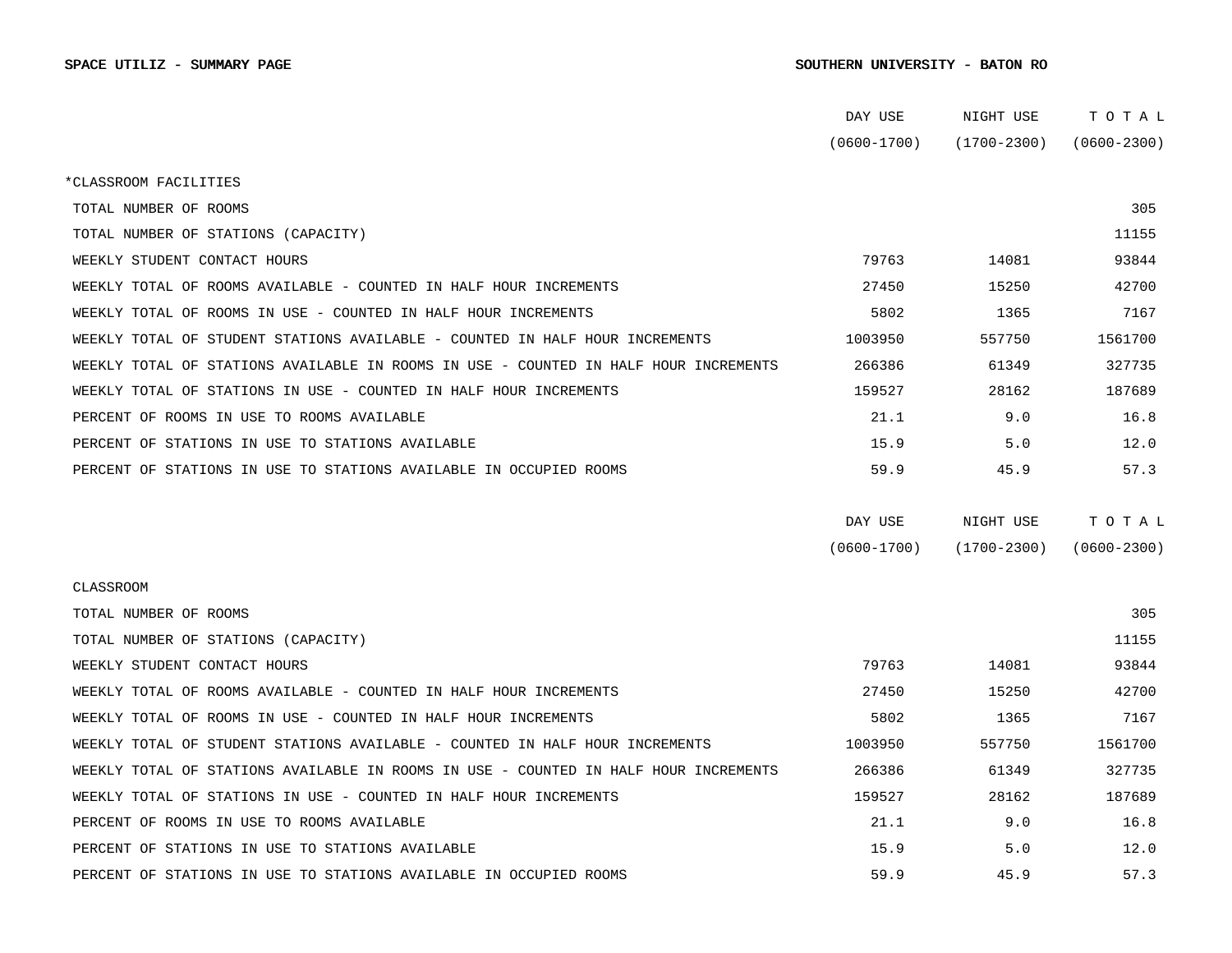|                                                                                      | DAY USE         | NIGHT USE       | TOTAL           |
|--------------------------------------------------------------------------------------|-----------------|-----------------|-----------------|
|                                                                                      | $(0600 - 1700)$ | $(1700 - 2300)$ | $(0600 - 2300)$ |
| *LABORATORY FACILITIES                                                               |                 |                 |                 |
| TOTAL NUMBER OF ROOMS                                                                |                 |                 | 189             |
| TOTAL NUMBER OF STATIONS (CAPACITY)                                                  |                 |                 | 4202            |
| WEEKLY STUDENT CONTACT HOURS                                                         | 21363           | 4110            | 25473           |
| WEEKLY TOTAL OF ROOMS AVAILABLE - COUNTED IN HALF HOUR INCREMENTS                    | 17010           | 9450            | 26460           |
| WEEKLY TOTAL OF ROOMS IN USE - COUNTED IN HALF HOUR INCREMENTS                       | 1751            | 347             | 2098            |
| WEEKLY TOTAL OF STUDENT STATIONS AVAILABLE - COUNTED IN HALF HOUR INCREMENTS         | 378180          | 210100          | 588280          |
| WEEKLY TOTAL OF STATIONS AVAILABLE IN ROOMS IN USE - COUNTED IN HALF HOUR INCREMENTS | 67503           | 15525           | 83028           |
| WEEKLY TOTAL OF STATIONS IN USE - COUNTED IN HALF HOUR INCREMENTS                    | 42726           | 8220            | 50946           |
| PERCENT OF ROOMS IN USE TO ROOMS AVAILABLE                                           | 10.3            | 3.7             | 7.9             |
| PERCENT OF STATIONS IN USE TO STATIONS AVAILABLE                                     | 11.3            | 3.9             | 8.7             |
| PERCENT OF STATIONS IN USE TO STATIONS AVAILABLE IN OCCUPIED ROOMS                   | 63.3            | 52.9            | 61.4            |
|                                                                                      | DAY USE         | NIGHT USE       | TOTAL           |

| $(0600 - 1700)$ | $(1700 - 2300)$ | $(0600 - 2300)$ |
|-----------------|-----------------|-----------------|

| CLASS LABORATORY                                                                     |        |        |        |
|--------------------------------------------------------------------------------------|--------|--------|--------|
| TOTAL NUMBER OF ROOMS                                                                |        |        | 137    |
| TOTAL NUMBER OF STATIONS (CAPACITY)                                                  |        |        | 3435   |
| WEEKLY STUDENT CONTACT HOURS                                                         | 19096  | 3310   | 22406  |
| WEEKLY TOTAL OF ROOMS AVAILABLE - COUNTED IN HALF HOUR INCREMENTS                    | 12330  | 6850   | 19180  |
| WEEKLY TOTAL OF ROOMS IN USE - COUNTED IN HALF HOUR INCREMENTS                       | 1503   | 253    | 1756   |
| WEEKLY TOTAL OF STUDENT STATIONS AVAILABLE - COUNTED IN HALF HOUR INCREMENTS         | 309150 | 171750 | 480900 |
| WEEKLY TOTAL OF STATIONS AVAILABLE IN ROOMS IN USE - COUNTED IN HALF HOUR INCREMENTS | 60907  | 13257  | 74164  |
| WEEKLY TOTAL OF STATIONS IN USE - COUNTED IN HALF HOUR INCREMENTS                    | 38192  | 6620   | 44812  |
| PERCENT OF ROOMS IN USE TO ROOMS AVAILABLE                                           | 12.2   | 3.7    | 9.2    |
| PERCENT OF STATIONS IN USE TO STATIONS AVAILABLE                                     | 12.4   | 3.9    | 9.3    |
| PERCENT OF STATIONS IN USE TO STATIONS AVAILABLE IN OCCUPIED ROOMS                   | 62.7   | 49.9   | 60.4   |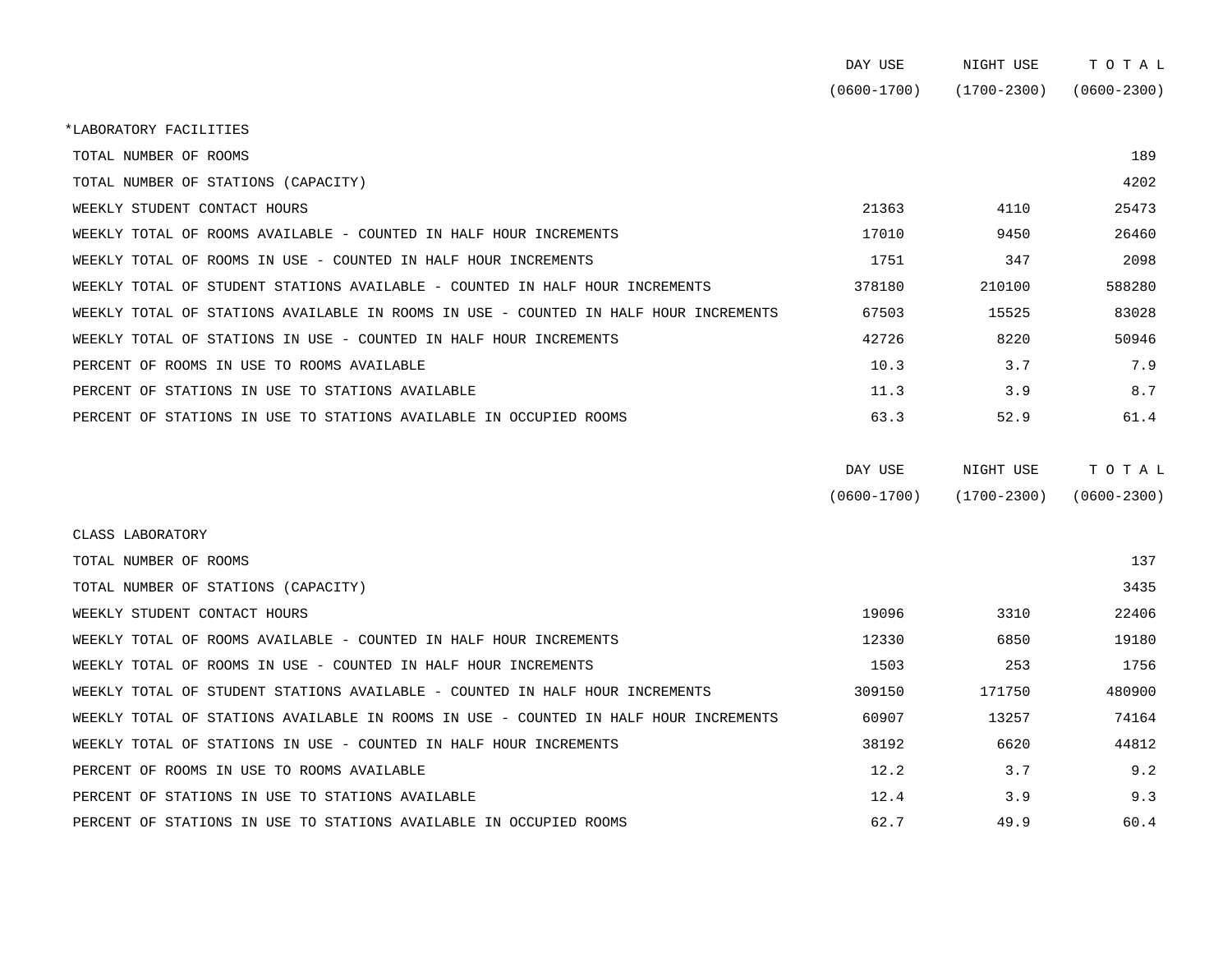|                                                                                      | DAY USE         | NIGHT USE       | TOTAL           |
|--------------------------------------------------------------------------------------|-----------------|-----------------|-----------------|
|                                                                                      | $(0600 - 1700)$ | $(1700 - 2300)$ | $(0600 - 2300)$ |
| OPEN LABBORATORY                                                                     |                 |                 |                 |
| TOTAL NUMBER OF ROOMS                                                                |                 |                 | 52              |
| TOTAL NUMBER OF STATIONS (CAPACITY)                                                  |                 |                 | 767             |
| WEEKLY STUDENT CONTACT HOURS                                                         | 2267            | 800             | 3067            |
| WEEKLY TOTAL OF ROOMS AVAILABLE - COUNTED IN HALF HOUR INCREMENTS                    | 4680            | 2600            | 7280            |
| WEEKLY TOTAL OF ROOMS IN USE - COUNTED IN HALF HOUR INCREMENTS                       | 248             | 94              | 342             |
| WEEKLY TOTAL OF STUDENT STATIONS AVAILABLE - COUNTED IN HALF HOUR INCREMENTS         | 69030           | 38350           | 107380          |
| WEEKLY TOTAL OF STATIONS AVAILABLE IN ROOMS IN USE - COUNTED IN HALF HOUR INCREMENTS | 6596            | 2268            | 8864            |
| WEEKLY TOTAL OF STATIONS IN USE - COUNTED IN HALF HOUR INCREMENTS                    | 4534            | 1600            | 6134            |
| PERCENT OF ROOMS IN USE TO ROOMS AVAILABLE                                           | 5.3             | 3.6             | 4.7             |
| PERCENT OF STATIONS IN USE TO STATIONS AVAILABLE                                     | 6.6             | 4.2             | 5.7             |
| PERCENT OF STATIONS IN USE TO STATIONS AVAILABLE IN OCCUPIED ROOMS                   | 68.7            | 70.5            | 69.2            |
|                                                                                      |                 |                 |                 |
|                                                                                      | DAY USE         | NIGHT USE       | TOTAL           |
|                                                                                      | $(0600 - 1700)$ | $(1700 - 2300)$ | $(0600 - 2300)$ |
| *RESEARCH/NONCLASS LAB.                                                              |                 |                 |                 |
| TOTAL NUMBER OF ROOMS                                                                |                 |                 | 44              |
| TOTAL NUMBER OF STATIONS (CAPACITY)                                                  |                 |                 | 475             |
| WEEKLY STUDENT CONTACT HOURS                                                         | 615             | 103             | 718             |
| WEEKLY TOTAL OF ROOMS AVAILABLE - COUNTED IN HALF HOUR INCREMENTS                    | 3960            | 2200            | 6160            |
| WEEKLY TOTAL OF ROOMS IN USE - COUNTED IN HALF HOUR INCREMENTS                       | 52              | 9               | 61              |
| WEEKLY TOTAL OF STUDENT STATIONS AVAILABLE - COUNTED IN HALF HOUR INCREMENTS         | 42750           | 23750           | 66500           |
| WEEKLY TOTAL OF STATIONS AVAILABLE IN ROOMS IN USE - COUNTED IN HALF HOUR INCREMENTS | 1808            | 294             | 2102            |
| WEEKLY TOTAL OF STATIONS IN USE - COUNTED IN HALF HOUR INCREMENTS                    | 1230            | 207             | 1437            |
| PERCENT OF ROOMS IN USE TO ROOMS AVAILABLE                                           | 1.3             | . 4             | 1.0             |
| PERCENT OF STATIONS IN USE TO STATIONS AVAILABLE                                     | 2.9             | . 9             | 2.2             |
| PERCENT OF STATIONS IN USE TO STATIONS AVAILABLE IN OCCUPIED ROOMS                   | 68.0            | 70.4            | 68.4            |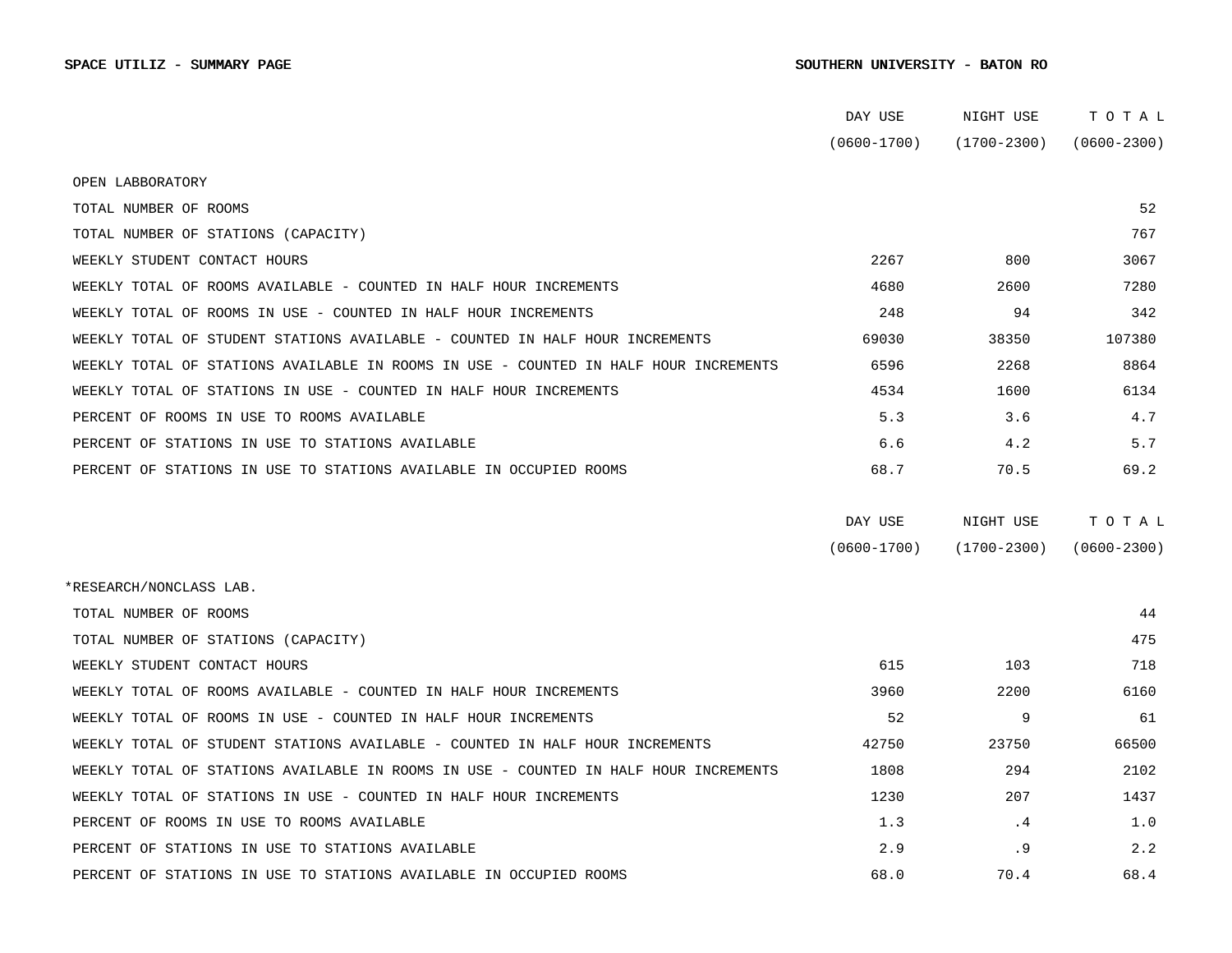| DAY USE         | NIGHT USE       | тотаг           |
|-----------------|-----------------|-----------------|
| $(0600 - 1700)$ | $(1700 - 2300)$ | $(0600 - 2300)$ |

\*SPECIAL USE FACILITIES

| TOTAL NUMBER OF ROOMS                                                                |        |           | 35     |
|--------------------------------------------------------------------------------------|--------|-----------|--------|
| TOTAL NUMBER OF STATIONS (CAPACITY)                                                  |        |           | 1380   |
| WEEKLY STUDENT CONTACT HOURS                                                         | 1150   | 45        | 1195   |
| WEEKLY TOTAL OF ROOMS AVAILABLE - COUNTED IN HALF HOUR INCREMENTS                    | 3150   | 1750      | 4900   |
| WEEKLY TOTAL OF ROOMS IN USE - COUNTED IN HALF HOUR INCREMENTS                       | 68     | 6         | 74     |
| WEEKLY TOTAL OF STUDENT STATIONS AVAILABLE - COUNTED IN HALF HOUR INCREMENTS         | 124200 | 69000     | 193200 |
| WEEKLY TOTAL OF STATIONS AVAILABLE IN ROOMS IN USE - COUNTED IN HALF HOUR INCREMENTS | 3040   | 240       | 3280   |
| WEEKLY TOTAL OF STATIONS IN USE - COUNTED IN HALF HOUR INCREMENTS                    | 2300   | 90        | 2390   |
| PERCENT OF ROOMS IN USE TO ROOMS AVAILABLE                                           | 2.2    | $\cdot$ 3 | 1.5    |
| PERCENT OF STATIONS IN USE TO STATIONS AVAILABLE                                     | 1.9    | $\cdot$ 1 | 1.2    |
| PERCENT OF STATIONS IN USE TO STATIONS AVAILABLE IN OCCUPIED ROOMS                   | 75.7   | 37.5      | 72.9   |

| DAY USE         | NIGHT USE       | ТОТАЬ           |
|-----------------|-----------------|-----------------|
| $(0600 - 1700)$ | $(1700 - 2300)$ | $(0600 - 2300)$ |

| ATHLETIC AND P.E.                                                                    |       |      |       |
|--------------------------------------------------------------------------------------|-------|------|-------|
| TOTAL NUMBER OF ROOMS                                                                |       |      | 6     |
| TOTAL NUMBER OF STATIONS (CAPACITY)                                                  |       |      | 192   |
| WEEKLY STUDENT CONTACT HOURS                                                         | 1150  | 45   | 1195  |
| WEEKLY TOTAL OF ROOMS AVAILABLE - COUNTED IN HALF HOUR INCREMENTS                    | 540   | 300  | 840   |
| WEEKLY TOTAL OF ROOMS IN USE - COUNTED IN HALF HOUR INCREMENTS                       | 68    | 6    | 74    |
| WEEKLY TOTAL OF STUDENT STATIONS AVAILABLE - COUNTED IN HALF HOUR INCREMENTS         | 17280 | 9600 | 26880 |
| WEEKLY TOTAL OF STATIONS AVAILABLE IN ROOMS IN USE - COUNTED IN HALF HOUR INCREMENTS | 3040  | 240  | 3280  |
| WEEKLY TOTAL OF STATIONS IN USE - COUNTED IN HALF HOUR INCREMENTS                    | 2300  | 90   | 2390  |
| PERCENT OF ROOMS IN USE TO ROOMS AVAILABLE                                           | 12.6  | 2.0  | 8.8   |
| PERCENT OF STATIONS IN USE TO STATIONS AVAILABLE                                     | 13.3  | . 9  | 8.9   |
| PERCENT OF STATIONS IN USE TO STATIONS AVAILABLE IN OCCUPIED ROOMS                   | 75.7  | 37.5 | 72.9  |